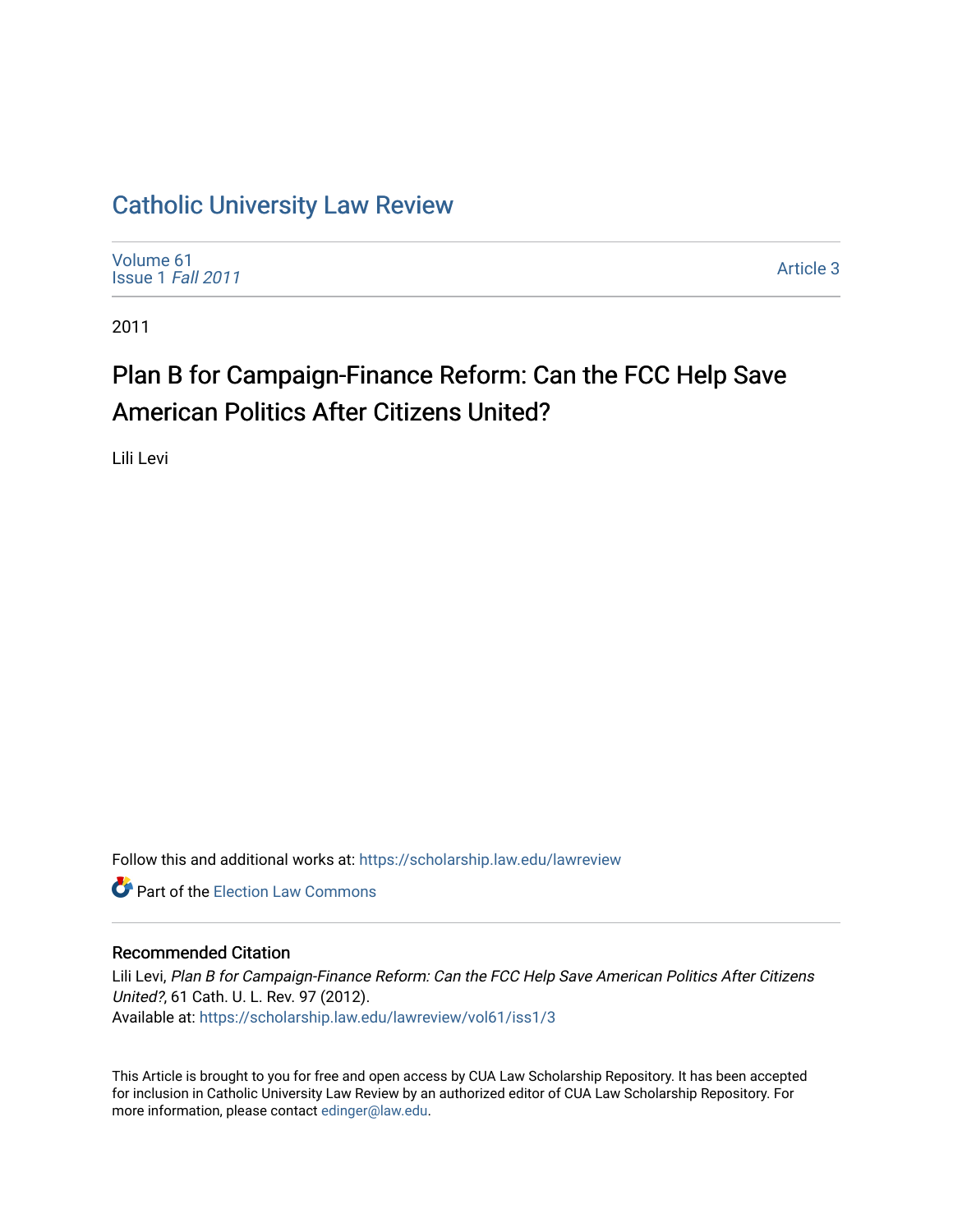# Plan B for Campaign-Finance Reform: Can the FCC Help Save American Politics After Citizens United?

# Cover Page Footnote

Professor of Law, University of Miami School of Law. I owe a great debt of gratitude to Glen Robinson for extremely detailed and helpful comments. Many thanks are also due to Tom Krattenmaker for close reading on short notice. Conversations with Steve Schnably and Ralph Shalom were, as ever, very useful. Brittany Panter, Kara Romagnino, and Annabelle Torgman provided able research assistance. I also thank Pam Lucken and Robin Schard of the University of Miami Law Library for their help with legislative history. A version of this Article was selected as a poster presentation at the 2011 annual meeting of the Midwest Political Science Association. All errors are my own.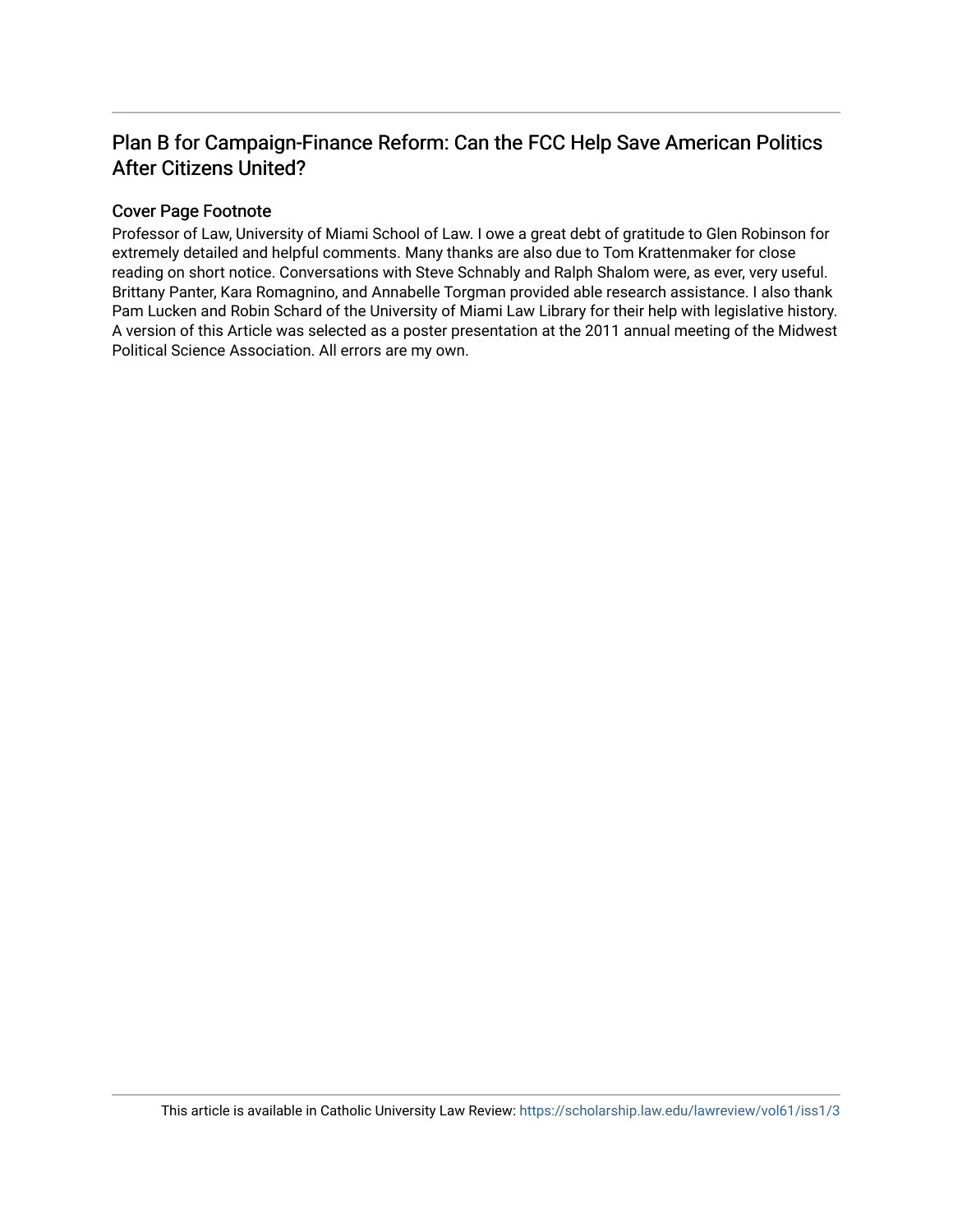# PLAN B FOR CAMPAIGN-FINANCE REFORM: CAN THE FCC HELP SAVE AMERICAN POLITICS AFTER *CITIZENS UNITED*?

# *Lili Levi<sup>+</sup>*

| B. Post-Citizens United: Attempts to Cabin Campaign Reform 107          |      |
|-------------------------------------------------------------------------|------|
|                                                                         |      |
| 1. Data Regarding, and Notable Aspects of, the 2010 Elections  110      |      |
| 2. Drawing Conclusions About the Citizens United Effect on the          |      |
|                                                                         |      |
| 3. Corporate Interest (or Disinterest) in Excessive                     |      |
|                                                                         |      |
| 4. Spending Predictions for the 2012 Presidential Election              |      |
|                                                                         |      |
| D. Attempts to Mitigate the "Citizens United Effect" 125                |      |
|                                                                         | .129 |
| A. The Regulation of Political Speech on Radio, Broadcast Television,   |      |
|                                                                         |      |
|                                                                         |      |
|                                                                         |      |
|                                                                         |      |
|                                                                         |      |
| 2. Constitutionality and Desirability of Donor-Disclosure               |      |
|                                                                         |      |
|                                                                         |      |
|                                                                         | .145 |
| 3. What Should the FCC's Disclosure Regulations Look Like? 148          |      |
| 4. Voluntarily Adopted Disclosure Guidelines 153                        |      |
| C. Revival of a Zapple-Type Antidiscrimination Doctrine for Independent |      |
| Ads                                                                     |      |
| INSTITUTIONAL CHOICE AND INSTITUTIONAL LIMITS167                        |      |
|                                                                         |      |

1

<sup>+</sup> Professor of Law, University of Miami School of Law. I owe a great debt of gratitude to Glen Robinson for extremely detailed and helpful comments. Many thanks are also due to Tom Krattenmaker for close reading on short notice. Conversations with Steve Schnably and Ralph Shalom were, as ever, very useful. Brittany Panter, Kara Romagnino, and Annabelle Torgman provided able research assistance. I also thank Pam Lucken and Robin Schard of the University of Miami Law Library for their help with legislative history. A version of this Article was selected as a poster presentation at the 2011 annual meeting of the Midwest Political Science Association. All errors are my own.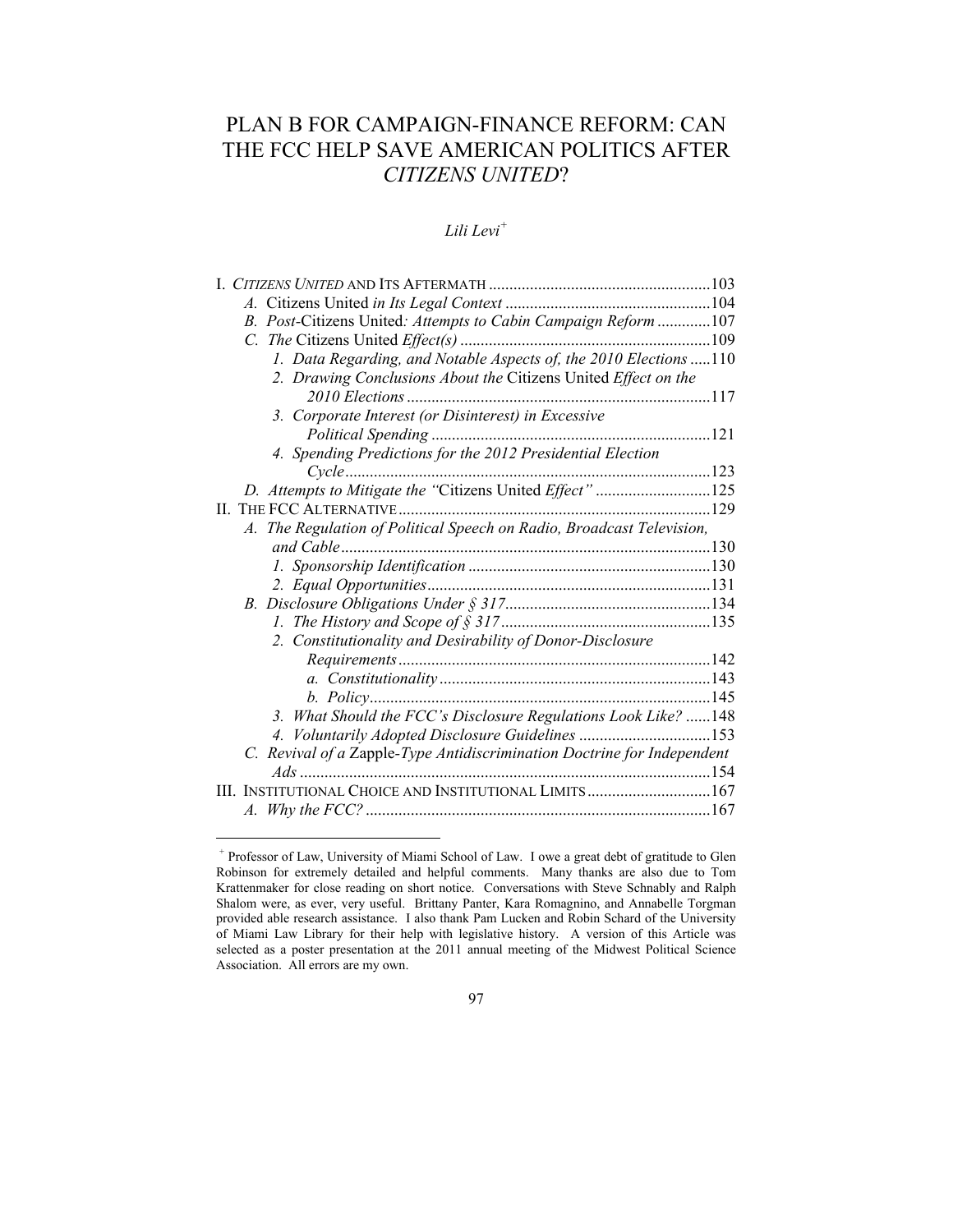| B. Beyond Disclosure: Whether the FCC Should Adopt Affirmative |  |
|----------------------------------------------------------------|--|
|                                                                |  |
|                                                                |  |

Campaign-finance reform is currently stalled. A series of recent Supreme Court decisions culminating in *Citizens United v. FEC*, which rejected limits on corporate and union spending on electioneering communications,<sup>1</sup> undermined the bipartisan campaign-finance-reform legislation that the Court largely approved less than a decade ago in *McConnell v. FCC*.<sup>2</sup> Both public<sup>3</sup> and scholarly<sup>4</sup> reaction to *Citizens United* has been sharply negative, with critics viewing the decision as an invitation to electoral domination by corporate money and special interests.5 For many, *Citizens United* has become a worrisome symbol of the Court's overall turn toward deregulation of campaign finance.<sup>6</sup> Although the 2010 midterm elections—the most expensive

4*. See, e.g.*, Ronald Dworkin, *The Decision that Threatens Democracy*, 57 N.Y. REV. BOOKS 63, 63 (2010).

 <sup>1</sup>*. See* 130 S. Ct. 876, 913 (2010).

 <sup>2.</sup> Bipartisan Campaign Reform Act of 2002 (BCRA), Pub. L. No. 107-155, 116 Stat. 81 (codified as amended at 2 U.S.C. §§ 431–456 (2006)); McConnell v. FEC, 540 U.S. 93, 224 (2003) (upholding most of the 2002 BCRA's provisions, including the "electioneering communication" provisions and the "soft money" ban), *overruled in part by Citizens United*, 130 S. Ct. at 913.

<sup>3</sup>*. See, e.g.*, PUB. CITIZEN, 12 MONTHS AFTER: THE EFFECTS OF CITIZENS UNITED ON ELECTIONS AND THE INTEGRITY OF THE LEGISLATIVE PROCESS 17–22 (2011), *available at* http://www.citizen.org/documents/citizens-united-20110113.pdf; Dan Eggen, *Corporate Sponsorship Is a Campaign Issue on Which Both Parties Can Agree*, WASH. POST, Feb. 18, 2010, at A15; Barry Friedman & Dahlia Lithwick, *Speeding Locomotive: Did the Roberts Court Misjudge the Public Mood on Campaign Finance Reform?*, SLATE (Jan. 25, 2010, 2:09 PM), http://www.slate.com/id/2242557.

<sup>5</sup>*. See, e.g.*, Randall P. Bezanson, *No Middle Ground? Reflections on the* Citizens United *Decision*, 96 IOWA L. REV. 649, 650 (2011); Ashutosh Bhagwat, *Associational Speech*, 120 YALE L.J. 978, 1025 (2011); Richard Briffault, *Corporations, Corruption, and Complexity: Campaign Finance After* Citizens United, 20 CORNELL J.L. & PUB. POL'Y 643, 660–61 (2011); Richard L. Hasen, Citizens United *and the Illusion of Coherence*, 109 MICH. L. REV. 581, 582–83 (2011); Deborah Hellman, *Money Talks but It Isn't Speech*, 95 MINN. L. REV. 953, 954–55 (2011); Michael S. Kang, *The End of Campaign Finance Law*, 98 VA. L. REV. (forthcoming Mar. 2012), *available at* http://papers.ssrn.com/so13/papers.cfm?abstract\_id=1829474; Kathleen M. Sullivan, *Two Concepts of Freedom of Speech*, 124 HARV. L. REV. 143, 176 (2010); Justin J. Wert, Ronald Keith Gaddie & Charles S. Bullock, III, *Of Benedick and Beatrice:* Citizens United *and the Reign of the Laggard Court*, 20 CORNELL J.L. & PUB. POL'Y 719, 719–20 (2011); Molly J. Walker Wilson, *Too Much of a Good Thing: Campaign Speech After* Citizens United, 31 CARDOZO. L. REV. 2365, 2368–69 (2010). *But see* Joel M. Gora, *The First Amendment . . . United*, 27 GA. ST. U. L. REV. 935, 935 (2011) (arguing that the Supreme Court properly protected citizens' civil liberties in *Citizens United*).

<sup>6</sup>*. See, e.g.*, Briffault, *supra* note 5, at 643–44 (stating the decision "crystallized for many people the concern that corporate money dominates American politics").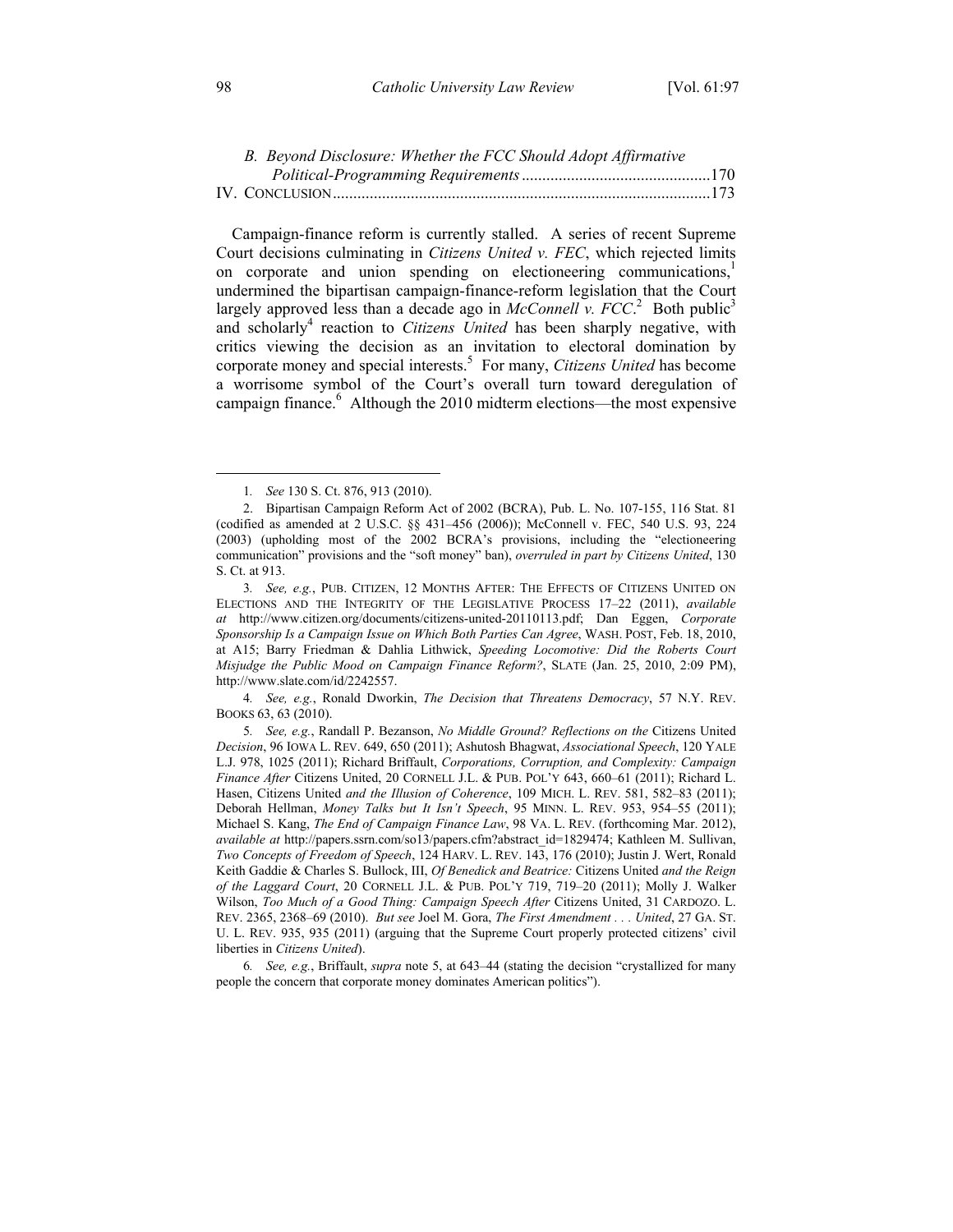in recent history $^7$ —do not appear to have confirmed critics' most hyperbolic predictions about corporate domination of political advertising, $\delta$  the data do suggest a striking post-*Citizens United* political picture.<sup>9</sup> Many of the independent political ads that aired after *Citizens United* did not include any meaningful donor identification, and there is little reason to believe this will change.<sup>10</sup> Simply put, the 2012 presidential election season will likely feature extensive and largely negative "independent" advertising, sponsored by shadowy third-party organizations sporting identity-concealing names and funded by undisclosed partisan donors.<sup>1</sup>

 This is the feared "*Citizens United* effect": Non-candidate groups, carefully structured to take advantage of the limits to election-law disclosure requirements, spending potentially unlimited funds to air veiled partisan political ads without accountability to voters.<sup>12</sup>

This environment of disguised advertising is at odds with Justice Anthony Kennedy's political vision in *Citizens United* itself—a vision of balance, in which the accountability promoted by effective public disclosure would neutralize the potential electoral harms of unlimited corporate expenditures.<sup>13</sup> However, according to election-law authority Professor Richard Hasen, "Justice Kennedy's utopian information-flowing vision of the U.S. campaign-finance system is now no more than a dream."<sup>14</sup>

 <sup>7</sup>*. See* Paul Blumenthal, *The* Citizens United *Effect: 40 Percent of Outside Money Made Possible by Supreme Court Ruling*, SUNLIGHT FOUND. (Nov. 4, 2010, 1:43 PM), http://sunlight foundation.com/blog/2010/11/04/the-citizens-united-effect-40-percent-of-outside-money-madepossible-by-supreme-court-ruling/; Kathleen Ronayne, *OpenSecrets.org Unveils 2010 'Big Picture' Analysis*, OPENSECRETS.ORG (July 26, 2011, 7:20 PM), http://www.opensecrets.org /news/2011/07/2010-election-big-picture.html.

<sup>8</sup>*. See, e.g.*, Briffault, *supra* note 5, at 643–44 (noting the satirical aftereffect of corporations running in a congressional election); Walker Wilson, *supra* note 5, at 2366–67 & nn.8, 12 (identifying the critical prediction that *Citizens United* will lead to foreign entities bankrolling elections and will have a destructive effect on the system).

<sup>9</sup>*. See infra* Part I.B.

<sup>10</sup>*. See infra* notes 107–22 and accompanying text.

<sup>11</sup>*. See infra* Part I.C; *see also* Kim Barker & Marian Wang, *Super PACs and Dark Money: ProPublica's Guide to the New World of Campaign Finance*, PROPUBLICA (July 11, 2011, 1:38 PM), http://www.propublica.org/blog/item/super PACs-propublicas-guide-to-the-newworld-of-campaign-finance (predicting that the 2012 election season will set a new record for election spending due to a wide array of organizations capable of hiding funding sources).

<sup>12</sup>*. See, e.g.*, BILL DE BLASIO, THE PUBLIC ADVOCATE FOR THE CITY OF NEW YORK, CITIZENS UNITED AND THE 2010 MIDTERM ELECTIONS 26 (2010), *available at* http://advocate .nyc.gov/files/12-06-10CitizensUnitedReport.pdf; *see also* CIARA TORRES-SPELLISCY, BRENNAN CTR. FOR JUSTICE, TRANSPARENT ELECTIONS AFTER CITIZENS UNITED 3 (2011), *available at* http://ssrn.com/abstract=1776482 (discussing corporations' and unions' ability to be involved in elections by spending through intermediaries, which does not require disclosure following *Citizens United*).

<sup>13</sup>*. See* Citizens United v. FEC, 130 S. Ct. 876, 916 (2010).

 <sup>14.</sup> Richard L. Hasen, *Justice Kennedy's Mistaken* Citizens United *Vision and the Lurch Toward Campaign Finance Deregulation*, ACSBLOG (Jan. 21, 2011), http://www.acslaw.org/acs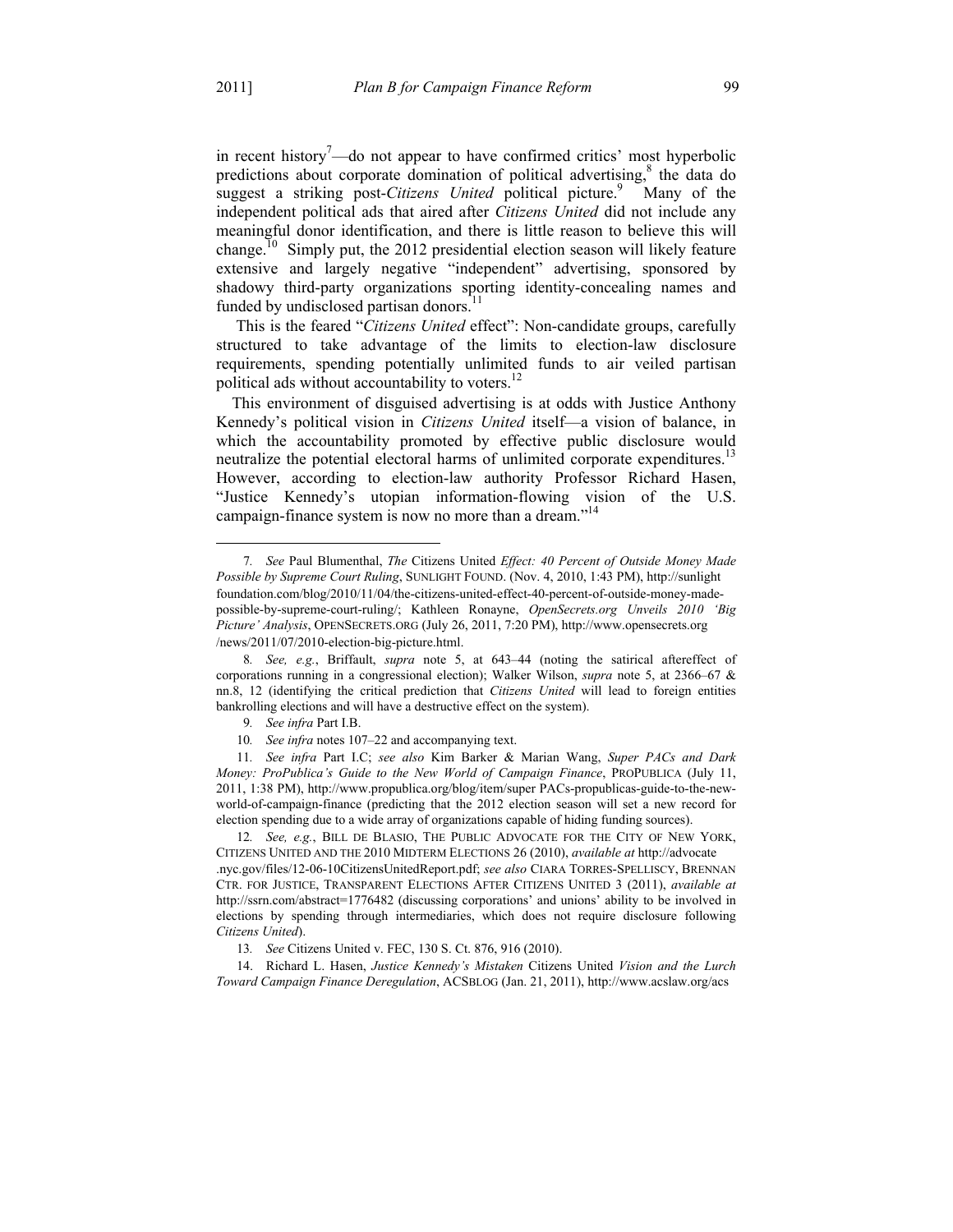The fear of a political landscape distorted by massive amounts of veiled advertising has led opponents of *Citizens United* to seek help from Congress, the states, the Federal Election Commission (FEC), the Internal Revenue Service  $(IRS)$ , the courts, and the White House.<sup>15</sup> Abandoning efforts to achieve wide-ranging reform of the electoral system, many campaign reformers have shifted their focus to the mitigating effects of mandated disclosure requirements.<sup>16</sup> The remainder has turned its attention away from traditional campaign-finance regulation to alternative reformist strategies, such as lobbying regulation.<sup>17</sup>

Yet, the efforts of post-*Citizens United* reformers, which thus far have been directed toward influencing a predictable group of decision makers, $^{18}$  have either failed or are still pending, subject to delay.<sup>19</sup> In the meantime, the 2012 presidential election season is already in full swing.<sup>20</sup> American politics has switched to an electoral mode of "permanent campaign,"<sup>21</sup> and money is already flowing into third-party political advertisements.<sup>22</sup> Therefore, policymakers should aggressively explore alternative avenues to mitigate the negative consequences of *Citizens United.* 

Because expenditures for political advertising are still principally focused on television and cable, $^{23}$  Federal Communications Commission (FCC) regulation could help realize the speech-and-disclosure-based vision of electoral democracy in *Citizens United*. 24 Indeed, having recognized this possibility, the

 $\overline{a}$ 

16*. See infra* Part I.C. Congress considered legislation that required increased donor disclosure, and state legislators passed similar statutes. *See infra* notes 181–89.

17*. See* Heather Gerken, *Keynote Address: Lobbying as the New Campaign Finance*, 27 GA. ST. U. L. REV. 1155, 1155, 1159, 1161–65 (2011); Kang, *supra* note 5 (manuscript at 4, 43–45); *see also* Michael S. Kang, *The Campaign Finance Debated After* Citizens United, 27 GA. ST. U. L. REV. 1142, 1153 (2011) ("*Citizens United* . . . leaves no promising avenue to reform for those concerned about the influence of money in politics.").

18*. See infra* Part I.C.

 19. Gerken, *supra* note 17, at 1155 ("*Citizens United* . . . cut off most of the traditional pathways for campaign finance reform."); *see infra* notes 190–97 and accompanying text.

20*. See* Matea Gold & Melanie Mason, *Independent Groups Getting a Head Start on 2012 Campaign*, L.A. TIMES, July 17, 2011, http://articles.latimes.com/2011/jul/17/nation/la-naoutside-spending-20110717.

21*. See* Jeanne Cummings, *Don't Adjust Your Set: Now Campaign Ads Never End*, POLITICO (Mar. 18, 2011, 4:38 AM), www.politico.com/news/stories/0311/51535.html (internal quotation marks omitted). For arguments that a clear distinction between governance and campaigning no longer exists, see generally THE PERMANENT CAMPAIGN AND ITS FUTURE (Norman J. Ornstein & Thomas E. Mann eds., 2000).

22*. See* Gold & Mason, *supra* note 20 (noting the early start of independent-group political ads for the 2012 presidential election).

23*. See, e.g.*, *id.*

24*. See infra* Parts II–III.

blog/justice-kennedy's-mistaken-citizens-united-vision-and-the-lurch-toward-campaign-financedere.

<sup>15</sup>*. See infra* Part I.C.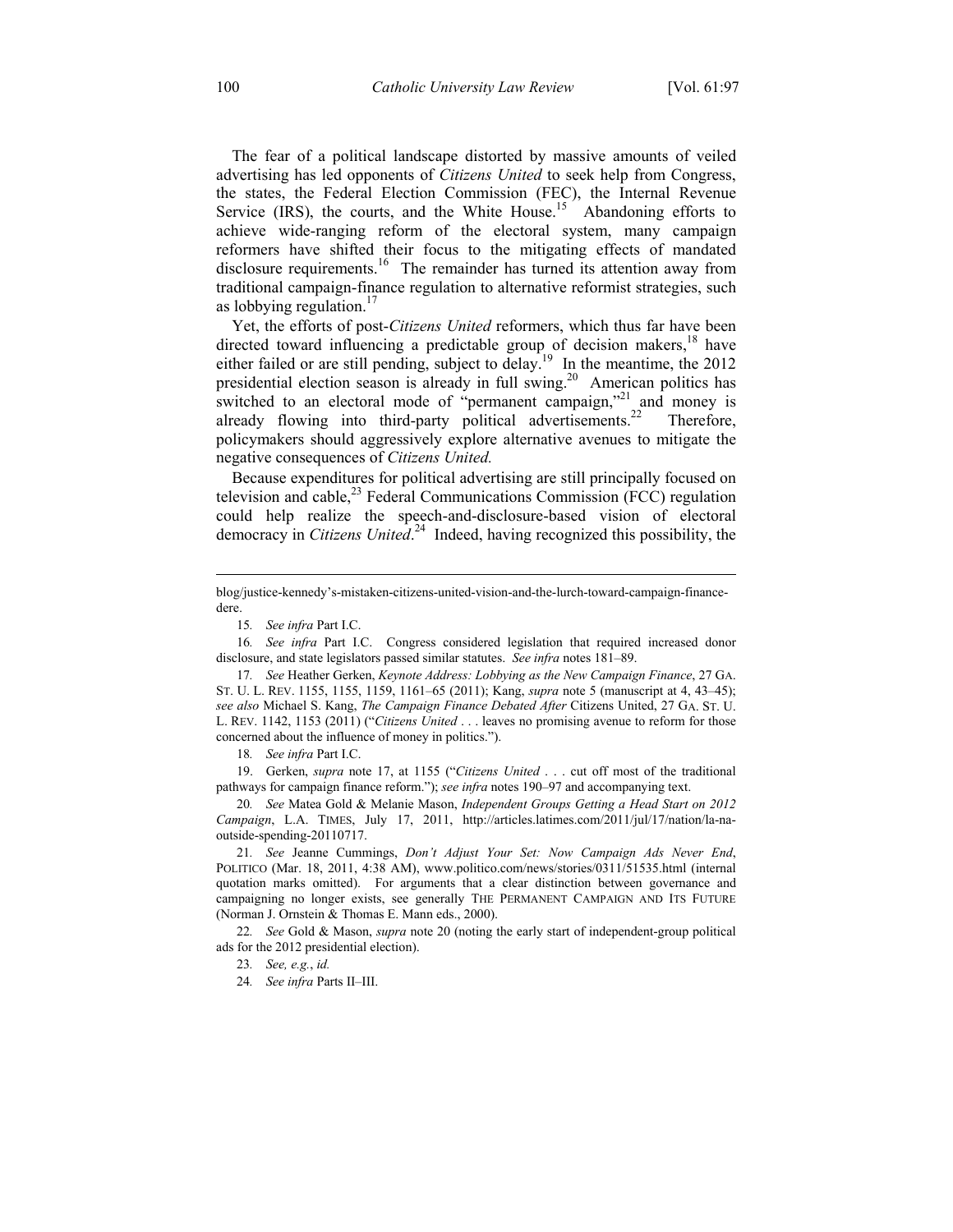<u>.</u>

advocacy group Media Access Project (MAP) recently filed a petition with the FCC requesting that the agency expand its current sponsorship disclosure rules for political ads to include the disclosure of funding sources for independent electoral advertisements.<sup>25</sup>

This Article argues that the FCC can use communications law to regulate electoral advertising by independent advocacy groups. First, the FCC has the statutory authority to require third-party purchasers of airtime for political and advocacy advertising to disclose their major direct and indirect funding sources and principal directors, officers, or operators.<sup>26</sup> Extra-governmental approaches can also be developed to promote voluntary adoption of disclosure rules by electronic media. $27$ 

Second, the FCC can adopt a rule grounded on a dormant FCC doctrine—colloquially known as the "*Zapple* doctrine" or the "quasi-public opportunities rule"28—to constrain broadcaster partisanship in airtime sales to third-party advocacy groups.<sup>29</sup> Thus, the FCC can deploy regulatory precedent to mandate overall broadcaster evenhandedness in airing non-candidate political advertising.<sup>30</sup> Moreover, if the FCC reaffirms its prior view that broadcasters airing political advertisements by supporters or opponents of candidates are not immune from liability for defamation, as they would be with respect to ads by candidates themselves, broadcasters might voluntarily engage in more searching review of non-candidate political ads.

Although the *Zapple* doctrine has been associated with the now-defunct fairness doctrine, $31$  the legitimacy of such a quasi-equal opportunities regulation does not depend on the fairness doctrine.<sup>32</sup> Nor must the equal opportunities provision under section 315 of the Communications Act of

 <sup>25.</sup> Petition for Rulemaking at 1, Amendment of 47 C.F.R. § 73.1212 (Fed. Commc'ns Comm'n filed Mar. 12, 2011), *available at* http://ecfsdocs.fcc.gov/filings/2011/03/22/ 6016374308.html (hereinafter MAP Petition); *see also* Paul Blumenthal, *Super PACs and Secret Money: The Unregulated Shadow Campaign*, HUFFINGTON POST (Sept. 27, 2011, 1:49 AM), http://www.huffingtonpost.com/2011/09/26.

<sup>/</sup>super PACs-secret-money-campaign-finance\_n\_977699.html; John Yoo & David W. Marston, *Overruling* Citizens United *with Chicago-Style Politics: Federal Contract Bidders Must Disclose Political Giving*, LEGAL OUTLOOK (Am. Enter. Inst. for Pub. Pol'y Res., Wash., D.C.), July 2011, at 1, 4, *available at* http://www.aei.org/docLib/LO-2011-07-No-2-g.pdf (noting the significance of the proposed rule change and positing that its implementation would unduly expand current FEC disclosure requirements, chill political speech, and provide a powerful new tool for the FCC).

<sup>26</sup>*. See infra* Part II.A.1.

<sup>27</sup>*. See infra* Part II.B.4.

<sup>28</sup>*. See infra* note 214 and accompanying text.

<sup>29</sup>*. See infra* Part II.B.2.

<sup>30</sup>*. See infra* Part II.B.

 <sup>31.</sup> LaVonda N. Reed-Huff, *Political Advertisements in the Era of Fleeting Indecent Images and Utterances*, 84 ST. JOHNS L. REV. 199, 212 (2010) (noting the survival of the *Zapple* doctrine).

<sup>32</sup>*. See infra* Part II.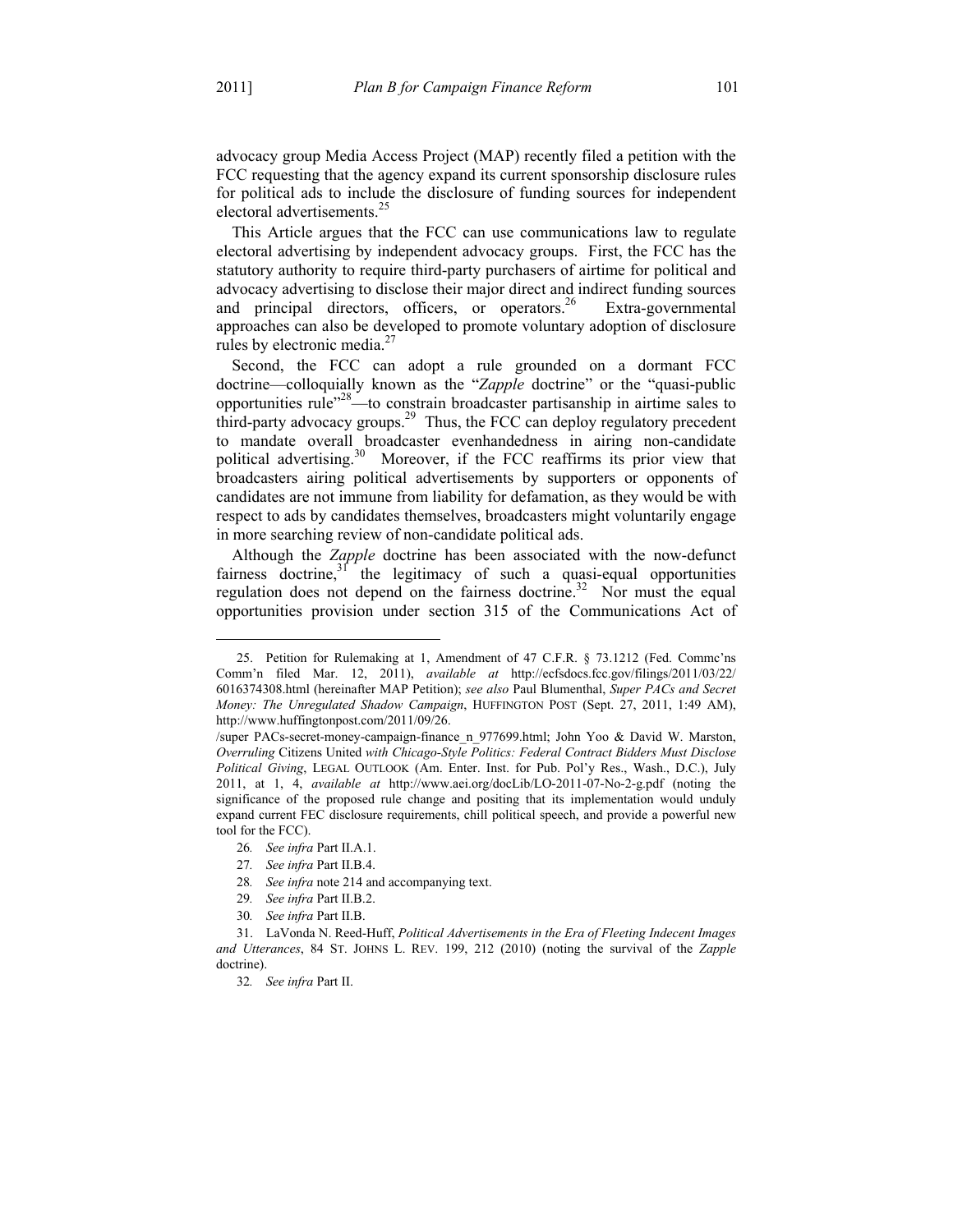$1934^{33}$  be read to incorporate ads by independent third-party groups. Rather, the FCC can adapt *Zapple* to the modern electoral picture under its ancillary authority.<sup>34</sup> Particularly when exercise of ancillary authority would specifically promote the congressional values behind the political-advertising provisions of the Communications Act of 1934, an FCC revival and adaptation of the *Zapple* principle would avoid the critiques of ancillary authority that the agency has encountered in the past.

This is not to say, as some skeptics of disclosure might contend, that the FCC should affirmatively require broadcasters and perhaps even cable companies to air a rich array of political programming choices to mitigate the purported ill effects of manipulative advocacy advertising. It would be both unwise and constitutionally questionable for the FCC to adopt affirmative programming obligations to induce enhanced commitments to political programming by broadcasters and cable operators, regardless of the repeated trope of television as a "vast wasteland."35

Part I.A provides an overview of *Citizens United* and its legal context. Part I.B discusses attempts to cabin campaign reform after *Citizens United*. Part I.C describes the "*Citizens United* effect" in election contests, summarizing current empirical findings about the 2010 elections and describing several harms (other than electoral outcomes) that can be attributed to the Court's campaign-finance deregulation, and addressing the 2012 presidential contest. Part I.D reviews the various approaches proposed by campaign-finance-reform advocates in response to the *Citizens United* line of campaign-finance cases.

Part II describes the statutes and FCC regulations applicable to political advertising, addressing both legislative history and the policy question raised by further involving the FCC in campaign-finance matters. Part II.A describes the FCC's political advertising rules. Part II.B focuses on the sponsorship-identification requirement of 47 U.S.C. § 317. It addresses what an FCC-based disclosure regime might look like, tackles the desirability of an FCC-based donor-disclosure regime from constitutional and policy standpoints, and discusses the arguments to induce broadcasters' voluntary adoption of donor disclosure rules. Part II.C looks at the possible revival of an antidiscrimination rule like the FCC's *Zapple* doctrine as a way of ensuring roughly equal airtime opportunities to supporters and opponents of candidates. It also explores whether FCC action should be grounded in § 315 itself or under the FCC's ancillary authority.

Part III.A raises the question of institutional choice, concluding that the Commission is an appropriate participant in the attempt to improve campaigns.

<u>.</u>

 <sup>33.</sup> Communications Act of 1934, Pub. L. No. 73-416, § 315, 48 Stat. 1064, 1089 (codified as amended at 47 U.S.C. § 315 (2006)).

<sup>34</sup>*. See infra* Part II.

<sup>35</sup>*. See* James Warren, *Never Mind the 'Vast Wasteland.' Minow Has More to Say*, N.Y. TIMES, May 7, 2011, www.nytimes.com/2011/05/08/us/08cncwarren.html (referring to former FCC Chairman Newton Minow's now-iconic description of television).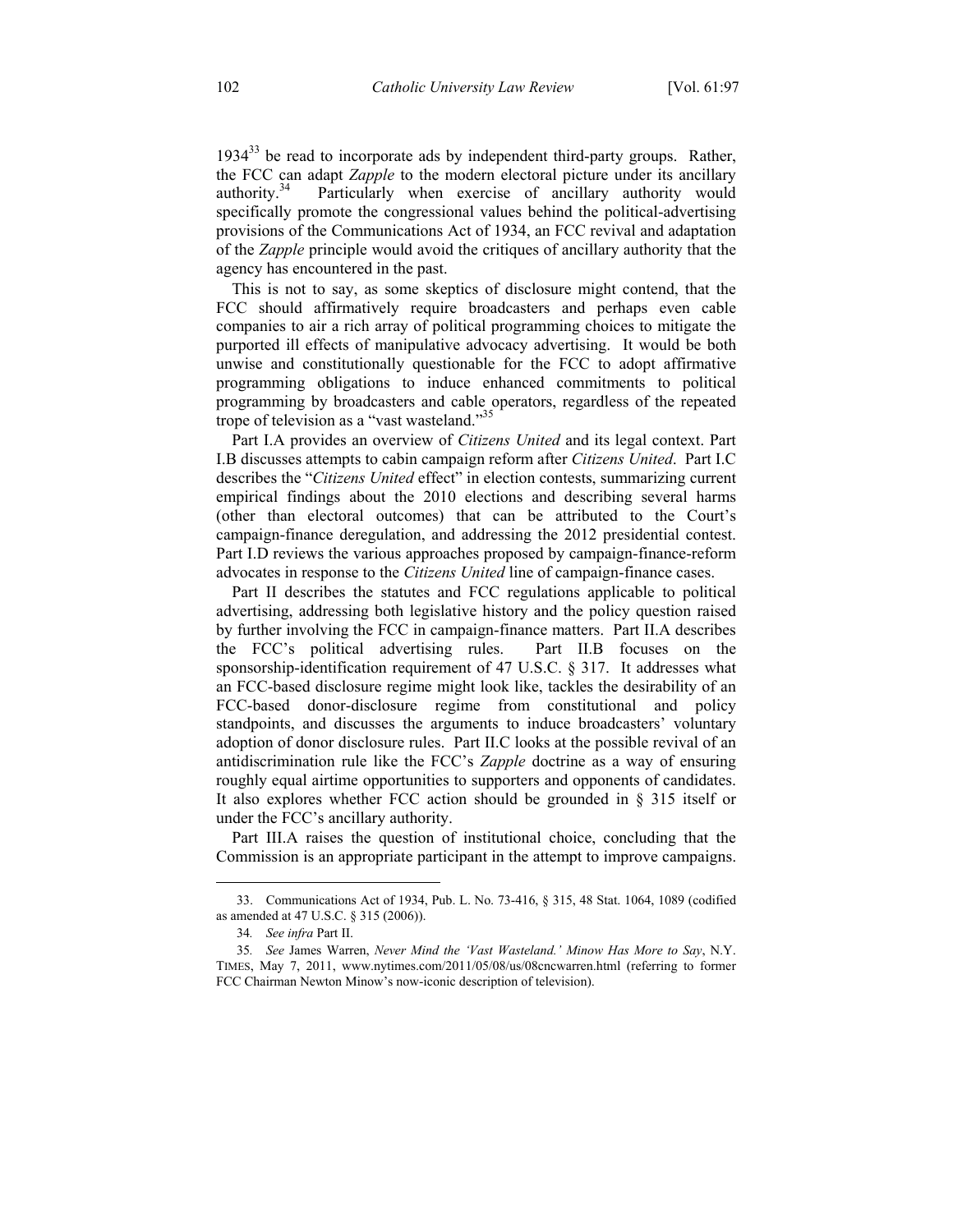Finally, Part III.B discusses the limits of FCC intervention, concluding that it would be unwise for the agency to impose an affirmative politicalprogramming obligation on broadcasters or cable operators to mitigate the potential skewing effects of *Citizens United* and the judicial rejection of campaign-finance reform.

#### I. *CITIZENS UNITED* AND ITS AFTERMATH

*Citizens United* unleashed a passionate debate and apocalyptic predictions about the future of American politics and democracy.<sup>36</sup> In response to the decision, critics predicted the expenditure of vast sums of corporate money that would dominate political debate and steamroll electoral outcomes.<sup>37</sup> Many scholars worried that *Citizens United* and other developments in election law would result in various democratic harms arising from the hidden uses of concentrated wealth for partisan political purposes.<sup>38</sup> Although some commentators see *Citizens United* as simply an incremental element in the Court's dismantling of campaign-finance reform,<sup>39</sup> most recognize that "[e]ven if *Citizens United*'s incremental impact is mild, it nevertheless has the feel of a final straw."40 As summarized by election-law expert Professor Michael Kang, "*Citizens United* marks the end of campaign-finance law as we knew it."41

 <sup>36</sup>*. See, e.g.*, Donna F. Edwards, *A Call to Bold Action*, BOS. REV., Sept./Oct. 2010, at 23–24 ("The *Citizens United* ruling will go down in history as one of the Supreme Court's worst decisions—the *Dred Scott* of our time."); *see also* Briffault, *supra* note 5, at 643 (characterizing most of the popular and academic commentary on *Citizens United* as "critical").

<sup>37</sup>*. See supra* note 5 and accompanying text; *see, e.g.*, Lyle Denniston, *Analysis: A New Law to Offset* Citizens United*?*, SCOTUSBLOG (Jan. 21, 2010, 4:00 PM), http://www.scotusblog.com/2010/01/analysis-a-new-law-to-offset-citizens-united/ (quoting President Barak Obama's assertion that *Citizens United* "has given a green light to a new stampede of special interest money in our politics"); *see also* Michael Malone, *Report: O & Os Big Beneficiaries of '10 Political Cash*, BROADCASTING & CABLE (Jan. 26, 2010), http://www.broadcastingcable.com/article/445944-Report\_O\_Os\_Big\_Beneficiaries\_of\_10\_Political\_Cash.php (quoting the comment that "[a]fter *Citizens United*, [2010] will be a highlycaffeinated political season" that is expected to generate as much as \$3 billion in political spending).

<sup>38</sup>*. See supra* notes 3, 5 and accompanying text.

<sup>39</sup>*. See, e.g.*, Briffault, *supra* note 5, at 644 ("[T]he impact of *Citizens United* may ultimately have less to do with corporate spending and more with the changes the decision could lead to in other areas of campaign finance . . . .").

<sup>40</sup>*. See* Justin Levitt, *Confronting the Impact of* Citizens United, 29 YALE L. & POL'Y REV. 217, 217 (2010); *cf.* Kang, *supra* note 5 (manuscript at 14) (observing that the consequences of the decision reach beyond the protection of corporate speech and have resulted in a new campaign-finance landscape).

 <sup>41.</sup> Kang, *supra* note 5 (manuscript at 14).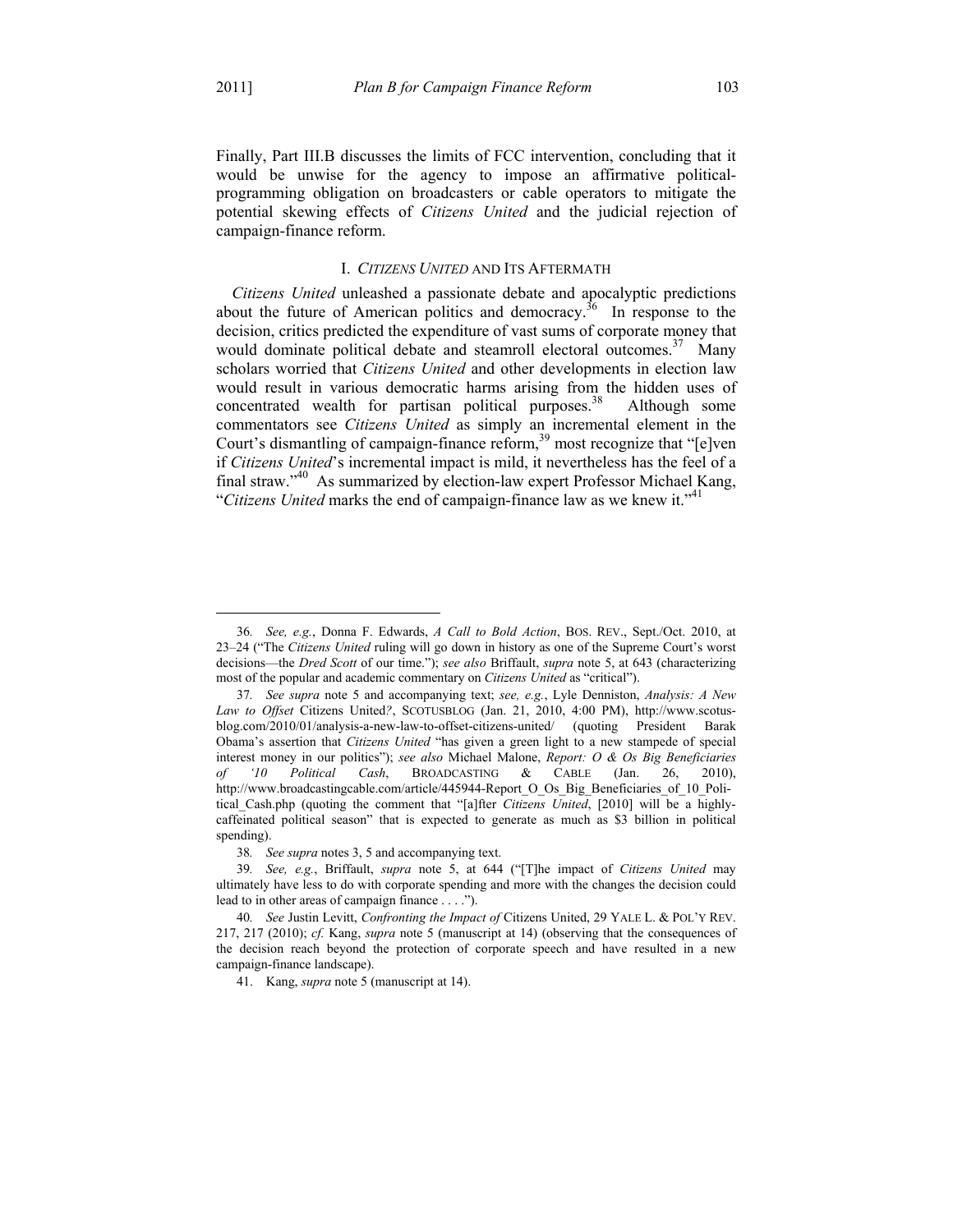#### *A.* Citizens United *in Its Legal Context*

Federal law has regulated campaign finance in American elections since the early twentieth century.<sup>42</sup> Since the 1970s, campaign finance has received particularly intense congressional attention, $43$  which resulted in two major statutes: the Federal Election Campaign Act of 1971 (FECA)<sup>44</sup> and the Bipartisan Campaign Reform Act of 2002 (BCRA), which significantly amended the  $\overrightarrow{FECA}$ .<sup>45</sup> The BCRA, principally designed to close perceived gaps in the FECA, $46$  banned soft money fund-raising by national parties, federal candidates, and officeholders in federal elections, and also restricted issue advocacy before elections.<sup>47</sup> A sharply divided Supreme Court upheld most of the BCRA's provisions against a facial constitutional challenge in its 2003 McConnell v. FEC decision.<sup>48</sup>

Soon after, in a series of decisions preceding *Citizens United,* the Supreme Court began striking down various aspects of the BCRA as applied.<sup>49</sup> In 2006, the Court struck down the expenditure and contribution limits in Vermont's campaign-finance system in *Randall v. Sorrell.*<sup>50</sup> One year later, in *FEC v. Wisconsin Right to Life, Inc.* (*WRTL*), the Court reviewed an as-applied challenge to the BCRA's electioneering-communication ban and issued a plurality opinion, which held that corporations could spend money to air pre-election advertisements if the ads could be interpreted as something other than "express advocacy" to vote for or against candidates.<sup>51</sup> *WRTL* "effectively eviscerated *McConnell*" and subverted the BCRA's ban on electioneering communications.52 In the 2008 decision in *Davis v. FEC*, the

 45. BCRA, Pub. L. No. 107-155, 116 Stat. 81 (2002) (codified as amended at 2 U.S.C. §§ 431–456 (2006)); GARRETT, *supra* note 42, at 3.

 46. S. REP. NO. 105–167, at 4468 (1998) ("[S]oft money spending by political party committees eviscerates the ability of the FECA to limit the funds contributed by individuals, corporations, or unions for the defect or benefit of specific candidates.").

 <sup>42</sup>*. See* R. SAM GARRETT, CONG. RESEARCH SERV., <sup>R</sup> 41542, THE STATE OF CAMPAIGN FINANCE POLICY: RECENT DEVELOPMENTS AND ISSUES FOR CONGRESS 1 & n.1 (2011) (describing the 1907 Tillman Act, which Congress enacted to prohibit federally created campaign contributions from banks and corporations).

<sup>43</sup>*. Id.* at 3 ("[A]pproximately 900 campaign finance measures have been introduced since the  $93[rd]$  Congress . . . .").

 <sup>44.</sup> Federal Election Campaign Act of 1971 (FECA), Pub. L. No. 92-225, 86 Stat. 3 (1972) (codified as amended at 2 U.S.C. §§ 431–435 (2006)).

 <sup>47.</sup> BCRA, sec. 101, § 323, 116 Stat. at 82–84; *id.* § 201, 116 Stat. at 88–90.

 <sup>48. 540</sup> U.S. 93, 224 (2003) ("In the main we uphold BCRA's two principal, complementary features: the control of soft money and the regulation of electioneering communications."), *overruled in part by* Citizens United v. FEC, 130 S. Ct. 876 (2010).

<sup>49</sup>*. See* Levitt, *supra* note 40, at 219–20 (discussing cases leading up to *Citizens United*).

 <sup>50. 548</sup> U.S. 230, 262 (2006).

 <sup>51. 551</sup> U.S. 449, 456, 476 (2007).

 <sup>52.</sup> Briffault, *supra* note 5, at 649–50 ("So long as they paid a little attention to the wording of their messages, corporations and unions were once again free to spend as much as they wanted on broadcast ads intended to help or harm candidates in the pre-election period.").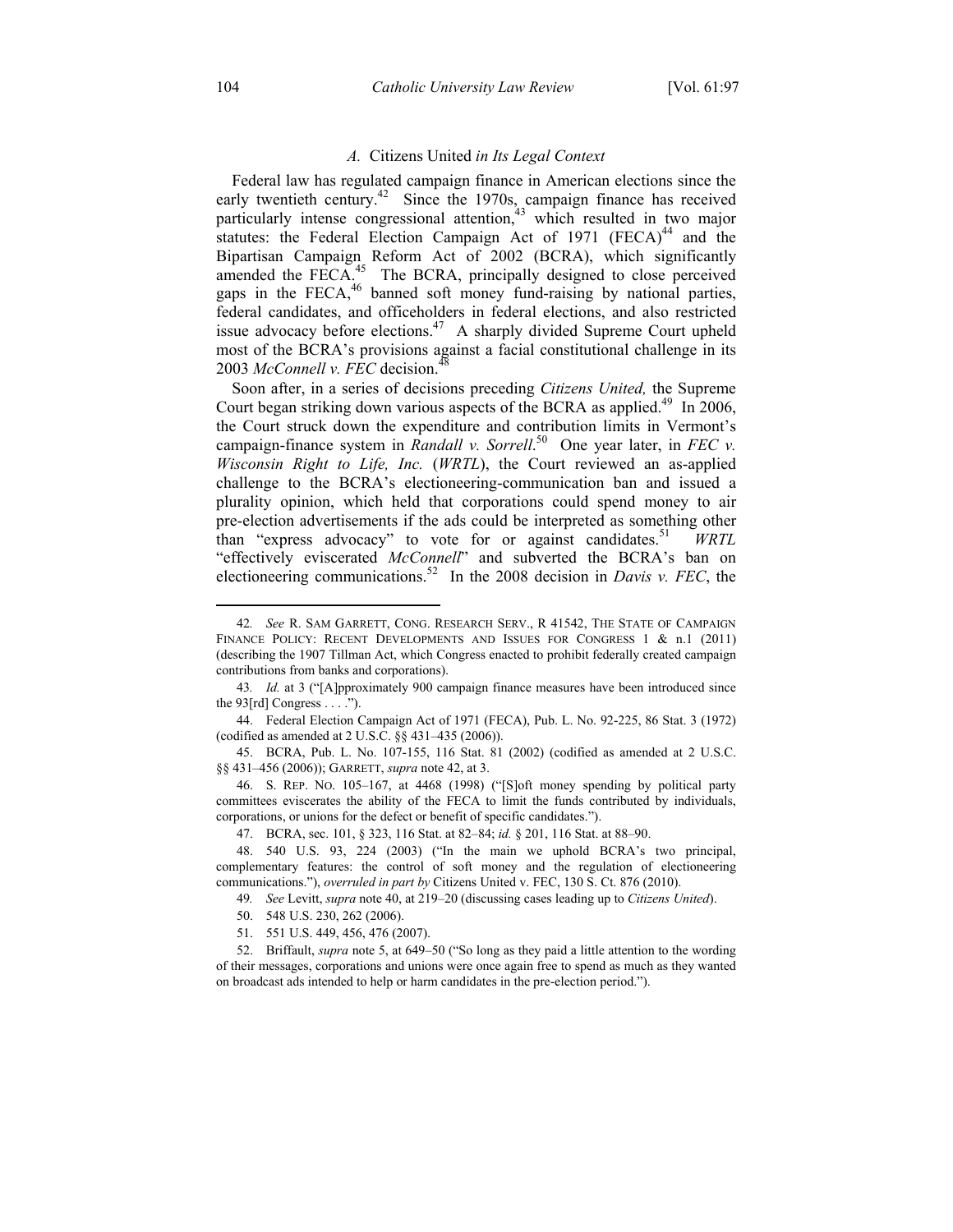1

Court rejected the BCRA's "Millionaire's Amendment," which had permitted additional fundraising for congressional candidates competing against selffinanced opponents to help level the financial playing field.<sup>53</sup>

*Citizens United*, the fourth case in this series,  $5\frac{3}{4}$  concerned section 203 of the BCRA, which prohibited corporations and unions from making independent expenditures of general treasury funds for broadcast, cable, and satellite "electioneering communications"55 that explicitly mentioned candidates for federal office and aired within thirty days of a primary election or caucus or within sixty days of a general election or caucus.<sup>56</sup> In an opinion filled with sweeping constitutional pronouncements,<sup>57</sup> Justice Kennedy, speaking for the eight-person majority, found that the BCRA's restrictions on such independent

 56. BCRA, sec. 201, § 304(f)(3)(A), 116 Stat. at 88–89 (codified as amended at 2 U.S.C. § 434 (2006)).

57*. See* Bezanson, *supra* note 5, at 649–51 (arguing that Justice Kennedy's sweeping pronouncements about the First Amendment were unnecessary to the result).

 <sup>53. 554</sup> U.S. 724, 729, 744–49 (2008).

 <sup>54.</sup> For the fifth decision in this series, see Ariz. Free Enter. Club's Freedom Club PAC v. Bennett, 131 S. Ct. 2806 (2011) (striking down the matching-funds provision in Arizona's Citizens Clean Elections Act on First Amendment grounds).

 <sup>55.</sup> Citizens United v. FEC, 130 S. Ct. 876, 886 (2010) (citing 2 U.S.C. § 441b (2006)). The BCRA defines an "independent expenditure" as an expenditure "expressly advocating the election or defeat of a clearly identified candidate . . . that is not made in concert or cooperation with or at the request or suggestion of such candidates, the candidate's authorized political committee, as their agents, or a political party committee or its agents." BCRA, Pub. L. No. 107- 155, sec. 211, § 301(17), 116 Stat. 81, 92–93 (2002) (codified as amended at 2 U.S.C. § 431  $(2006)$ ).

The facts of *Citizens United* are as follows. Citizens United, an ideological nonprofit group, produced a feature-length film called *Hillary: The Movie* criticizing Hillary Clinton, which the group sought to show in theaters during the 2008 primaries and on cable, specifically video-ondemand. *Citizens United*, 130 S. Ct. at 886–87. Although the movie did not explicitly advocate voting against Senator Clinton, it contained many negative statements, which the FEC considered, and the Court later held, to be the functional equivalent of express advocacy. *Id.* at 890. In Citizens United's ensuing suit against the FEC, the district court sided with the FEC and held that the statements triggered the BCRA electioneering-communication limits on express advocacy. Citizens United v. FEC, 530 F. Supp. 2d 274, 275, 279–80 (D.D.C. 2008) (per curiam), *aff'd in part, rev'd in part*, 130 S. Ct. 876 (2010). The Supreme Court dismissed Citizens United's appeal of the district court's denial of its motion for a preliminary injunction. Citizens United v. FEC, 552 U.S. 1278, 1278 (2008). Thereafter, the district court granted summary judgment for the FEC based on the same reasoning used to denying the preliminary injunction. Citizens United v. FEC, No. 07-2240, 2008 WL 2788753, at \*1 (D.D.C. July 18, 2008), *aff'd in part, rev'd in part*, 130 S. Ct. 876 (2010). The case returned to the Supreme Court in 2008. Citizens United v. FEC, 555 U.S. 1028, 1028 (2008). In 2009, the Court requested supplemental briefing on whether the disposition of the case would require overruling *Austin v. Michigan Chamber of Commerce*, which held that Michigan could ban the use of corporate funds for independent political expenditures, or *McConnell* to the extent that it upheld the facial validity of BCRA's section 203. Citizens United v. FEC, 129 S. Ct. 2893, 2893 (2009); Austin v. Mich. Chamber of Commerce, 494 U.S. 652, 654, 660 (1990), *overruled by Citizens United*, 130 S. Ct. at 876. The Court issued its final decision on the issue in *Citizens United v. FEC*, 130 S. Ct. 876 (2010).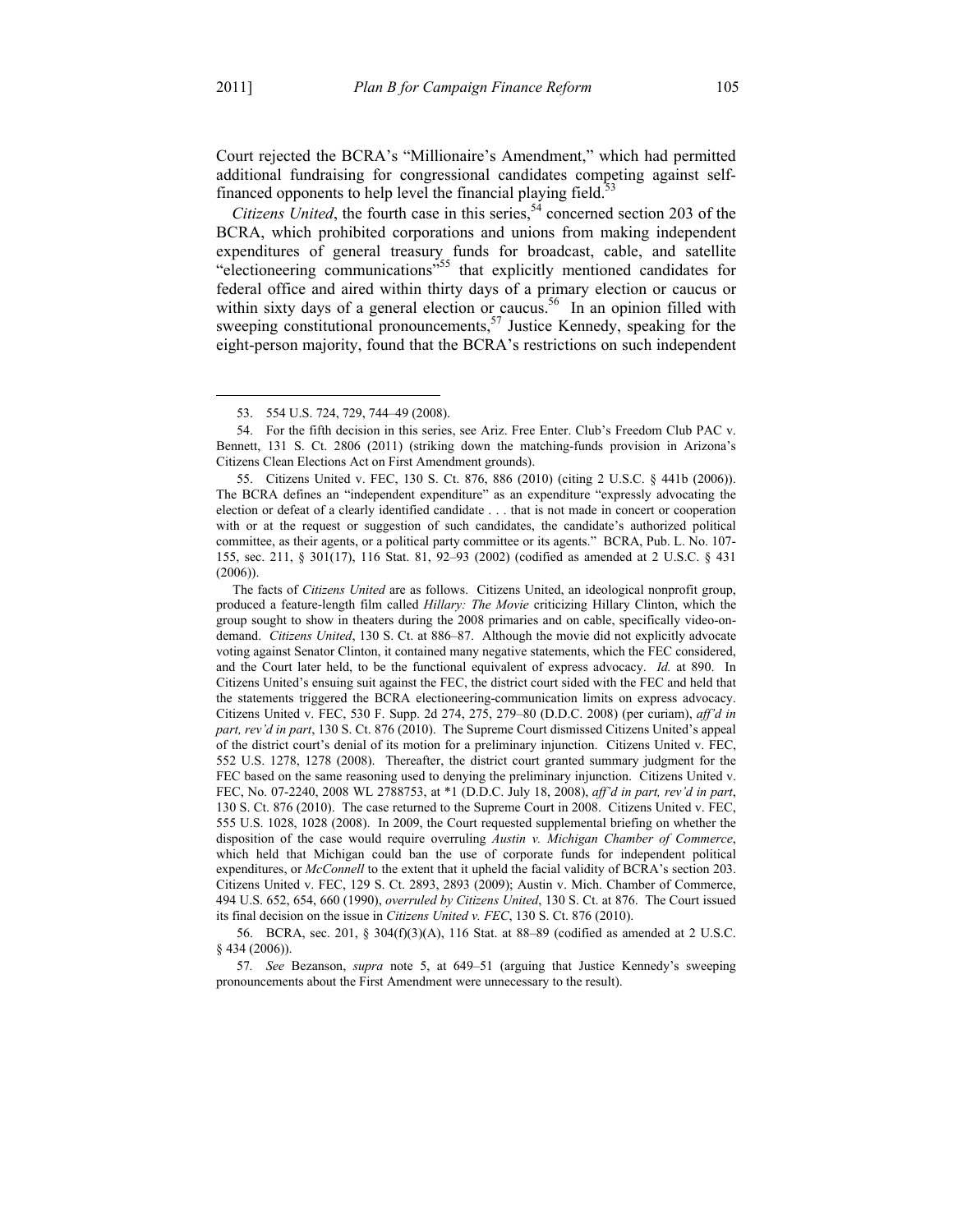expenditures violated corporations' First Amendment rights.<sup>58</sup> Nevertheless, the Court concluded, using "exacting" scrutiny, that the BCRA's disclaimer and disclosure provisions passed constitutional muster as applied because "disclosure is a less restrictive alternative to more comprehensive regulations of speech."59 Justice Kennedy's opinion envisioned a marketplace of political information in which anyone—corporation or individual—might speak, and everyone listening would have efficient access to sufficient information to weigh the credibility of what was said. $60$ 

The Supreme Court reaffirmed its view, previously articulated in the iconic *Buckley v. Valeo*, that "disclosure could be justified based on a governmental interest in 'provid[ing] the electorate with information' about the sources of election-related spending."61 Such information "would help citizens 'make

 <sup>58</sup>*. Citizens United*, 130 S. Ct. at 917. The majority declared that, "[w]e return to the principle . . . that the Government may not suppress political speech on the basis of the speaker's corporate identity. No sufficient governmental interest justifies limits on the political speech of nonprofit or for-profit corporations." *Id.* at 913. In reaching its conclusion, the majority overruled *Austin* and partially overruled *McConnell*, which had permitted limits on corporate independent expenditures. *Id.*

<sup>59</sup>*. Id.* at 915. Justices John Paul Stevens, Ruth Bader Ginsburg, Stephen Breyer, and Sonia Sotomayor concurred with the majority in sustaining the disclosure provisions. *Id.* at 931 (Stevens, J., concurring). Although "[d]isclaimer and disclosure requirements may burden the ability to speak, . . . they 'impose no ceiling on campaign-related activities,' or 'prevent anyone from speaking." *Id.* at 914 (majority opinion) (citations omitted).

BCRA section 311 requires televised electioneering communications that are not funded by candidates to include a disclaimer identifying the person or entity "responsible for the content of this advertising." BCRA, sec.  $311$ ,  $\S$   $318(d)(2)$ ,  $116$  Stat. at  $106$  (codified as amended at  $2$  U.S.C. § 411d (2006)). The required disclaimer must be made "in a clearly spoken manner," displayed in a "clearly readable manner" for at least four seconds, and state that a candidate or a candidate's committee has not authorized the ad. *Id.* Such disclaimers must be made by any person spending more than \$10,000 on electioneering communications within a calendar year, and they must identify the person making the expenditure, the expenditure amount, the election in question, and the names of certain contributors. BCRA, sec. 207, § 304(f), 116 Stat. at 88 (codified as amended at 2 U.S.C. § 434(f)). The Court rejected Citizens United's claim that the disclosure requirements "must be confined to speech that is the functional equivalent of express advocacy," thereby seeking to exclude issue ads, which do not necessarily advocate for a candidate, from the requirements. *Citizens United*, 130 S. Ct. at 915.

<sup>60</sup>*. Citizens United*, 130 S. Ct. at 916 ("The First Amendment protects political speech; and disclosure permits citizens and shareholders to react to the speech of corporate entities in a proper way. This transparency enables the electorate to make informed decisions and give proper weight to different speakers and messages."). Shortly after *Citizens United*, the Court reaffirmed its endorsement of disclosure in *Doe v. Reed*, in which it upheld a state law allowing public disclosure of the names of those who signed a petition in favor of Proposition 8, a referendum concerning gay marriage. 130 S. Ct. 2811, 2821 (2010). The Court reiterated the importance of the state's interest in "'protect[ing] the integrity and reliability of the initiative process . . . .'" *Id.*  at 2819 (quoting Buckley v. Am. Constitutional Law Fund, Inc., 525 U.S. 182, 191 (1999)).

<sup>61</sup>*. Citizens United*, 130 S. Ct. at 914 (alteration in original) (quoting Buckley v. Valeo, 424 U.S. 1, 66 (1976) (per curiam)). In *Buckley*, the Supreme Court upheld the Federal Election Campaign Act's disclosure rules regarding express advocacy on the grounds that disclosure deters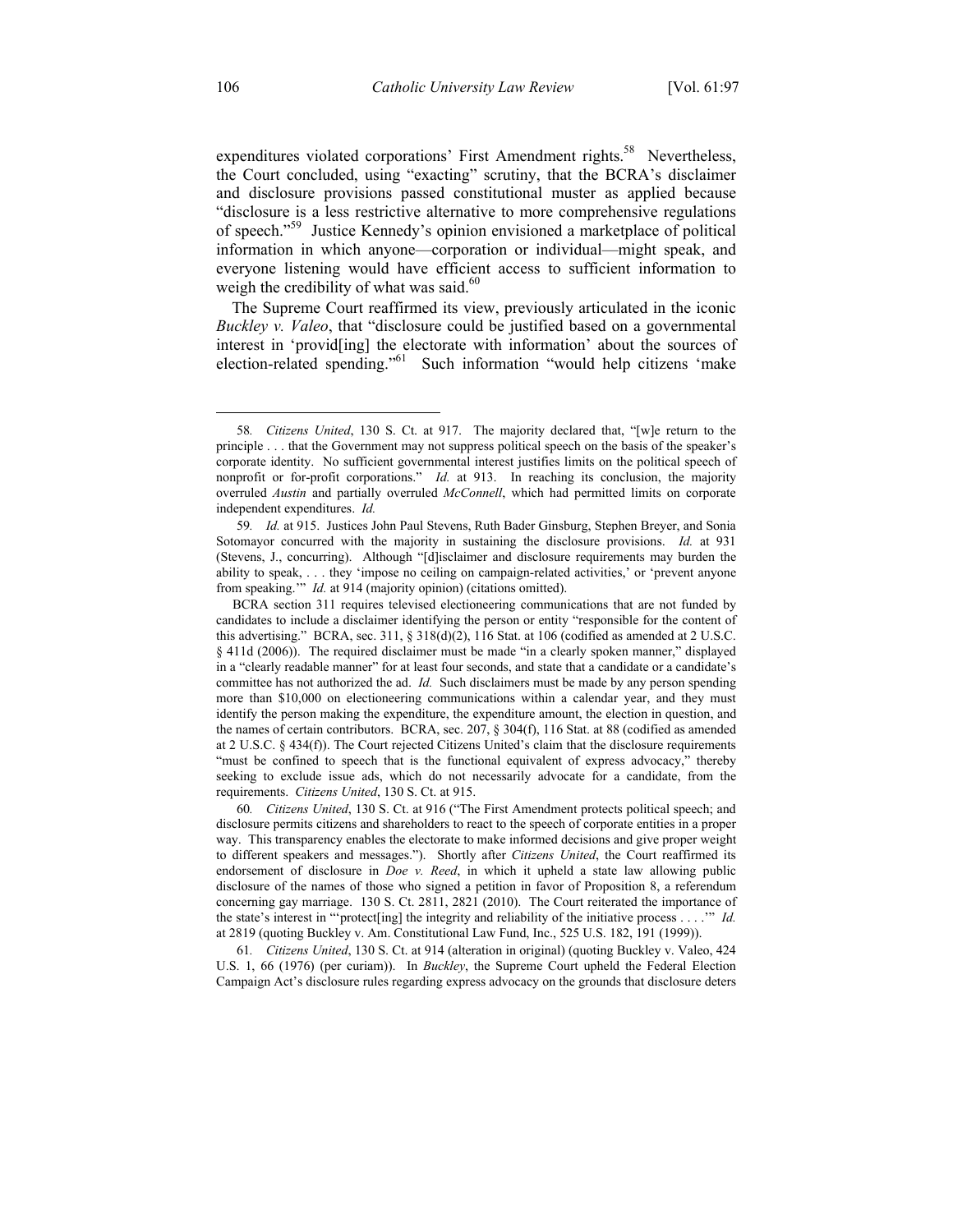$\overline{a}$ 

informed choices in the political marketplace. $\frac{1.062}{1.062}$  The Court concluded that disclosure would be particularly effective at informing the electorate today because modern technology increases the speed and accessibility of disclosure.<sup>63</sup>

### *B. Post-*Citizens United*: Attempts to Cabin Campaign Reform*

Lower court decisions after *Citizens United* continued the trend toward cabining campaign-finance reform, $64$  and later developments cast doubt on the viability of Justice Kennedy's political vision "of a free exchange of ideas in a democratic marketplace, coupled with complete and instantaneous disclosure of campaign contributions and expenditures over the Internet."<sup>65</sup>

On the state front, opponents of campaign-finance reform began to target and challenge state disclosure laws.<sup>66</sup> On the administrative front, the FEC

62*. Citizens United*, 130 S. Ct. at 914 (citations omitted) (quoting McConnell v. FEC, 540 U.S. 93, 197 (2003), *overruled in part by Citizens United*, 130 S. Ct. at 913). This informational interest permits disclosure requirements even if the advertisement merely contains a request to perform a commercial transaction because "the public has an interest in knowing who is speaking about a candidate shortly before an election." *Id.* at 915.

 63. For the Court's discussion of the role of modern technology, see *id.* at 916 ("With the advent of the Internet, prompt disclosure . . . can provide . . . the information needed to hold corporations and elected officials accountable . . . . Shareholders can determine whether their corporation's political speech advances the corporation's interest in making profits, and citizens can see whether elected officials are 'in the pocket' of so-called moneyed interests." (quoting *McConnell*, 540 U.S. at 259)).

64*. See, e.g.*, SpeechNow.org v. FEC, 599 F.3d 686, 696 (D.C. Cir. 2010) (holding that contributions to PACs that themselves only make independent expenditures to advocate or oppose the election of federal candidates cannot be limited on an anti-corruption rationale because *Citizens United* established that "independent expenditures do not corrupt or give the appearance of corruption as a matter of law," to entities that only engage in independent expenditures). The contributions permitted under *SpeechNow* "will greatly expand the resources available to [such political committees] and is likely to result in an increased role for them in elections." Briffault, *supra* note 5, at 660–61. Notably, however, the D.C. Circuit rejected SpeechNow's challenge to the reporting requirements at issue. *SpeechNow.org*, 599 F.3d at 697. The FEC codified *SpeechNow.org* by sanctioning the super PAC, which can raise funds without constraint from contribution limits because it is an independent-expenditure entity. *See* Kang, *supra* note 5 (manuscript at 24) (citing FEC Advisory Opinion No. 2010-09 (July 22, 2010)).

 More recently, the U.S. District Court for the Eastern District of Virginia, upon a motion for reconsideration of its previous ruling dismissing a charge for violating the ban on direct contributions of corporate money to candidates, relied on *Citizens United* to find the ban unconstitutional as applied under the facts. United States v. Danielczyk, No. 1:11cr85(JCC), 2011 WL 2268063, at \*2–6 (E.D. Va. June 7, 2011) (extending the *Citizens United*'s holding—that independent expenditures do not corrupt—to direct contributions to candidates).

65. Hasen, *supra* note 14.

66*. See* PR Watcher, *Center for Media and Democracy Submits Amicus Brief Defending Campaign Disclosure Rules*, PRWATCH (Mar. 9, 2011), http://www.prwatch.org/news/2011/03 /10325/center-media-and-democracy-submits-amicus-brief-defending-campaign-disclosure-rul (noting a Koch-funded group's challenge, brought in the Wisconsin Supreme Court, to new

corruption, provides information to voters, and aids in the enforcement of other campaign-finance laws. *Buckley*, 424 U.S. at 18–76.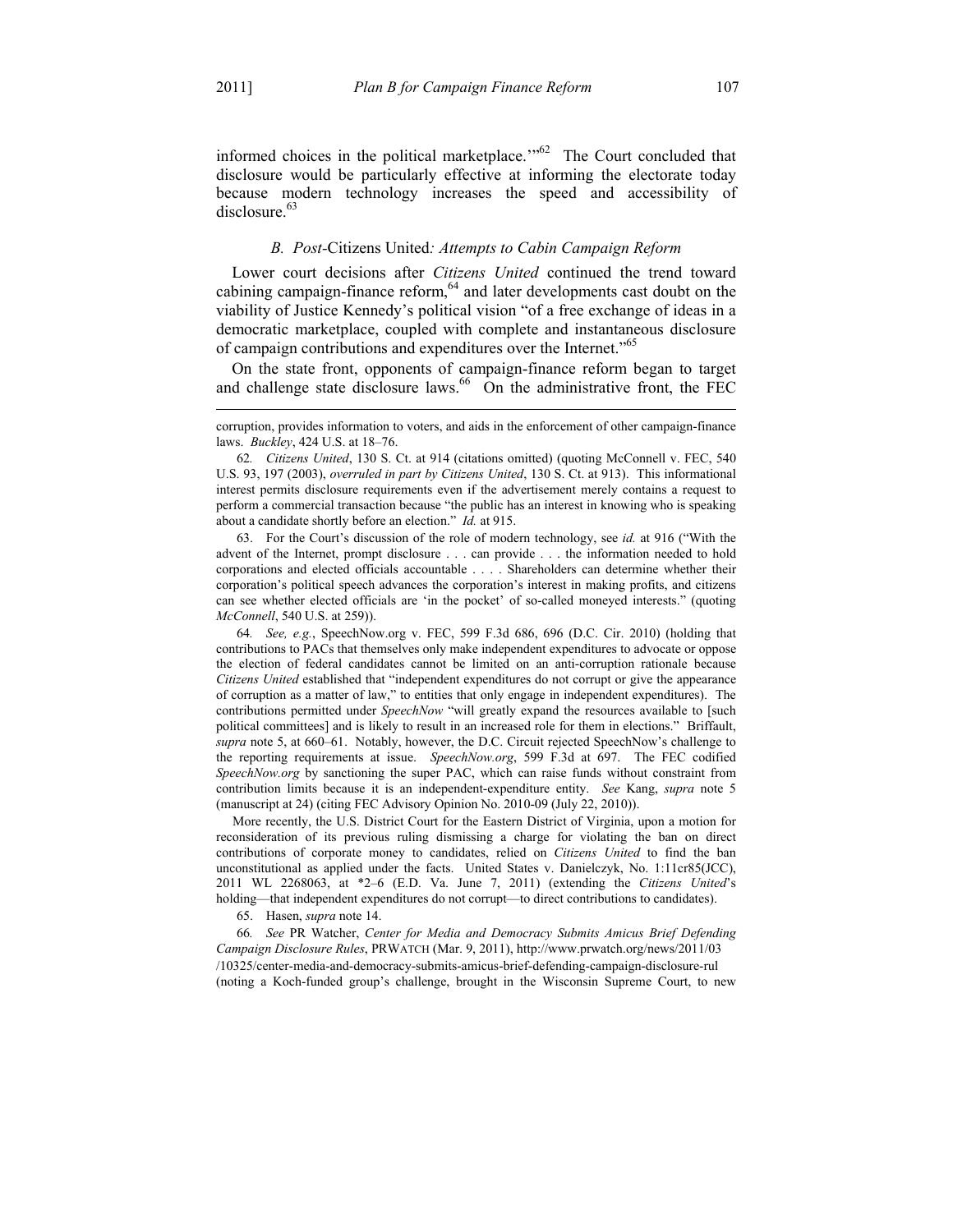deadlocked along partisan lines in response to an attempt by the three Democratic commissioners to adopt stricter disclosure rules.<sup>67</sup> The agency—once criticized as "the most dysfunctional and inoperative agency in Washington<sup>568</sup>—even interpreted existing disclosure rules narrowly.<sup>69</sup>

As for outside groups, loopholes and limitations in existing election disclosure rules enabled strategic institutional arrangements resulting in a patchwork of political groups that were able to campaign and advertise with "dark money."<sup>70</sup>

(reporting that James Bopp, the legal architect of the *Citizens United* challenge, and his colleagues are litigating between twenty-five and thirty cases across the country, including challenges to state disclosure rules); *see also* David D. Kirkpatrick, *A Quest to End Spending Rules for Campaigns*, N.Y. TIMES, Jan. 24, 2010, at A11 (noting Bopp's explicit acknowledgement of his goal to dismantle disclosure rules). *But see* Ciara Torres-Spelliscy, *Has the Tide Turned in Favor of Disclosure? Revealing Money in Politics After* Citizens United *and*  Doe v. Reed, 27 GA. ST. U. L. REV. 1057, 1084 (2011) ("Overwhelmingly, lower courts are upholding state disclosure laws [so long as] the laws capture more than tiny spenders and . . . parties can assert an as-applied harassment exception to otherwise applauded disclosure laws." (footnote omitted)); Adam Liptak, *A Blockbuster Case Yields an Unexpected Result*, N.Y. TIMES, Sept. 19, 2011, http://www.nytimes.com/2011/09/20/us/disclosure-may-be-real-legacy-ofcitizens-united-case.html (noting that lower courts "embraced the ruling" in *Citizens United* and relied on it when rebutting attacks against disclosure laws).

 67. David G. Savage & Kim Geiger, *Secret Campaign Ad Financing in Offing as FEC Is Deadlocked*, L.A. TIMES, Feb. 28, 2011, http://articles.latimes.com/2011/feb/28/nation/la-naelection-commission-deadlock-20110228; Richard L. Hasen, *The FEC Is As Good As Dead*, SLATE (Jan. 25, 2011, 10:13 AM), http://www.slate.com/articles/news\_and\_politics/jurisprudence  $/2011/01$ /the fec is as good as dead.html.

 68. Savage & Geiger, *supra* note 67 (quoting Fred Wertheimer, who was involved in the creation of the FEC); *see also* Hasen, *supra* note 67 (referring to the FEC "as good as dead" in light of the deadlock, which is "business as usual" for the agency).

69*. See* Kang, *supra* note 5 (manuscript at 24–25 & n.128); *see also* TAYLOR LINCOLN & CRAIG HOLMAN, PUB. CITIZEN, FADING DISCLOSURE: INCREASING NUMBER OF ELECTIONEERING GROUPS KEEP DONORS' IDENTITIES SECRET 4–5 (2010), *available at* http://www.citizen.org/

documents/Disclosure-report-final.pdf (discussing the FEC's disclosure exceptions, including the agency's interpretation of its rules to require disclosure only if donors earmarked their money for specific electioneering communications at the time of contribution). Recently, the FEC unanimously approved federal-candidate and officeholder solicitations for independent, expenditure-only Political Action Committees (PACs). *See* Lisa Rosenberg, *Semi-Soft Money Prevails at the FEC*, SUNLIGHT FOUND. (June 30, 2011, 2:55 PM), http://sunlight foundation.com/blog/2011/06/30/semi-soft-money-prevails-at-the-fec/ ("[C]andidates and elected officials may only ask for contributions of \$5,000 or less from individuals, but the Super PACs are free to take unlimited contributions from individuals, corporations and labor unions.").

70*. See, e.g.*, Andy Kroll, *Unmasking Dark Money Is Good for Democracy—and for the Bottom Line*, MOTHER JONES (Sept. 7, 2011, 9:35 AM), http://motherjones.com/mojo/2011/09/ citizens-united-dark-money-corporations-disclosure (defining "dark money" as money from anonymous fundraisers). For a description of "campaign finance disclosure in a nutshell," see

 $\overline{a}$ 

disclosure rules Wisconsin passed in the wake of *Citizens United*); *Washington Post:* Citizens United *Decision Reverberates in Courts Across Country*, DEMOCRACY 21 (May 22, 2011), http://www.democracy21.org/index.asp?Type=B\_PR&SEC=%7BAC81D4FF-0476-4E28-B9B1- 7619D271A334%7D&DE=%7BCEAE65A4-BE66-40C3-A92F-CD54BAA4F7D6%7D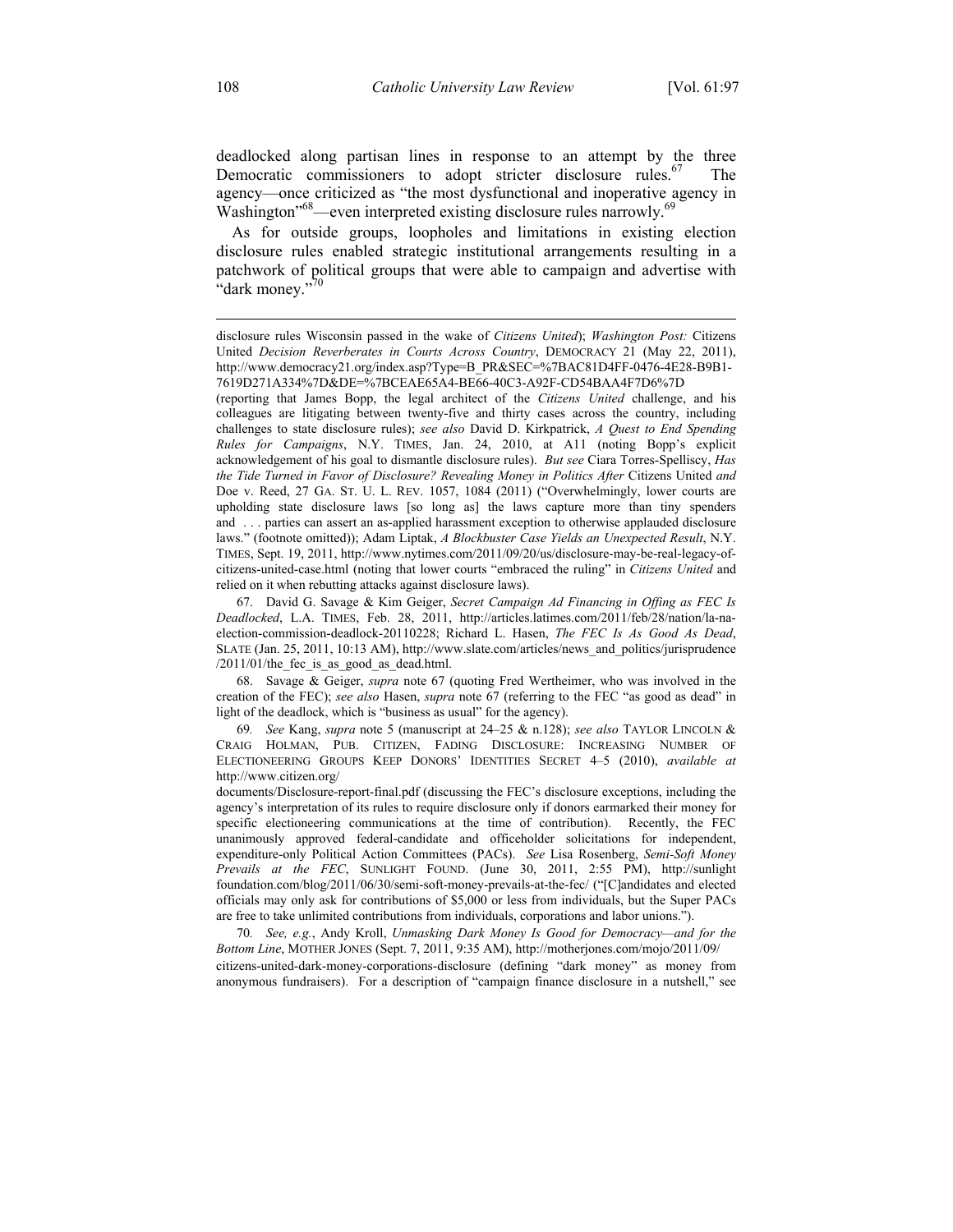$\overline{a}$ 

#### *C. The* Citizens United *Effect(s)*

Although the *Citizens United* decision is important standing alone, the case also served as a catalyst for increased public attention to the broader issue of campaign-finance deregulation and corporate campaign involvement.<sup> $1$ </sup> Professor Richard Hasen pointed to several of its troublesome factors in summing up the current landscape of campaign-finance reform: "*Citizens United* has not only unleashed new money into the election process; actions by lower courts and the FEC, combined with an inadequate disclosure regime, have led to a system of largely undisclosed corporate, union, and individual campaign contributions flooding into elections."<sup>72</sup>

 There are also loopholes in the FECA disclosure requirements that enable groups to be exempt. *See* Barker & Wang, *supra* note 11 (describing the categories of groups to which the disclosure requirements do not apply). Some organizations registered under  $\S 501(c)(4)$  through (6) of the Internal Revenue Code are not subject to campaign-finance disclosure requirements, so long as their primary purpose is not politics. *Id.*; *see also* I.R.C. § 501(c) (2006). However, this limitation does not prohibit all political activities. Despite the primary-purpose limit, for example, the IRS has permitted  $501(c)(4)$  social-service organizations to make political expenditures. *See* Kang, *supra* note 5 (manuscript at 24–25) (citing Donald B. Tobin, *Political Advocacy and Taxable Entities: Are They the Next "Loophole?"*, 6 FIRST AMENDMENT L. REV. 41 (2007)). Similarly, trade associations registered under  $\S 501(c)(6)$ , such as the U.S. Chamber of Commerce, are not prohibited from political activities, and such trade associations have spent significant amounts of money on issue advertising during political campaigns. *See infra* notes 157–58 and accompanying text.

71*. See* Briffault, *supra* note 5, at 643, 650 (noting that although "*WRTL* did much of the real work of legally enabling corporate electioneering," "*Citizens United* has gotten the public's attention as the decision that opened up federal and many state elections to corporate ads concerning candidates"); Marian Wang, *As Political Groups Push Envelope, FEC Gridlock Gives 'De Facto Green Light*,*'* PROPUBLICA (Nov. 7, 2011, 12:16 PM), http://www.propublica.org /article/as-political-donors-push-envelope-fec-gridlock-gives-de-facto-green-light/single (discussing the polarization between Republican and Democratic groups).

72*. See* Hasen, *supra* note 14; *see also*, *supra* note 5 (manuscript at 25) ("[P]ost-*Citizens United*, these outside groups that engage in forthright and extensive campaigning, in the form of independent expenditures, operate entirely outside campaign finance regulation as it had existed for more than thirty years since *Buckley*."); Richard L. Hasen, *After the Other Shoe Drops*, AM. INT. (Oct. 12, 2010), http://www.the-american-interest.com/article.cfm?piece=1141 (discussing three post-*Citizens United* rulings that "have contributed to the precipitous decline in our campaign finance laws").

TORRES-SPELLISCY, *supra* note 12, at 4–5 (describing some of the confusion about loopholes in campaign-finance disclosure).

Existing campaign-finance disclosure rules are limited in both comprehensiveness and effectiveness. Even entities clearly subject to reporting and disclosure requirements need not provide timely information; often, they do not provide details of last-minute pre-election spending until thirty days post-election. GARRETT, *supra* note 42, at 18. FEC analysis often causes significant subsequent delays to public disclosure, meaning that sometimes "final" data are not publicly available for some time after elections. *Id.* Moreover, because there are exemptions to electronic filing requirements, the public does not have convenient digital access to the full scope of historically filed information. *Id.*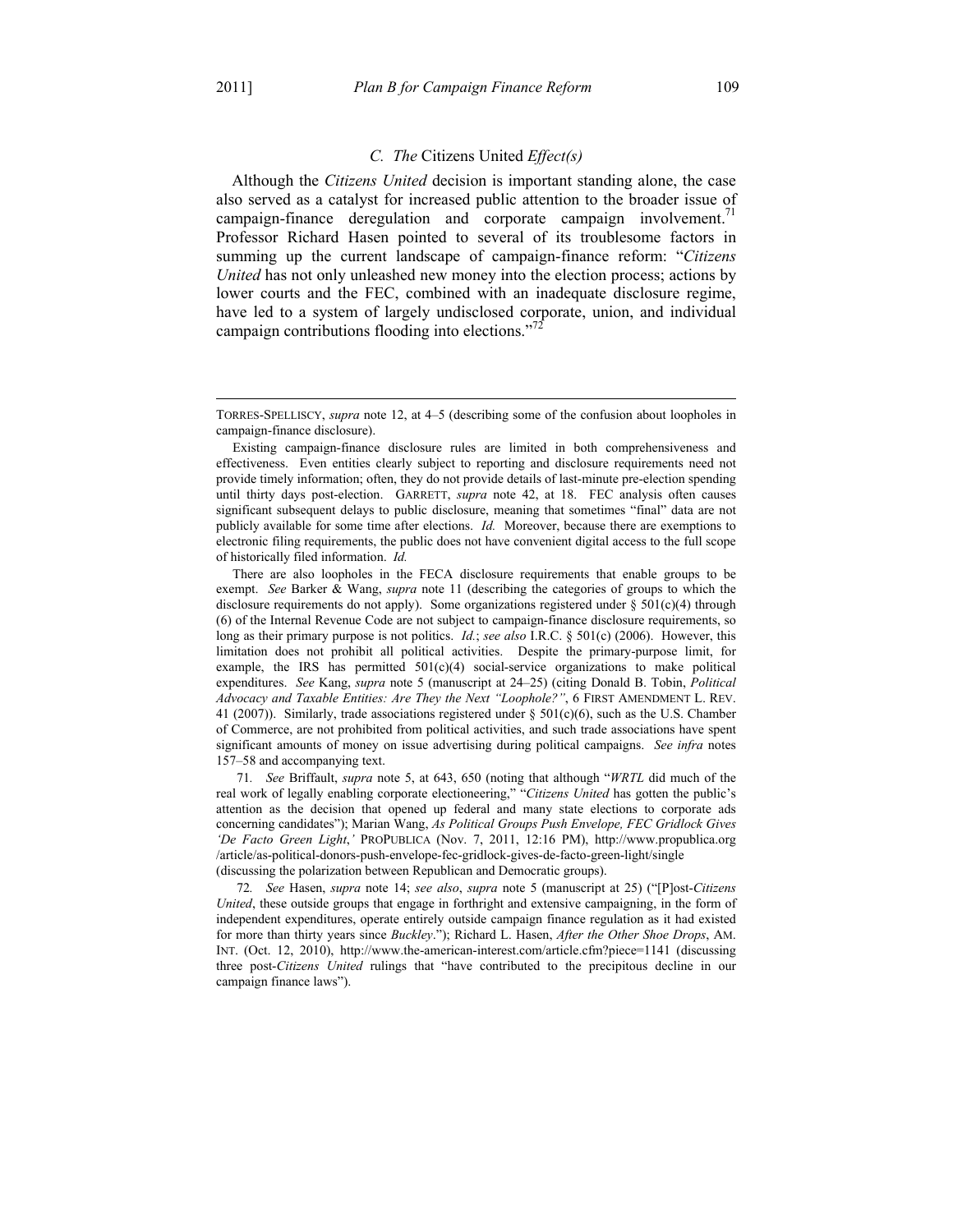In his first State of the Union address, President Obama spoke for many when he criticized the Supreme Court's *Citizens United* decision and predicted a tsunami of electioneering expenditures by corporate and special interests:

With all due deference to separation of powers, last week, the Supreme Court reversed a century of law that I believe will open the floodgates for special interests—including foreign corporations—to spend without limit in our elections. . . . I don't think American elections should be bankrolled by America's most powerful interests, or worse, by foreign entities. . . . They should be decided by the American people. And I'd urge Democrats and Republicans to pass a bill that helps to correct some of these problems.<sup>7</sup>

Academics, too, expressed concern that *Citizens United* would not only lead to corporate dominance of political discourse,<sup>74</sup> but also to an increase in quid pro quo corruption.<sup>75</sup> These arguments all raise the empirical question of what effect *Citizens United* has had and will continue to have on elections.<sup>76</sup>

#### *1. Data Regarding, and Notable Aspects of, the 2010 Elections*

Any attempt to describe the *Citizens United* effect empirically is limited by the scarcity of data.<sup>77</sup> Because only one election cycle has passed since *Citizens United*, and a non-presidential contest at that, empirical predictions are risky. Nevertheless, at least five aspects of the 2010 elections are notable.

First, each 2010 election study shows that campaign advertising as a whole significantly increased, making 2010 a "record-breaking" year.<sup>78</sup> Roughly

1

 <sup>73.</sup> Barack Obama, President of the United States, State of the Union Address (Jan. 27, 2010), *available at* www.whitehouse.gov/the-press-office/remarks-president-state-union-address.

<sup>74</sup>*. See supra* note 5 and accompanying text.

<sup>75</sup>*. See, e.g.*, Hasen, *supra* note 5, at 596; Kang, *supra* note 5 (manuscript at 11) (explaining corporate support for restrictions on corporate electioneering as resulting from a concern about "a form of extortion against deep-pocket corporations by . . . legislators"); Timothy Werner, *The Sound, the Fury, and the Nonevent: Business Power and Market Reactions to the* Citizens United *Decision*, 39 AM. POL. RES. 118, 124–25 (2011).

 <sup>76.</sup> This Part focuses only on the question of *Citizens United*'s effect on elections. It does not situate the decision in the jurisprudence of the First Amendment. Although campaign-finance-reform proponents concluded that *Citizens United* tilts the balance between free expression and electoral integrity too far in the direction of the former, free speech and media interests celebrated the Court's strong affirmation of a libertarian interpretation of the First Amendment. *See* Sullivan, *supra* note 5, at 143–45 (explaining that the *Citizens United* opinions reflected a division in the Court between those who view the First Amendment as primarily endorsing speech as liberty and those who see it as primarily promoting speech as equality).

 <sup>77.</sup> GARRETT, *supra* note 42, at 17–18 (discussing current availability of campaign-funding data).

<sup>78</sup>*. See* Erika Franklin Fowler & Travis N. Ridout, *Advertising Trends in 2010*, 8 FORUM, 2010, at 2. According to Professors Erika Franklin Fowler and Travis Ridout, congressional battles led to a more than thirty-percent increase in television ad airings at an estimated cost of \$735 million, which constitutes a sixty-one-percent increase over 2008 spending. *Id.* Gubernatorial advertising was also "intense"; in thirty-seven gubernatorial races, 1.3 million ads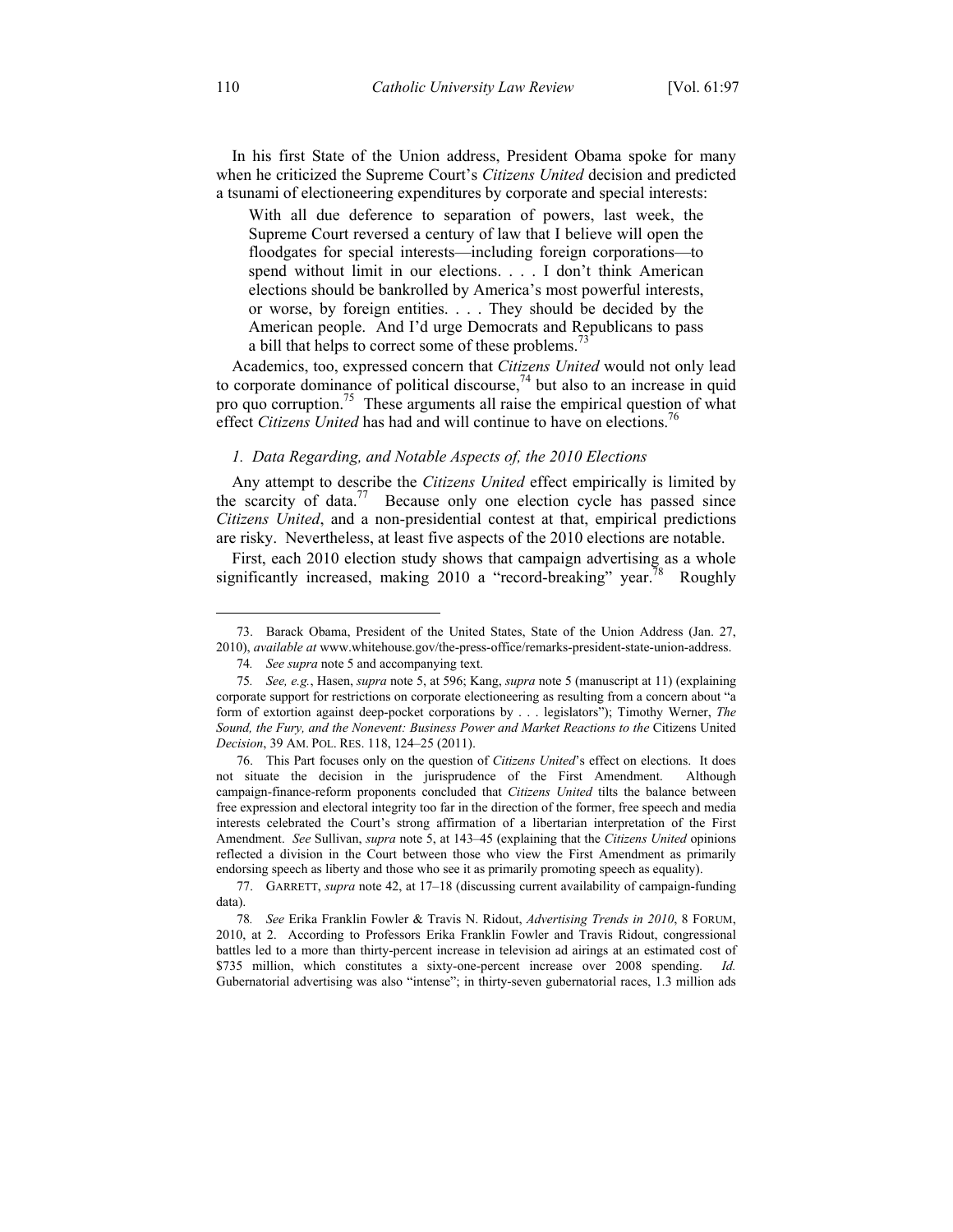\$4 billion was spent on federal races in 2010, which amounts to almost twice the cost of the 2006 midterm elections.<sup>79</sup> Local television in 2010, a midterm election, garnered between \$2 billion and \$3 billion from political advertisers, approaching twice the amount spent on adds during 2008, a presidential election year.80 Political advertising "is soaring and is expected to grow in the future."<sup>81</sup> In fact, political advertising may be one of the few remaining sources that still generate significant profits for local broadcasters.<sup>82</sup> Following *Citizens United*, an estimated \$400 million in additional political advertising was generated in 2010.<sup>83</sup> This is not, of course, proof that *Citizens United* caused the increased spending; $84$  rather, it is important as a measure of the size of the problem to be addressed.

Second, the evidence indicates that the number of new advocacy groups, such as super political action committees (super PACs), has mushroomed since 2010.<sup>85</sup> Although nominally independent from candidates, many of these

79. Kang, *supra* note 5 (manuscript at 26–27).

 80. STEVEN WALDMAN, WORKING GRP. ON INFO. NEEDS OF CMTYS., THE INFORMATION NEEDS OF COMMUNITIES: THE CHANGING MEDIA LANDSCAPE IN A BROADBAND AGE 75–76 (2011), *available at* http://transition.fcc.gov/osp/inc-report/The\_Information\_ Needs\_of\_Communities.pdf; *see also* Joel Connelly, *Karl Rove, Koch Brothers—on Your TV, in Your Mailbox*, SEATTLEPI (Mar. 6, 2011), http://www.seattlepi.com/local/connelly/article/Karl-Rove-Koch-Brothers-on-your-TV-in-your-1045421.php (reporting that "\$47 million worth of TV spots aired on local TV stations in the 2010 'off-year' election").

81. WALDMAN, *supra* note 80, at 75.

82*. See* Michael Malone, *PEJ Study: 2010 Was a Good Year for Stations, Grim Trends and All*, BROADCASTING & CABLE (Mar. 14, 2011, 10:31 AM), http://www.broadcastingcable.com/article/465205-PEJ\_Study\_2010\_Was\_a\_Good\_Year\_For Stations Grim Trends and All.php (noting that the increase in total revenue for stations in 2010 was driven by "around \$2.2 billion in political [with] 73% of the political spend [going to] TV stations").

83. WALDMAN, *supra* note 80, at 75 (citing a Borrell Associates estimate).

 84. The literature does not appear to contain a careful statistical analysis of the many variables that would have to be addressed to make a persuasive causation claim. Because the data discussed represent all broadcast advertising during the election, including ads aired during periods outside the BCRA regulatory framework, determining causation would require, at a minimum, disaggregating and refining the data for comparative purposes. Moreover, important developments other than *Citizens United* occurred around the 2010 elections. A study of the increased spending would have to address whether some of the hike was driven by the Tea Party, which became a new and vocal electoral participant during this period. The spending increase could also have been due to the breakdown in disclosure requirements rather than the *Citizens United* decision. I am very grateful to Professor Robinson for these points.

85*. See* Dan Eggen, *New Breed of 'Super PACs,' Other Independent Groups Could Define 2012 Campaign*, WASH. POST, July 4, 2011, http://www.washingtonpost.com/politics/new-breedof-super-pacs-other-independent-groups-could-define-2012-ampaign/2011/06/29/gHQAo47FyH \_story.html ("Dozens of super PACs and nonprofit groups have sprung up over the past year . . . ."); Dave Levinthal, *2011 Sees Super PAC Explosion*, POLITICO (Oct. 6, 2011, 11:26

 $\overline{a}$ 

aired at an estimated cost of \$697 million. *Id.* The total volume and cost of advertising for House and Senate races each increased by about fifty percent. *Id.* at 3; *Election Stats: 2010*, OPENSECRETS, http://www.opensecrets.org/bigpicture/elec\_stats.php?cycle=2010 (last visited Oct. 5, 2011).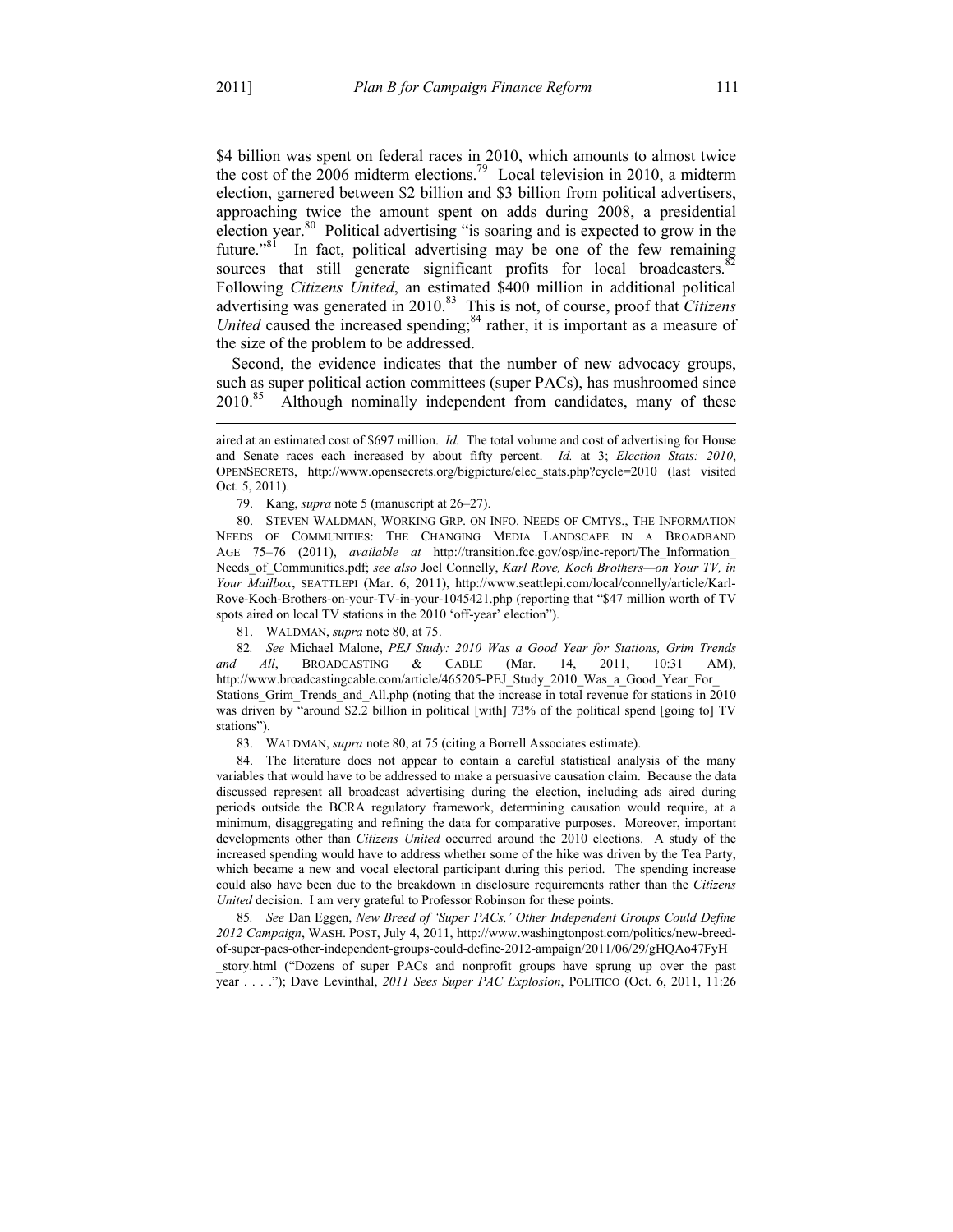groups are able to coordinate informally and signal their campaign strategies.<sup>86</sup> They are also becoming more professional than ever before.<sup>87</sup> Not to be outdone by influential Republican advocacy groups like American Crossroads and Crossroads GPS, both associated with Karl Rove, Democrats also began generating entities to support Democratic candidates.<sup>88</sup> Reportedly, although Democrats had widely criticized *Citizens United* when the decision was issued, Democratic activists now agree that Democratic advocacy groups must be more involved in the 2012 elections.<sup>89</sup> Despite President Obama's criticism of

 $\overline{a}$ 

AM), http://www.politico.com/news/stories/1011/65310.html (noting that super PACs have been "forming at a rate of about one per day"); *see also* Kang, *supra* note 5 (manuscript at 27) ("The biggest change in campaign finance in 2010 was the involvement of outside groups."); Barker & Wang, *supra* note 11 (discussing the various types of groups, such as  $501(c)(4)$  tax-exempt organizations, 527 groups, and super PACs).

<sup>86</sup>*. See* Kang, *supra* note 5 (manuscript at 25–26) (questioning the independence of such groups); Blumenthal, *supra* note 25 (noting that super PACs backing specific candidates are "routinely run by former staffers or close associates of the candidates," and that although they are "technically not allowed to coordinate with campaigns or parties, . . . candidates can get involved in the fundraising"); Dan Froomkin, *Candidate-Specific Super PACs Offer End Run For Maxed-Out Donors: Study*, HUFFINGTON POST (Oct. 4, 2011, 11:22 PM), http://www.huffingtonpost.com /2011/10/04/candidate-specific-super-pacs-donors\_n\_994260.html (noting that "candidatespecific super PACs are being used to end-run traditional campaign contribution limits" and quoting the view of the president of Democracy 21 that "[t]he presidential candidate super PAC exists for one reason: to serve as an arm of the presidential campaign for big-money donors to launder unlimited contributions").

 <sup>87.</sup> Reid Wilson, *Outside Groups Deflate Obama's Bully Pulpit*, ATLANTIC, July 7, 2011, http://www.theatlantic.com/politics/archive/2011/07/outside-groups-deflate-obamas-bullypulpit/ 241569/#.

<sup>88</sup>*. See* Barker & Wang, *supra* note 11; *see also* Jack Gillum, *Democratic Group Founded by Former Obama Aides Raises \$5 Million to Counter GOP-Leaning Ads*, STAR TRIB., July 31, 2011, http://www.startribune.com/politics/national/126485298.html (discussing the creation of a Democratic outside group to parry Republican groups); Eduardo Porter, Editorial, *How the Big Money Finds a Way In*, N.Y. TIMES, Sept. 17, 2011, http://www.nytimes.com/2011/ 09/18/opinion/sunday/how-the-big-money-finds-a-way-in.html (discussing Democrats' donations to an independent group called Priorities USA Action).

 <sup>89.</sup> Michael Luo, *Effort to Set Up Liberal Counterweight to G.O.P. Groups Begins*, N.Y. TIMES, Nov. 23, 2010, at A18–19 (describing "prominent Democratic political operative" David Brock's attempts to "raise money for Democratic-oriented media efforts" through a new organization, American Bridge, as well as Media Matters Action Network, Brock's other nonprofit organization, "which tracks conservative politicians and advocacy organizations"); *see also* Gerken, supra note 17, at 1157 ("[T]he parties will find a way to even things out. I would be stunned if the Democrats don't catch up substantially on this front [corporate independent spending] next year."); Jim Rutenberg, *New Liberals Offer Donors a Cash Cloak*, N.Y. TIMES, Apr. 30, 2011, at A3 (discussing the importance of liberal groups' involvement in coordinating an attack against conservative groups); Julian Brookes, *Why the 2012 Election Will Be the Most Expensive Ever*, ROLLING STONE (June 7, 2011, 6:05 AM), http://www.rollingstone.com /politics/blogs/national-affairs/why-the-2012-election-will-be-the-most-expensive-ever-20110607 (identifying new Democratic political groups and discussing outside groups' potential impact on the high anticipated expenses of the 2012 election); Steven Greenhouse, *A Campaign Finance Ruling Turned to Labor's Advantage*, N.Y. TIMES, Sept. 25, 2011, http://www.nytimes.com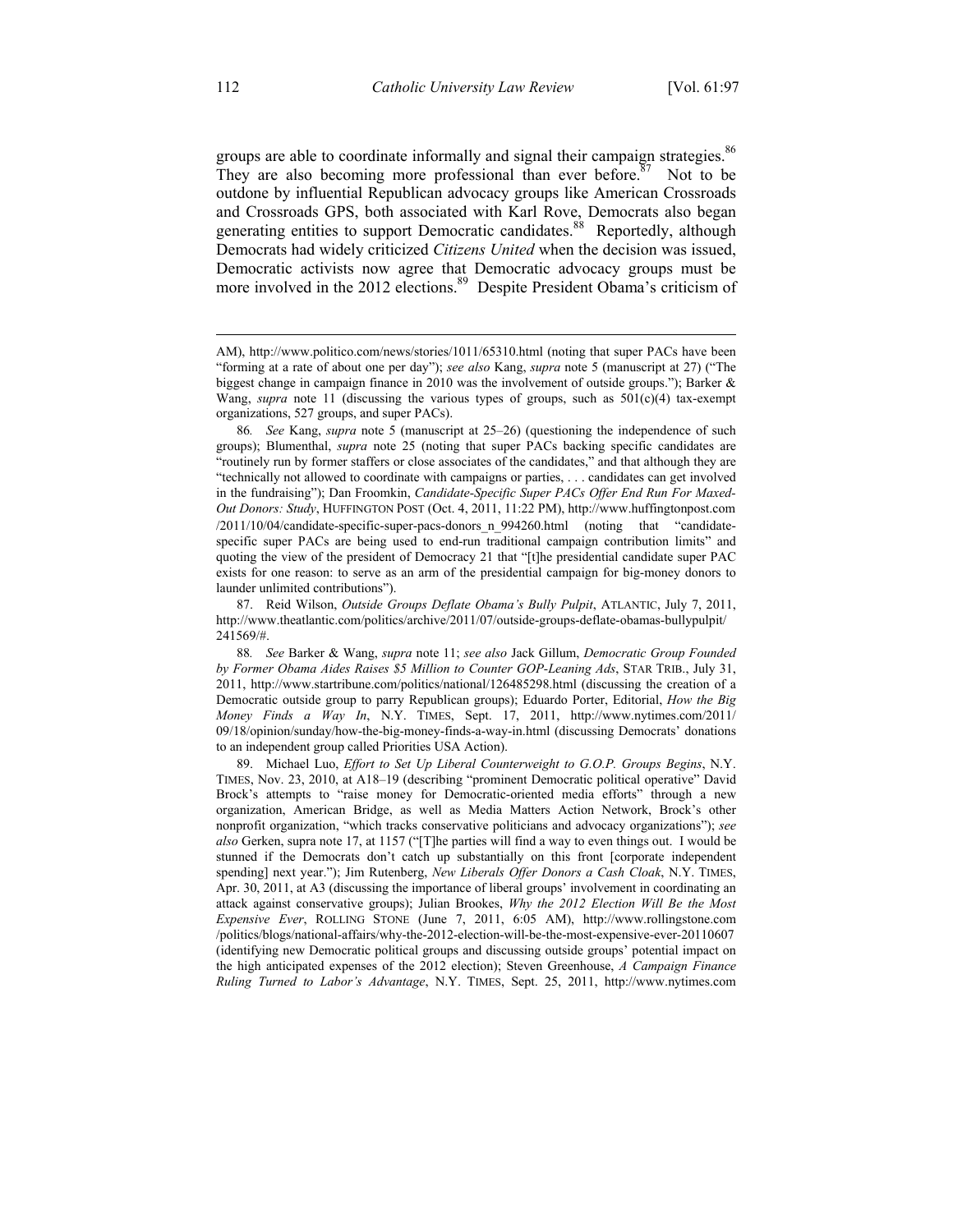$\overline{a}$ 

*Citizens United* and outside support groups in the 2008 election campaign, even the White House has signaled a change in the administration's position,<sup>9</sup> and conservative groups have attacked this "about-face."<sup>91</sup>

Third, although some researchers suggest that the overall increase in 2010 campaign expenditures may be the most significant result of *Citizens United*,<sup>92</sup> other observers have concluded baldly that "*Citizens United* led to even greater spending by corporate-funded outside groups than political observers expected."<sup>93</sup> A Congressional Research Service report suggests that "new donors and groups with access to previously restricted funds may be a potent force in future campaigns."94 Although overall independent-group advertising in the 2010 elections might not have been unprecedented in the history of television politics, it was certainly extensive, with one source asserting that outside groups spent almost  $$300$  million.<sup>95</sup> Empirical studies from the independent Wesleyan Media Project reveal significant increases in interest-group advertising, particularly in House races.<sup>96</sup> Moreover, the most expensive and most competitive races experienced extensive increases in

 91. Paul Blumenthal, *Citizens United Knocks Obama for Campaign Finance Hypocrisy*, HUFFINGTON POST (June 30, 2010, 9:06 AM), http://www.huffingtonpost.com/2011/06/30/ citizens-united-knocks-obama-campaign-finance\_n\_887557.html?new=screen.html.

 92. Raymond J. La Raja, Will *Citizens United v. FEC* Give More Political Power to Corporations? 3 (Sept. 2010) (unpublished manuscript), *available at* http://papers.ssrn.com /sol3/papers.cfm?abstract\_id=1642175 (concluding that although *Citizens United* will likely increase business-group independent spending, particularly on behalf of Republican candidates, it will also create a spending "arms race" and increase election-related spending by all groups).

 93. PUB. CITIZEN, *supra* note 3, at 1; *see also* Steven L. Winter, *Citizens Disunited*, 27 GA. ST. U. L. REV. 1133, 1134 (2011) (asserting that money spent by Republican outside groups "yielded" success). *But see* Gerken, *supra* note 17, at 1157 ("[W]e don't really know whether *Citizens United* has opened the corporate floodgates.").

94. GARRETT, *supra* note 42, at 15.

95*. See* Kang, *supra* note 5 (manuscript at 27) (citing *Congressional Campaigns: Half of Outside Spending in Campaigns Came from Groups Not Revealing Donors*, BNA MONEY & POL. REP., Nov. 12, 2010); *see also* Press Release, Campaign Fin. Inst., Non-Party Spending Doubled in 2010 But Did Not Dictate the Results (Nov. 5, 2010) [hereinafter CFI Press Release], *available at* http://www.cfinst.org/Press/PReleases/10-11-05/Non-Party\_Spending\_Doubled\_But\_Did\_Not Dictate Results.aspx (discussing the increase in independent expenditures).

 96. Fowler & Ridout, *supra* note 78, at 2–3 ("Independent groups saw the biggest jump in both the volume of ads paid for and the estimated cost of such advertising . . . increas[ing] their share of total advertising in House races from around 5 percent in 2008 to over 13 percent in 2010, while the share of ads sponsored by candidates declined by almost 7 percentage points."). Although the "jump [was] not as dramatic" for Senate as for House races, both the volume and cost of independent-sponsored ads noticeably increased. *Id.* at 3.

<sup>/2011/09/26/</sup>us/politics/a-campaign-finance-ruling-turned-to-laborsadvantage.html?ref=campaign finance (describing labor unions' response to *Citizens United*).

 <sup>90.</sup> Luo, *supra* note 89, at A19 ("White House officials have signaled in recent weeks that the Obama administration would not object to Democratic-leaning outside groups getting involved in the 2012 elections. . . . But they have also indicated that they would prefer that the names of donors be disclosed.").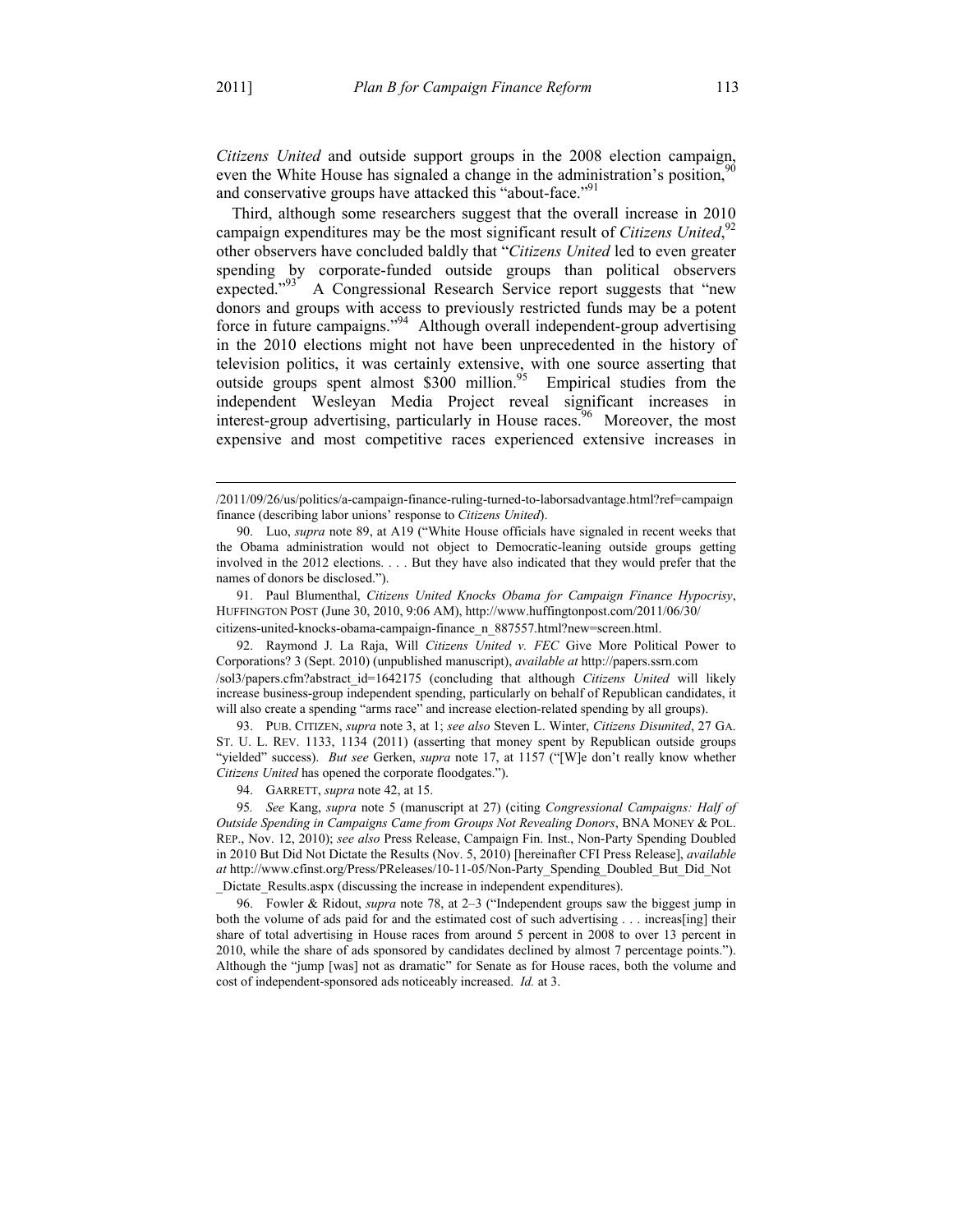independent-ad spending. <sup>97</sup> The extent of independent spending varied depending on the race; however, it exceeded twenty-three percent in several media markets, and in at least one instance in a gubernatorial fight, interest groups sponsored more ads than either of the candidates.<sup>98</sup> Additionally, outside interest groups' participation was largely concentrated, according to some.<sup>99</sup> Public Citizen pointed out that only ten groups were responsible for more than forty-seven percent of the outside money spent on advertising in  $2010$ <sup>100</sup> Despite all the data on increased independent spending, determining the effect of third-party group advertising on electoral results in the 2010 elections has been difficult.<sup>101</sup>

Fourth, Wesleyan Media Project researchers found a shift in the character of independent political ads. Notably, overall political advertising in the 2010 midterm elections was generally much more negative in tone than in the recent past, and independent ads were extensively negative.<sup>102</sup> This stands in marked contrast to the history of independent ads in the late 1980s and early 1990s, "when about three quarters of ads from interest groups were positive."<sup>103</sup> In sum, negativity has been on the rise this decade, and the evidence points toward an electoral environment dominated by interest groups with negative messages in the future.<sup>104</sup>

101*. See* Michael Luo & Griff Palmer, *Outside Groups on the Right Flexed Muscles in House Races*, N.Y. TIMES, Nov. 3, 2010, at P6; *see also* Michael M. Franz, *The* Citizens United *Election? Or Same As It Ever Was?*, 8 FORUM, 2010, at 1, 16; La Raja, *supra* note 92, at 23–25.

 102. Fowler & Ridout, *supra* note 78, at 10–11. In 2010, 53.5% of ads aired after August were "purely" negative, with another 20.5% consisting of "contrast ads" comparing the opponents, and only 26% being "purely positive." *Id.* at 10. In addition, there was "a dramatic difference in ad tone depending on sponsor." *Id*. at 11 (finding party-sponsored ads to be the most negative (at ninety-six percent) and independent-group ads to be eighty-seven percent "pure attack ads").

103*. Id.*

 <sup>97</sup>*. Id.* at 7 (noting that ads from independent groups accounted for over twenty percent of the ads in the post-September 1st period in the four most expensive House races and ranged greatly—from three to forty percent—in the most expensive Senate races).

<sup>98</sup>*. Id.* In Wisconsin, interest groups accounted for forty-three percent of ads, which is more than either candidate for governor. *Id.* at 8; *see also* Michael M. Franz, Erika Franklin Fowler & Travis N. Ridout, *Citizens United* and Campaign Advertising in 2010, at 6 (2011) (unpublished manuscript) (on file with authors).

<sup>99</sup>*. See* PUB. CITIZEN, *supra* note 3, at 9–10.

<sup>100</sup>*. Id.* (cataloguing, in order of decreasing expenditures, the U.S. Chamber of Commerce, American Crossroads, American Action Network, Inc., Crossroads Grassroots Policy Strategies, American Future Fund, Americans for Job Security (AJS), SEIU COPE, American Federation of State County and Municipal Employees AFL-CIO, 60 Plus Association, and the National Rifle Association of America Political Victory Fund).

<sup>104</sup>*. Id.*; Nicholas Confessore, *Without 'Super PAC' Numbers, Campaign Filings Present an Incomplete Picture*, N.Y. TIMES, Oct. 20, 2011, http://www.nytimes.com/2011/10/21/us/politics /campaign-finance-filings-present-an-incomplete-picture.html (discussing strategic uses of super PACs that support individual candidates to run negative ads while the candidates themselves focus on positive messages).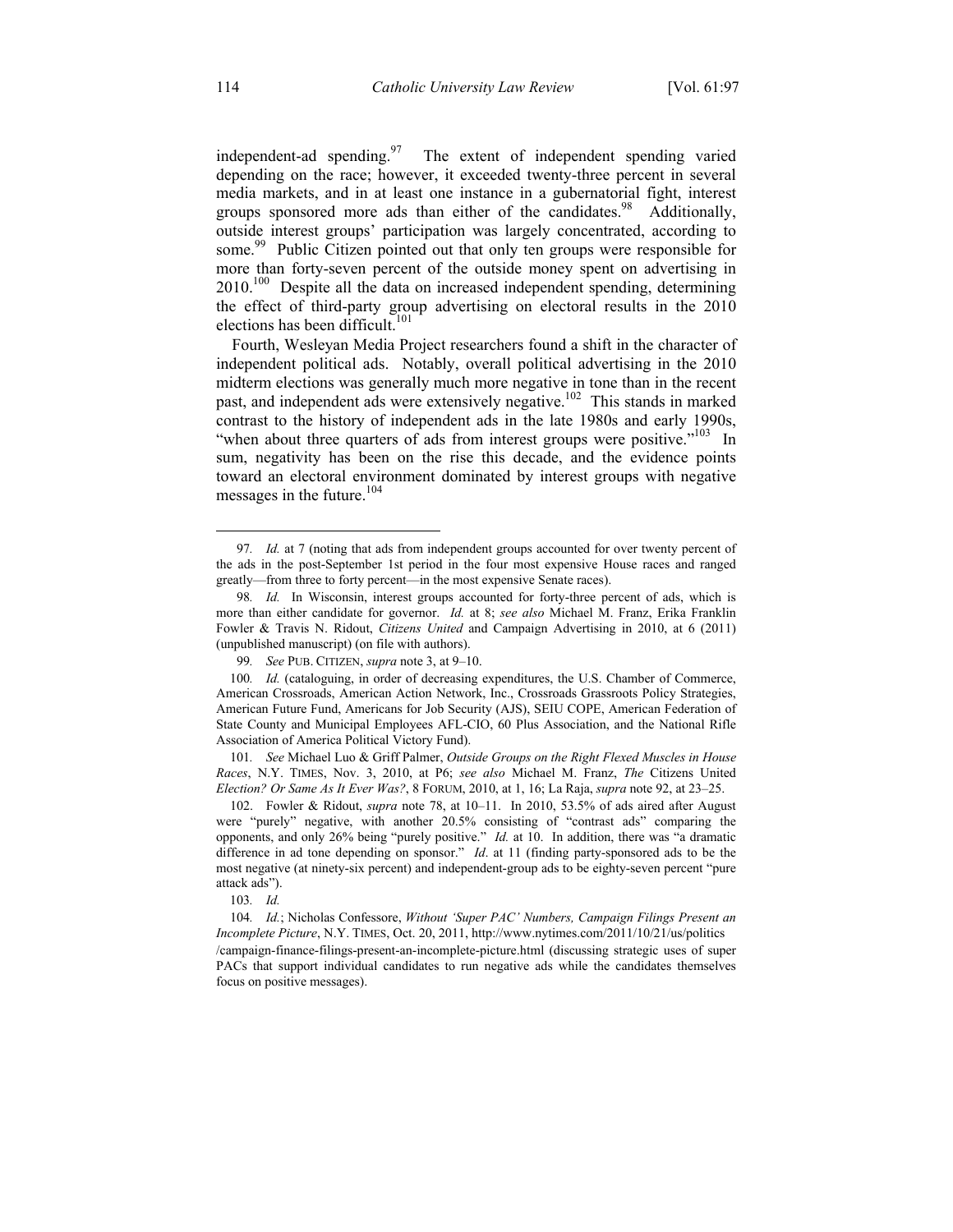Fifth, these empirical findings, although significant in themselves, are even more consequential given the rampant non-disclosure of donors by independent outside groups. Some groups structured under the Internal Revenue Code can participate in politics so long as such participation is not their primary purpose, but are not required to reveal their donors.<sup>105</sup> According to one source, groups that do not disclose their contributors spent an estimated \$138 million of the \$300 million total spent in 2010.<sup>106</sup> The Center for Responsive Politics reports that over forty-five percent of outside spending, not including party committee spending, did not disclose donors.<sup>107</sup> Of the top ten outside spending groups identified by Public Citizen, seven, which accounted for almost seventy-four percent of the total expenditures, did not disclose their donors.<sup>108</sup> With respect to PACs, which are formally required to disclose their donors, some fail to comply, presumably because they are confident that the FEC's enforcement efforts will be inefficient, ineffective, and ultimately just a cost of doing business.<sup>109</sup> Furthermore, even with groups that do comply, disclosures generally are not publicly available without some significant time lags.<sup>110</sup> The usefulness of these disclosures, even if timely, is undermined when the donors are structured as nonprofit organizations exempt from disclosure, such as  $501(c)(4)$ s, which leads to the mere illusion of disclosure and informational dead ends.<sup>111</sup> Presumably, numerous practical reasons exist for electioneering groups not to disclose their donors, including privacy and the desire to keep their political commitments secret.<sup>112</sup> In addition, however, concealed donations allow groups to "make corporate-funded effort appear to be grassroots."<sup>113</sup>

1

<sup>105</sup>*. See* Barker & Wang, *supra* note 11 (describing and highlighting certain 501(c) organizations as "[t]he invisibles," such as Americans for Prosperity, a supporter of the Tea Party whose cofounder is one of the billionaire Koch brothers, who are "credited with pioneering some of the bolder new campaign fundraising tactics").

<sup>106</sup>*. See* Kang, *supra* note 5 (manuscript at 27); *see also* PUB. CITIZEN, *supra* note 3, at 9 (claiming that over forty percent of the money spent by outside groups came from ten entities).

<sup>107</sup>*. See Outside Spending*, OPENSECRETS.ORG, http://www.opensecrets.org/outside spending/index.php?cycle=2010&view=A&chart=N (last visited Aug. 24, 2011).

 <sup>108.</sup> PUB. CITIZEN, *supra* note 3, at 10.

<sup>109</sup>*. See* Barker & Wang, *supra* note 11 (describing fines paid by 527 groups (PACs) for sham issue ads after the 2004 election); *cf.* Michael Luo & Stephanie Strom, *Donor Names Remain Secret as Rules Shift*, N.Y. TIMES, Sept. 21, 2010, at A1, A19 (describing FEC's and IRS's lack of enforcement).

<sup>110</sup>*. See* Barker & Wang, *supra* note 11 ("[B]ecause of time lags in reporting, months can go by before the identities of million-dollar donors are revealed; some weren't disclosed until after the 2010 midterm elections.").

<sup>111</sup>*. Id.*

<sup>112</sup>*. Id.* (describing why groups prefer to donate anonymously—sometimes to "shield corporations from blowback when supporting controversial causes").

<sup>113</sup>*. Id.*; *see also* Confessore, *supra* note 104 (explaining that because most super PACs will be required to disclose their contribution and expenditure reports for the first time only on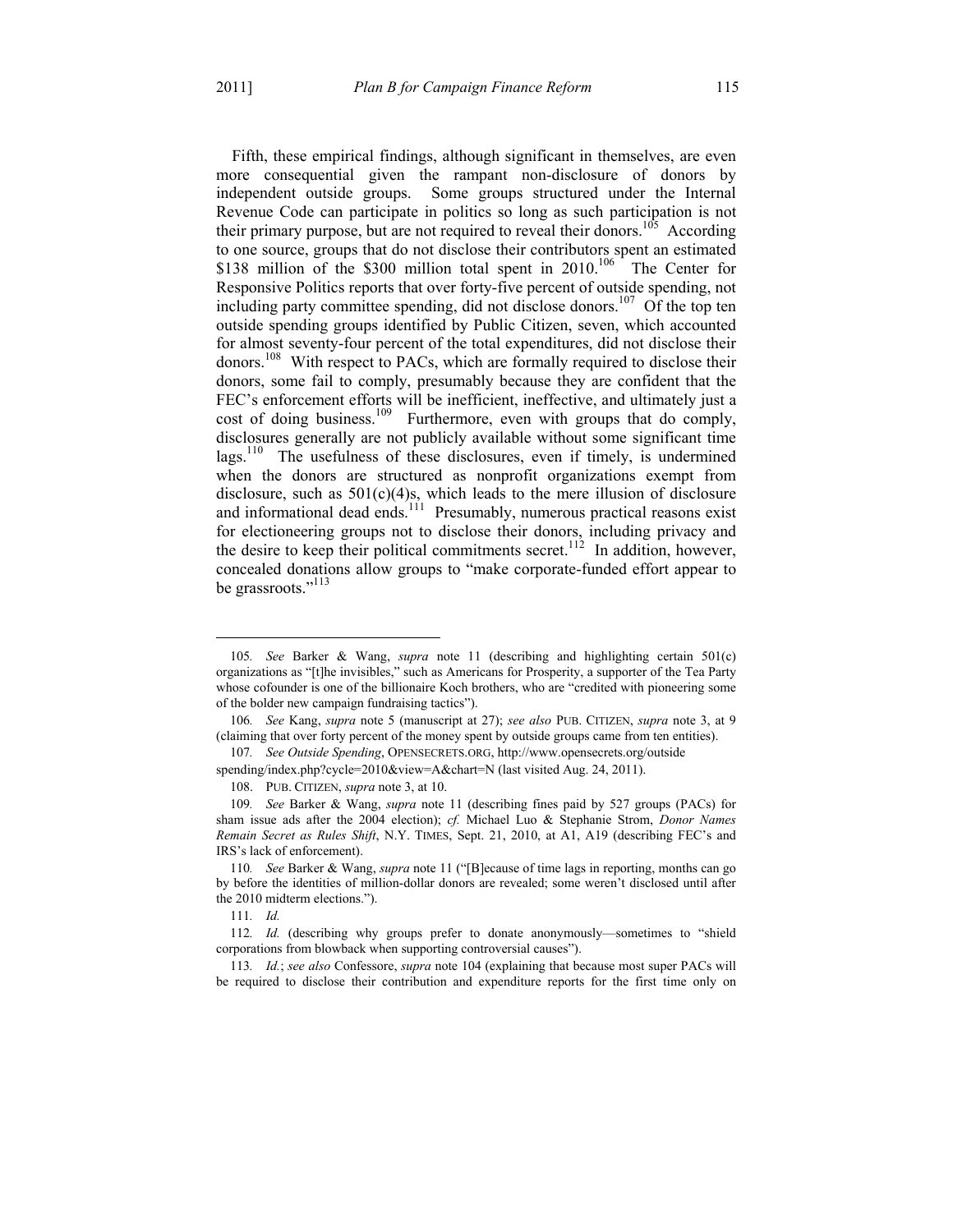Notably, undisclosed donor spending by outside groups greatly increased in the 2010 elections, with one study showing that the percentage of such spending rose from one percent to forty-seven percent since the 2006 midterm elections.<sup>114</sup> Nearly all groups making electioneering communications in the 2004 and 2006 elections disclosed the identities of their donors.<sup>115</sup> By contrast, the percentage of groups disclosing their electioneering communications dropped to 49.3% in the 2008 election cycle and 31.8% in the 2010 cycle, as of September 2nd.<sup>116</sup> Groups that failed to disclose any donor information in the 2010 election cycle collectively spent roughly double the grand total spent by outside groups in the 2006 cycle.<sup>117</sup> The apparent trend shows increases both in spending and non-disclosure.

Tracking down outside groups' donor lists becomes difficult if they do not disclose the information adequately.<sup>118</sup> Although "enterprising journalists" have "tried to fulfill the role of following the money when possible,"<sup>119</sup> their efforts to unearth information have been unable to substitute reliably for information fully disclosed by the groups themselves. $120$ 

117. LINCOLN, *supra* note 116, at 3.

 118. Hasen, *supra* note 14 (highlighting one investigator's experience looking into an outside group's donors, which led him to "P.O. boxes and unanswered emails"); *see also* Barker & Wang, *supra* note 11 (discussing the practice of hiding true donors by funneling contributions to super PACS through 501(c)(4)s, which are not required to disclose their donors).

 119. Hasen, *supra* note 14; *see also* Mike McIntyre, *The Secret Sponsors*, N.Y. TIMES, Oct. 2, 2010, at 1, 6 (describing a reporter's attempt to track down the members of the "Coalition to Protect Seniors"); Liz Cox Barrett, *NYT Noses Around, Still Knows Nothing*, COLUM. JOURNALISM REV. (Oct. 4, 2010), http://www.cjr.org/campaign\_desk/nyt\_noses\_around still\_knows\_n.php.

120*. See, e.g.*, McIntyre, *supra* note 119, at 1, 6 ("At any rate, it is clearly going to take a lot more [for journalists] to see through an organization that is about as transparent as a dirty diaper.").

 $\overline{a}$ 

January 31, 2012, a complete picture of the spending on the presidential race will not be available until after the election).

 <sup>114.</sup> Spencer MacColl, Citizens United *Decision Profoundly Affects Political Landscape*, OPENSECRETS.ORG (May 5, 2011, 11:16 AM), http://www.opensecrets.org/news/2011/05/citizens -united-decision-profoundly-affects-political-landscape.html (reporting on a Center for Responsive Politics study).

 <sup>115.</sup> LINCOLN & HOLMAN, *supra* note 69, at 1.

<sup>116</sup>*. Id.* Although groups making independent expenditures made more disclosures in 2010, the percentage was still much lower compared to past elections. TAYLOR LINCOLN, PUB. CITIZEN, DISCLOSURE ECLIPSE: NEARLY HALF OF OUTSIDE GROUPS KEPT DONORS SECRET IN 2010; TOP 10 GROUPS REVEALED SOURCES OF ONLY ONE IN FOUR DOLLARS SPENT 4 (2010), *available at* http://www.citizen.org/documents/Eclipsed-Disclosure11182010.pdf; *see also* PUB. CITIZEN, *supra* note 3, at 10–11 (noting the significant decrease in disclosure by groups making electioneering communications in 2008 after the decision in *WRTL*).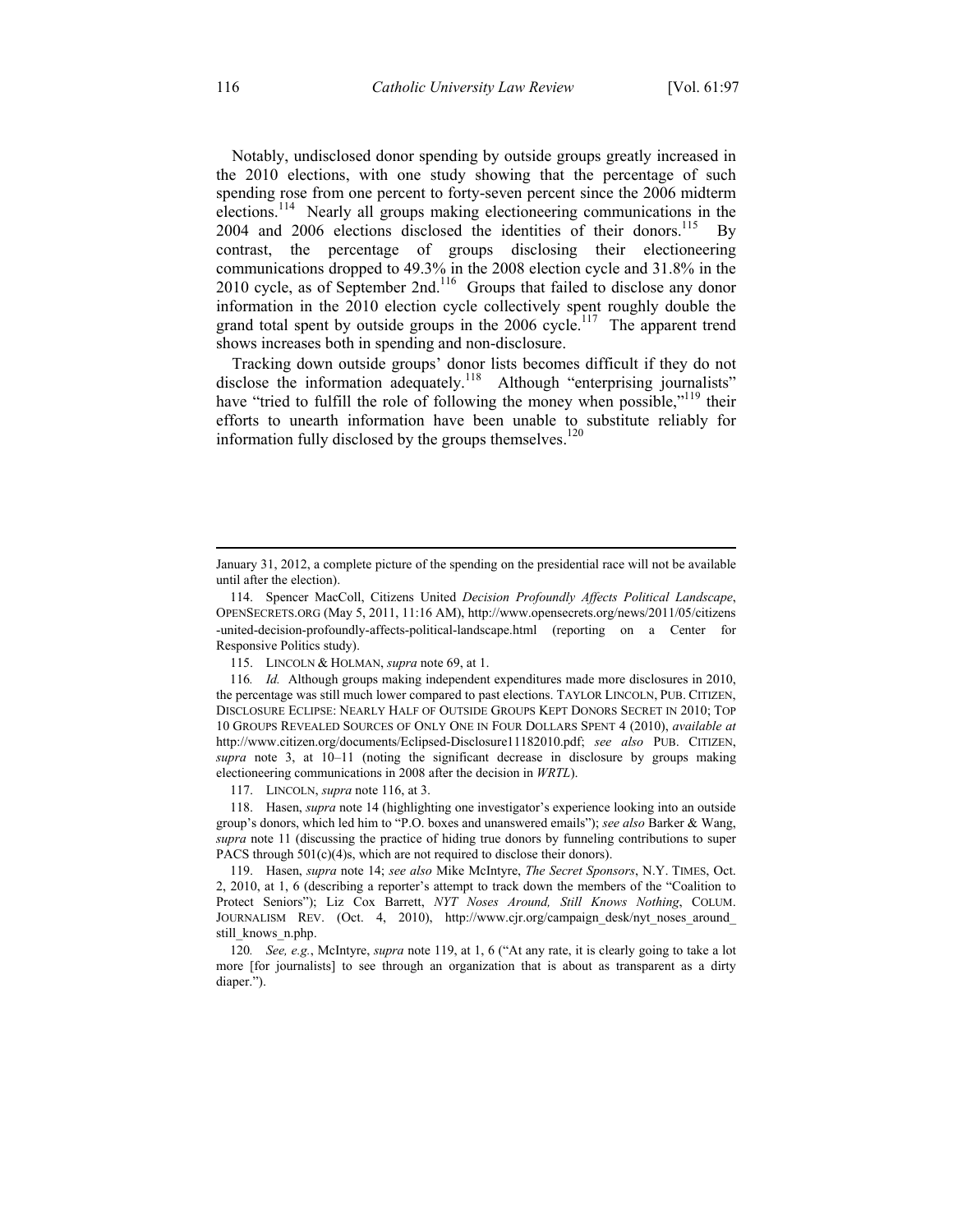## *2. Drawing Conclusions About the* Citizens United *Effect on the 2010 Elections*

The data from the 2010 election cycle raise questions as to the effect of *Citizens United* on electoral results and expenditure patterns. The first question is whether the expenditure patterns post-*Citizens United* had direct effects on electoral outcomes. Some observers concluded that outside groups' spending had a significant impact on election results.<sup>121</sup> However, others have found to the contrary.122 Because the current political science literature fails to provide definitive answers, determining the influence of interest-group ads on voters choice is very tricky.<sup>123</sup> One political scientist concluded that "[e]mpirical evidence of any systematic impact of corporate campaign spending on electoral outcomes is weak or mixed at best." $124$  Yet others in the field observed a shift "toward the position that there are moderate campaign effects on voter knowledge, preference, and even behavior."<sup>125</sup>

A Wesleyan Media Project study shows that Republicans in the 2010 midterm elections "outperformed most of the election forecasting models built on factors external to campaigns."126 Political scientists attempting to isolate

 124. Susan Clark Muntean, *Corporate Independent Spending in the Post-BCRA to Pre-Citizens United Era*, 13 BUS. & POL., no. 1, 2010 at 1. The complexity of connection between campaign contributions and political influence does not preclude the possibility that political advertising messages have at least some influence on voter decisions. *See* Sheff, *supra* note 123, at 154–54 (discussing the potential effect of political advertising).

125*.* Sheff, *supra* note 123, at 152 (footnote omitted). Professor Jeremy Sheff recounts that Campaign messages do appear to increase voter information, particularly among voters with the least background political knowledge—the "civic slackers" benefit most in informational terms. Campaign ads also appear to affect voter attitudes toward candidates. In particular, political advertising appears to have the ability to implant emotional or affective attitudes toward its sponsors and subjects, though the positive or negative tenor of the ads can determine the polarity of these attitudes. Significantly, repeated exposure to a candidate's campaign advertisements appears to moderately but consistently strengthen positive attitudes toward the candidate, though the tone of the advertisement may influence its effects. . . . [I]t is far less clear whether or how these effects translate into different voting behaviors or political outcomes. . . .[Nevertheless,] empirical research . . . is moving . . . toward a more rigorous demonstration of aggregate spending effects. However, it should be noted that the size of these effects, while statistically significant, is relatively small . . . .

1

<sup>121</sup>*. See, e.g.*, PUB. CITIZEN, *supra* note 3, at 12 (basing this conclusion on the fact that, in sixty of the seventy-five congressional contests involving a change in partisan power, outside group spending favored the victor, and in the six such Senate races, supporters of the victors outspent the loser by an average of \$2.7 million).

<sup>122</sup>*. See, e.g.*, CFI Press Release, *supra* note 95 (examining House and Senate races before concluding that "non-party spending doubled in 2010 but did not dictate the results").

<sup>123</sup>*. See* Jeremy N. Sheff, *The Myth of the Level Playing Field: Knowledge, Affect, and Repetition in Public Debate*, 75 MO. L. REV. 143, 154–55 (2010) (noting the dearth of understanding about the relationships among campaign financing, campaign activities, and political outcomes in the legal literature).

*Id.* at 152–55 (footnotes omitted).

 <sup>126.</sup> Fowler & Ridout, *supra* note 78, at 1.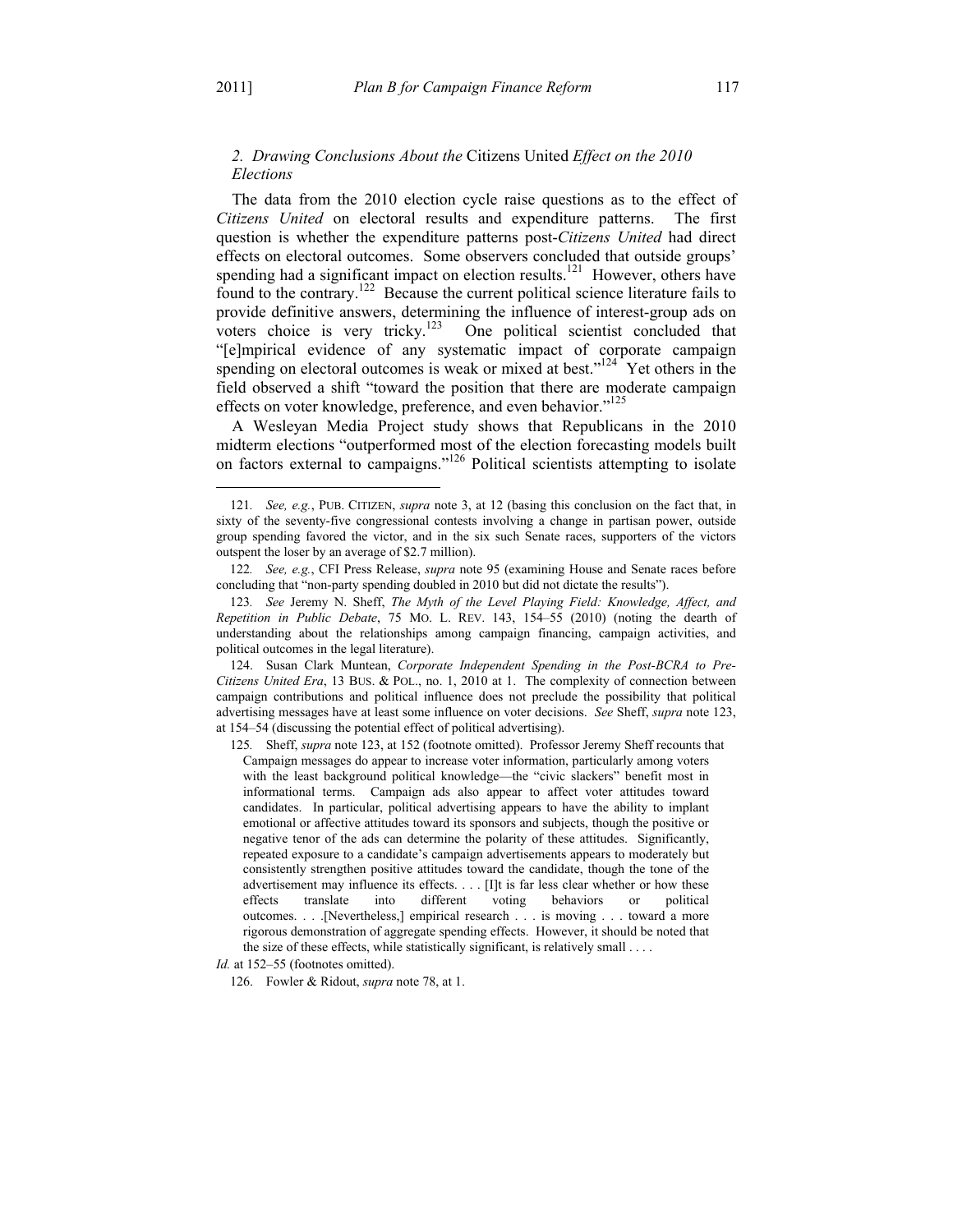the effect of independent-group ad spending in 2010 suggest "the potential for interest group advertising to have been decisive in several races across the country, shifting the balance from one in which viewers saw more pro-Democratic ads on their television screens to one in which viewers saw more pro-Republican ads aired."<sup>127</sup>

It might be concluded, from the overall data, that the *Citizens United* effect, although measurable, was not of overwhelming significance. However, that view would not adequately account for the broader consequences of independent-expenditure deregulation. Although disagreement exists concerning the effect of the decision on electoral outcomes, *Citizens United* "has profoundly affected the nation's political landscape."<sup>128</sup>

With regard to the overall increase in campaign ad spending, for example, there is a question whether such spending by third-party groups led to message-repetition effects on voters' political views.<sup>129</sup> In light of 2010's rise in political advertising, it is likely that "many voters, whether they liked it or not, were undoubtedly exposed to more campaign information than in previous election cycles."<sup>130</sup> Although some political scientists draw the conclusion that such voters were "more likely to make informed choices at the ballot box,"<sup>131</sup> others emphasize the degree to which the great majority of voters rely on heuristic cues to prompt their votes rather than absorbing and analyzing substantive issue information.<sup>132</sup> Repetition enhances voter responses to heuristic cues, which permits groups with the ability to repeat campaign messages to influence elections regardless of the truthfulness of their messages.<sup>133</sup> Failure to disclose ad sponsorships and sponsor groups' ideological affiliations may further exacerbate the cognitive problem for voters.<sup>134</sup> Furthermore, because repetition of messages apparently leads people

1

 133. Sheff, *supra* note 123, at 160–63 (explaining that repetition of campaign messages has been found to increase the susceptibility of uninformed voters to believing false information, a phenomenon experimental psychologists have found to be an "illusory truth effect," where repetition of a proposition strengthens the impression that it is true and widely believed to be true, regardless of its actual truth).

134*. See* Kang, *supra* note 132, at 1158–59 (describing the impact of difficulties voters encounter when trying to discern the political affiliations of interest groups with purposefully obscure names); *see also* PUB. CITIZEN, *supra* note 3, at 9 (contending that almost eighty percent

 <sup>127.</sup> Franz, Fowler & Ridout, *supra* note 98, at 8.

 <sup>128.</sup> MacColl, *supra* note 114.

<sup>129</sup>*. See* Sheff, *supra* note 123, at 160–61.

 <sup>130.</sup> Fowler & Ridout, *supra* note 78, at 14.

<sup>131</sup>*. Id.*

<sup>132</sup>*. See, e.g.*, Sheff, *supra* note 123, at 158–60; Molly J. Walker Wilson, *Behavioral Decision Theory and Implications for the Supreme Court's Campaign Finance Jurisprudence*, 31 CARDOZO L. REV. 679, 687–91 (2010) (using behavioral science to address the impact of campaign messages on voters); *see also* Michael S. Kang, *Democratizing Direct Democracy: Restoring Voter Competence Through Heuristic Cues and "Disclosure Plus,"* 50 UCLA L. REV. 1141, 1157–58 (2003) (explaining that voters use interest-group endorsements as heuristic cues in issue elections).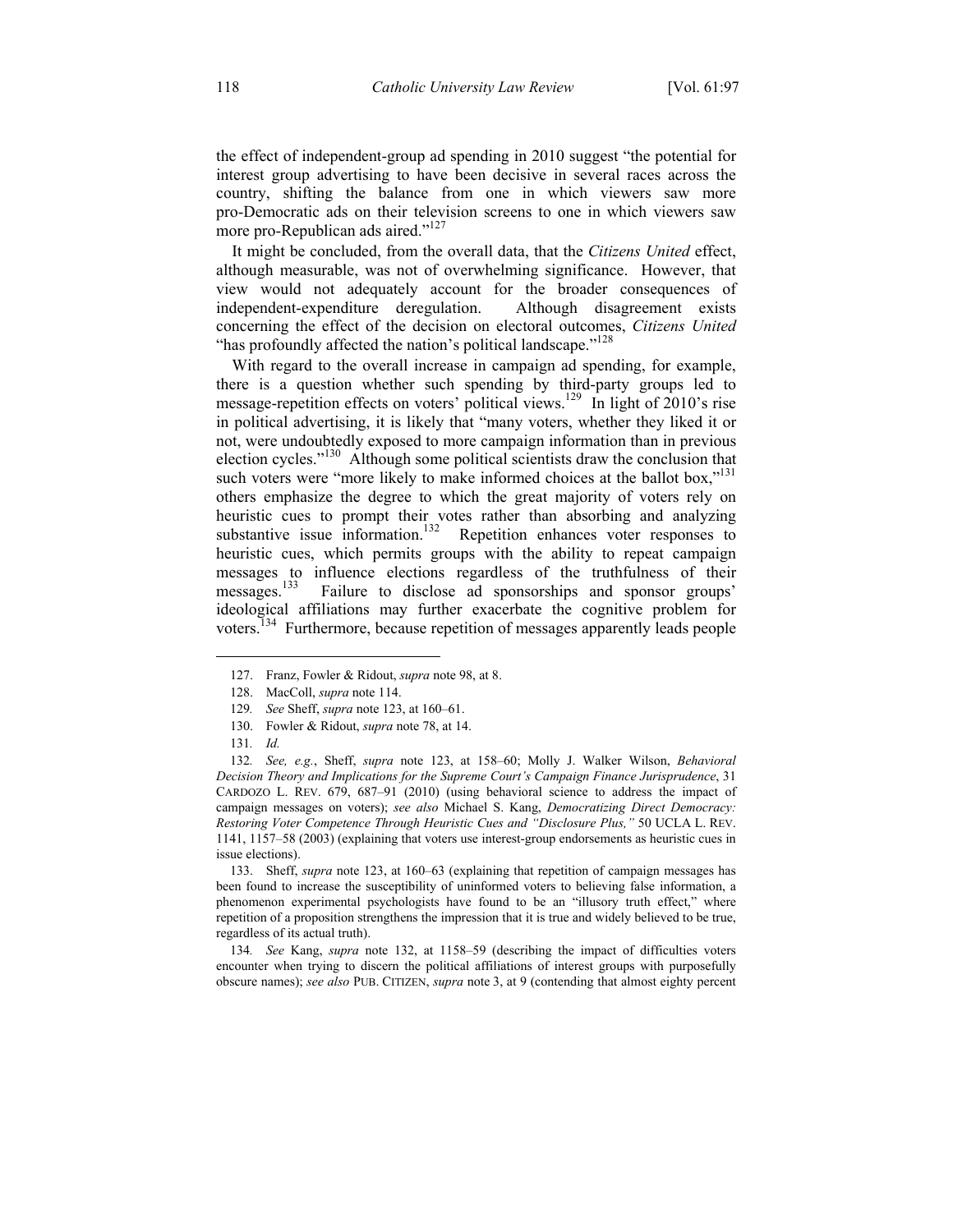$\overline{a}$ 

to believe in the credibility of their source, voters may be more likely to attribute veiled ads to credible sources if the ads are repeated.<sup>135</sup> Therefore, voters might assume the credibility of the nominal sponsor and all of its ads, and have no reason to assess the credibility of the ad's true sponsor.<sup>136</sup> This misdirected assumption of credibility can have significant consequences in today's recommendation-based Facebook culture, in which a single voter's views can be greatly amplified by repetition across many affinity networks.

By allowing corporations to advocate expressly for or against particular candidates, rather than masking such advocacy in issue-oriented language, *Citizens United* may have enhanced the effectiveness of political messages by making them easier to decode.<sup>137</sup> Although one could argue that voters are able to discern which candidates are being implicitly recommended even in "sham" issue ads—those communications purporting merely to ask voters to contact a candidate about an issue<sup>138</sup>—the voting cue is nevertheless easier to pick up when it is explicit.<sup>139</sup>

As demonstrated in the midterm elections, interest groups were able to get involved early and "shape the playing field."<sup>140</sup> Whatever the reality, the

136*. See* Lidsky, *supra* note 135, at 828–33 (internal quotation marks omitted) (describing the findings of cognitive psychology and behavioral economics, which explain that people make decisions with bounded rationality and rely on heuristics or "mental shortcuts"); Sheff, *supra* note 123, at 161–162; *cf.* Gia B. Lee, *Persuasion, Transparency, and Government Speech*, 56 HASTINGS L.J. 983, 997–98 (2005) ("[M]essages derive their persuasive powers not only from their content and the quality of their supporting argumentation. . . . Individuals process persuasive messages by taking into account a variety of factors, including source, message, recipient, and context. The degree to which a message, or the beliefs or attitudes expressed therein, finds acceptance will vary significantly depending on who delivers the message, who receives it, and the context in which the communication occurs." (footnotes omitted)).

 137. Marisa Guthrie, *Campaign Finance Ruling Could Spell Political-Ad Windfall*, BROADCASTING & CABLE (Jan. 22, 2010, 8:58 PM), http://www.broadcastingcable.com/article/4 45390-Campaign\_Finance\_Ruling\_Could\_Spell\_Political\_Ad\_Windfall.php?rssid=20069.

 138. Ciara Torres-Spelliscy, *Hiding Behind the Tax Code, The Dark Election of 2010 and Why Tax-Exempt Entities Should Be Subject to Robust Federal Campaign Disclosure Laws*, 16 CHAP. J.L. & POL'Y 59, 66 (2011) (distinguishing "sham issue ads (ads that avoid[] the[] magic words [of vote for or against], but were nonetheless intended to influence the election) from genuine issue ads (ads that express no opinion on a public issue)" (internal quotation marks omitted)).

139*. See* Franz, Fowler & Ridout, *supra* note 98, at 8; *see also* Walker Wilson, *supra* note 132, at 689 (describing how many voters tend to rely on scant information and cursory analysis of that information).

 140. Luo & Palmer, *supra* note 101, at P6 (quoting a strategist for a Republican-oriented group); *see also* PUB. CITIZEN, *supra* note 3, at 2 ("[W]inning candidates were helped more (or

of the outside-group spending in the 2010 elections "was spent by groups that accepted contributions larger than \$5000 . . . or that did not reveal any information about the sources of their money").

 <sup>135.</sup> Sheff, *supra* note 123, at 161–62; *see also* Lyrissa Barnett Lidsky, *Nobody's Fools: The Rational Audience as First Amendment Ideal*, 2010 U. ILL. L. REV. 799, 831–32 (describing the "availability heuristic," which "means that individuals are likely to believe something if it is repeated often enough").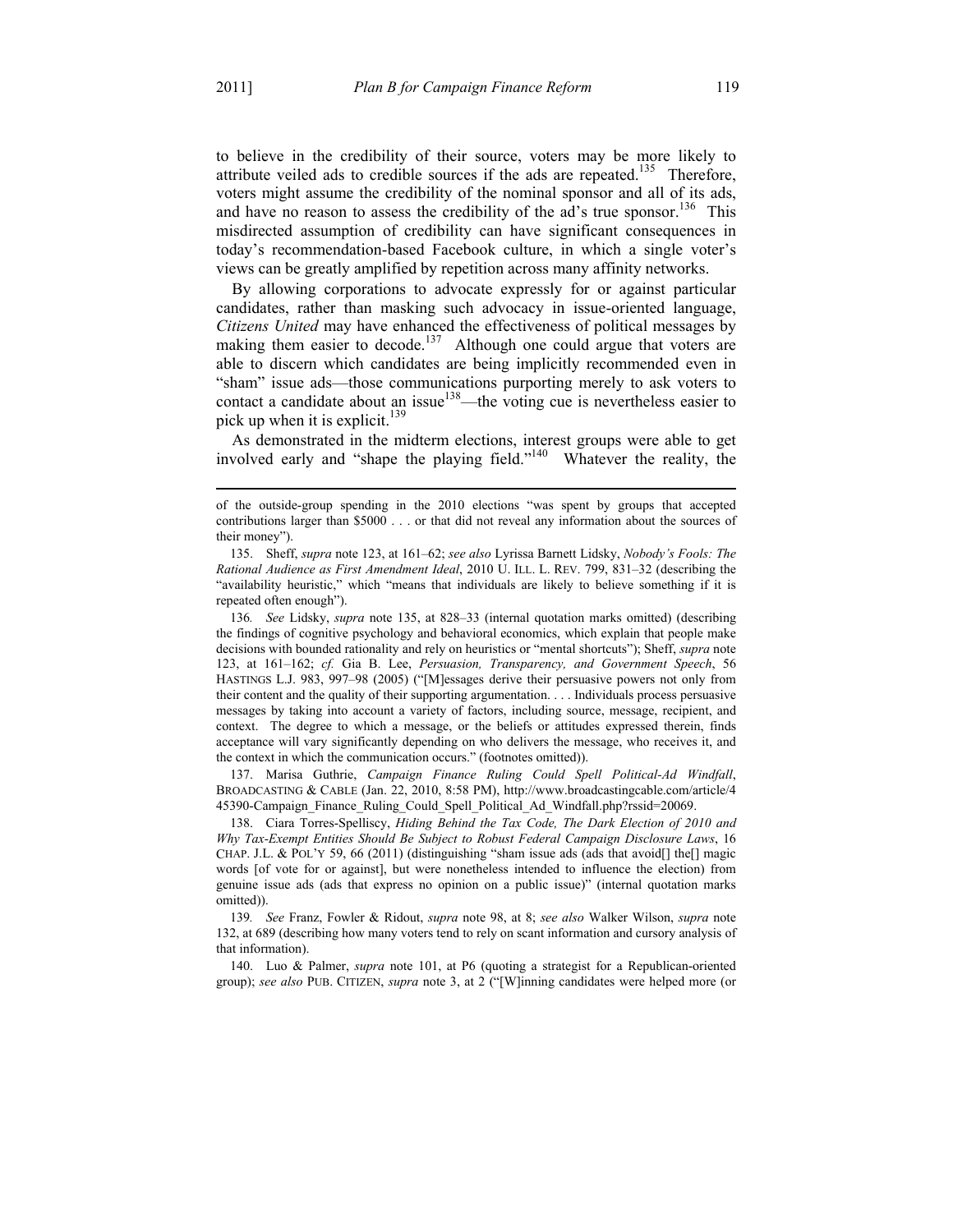publicity given *Citizens United* may have led to a public perception that "interest group ads were a decisive factor in the overall outcome."<sup>141</sup> Researchers with the Wesleyan Media Project conclude, very preliminarily and with methodological caveats, that "interest group advertising may be influential both by influencing the overall outcome but also in shaping perceptions of the race."142 Perhaps the most telling evidence of the *Citizens United* effect is that some Republicans ironically agreed with reformist critics that the ability to raise unlimited contributions, coupled with early involvement, proved to be quite influential. $143$  The influence on people's perceptions is significant not only for its possible effects on voters' future electoral decisions, but because it is likely to increase the power of interest groups and lobbyists in Congress.<sup>144</sup>

The inflated spending for negative ads by outside groups in 2010 may have yet another effect.<sup>145</sup> Research shows that attack ads generate voter disaffection, even as they provide policy information.146 Negativity of political ads is apparently likely to increase cynicism, especially among the non-aligned voters whom both sides aim to persuade.<sup>147</sup>

 $\overline{a}$ 

144*. See* PUB. CITIZEN, *supra* note 3, at 12–16; *see also* Ronald Dworkin, *The "Devastating" Decision*, N.Y. REV. BOOKS, Feb. 25, 2010, at 39 ("The Court has given lobbyists . . . a nuclear weapon."); David D. Kirkpatrick, *Lobbyists Get Potent Weapon in Campaign Ruling*, N.Y. TIMES, Jan. 22, 2010, http://www.nytimes.com/2010/01/22/us/politics/22donate.html ("A lobbyist can now tell any elected official: if you vote wrong, my company, labor union or interest group will spend unlimited sums explicitly advertising against your re-election. . . . The decision seeks to let voters choose for themselves among a multitude of voices and ideas when they go to the polls, but it will also increase the power of organized interest groups at the expense of candidates and political parties."); *cf.* PUB. CITIZEN, CAUSE FOR CONCERN: MORE THAN 40% OF HILL STAFFERS RESPONDING TO PUBLIC CITIZEN SURVEY SAY LOBBYISTS WIELD MORE POWER BECAUSE OF CITIZENS UNITED 3 (2011), *available at* http://www.citizen.org/documents/Causefor-Concern.pdf (discussing congressional staffers' fear of retaliation against politicians who displease lobbyists); Gerken, *supra* note 17, at 1165–68 (suggesting that the next front for campaign-finance reform focus on lobbying).

145. Fowler & Ridout, *supra* note 78, at 14.

146*. Id.*

147*. Id.* Admittedly, there is disagreement in the empirical literature regarding the precise effects of negative advertising. *See* Luciana Carraro & Luigi Castelli, *The Implicit and Explicit Effects of Negative Political Campaigns: Is the Source Really Blamed?*, 31 POL. PSYCHOL. 617, 618–19 (2010) (discussing some of the different views).

 If the 2010 election cycle simply had reflected an increase in the number of negative ads in the wake of *Citizens United*, without material change in the ratio of positive to negative ads, then the increased negativity could have been attributed to increased spending for ads overall, rather than any additional *Citizens United* effect. *Cf.* Fowler & Ridout, *supra* note 78, at 10 (observing that claims of increased negativity follow every election). Notably, however, the Wesleyan Media

harmed less) by outside spending than their opponents in 80 percent of the congressional races in which power changed hands from Democratic to Republican control or vice versa.").

 <sup>141.</sup> Franz, Fowler & Ridout, *supra* note 98, at 8.

 <sup>142.</sup> *Id.* at 17.

<sup>143</sup>*. See, e.g.*, Luo & Palmer, *supra* note 101, at P6 (quoting advocate groups).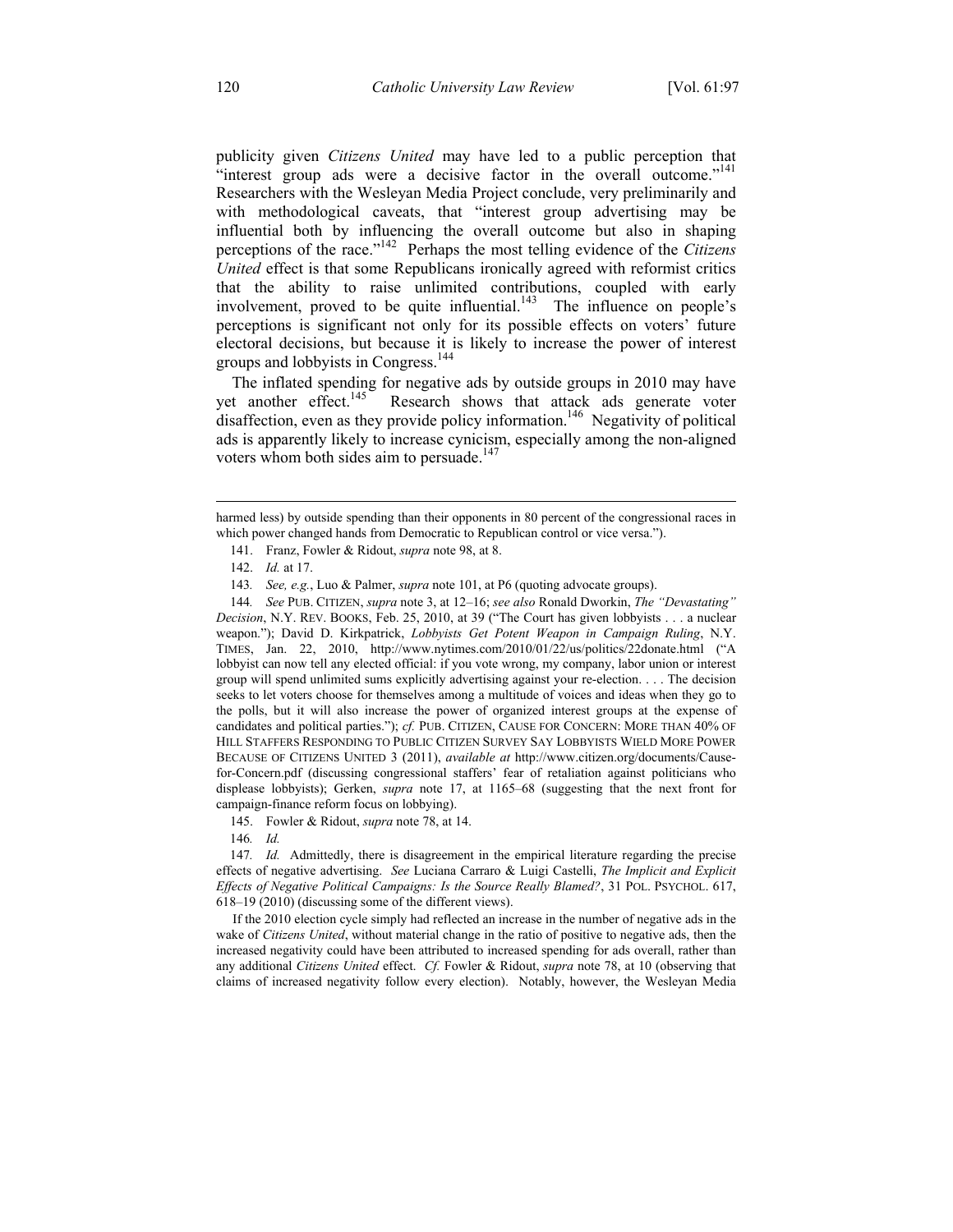#### *3. Corporate Interest (or Disinterest) in Excessive Political Spending*

Supporters of *Citizens United* and campaign-finance deregulation in general use the 2010 election data to argue that corporate money did not "flood" the election and that the hysterical predictions of corporate electoral speech causing harm were proven wrong.<sup>148</sup> Analysts have explained that corporations lack incentives to engage in large-scale, one-sided political advertising as a result of *Citizens United* because such efforts would risk alienating their customers and other constituencies.<sup>149</sup> Instead, these analysts expect corporations to follow "prudentially pusillanimous policies,"<sup>150</sup> thereby shying away from political statements through hefty contributions.<sup>151</sup> The additional fear of sparking a "spending arms race," in which competing

149*. See, e.g.*, Richard A. Epstein, Citizens United v. FEC*: The Constitutional Right that Big Corporations Should Have But Do Not Want*, 34 HARV. J.L. & PUB. POL'Y 639, 655–59 (2011); *see also* Kang, *supra* note 5 (noting that "corporate money, as far as we can tell, accounted for only a small percentage of federal campaign spending in 2010"); Kirkpatrick, *supra* note 144 ("In practice, major publicly held corporations like Microsoft or General Electric are unlikely to spend large sums of money on campaign commercials, for fear of alienating investors, customers and other public officials."). *But see* Daniel Winik, Note, *Citizens Informed: Broader Disclosure and Disclaimer for Corporate Electoral Advocacy in the Wake of* Citizens United, 120 YALE L.J. 622, 633–34 (2010) (noting uncertainty in whether corporations will use their rights under *Citizens United* to "flood the airwaves," but commenting that the prospect is troubling).

 During the 2010 election season, New York City's public advocate reportedly elicited promises from a significant number of major corporations that they would publicly pledge "campaign-finance austerity" and not ramp up their political spending. Suzy Khimm, *Bill de Blasio:* Citizens United *Avenger*, MOTHER JONES (Sept. 22, 2010, 3:00 AM PDT), http://motherjones.com/politics/2010/09/bill-de-blasio-citizens-united-avenger.

 150. Epstein, *supra* note 149, at 653; Wert, Gaddie & Bullock, *supra* note 5, at 726–27 (noting the risks involved in undertaking political action); Guthrie, *supra* note 137 (quoting a media analyst questioning whether "you're going to see big corporations plunking down a bunch of money for political advertising").

 Target, for example, contributed to an independent group that aired ads in support of an anti-gay gubernatorial candidate, inciting a call to boycott its stores and precipitating a public apology by the firm's CEO. Epstein, *supra* note 149, at 657–68. Many point to Target's story as evidence that a corporation's potentially controversial political spending could be inhibited even in the post-*Citizens United* environment. *Id.* Indeed, at least one source suggests that Target did not immediately recover from the political-donation scandal. Suzy Khimm, *Is Target Still Paying the Price for* Citizens United*?*, MOTHER JONES (Sept. 7, 2010, 7:56 AM PDT), http://motherjones.com/mojo/2010/09/target-paying-price-citizens-united.

 To the extent that corporations' likely approaches to ad expenditures can be predicted from their political-contribution histories, it is notable that for-profit corporations typically contribute to both Democrats and Republicans. *See* Kathleen M. Sullivan, *Against Campaign Finance Reform*, 1998 UTAH L. REV. 311, 324 (describing the corporate "hedging" strategy of contributing money to both sides).

 151. Epstein, *supra* note 149, at 657 ("[C]orporations want to spend their money where it matters to them: on particular legislation where they hope to gain influence while flying below the radar.").

 $\overline{a}$ 

Project's empirical evidence suggests that increased spending resulted in an increase in the relative percentage of negative to positive ads after *Citizens United*. *Id.*

<sup>148</sup>*. See, e.g.*, Fowler & Ridout, *supra* note 78, at 5.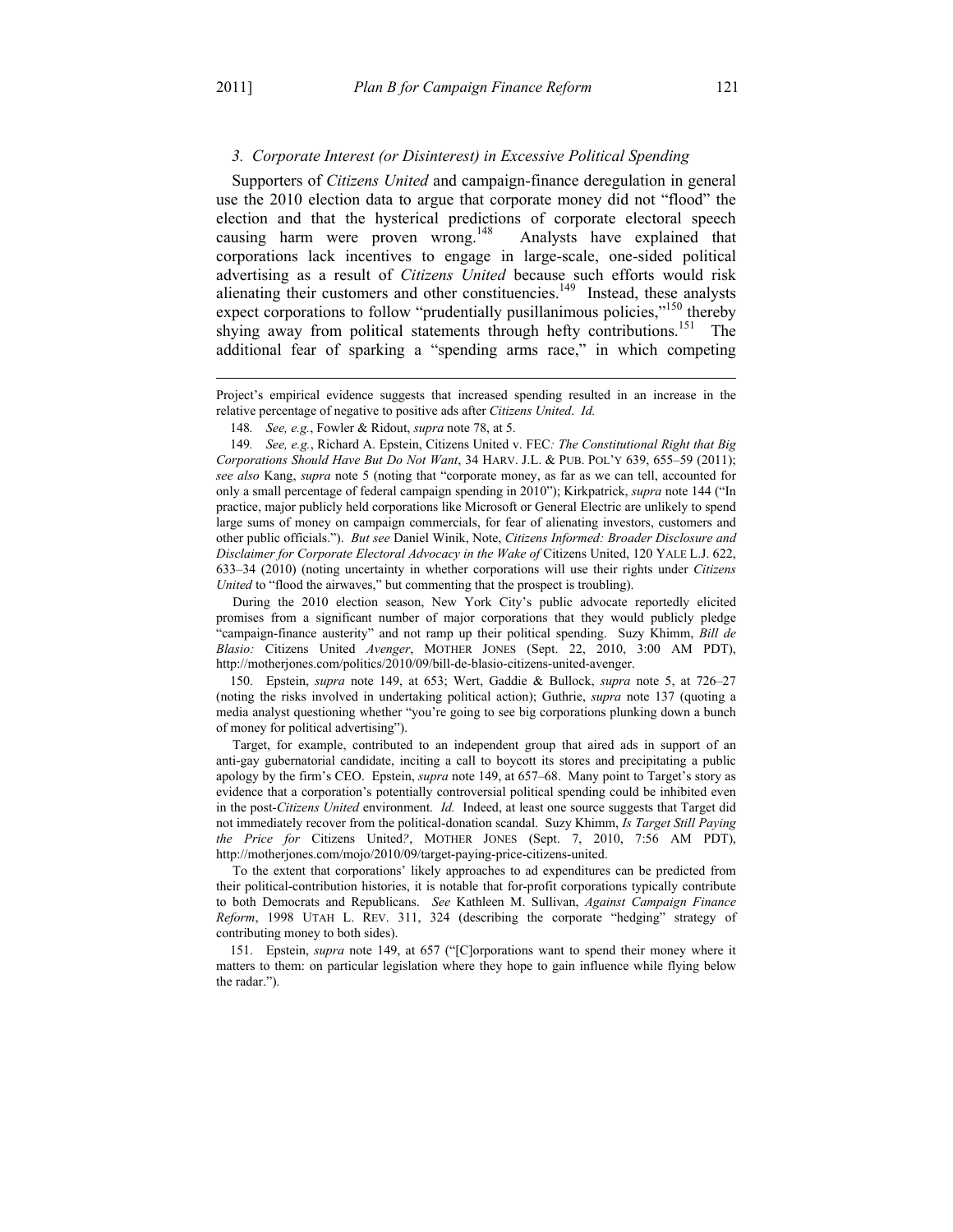advocacy groups would arguably lobby corporations for funding, might also discourage corporations from ramping up their political spending.<sup>152</sup> Indeed, according to some public-choice theorists, corporations might prefer campaign-finance regulation to a deregulated environment, in which legislators might extort their financial participation.<sup>153</sup>

Although these generalizations are plausible, in reality, corporations have long spent money on political races, and increases in corporate political expenditures are expected in the post-*Citizens United* era.<sup>154</sup> Moreover, the spending behavior of family-owned or founder-led private companies may differ from the expected behavior of widely held public firms.<sup>155</sup> Even if

155*. See* Luo & Strom, *supra* note 109, at A19 (noting that in contrast to "the big name companies remaining" on the sidelines, small- to medium-size, privately held companies "are jumping in," albeit mostly through 501(c) organizations). Scholarship concerning corporate political donations has largely focused on publicly held companies, thereby neglecting some of the largest political contributors. Muntean, *supra* note 124, at 2. A recent study of pre-*Citizens United* corporate contributions to political organizations, not limited to publicly held firms, found a "robust relationship between principal-owner presence and political activity," suggesting that family or founder-controlled firms are more likely to make political contributions. *Id.* at 5. Professor Susan Muntean identifies multiple private entities making political contributions, such as Koch Industries, Marmon Group, United Dairy Farmers, A.G. Spanos, Avalon Capital Group,

<u>.</u>

<sup>152</sup>*. See* Khimm, *supra* note 150. *But see* MONICA YOUN, AM. CONST. SOC'Y L. & POL'Y, CITIZENS UNITED: THE AFTERMATH 3–7 (2010), *available at* http://www.acslaw.org/sites/default /files/ACS\_Issue\_Brief\_Youn\_Citizens\_United.pdf (arguing that *Citizens United* encourages corporations to engage in a corporate influence-bidding arms race, in which reluctant corporations involve themselves in electoral politics "to maintain access to and avoid retribution from elected officials" by contributing more than competing corporations).

<sup>153</sup>*. Cf.* FRED S. MCCHESNEY, MONEY FOR NOTHING: POLITICIANS, RENT EXTRACTION, AND POLITICAL EXTORTION 46–59 (1997) (discussing the potential for political extortion of corporations).

<sup>154</sup>*. See* Briffault, *supra* note 5, at 647–50 (noting the ways in which corporations "deploy[ed] considerable amounts of money in elections" even before *Citizens United*). For example, although many political contests involve large amounts of money, there are many congressional races that are neither highly publicized nor heavily funded. *See Congressional Elections*, OPENSECRETS.ORG, http://www.opensecrets.org/races/index.php (last visited Oct. 20, 2011). There are also local and state elections, in which corporations with particular legislative agendas could expect their expenditures to have more effect than on the national stage. Additionally, although corporations may be more likely to spend their money lobbying for or against legislation of particular relevance to their corporate interests, rather than spending significant capital on elections concerned with issues in which they do not have a "distinctive position," Epstein, *supra* note 149, at 657, those two categories are not always distinct. In addition, a recent application of game theory to corporate political expenditures supports the intuitive sense that corporations will spend more money on independent expenditures post-*Citizens United*. *See* Anne Tucker, *Rational Coercion:* Citizens United *and a Modern Day Prisoner's Dilemma*, 27 GA. ST. U. L. REV. 1105, 1127–32 (2011) (concluding, based on an application of the classic game-theory prisoner's dilemma scenario, that "*Citizens United* has established an environment that exacerbates the pressure on corporations to participate politically through independent expenditures" by effectively coercing rational corporations into making political expenditures so that they maintain a comparative advantage in political influence over other corporations). This conclusion, of course, is predicated on a number of assumptions, including the premise that corporations all compete, and do not collude, for political influence.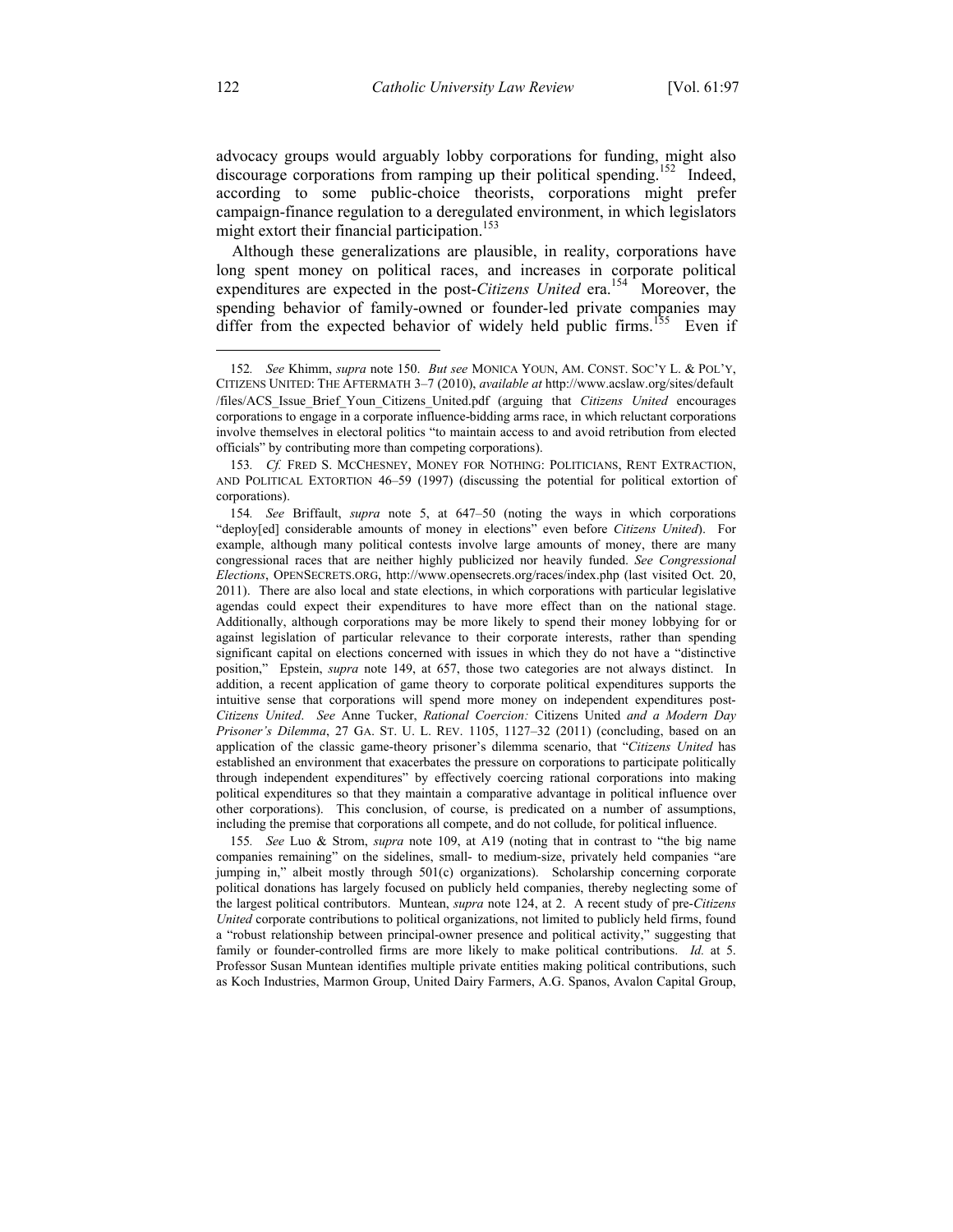$\overline{a}$ 

corporations ultimately decline to air political ads, the mere ability to do so is undoubtedly a powerful weapon, the use of which would be virtually impossible to discover.<sup>156</sup>

Most importantly, corporations are likely to contribute money indirectly for political advertising through trade associations, such as the Chamber of Commerce, so long as their contributions are not publicly disclosed.<sup>157</sup> This anonymity helps to neutralize corporate concerns about alienating not only their customers, but also shareholders who might object to the contributions.<sup>158</sup> Thus, data suggesting that corporations reported only a relatively small amount of independent expenditures in 2010 federal races do not disprove the significant effect of *Citizens United* and campaign-finance deregulation.<sup>159</sup>

#### *4. Spending Predictions for the 2012 Presidential Election Cycle*

The 2012 presidential contest will be an important testing ground for the changes in campaign-finance regulation captured by the metaphoric *Citizens* 

156*. See* YOUN, *supra* note 152, at 7.

157*. See, e.g.*, Kirkpatrick, *supra* note 144 ("[W]ealthy individuals and companies might contribute to trade associations, groups like the Chamber of Commerce or the National Rifle Associations, or other third parties that could run commercials."); *see also* TORRES-SPELLISCY, *supra* note 12, at 3 (noting that corporations avoid direct political spending by contributing to intermediaries, such as 501(c) organizations); Briffault, *supra* note 5, at 645 (discussing the need for obtaining records of not only the "spender of record," but also the entities contributing to the organizations in order to have effective disclosure); Ron A. Schotland, *The Post*-Citizens United *Fantasy-Land*, 20 CORNELL J.L. & PUB. POL'Y 753, 753 (2011) ("Corporate actors have traditionally used trade associations and charitable associations as vehicles to shape political debate and engage in advocacy."); Torres-Spelliscy, *supra* note 138, at 89–91.

158*. See supra* note 149 and accompanying text. Information from companies that disclose their political spending is suggestive of the possibilities. The *Los Angeles Times* reports that PACs operated by Prudential Financial, for example, gave only \$218,230 to candidates and other committees in 2010, but contributed more than \$2.2 million for lobbying and other political purposes to the U.S. Chamber of Commerce and other trade groups. Noam N. Levey & Kim Geiger, *Much Corporate Political Spending Stays Hidden*, L.A. TIMES, Apr. 23, 2011, http://articles.latimes.com/2011/apr/23/nation/la-na-money-politics-survey-20110424 (noting that a "[c]ompany giving to trade associations for political campaigns can dwarf direct donations to candidates").

159*. See supra* notes 154–58 and accompanying text; *see also* Dan Eggen, *Surge in PACs at the Last*, WASH. POST, Oct. 30, 2010, at A4 (reporting on the increase in the registering of PACs in the days leading up to the election, "dumping tens of millions of dollars into House and Senate races, and in many cases, avoiding the need to tell voters who is funding their activities"). These last-minute activities make it exceedingly difficult for candidates to respond effectively before election day. *Id.*

Amway, and various hedge funds. *Id.* at 2. She speculates that such entities are more politically active because they "are pursuing a longer term and more proactive relational strategy with the political parties, while independently managed firms and their executives pursue a reactionary, post hoc or transactional CPA [corporate political action] strategy." *Id.* at 5. Such a strategy can also explain indirect contributions to independent political groups; Muntean argues that "the strategy of making independent expenditures to influence public opinion suggests that principal-owners are selecting a constituency-building strategy and an entrepreneurial approach to political action. *Id.* at 9.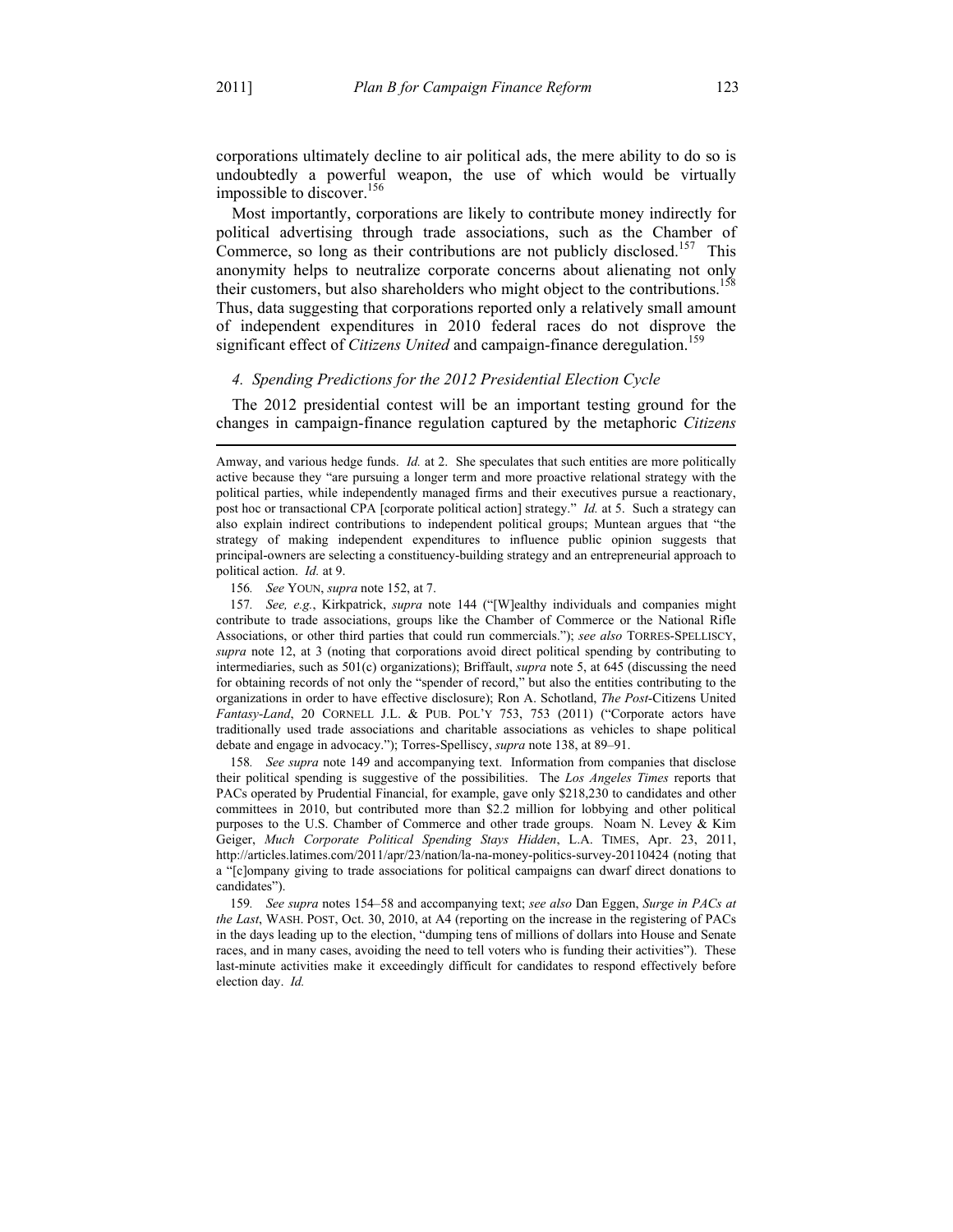*United* effect.<sup>160</sup> Given that political-ad spending is typically higher in presidential election cycles than in midterm elections, groups are likely to engage in "blockbuster" spending in  $2012$ .<sup>161</sup> For example, Crossroads GPS and American Crossroads apparently plan to raise \$120 million in support of the Republican party.162 Over one hundred super PACs are registered to date,<sup>163</sup> and they are poised to spend millions more than the \$80 million spent by super PACs in the 2010 contests.<sup>164</sup> In fact, outside groups began running ads for the 2012 cycle in December 2010, just weeks after the midterm elections.<sup>165</sup> Many of the new super PACs are candidate-specific entities.<sup>166</sup> Furthermore, such blockbuster spending is likely to include many campaign messages funded by organizations that are not required to disclose their donors.<sup>167</sup> In June 2011, the Center for Responsive Politics identified five super PACs that disclosed that all, or a vast majority, of their funding came

162*. See* Blumenthal, *supra* note 25. Another source previously reported that the super PACs planned to raise half—\$120 million—of the currently circulating planned figure. Connelly, *supra* note 80 ("If the Rove group reaches its target . . . the Crossroads committees will be the biggest financial players in 2012 outside presidential candidates themselves.").

 163. Spencer MacColl, *Super PAC Registrations Accelerate, Favor Conservatives*, OPENSECRETS.ORG (June 17, 2011, 3:06 PM), http://www.opensecrets.org/news/2011/06/superpac-registrations-accelerate.html.

 164. Barker & Wang, *supra* note 11; *see also* Nicholas Confessore, *Super PAC Plans Major Primary Campaign for Perry*, N.Y. TIMES, Sept. 6, 2011, http://www.nytimes.com/2011/09/07/us /politics/07donate.html?ref=campaignfinance (noting that a new super PAC called "Make Us Great Again" plans to spend up to \$55 million to help Rick Perry win the Republican presidential nomination).

1

<sup>160</sup>*. See, e.g.*, Brookes, *supra* note 89 (discussing the amount of money likely to be spent for the 2012 election in light of *Citizens United*'s effects); Gold & Mason, *supra* note 20 (detailing the increased fundraising and spending by independent groups in anticipation of the 2012 election).

 <sup>161.</sup> PUB. CITIZEN, *supra* note 3, at 9; Porter, *supra* note 88; *see also* Marian Wang, *FEC Data Show Big Jump in Spending by Super PACs and Outside Groups*, PROPUBLICA (Nov. 9, 2011), http://www.propublica.org/article/fec-data-show-rise-of-super-pacs-and-outside-spending. The Center for Responsive Politics has tracked close to \$6 million in spending by outside groups already for the 2012 cycle. *2012 Outside Spending*, OPENSECRETS.ORG, http://www.opensecrets .org/outsidespending/summ.php?disp=O.

<sup>165</sup>*. See, e.g.*, Wilson *supra* note 87 (noting that Crossroads ran its first 2012 advertisement, supporting the extension of Bush tax cuts, in December 2010 and that it had run three rounds of advertising by the second week of February 2011). Crossroads GPS spent \$700,000 in Florida on an anti-Obama ad this summer and planned on spending \$20 million in July and August. Alex Leary, *In 2012 Elections, Expect More Attack Ads with the Rise of Super PACs*, ST. PETERSBURG TIMES, July 24, 2011, http://www.tampabay.com/news/politics/national/article1181968.ece.

<sup>166</sup>*. See* Confessore, *supra* note 164; Confessore, *supra* note 104 (noting that almost all of the 2012 presidential candidates are supported by super PACs); *Elite Donors Do Double Duty: Presidential Super PACs Attract Wealthy Donors Who Have Maxed Out to Candidates*, OPENSECRETS.ORG (Oct. 4, 2011, 12:15 PM), http://www.opensecrets.org/news/2011/10/elitedonors-do-double-duty-for-super-pacs.html.

<sup>167</sup>*. See* LINCOLN & HOLMAN, *supra* note 69, at 1 (noting that the percentage of groups reporting the donors who funded their electronic communications has greatly decreased over the past decade, dropping from 97.9% in 2004 to 31.8% in 2010); Blumenthal, *supra* note 25.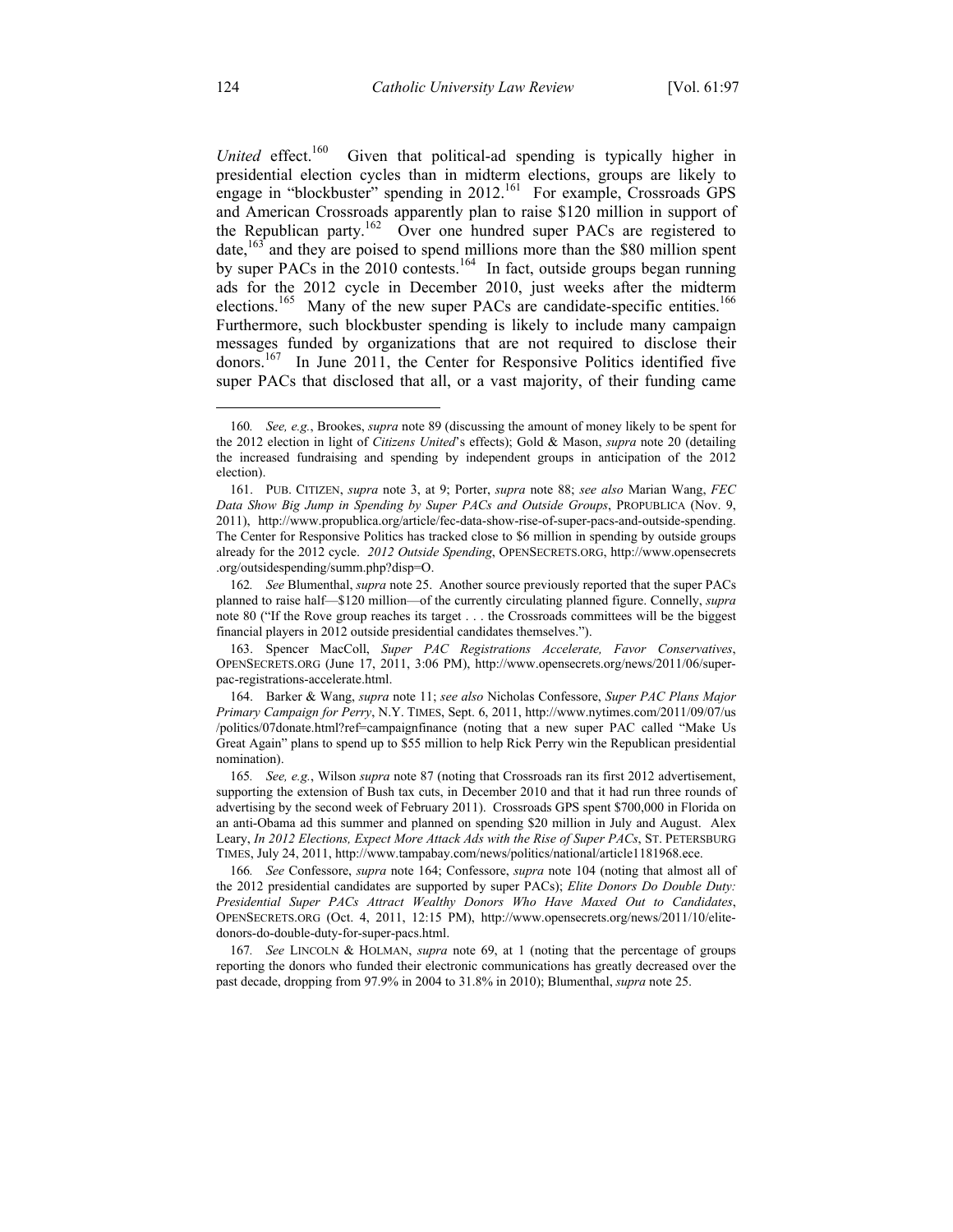from non-profit organizations themselves not subject to disclosure requirements.<sup>168</sup> Further obscuring the source of funding, many super PACs operate under unassuming names such as "Concerned Taxpayers of America," "Citizens for a Working America," and "We Love USA," which do not reveal their actual political commitments.<sup>169</sup> If the trends of non-disclosure and negativity continue, the 2012 presidential election season may feature more money, more competitive and negative speech, more opportunities for corporations to contribute silently to intermediary groups, and more anodyne-sounding organizations with undisclosed affiliations.<sup>170</sup>

## *D*. *Attempts to Mitigate the "*Citizens United *Effect"*

In response to *Citizens United*, proponents of campaign reform turned to legislation both at the federal and state level, complaints to the IRS, administrative and judicial challenges against the FEC, White House involvement, and grassroots public advocacy. Some organizations and legislators even proposed a constitutional amendment limiting the free-speech protection of for-profit corporations.<sup>171</sup> Conversely, campaign-finance-reform opponents sought to challenge disclosure legislation judicially and politically, and resisted administrative attempts to circumvent the effects of the *Citizens United* decision.172

<u>.</u>

 <sup>168.</sup> Barker & Wang, *supra* note 11.

<sup>169</sup>*. Id.*; *see also* YOUN, *supra* note 152, at 15 (describing misleading names); Michael Beckel, *Would a PAC By Any Other Name Sound As Sweet?*, OPENSECRETS.ORG (Sept. 29, 2011, 4:25 PM), http://www.opensecrets.org/news/2011/09/a-pac-by-any-other-name.html (noting that "names touting America and Americans are among the most common, as well as the words 'citizens,' 'action,' and 'freedom'").

<sup>170</sup>*. See supra* Part I.C–E.

 <sup>171.</sup> For example, the advocacy organization Public Citizen submitted testimony suggesting a constitutional amendment to a congressional committee hearing on campaign-finance reform after *Citizens United*. Letter from Robert Weissman, President, Pub. Citizen, to Robert Brady, Chairman, Comm. on House Admin., U.S. House of Representatives 4 (Feb. 3, 2010), *available at* http://www.citizen.org/documents/Final%20testimony%20on%20CU.pdf; *see also* PUB. CITIZEN, *supra* note 3, at 2–3 (noting that Public Citizen collected roughly 750,006 signatures in support of a constitutional amendment). Representatives Donna Edwards and John Conyers, Jr. introduced a similar constitutional amendment resolution in the House of Representatives. H.R.J. Res. 74, 111th Cong. § 1 (2010). Similarly, Senators Christopher Dodd and Tom Udall proposed a constitutional amendment in response to *Citizens United*. S.J. Res. 29, 111th Cong. § 2 (2010); *see also* R. SAM GARRETT, CONG. RESEARCH SERV., R41054, CAMPAIGN FINANCE POLICY AFTER *CITIZENS UNITED V. FEDERAL ELECTION COMMISSION*: ISSUES AND OPTIONS FOR CONGRESS 3 (2010) (noting other proposals for constitutional amendments). *See generally* Senator Tom Udall, *Amend the Constitution to Restore Public Trust in the Political System: A Practitioner's Perspective on Campaign Finance Reform*, 29 YALE L. & POL'Y REV. 235 (2010).

 <sup>172.</sup> Yoo & Marston, *supra* note 25, at 4–5 (noting the opposition to the failed DISCLOSE Act and to any executive order mandating disclosure, and characterizing disclosure proposals as "[o]verruling Citizens United with Chicago-[s]tyle [p]olitics").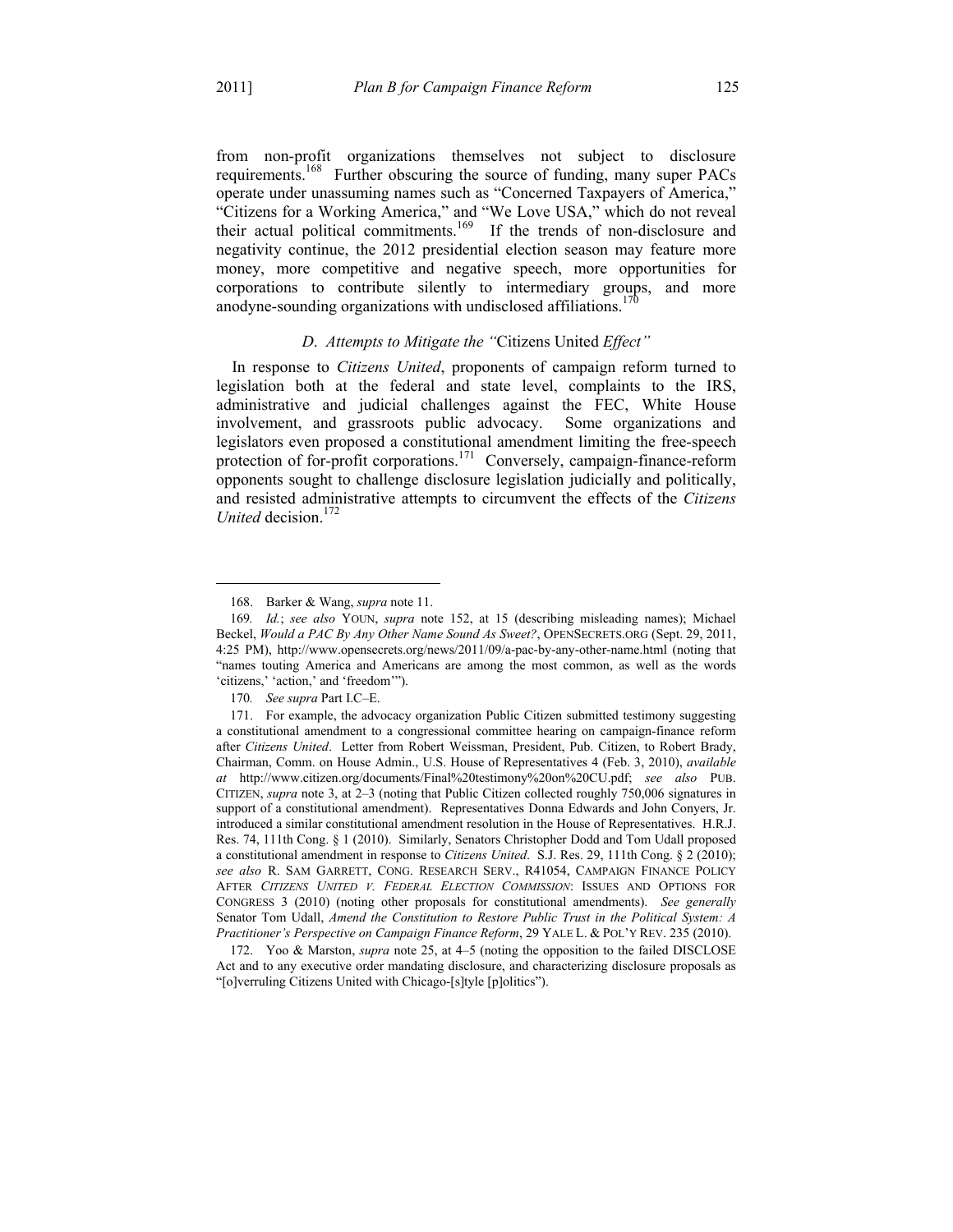The principal pro-reform tactic post-*Citizens United* centers on donor disclosure.<sup>173</sup> Professor Hasen was not alone when he warned that the need for an adequate disclosure policy is "urgent" in light of recent post-*Citizens United* developments.<sup>174</sup> Responding to the lack of transparency in many of the 2010 third-party advocacy  $\frac{175}{175}$  the public called for stricter laws requiring disclosure of the names of those funding independent advocacy groups.<sup>176</sup>

Accordingly, legislatures, at both the federal and the state levels, attempted to avert the predicted *Citizens United* effect by passing legislation requiring increased transparency in third-party ad funding.<sup>177</sup> Justice Kennedy's rousing encomium to disclosure quieted concerns about the susceptibility of disclosure

176*. See* PUB. CITIZEN, *supra* note 3, at 17–19 (examining public-opinion polls, which show overwhelming support for stricter disclosure rules).

177*. Id.* at 24–26, 29–31.

<u>.</u>

<sup>173</sup>*. See infra* notes 174–76; *see also* Elizabeth Garrett, *Voting With Cues*, 37 U. RICH. L. REV. 1011, 1011 (2003) ("[T]he campaign finance reform eliciting nearly uniform support has been disclosure of the source and amount of campaign contributions and expenditures."). Another reform proposal made after *Citizens United* required shareholder approval of corporate political spending. *See* Lucian A. Bebchuk & Robert J. Jackson, Jr., *Corporate Political Speech: Who Decides?*, 124 HARV. L. REV. 83, 85 (2010) (citing Shareholder Protection Act of 2010, H.R. 4790, 111th Cong. § 4(a)). Reformers have also discussed eliminating contribution limits under FECA. *See* Sullivan, *supra* note 5, at 167–80. Additionally, Representative Thomas Perriello proposed legislation prohibiting independent expenditures by foreign corporations. *See* Save Our Democracy from Foreign Influence Act of 2010, H.R. 4523, 111th Cong.

 <sup>174.</sup> Rick Hasen, *President's Statement on Passage of DISCLOSE Act in House Committee*, ELECTION L. BLOG (May 20, 2010, 3:50 PM), http://electionlawblog.org/?p=14873; *see also* Schotland, *supra* note 157, at 755–56 (discussing the need to update federal and state disclosure requirements); Sullivan, *supra* note 5, at 172–74; Francis Bingham, Note, *Show Me the Money: Public Access and Accountability After* Citizens United, 52 B.C. L. REV. 1027, 1056 (2011) (advocating state and federal increases in disclosure requirements); Winik, *supra* note 149, at 651 (proposing more disclosure requirements).

 <sup>175.</sup> Peter Overby, *Who Writes the Check? Group Wants Voters to Know*, NAT'L PUB. RADIO (Mar. 22, 2011), http://www.npr.org/2011/03/22/134746513/who-writes-the-check-groupwants-voters-to-know (reporting that Media Access Project, a public advocacy organization, requested stricter disclosure rules from the FCC after many independent groups in the 2010 elections hid their donors behind vague entity names). One commonly cited example is the entity called the "Concerned Taxpayers of America," whose name suggests a large group, but whose \$450,000 of television ads in two congressional races was secretly bankrolled by only two contributors whose identities were not publicly disclosed. *Id.*; Dan Eggen, *Concerned Taxpayers Group Is Powered by Only Two Donors*, WASH. POST, Oct. 16, 2010, at A6. Similarly, a single donor contributed \$1 million for campaign advertising under the name "Ending Spending Fund." Dan Eggen, *supra* note 159, at A4. This phenomenon was not exclusive to Republican supporters; the advertisements purchased by "Iowans for Responsible Government" attacking Republican Terry Branstad was, in fact, funded by a \$370,000 contribution from the Democratic Governors Association. MAP Petition, *supra* note 25, at 2. One of the major sponsors of political-committee advertising in 2010 was Crossroads GPS, but nowhere in its advertisements did the entity disclose that it was cofounded by Karl Rove. *See* Connelly, *supra* note 80. Crossroads GPS and American Crossroads apparently plan to raise \$120 million to defeat President Obama and capture the Senate for Republicans. *Id.* ("If the Rove Group reaches its target . . . the Crossroads committees will be the biggest financial players in 2012 outside presidential candidates themselves.").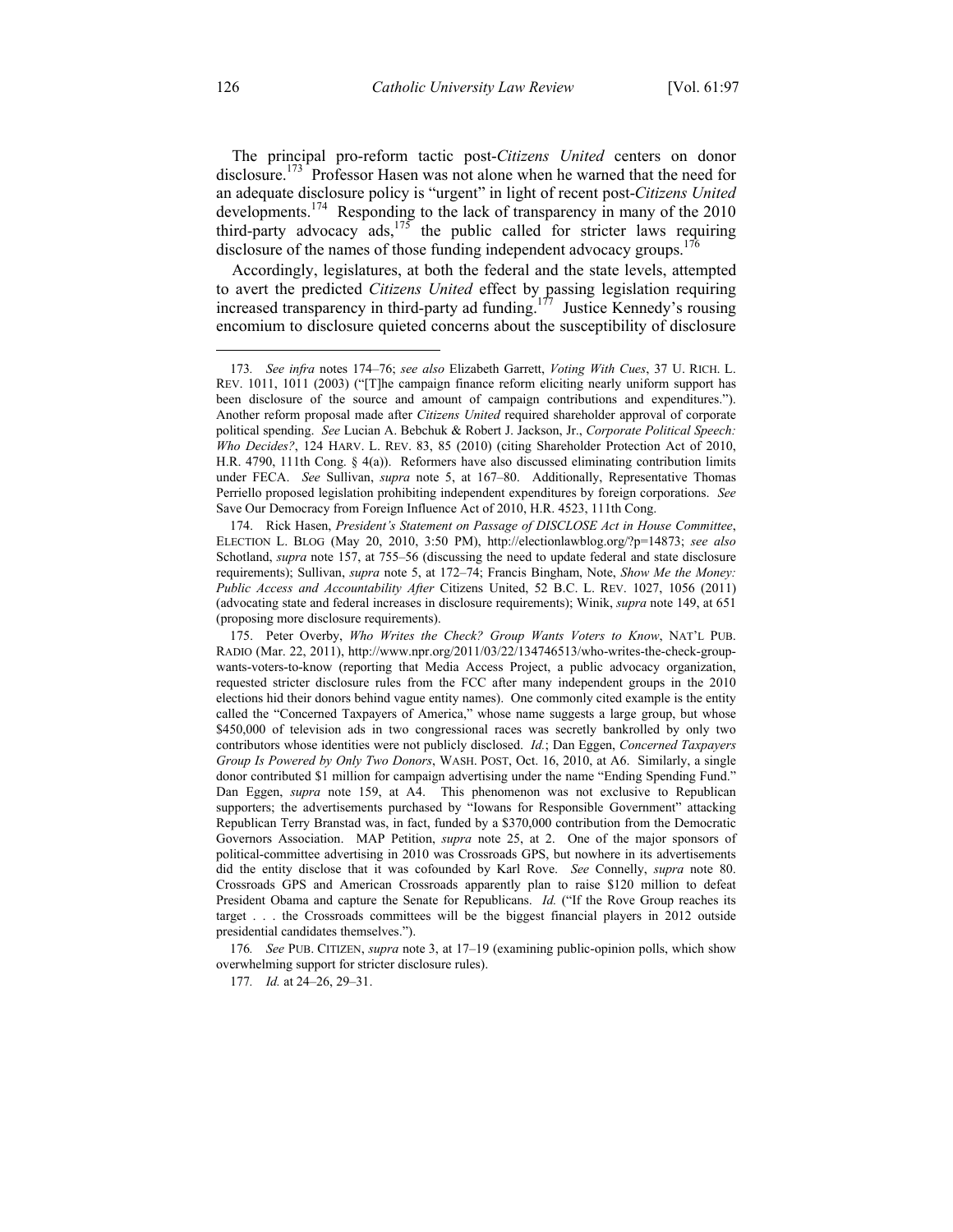<u>.</u>

rules to constitutional attack and opened the door for such legislation.<sup>178</sup> In 2010, Congress considered nine bills in response to *Citizens United*. 179 However, such legislation ultimately failed to reduce the decision's impacts. For example, the House narrowly passed the DISCLOSE Act,<sup>180</sup> which would have increased disclosure,<sup>181</sup> but it was filibustered in the Senate.<sup>182</sup> This history suggests that congressional action is therefore unlikely in 2011.<sup>183</sup>

Moreover, at the state level, an early 2011 report by the National Conference of State Legislatures noted that eleven states amended their election laws to enhance disclosure in reaction to *Citizens United*.<sup>184</sup> Advocacy groups are litigating dozens of lawsuits challenging such statutes, which will lead, at a minimum, to controversy, delay, and uncertainty.<sup>185</sup> Advocacy groups also made claims that some third-party organizations that produced election-related advertising violated IRS rules,<sup>186</sup> but the IRS rejected the opportunity to

 180. DISCLOSE Act, H.R. 5175, 111th Cong. (2010); GARRETT, *supra* note 42, at 7 ("[T]he House of Representatives passed H.R. 5175, with amendments on June 24, 2010 by a 219-206 vote."). "DISCLOSE" is an acronym for "Democracy is Strengthened by Casting Light on Spending in Elections." H.R. 5175, § 1(a).

 181. H.R. 5175, §§ 201–203, 211–215, 221, 231, 301; *see also* R. SAM GARRETT, L. PAIGE WHITAKER & ERIKA K. LUNDER, CONG. RESEARCH SERV., R41264, THE DISCLOSE ACT (H.R. 5175): OVERVIEW AND ANALYSIS 1–22 (2010) (providing an overview of the proposed DISCLOSE Act).

183*. See* GARRETT, *supra* note 42, at 7; *see also* Hasen, *supra* note 14 (concluding that there is "virtually no chance that the current Congress will pass a viable disclosure bill absent some new scandal"). Although the DISCLOSE Act contained controversial provisions in addition to donor disclosure requirements, so that a pared-down version of the legislation, requiring *only* donor disclosure, might fare better, there has been a breakdown in the prior bipartisan support for campaign disclosure. *See* GARRETT, WHITAKER & LUNDER, *supra* note 181, at 10–12.

184*. Life After* Citizens United, NAT'L CONF. ST. LEGISLATURES (Jan 4, 2011), http://www.ncsl.org/default.aspx?tabid=19607; *see also* PUB. CITIZEN, *supra* note 3, at 29 (stating that at least sixteen states have passed legislation in to the wake of *Citizens United*); TORRES-SPELLISCY, *supra* note 12, at 5–7 (indicating that seventeen states adopted statutes regulating electioneering communications since 2002, and calling on states to improve their disclosure laws).

185*. See* GARRETT, *supra* note 42, at 7.

 186. Press Release, Campaign Legal Ctr., IRS Urged to Review Crossroads GPS Tax Status: 501(c)(4) Status Questioned for Anonymously Funded Attack Ad Vehicle (Oct. 5, 2010), *available at* http://www.campaignlegalcenter.org/index.php?option=com\_content& view=article&id=1119:10-5-2010-irs-urged-to-review-crossroads-gps-tax-status-501c4-statusquestioned-for-anonymously-funded-attack-ad-vehicle-&catid=63&Itemid=61 (reporting their

claim that Crossroads GPS operated in violation of  $501(c)(4)$ ). In addition, legal academics

<sup>178</sup>*. See* Torres-Spelliscy, *supra* note 66, at 1079–82.

 <sup>179.</sup> Note, *Restoring Electoral Equilibrium in the Wake of Constitutionalized Campaign Finance*, 124 HARV. L. REV. 1528, 1545 (2011).

<sup>182</sup>*. See* GARRETT, *supra* note 42, at 7. The Senate denied cloture on S. 3628, the companion bill to H.R. 5175, by a 57-41 vote on July 27, 2010, and by a 59-39 vote on September 23, 2010. *Id.* The 111th Congress recessed without any further action on the DISCLOSE Act. *Id.*; *see* Deborah G. Johnson, Priscilla M. Regan & Kent Wayland, *Campaign Disclosure, Privacy, and Transparency*, 19 WM. & MARY BILL RTS. J. 959, 968 (2011); Schotland, *supra* note 157, at 758–60 & n.32 (providing a critique of the DISCLOSE Act).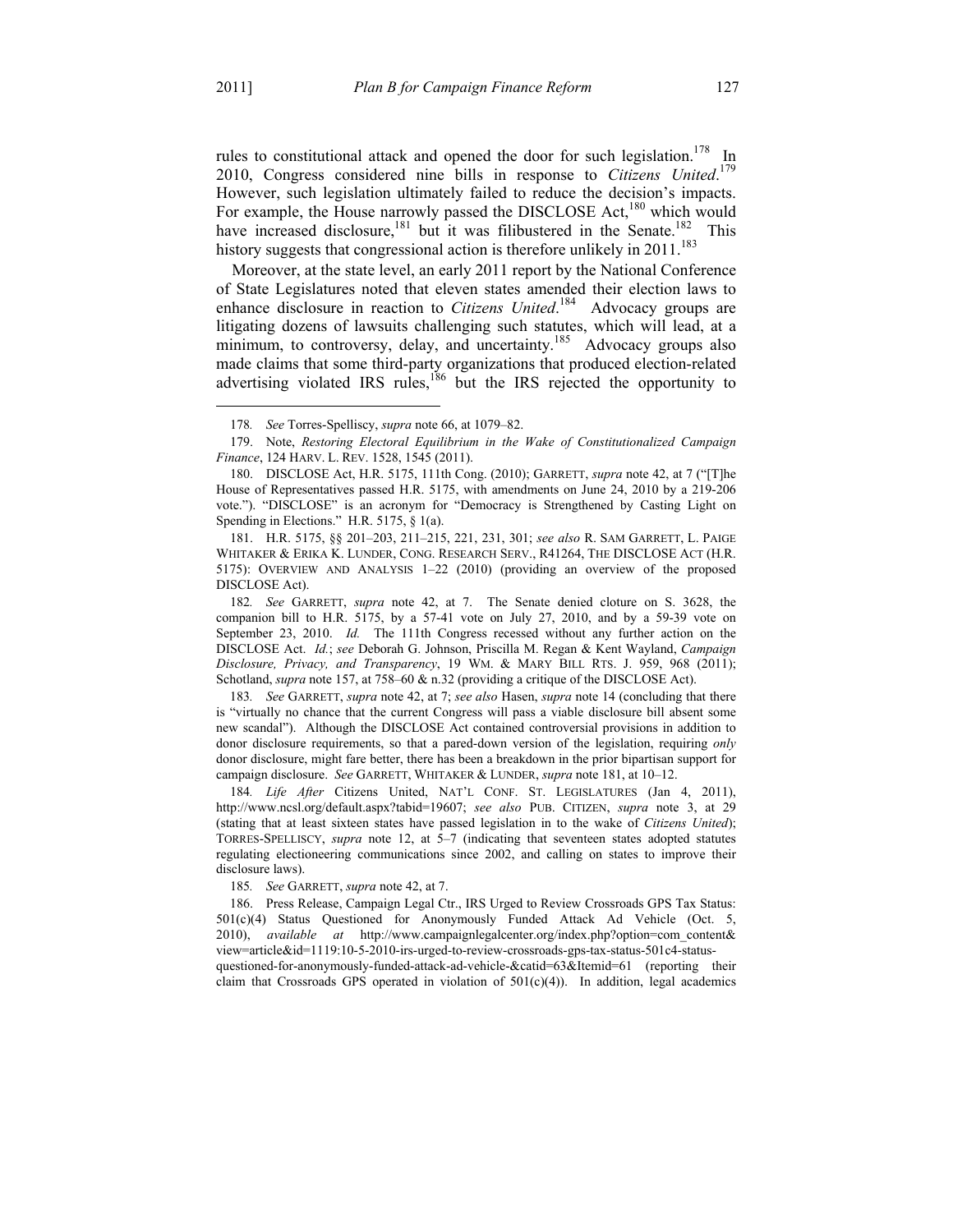investigate the claim that Crossroads GPS violated the requirements for its tax-exempt status.<sup>187</sup>

In addition to legislative disclosure initiatives, critics of *Citizens United* focused their attention on administrative and executive-branch responses. For example, Congressman Chris Van Hollen filed both a federal action against the FEC to challenge the agency's implementation of statutory disclosure rules, and an FEC petition to commence a new disclosure rulemaking.<sup>188</sup> However, Republican FEC Commissioners "are still blocking efforts to ensure effective disclosure,"<sup>189</sup> thereby deadlocking the FEC politically.<sup>190</sup> Pending lawsuits against the FEC also will take time and likely will only enhance preexisting election-law requirements.

The White House has also been involved in seeking mitigation. In April 2010, a draft White House Executive Order circulated in the press, which, if signed, would require companies applying for government contracts to disclose donations to advocacy groups involved in election activities.<sup>191</sup> The order has

 191. Paul Blumenthal, *Draft Executive Order on Outside Spending Disclosure Would Have Sweeping Reach*, SUNLIGHT FOUND. (Apr. 22, 2011, 9:00 AM), http://sunlightfoundation.com /blog/2011/04/22/draft-executive-order-on-outside-spending-disclosure-would-have-sweepingreach/. *But see* Yoo & Marston, *supra* note 25, at 1–10 (critiquing the executive order).

 $\overline{a}$ 

petitioned the SEC to adopt disclosure rules for political expenditures, with newspaper editorial support. *See, e.g.*, Editorial, *Serving Shareholders and Democracy*, N.Y. TIMES, Aug. 9, 2011, http://www.nytimes.com/2011/08/10/opinion/serving-shareholders-and-democracy.html?ref= campaignfinance.

<sup>187</sup>*. See IRS Calls Off Gift Tax Investigation of Donors to Karl Rove's Crossroads GPS*, TAXPROF BLOG (July 7, 2011), http://taxprof.typepad.com/taxprof\_blog/2011/07/irs-calls-.html (announcing that the IRS will not continue its investigation into the applicability of the gift tax to contributions to 501(c)(4) organizations, apparently due to Republican lawmaker pressure); Sean Parnell, *IRS Won't Tax Donations to 501(c)(4) Groups*, CTR. COMPETITIVE POL. (July 7, 2011, 4:23 PM), http://www.campaignfreedom.org/blog/detail/irs-wont-tax-donations-to-501c4-groups (deciding that prior donations to  $501(c)(4)$  organizations are not subject to IRS gift taxes); Stephanie Strom, *I.R.S. Drops Audits of Political Donors*, N.Y. TIMES, July 7, 2011, at B1 (noting that the IRS has ceased to pursue gift taxes stemming from contributions to 501(c)(4) groups); *see also Democracy 21 and Campaign Legal Center Challenge Legality of IRS Regulations as Failing to Properly Limit Campaign Activity by 501(c)(4) Organizations*, DEMOCRACY 21 (July 27, 2011), http://www.democracy21.org/index.asp?Type=B\_PR&SEC=%7B91FCB139-CC82- 4DDD-AE4E-3A81E6427C7F%7D&DE=%7BD68E818D-632A-4F25-B4E3-979BD1139FA4% 7D (asserting that the IRS regulates all groups qualifying for tax-exempt status under  $\S 401(c)(4)$ to "make far more campaign expenditures than is allowed by law"); *supra* notes 71, 105 (clarifying that 501(c)(4)s are not subject to disclosure requirements).

<sup>188</sup>*. See* Alex Knott, *Van Hollen Sues FEC for More Disclosure*, ROLL CALL (Apr. 21, 2011, 2:24 PM), http://www.rollcall.com/news/van\_hollen\_sues\_fec\_for\_more\_disclosure-205082- 1.html; Kenneth P. Vogel, *Federal Election Commission Sued to Disclose Anonymous Donors*, POLITICO (Apr. 21, 2011, 11:17 AM), http://www.politico.com/news/stories/0411/53534.html.

 <sup>189.</sup> Hasen, *supra* note 14.

<sup>190</sup>*. See* GARRETT, *supra* note 42, at 7.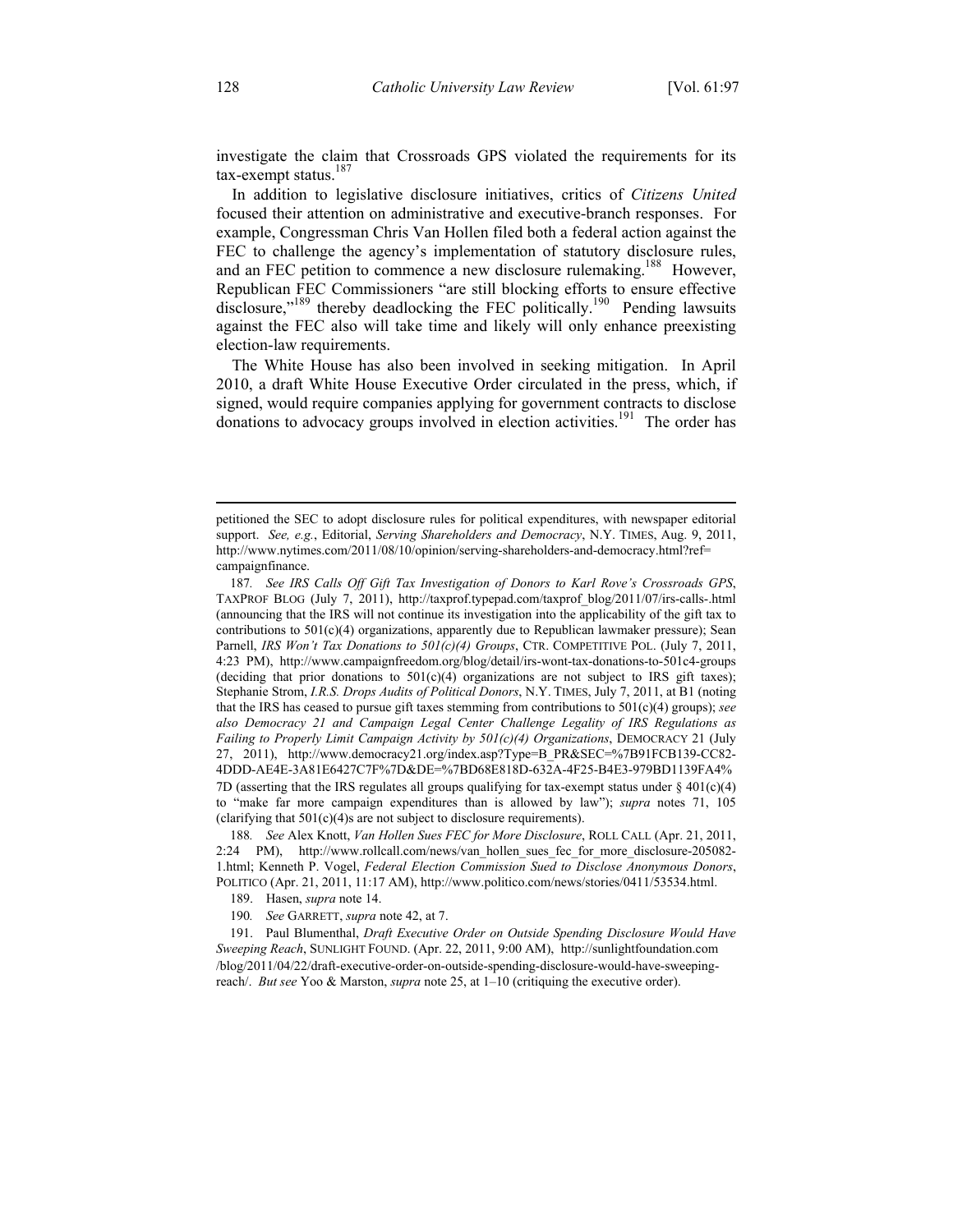1

proven very controversial, $192$  and it may ultimately be seen as too politically costly.193

Thus far, these multi-pronged efforts to mitigate *Citizens United* have had limited success. Given the impending 2012 presidential election, a more expansive examination of alternative avenues for reform would be prudent.

#### II. THE FCC ALTERNATIVE

Communications law and FCC rules could produce a more fruitful response to the *Citizens United* effect,194 both because other efforts have faltered, and principally because television is still the medium of communication for political advertising today.<sup>195</sup> In June 2011, FCC Commissioner Michael Copps stated:

I continue to believe that the sooner we can ensure fuller disclosure of political advertising sponsorship, the better off our democracy will be. Voters have a right to know who is really behind all those glossy and sometimes wildly misleading ads we see on TV. Concealing from voters that an ad brought to us by "Citizens for a More Beautiful America" is really sponsored by a cabal of chemical companies polluting the water we drink is not just non-disclosure—it is deception aimed at buying elections. We need to fix this—and the FCC has an active role to play. I suggest the Commission tee up an item in the next two months that moves us toward meaningful disclosure of political advertising.<sup>196</sup>

<sup>192</sup>*. See* GARRETT, *supra* note 42, at 10–11 (describing the controversy and noting that the House passed two otherwise-unrelated House bills to prevent executive agencies from conditioning government-contract grants on required political-spending disclosure).

 <sup>193.</sup> Sam Stein, *Obama Administration Drafts Executive Order on Contractor Donation Transparency*, HUFFINGTON POST (Apr. 19, 2011, 5:52 PM), http://www.huffingtonpost.com/20 11/04/19/obama-administration-drafts-order\_n\_851228.html.

 <sup>194.</sup> For a discussion of *Citizens United*'s potential impact on FCC regulations (rather than the use of FCC rules to promote the underlying vision of *Citizens United*), see generally Elizabeth Elices, *Citizens United and the Future of FCC Content Regulation*, 33 HASTINGS COMM. & ENT. L.J. 51 (2010). *See also* Wang, *supra* note 71 (discussing the partisan deadlock in the FEC and its failure to regulate super PACs).

<sup>195</sup>*. See, e.g.*, WALDMAN, *supra* note 80, at 13–14 (discussing the role of broadcast and cable television in political advertising); *see also* Kevin Downey, *In Political Spending, All Markets Not Equal*, TVNEWSCHECK (Mar. 2, 2010, 8:41 AM), http://www.tvnewscheck.com/arti cle/2010/03/03/40321/in-political-spending-all-markets-not-equal (estimating that television political-advertising expenditures would exceed \$2.7 billion in 2010).

 <sup>196.</sup> Press Release, Michael J. Copps, Comm'r, Fed. Commc'ns Comm'n, Statement of Michael J. Copps on Release of FCC Staff Report "The Technology and Information Needs of Communities" (June 9, 2011), *available at* http://transition.fcc.gov/Daily\_Releases /Daily\_Business/2011/db0609/DOC-307421A1.pdf.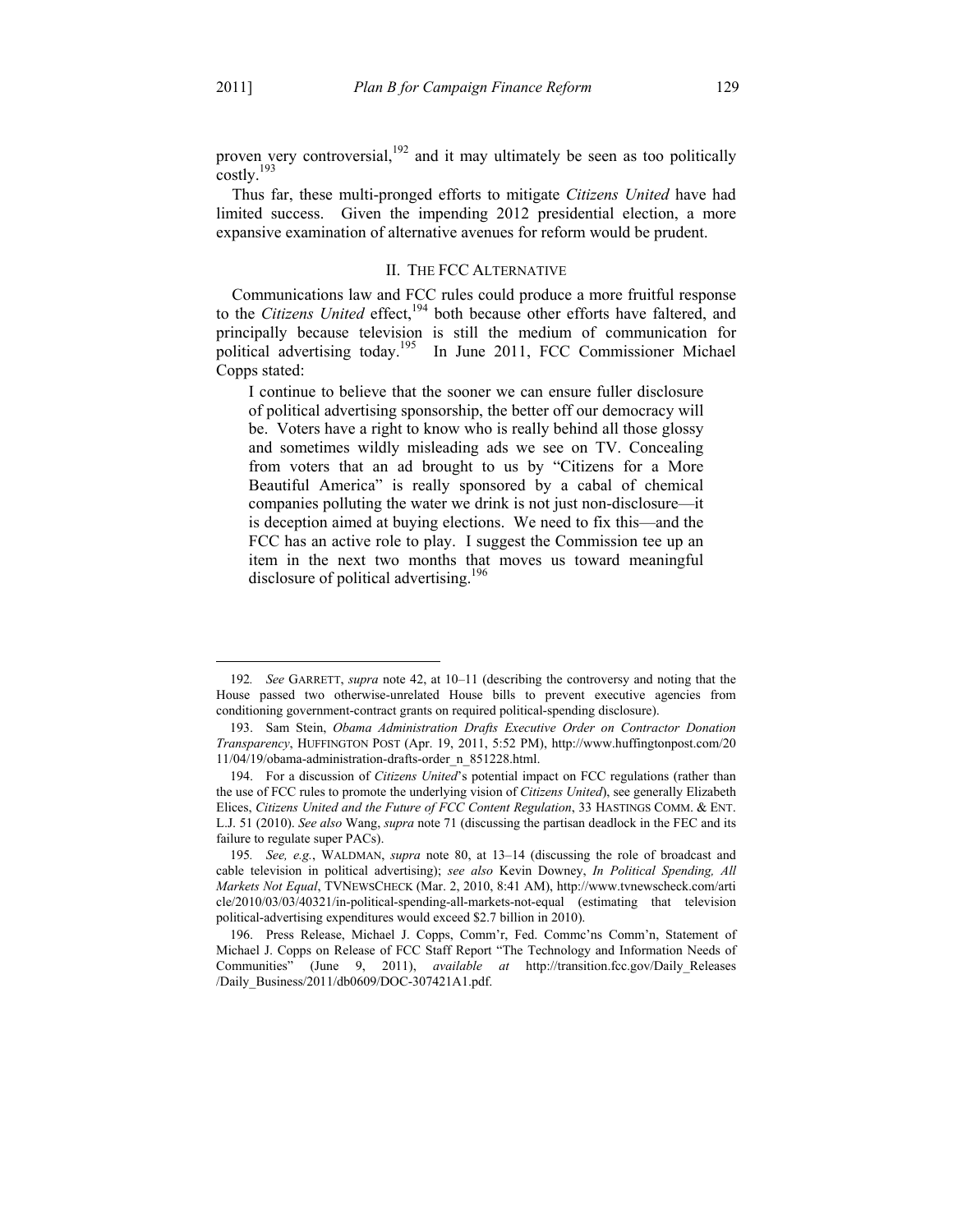In addition to the FCC's sponsorship-disclosure rules, communications regulation contains an antidiscrimination rule and limits on broadcaster immunity for the content of political ads.<sup>197</sup>

## *A. The Regulation of Political Speech on Radio, Broadcast Television, and Cable*

The regulation of political speech on radio and television has three components of relevance to this inquiry: the sponsorship-identification requirement, the equal opportunities rule, and the reasonable-access provision.<sup>198</sup>

#### *1. Sponsorship Identification*

Since Congress passed the Radio Act of 1927, broadcasters have been subject to sponsorship-identification requirements.<sup>199</sup> Section 317 of the Communications Act of 1934, the current legislation governing such requirements, requires that:

[a]ll matter broadcast by any radio station for which service, money, or any other valuable consideration is directly or indirectly paid, or promised to or charged or accepted by, the station so broadcasting, from any person, shall, at the time the same is so broadcast, be announced as paid for or furnished, as the case may be, by such person. 200

All sponsored programming on television and radio is subject to this requirement.<sup>201</sup> The FCC applied similar rules to cable operator-originated

<u>.</u>

<sup>197</sup>*. See* 47 U.S.C. § 315(a) (2006).

 <sup>198.</sup> WALDMAN, *supra* note 80, at 25, 296.

 <sup>199.</sup> Radio Act of 1927, Pub. L. No. 69-632, § 19, 44 Stat. 1162, 1170. The Radio Act required stations to "afford equal opportunities" to candidates for public office and required broadcast disclosure of sponsors. Radio Act §§ 18–19. The rationale behind the sponsorship provision, as described by Representative Emanuel Celler of New York, was to prohibit radio stations from disguising advertisements as program content. Richard Kielbowicz & Linda Lawson, *Unmasking Hidden Commercials in Broadcasting: Origins of the Sponsorship Identification Regulations, 1927–1963*, 56 FED. COMM. L.J. 329, 334 (2004) ("[Rep. Emanuel Celler] unsuccessfully pressed for an amendment that would require stations to label such broadcast content as 'advertising,' not simply as 'paid for' or 'furnished by' an interested party." (citing 67 CONG. REC. 2309 (1926)).

 <sup>200.</sup> Communications Act of 1934, Pub. L. No. 73-416, § 317, 48 Stat. 1064, 1089 (codified as amended at 47 U.S.C. § 317 (2006)). Section 508 makes nondisclosure of sponsorship by broadcast employees, program suppliers, and sponsors a crime. Communications Act Amendments, 1960, Pub. L. No. 86-752, sec. 8(b), § 508, 74 Stat. 889, 896 (codified as amended at 47 U.S.C. § 508 (2006)); *see* Ellen Goodman, *Stealth Marketing and Editorial Integrity*, 85 TEX. L. REV. 83, 96 (2006).

<sup>201</sup>*. See* Communications Act of 1934 §§ 2–3 (codified as amended at 47 U.S.C. §§ 152(a), 153) (2006)). Although few changes have been made to the statutory requirement since the 1940s, the "payola" scandals in the 1950s led to an uptick in broadcaster obligations to disclose sponsored programming. *See* Goodman, *supra* note 200, at 99. Recently, the issue of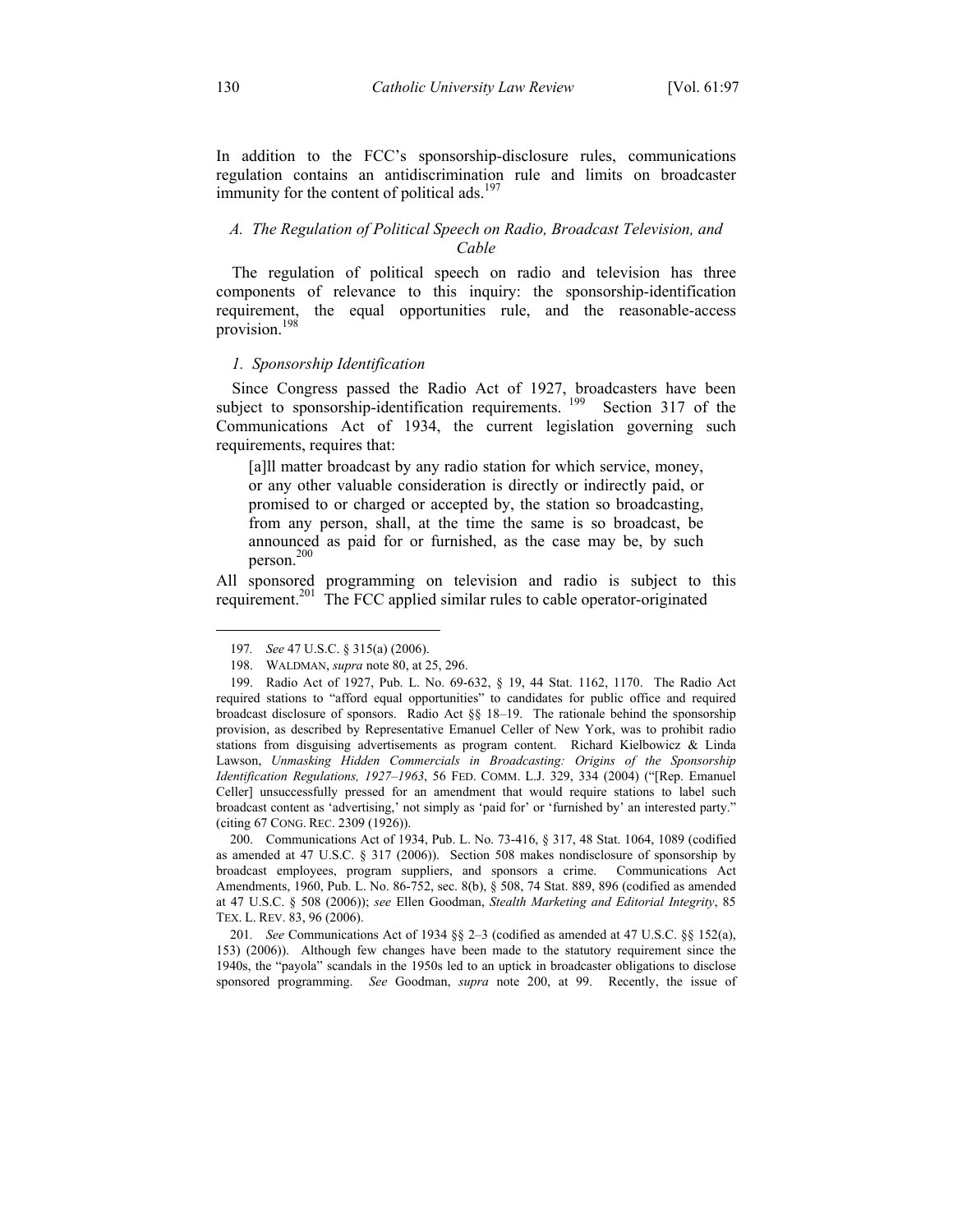The FCC adopted regulations to implement section  $317.<sup>203</sup>$  The regulations require not only that sponsorship be revealed, but that broadcasters

fully and fairly disclose<sup>[]</sup> the true identity of the person or persons, or corporation, committee, association or other unincorporated group, or other entity by whom or on whose behalf such payment is made or promised, or from whom or on whose behalf such services or other valuable consideration is received . . . .204

Additionally, section 73.1212(b) of the agency's regulations requires broadcast licensees to "exercise reasonable diligence to obtain . . . information to enable such licensee to make the announcement required by this section."<sup>205</sup> With respect to political commercials, the regulations require on-air sponsorship identification, as well as identification of the sponsoring entity's top leadership in the broadcast station's publicly available file.<sup>206</sup>

# *2. Equal Opportunities*

Section 315 of the Federal Communications Act of 1934 provides that if a broadcaster permits a legally qualified political candidate to "use" its station, it must provide equal opportunities to that candidate's opponents.<sup>207</sup> Although the statute does not define the term "use," the agency has interpreted the word to include "any presentation or appearance that features a candidate's voice or image."<sup>208</sup> This equal opportunities provision is commonly referred to as the "equal time" rule. $2^{9}$ 

 $\overline{a}$ 

 208. Colin Vandell, Note, *Words Signifying Nothing? The Evolution of § 315(a) in an Age of Deregulation and Its Effect on Television News Coverage of Presidential Elections*, 27 HASTINGS COMM. & ENT. L.J. 443, 447 (2005) (internal quotation marks omitted) (quoting DON R. PEMBER, MASS MEDIA LAW 603 (McGraw-Hill 1999)).

209*. See id.* at 444. There are constraints on the equal opportunities provision, however. It is state law, not FCC rules, that is used to determine whether a candidate is legally qualified. 47 C.F.R.  $\S$  73.1940(a)(2). Moreover, even if a broadcaster has equal-time obligations in a particular political race, it is not required to provide exactly the same amount or class of time as was given the original use; it is enough that the original user's opponents are provided "equal opportunities." *See infra* notes 218–19.

sponsorship identification has been addressed in the context of embedded advertising. *Id.* at 89– 90; *see* WALDMAN, *supra* note 80, at 280.

 <sup>202. 47</sup> C.F.R. § 76.1615 (2009); WALDMAN, *supra* note 80, at 296.

 <sup>203. 47</sup> C.F.R. § 73.1212 (2010) (tracking the language of section 317(a)(1) of the Communications Act of 1934 very closely).

<sup>204</sup>*. Id.* § 73.1212(e).

<sup>205</sup>*. Id.* § 73.1212(b).

<sup>206</sup>*. Id.* § 73.1212(e).

 <sup>207. 47</sup> U.S.C. § 315(a) (2006) ("If any licensee shall permit any person who is a legally qualified candidate for any public office to use a broadcasting station, he shall afford *equal opportunities* to all other such candidates for that office in the use of such broadcasting station." (emphasis added)).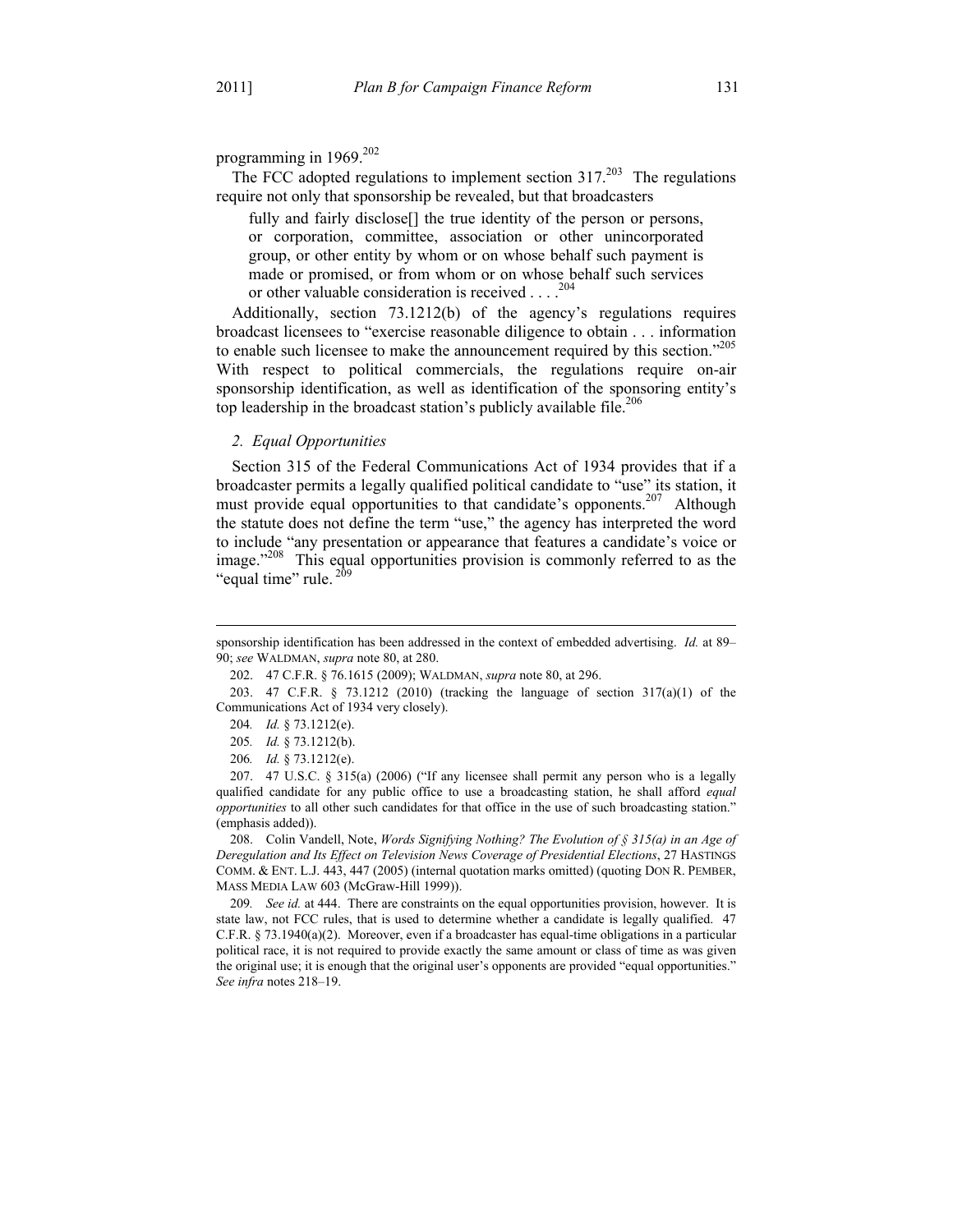The provision originated in Congress in the 1920s as its members expressed concern over the amount of electoral influence potentially wielded by radio stations and networks.<sup>210</sup> The fear that radio stations would "charge one man an exorbitant price [or arbitrarily exclude him] and permit another man to broadcast free or at a nominal price" led Congress to include section 18—the predecessor of section  $315(a)$ —in the Radio Act of  $1927$ <sup>211</sup> Historically, Congress was concerned with neutralizing the "kind of political advantage a discriminatory network can confer."<sup>212</sup>

Section 315 only applies to the political candidate's use of broadcast stations and does not discuss advertising in support of a candidate by independent entities.<sup>213</sup> In 1970, the FCC addressed this statutory gap by adopting what came to be called the "*Zapple* doctrine," or the "quasi-equal opportunities rule."<sup>214</sup> In response to a request for an interpretive ruling by Nicholas Zapple, Communications Counsel to the Senate Committee on Commerce, regarding "the applicability of the fairness doctrine to situations where supporters of a political candidate purchase broadcast time," the FCC opined that the fairness doctrine would be "plainly applicable" to circumstances in which a candidate's supporters purchase airtime.<sup>215</sup> According to the FCC, a station selling airtime to a candidate's spokesperson or supporter to discuss campaign issues could not reasonably refuse to sell similar airtime to the spokesperson in support of another candidate absent unusual circumstances, because allowing a candidate to air his or her position on a given issue is tantamount to broadcasting one side, and therefore, the opposing candidates are "the logical spokesmen for presenting contrasting views."<sup>216</sup> However, the *Zapple* doctrine did not require the opponent's supporters to be provided with free airtime to respond to the original advertising—a reasonable opportunity to purchase equal time was adequate.<sup>217</sup> The FCC reiterated its support for the general principle that a broadcaster's inability to find paid sponsorship of the opposing view should not defeat the public's right to know; however, the agency determined that this

<sup>210</sup>*. See* Vandell, *supra* note 208, at 446 (citing 67 CONG. REC. 5483 (1926)).

<sup>211</sup>*. Id.*

 <sup>212.</sup> TIM WU, THE MASTER SWITCH: THE RISE AND FALL OF INFORMATION EMPIRES 23–24 (2010).

<sup>213</sup>*. See* 47 U.S.C. § 315(a) (2006).

 <sup>214.</sup> Nicholas Zapple, 23 F.C.C.2d 707 (1970) (discussing whether broadcast stations had obligations to provide equal opportunities for political messages by candidate supporters and opponents, as well as candidates themselves); *see* Ann Kramer Ricchiuto, *The End for Equal Time?: Revealing the Statutory Myth of Fair Election Coverage*, 38 IND. L. REV. 267, 281 n.95 (2005).

 <sup>215.</sup> Nicholas Zapple, Comm'ns Counsel, Comm. on Commerce, 23 F.C.C. 2d 707, 707 (1970).

<sup>216</sup>*. Id.* at 708.

<sup>217</sup>*. Id.*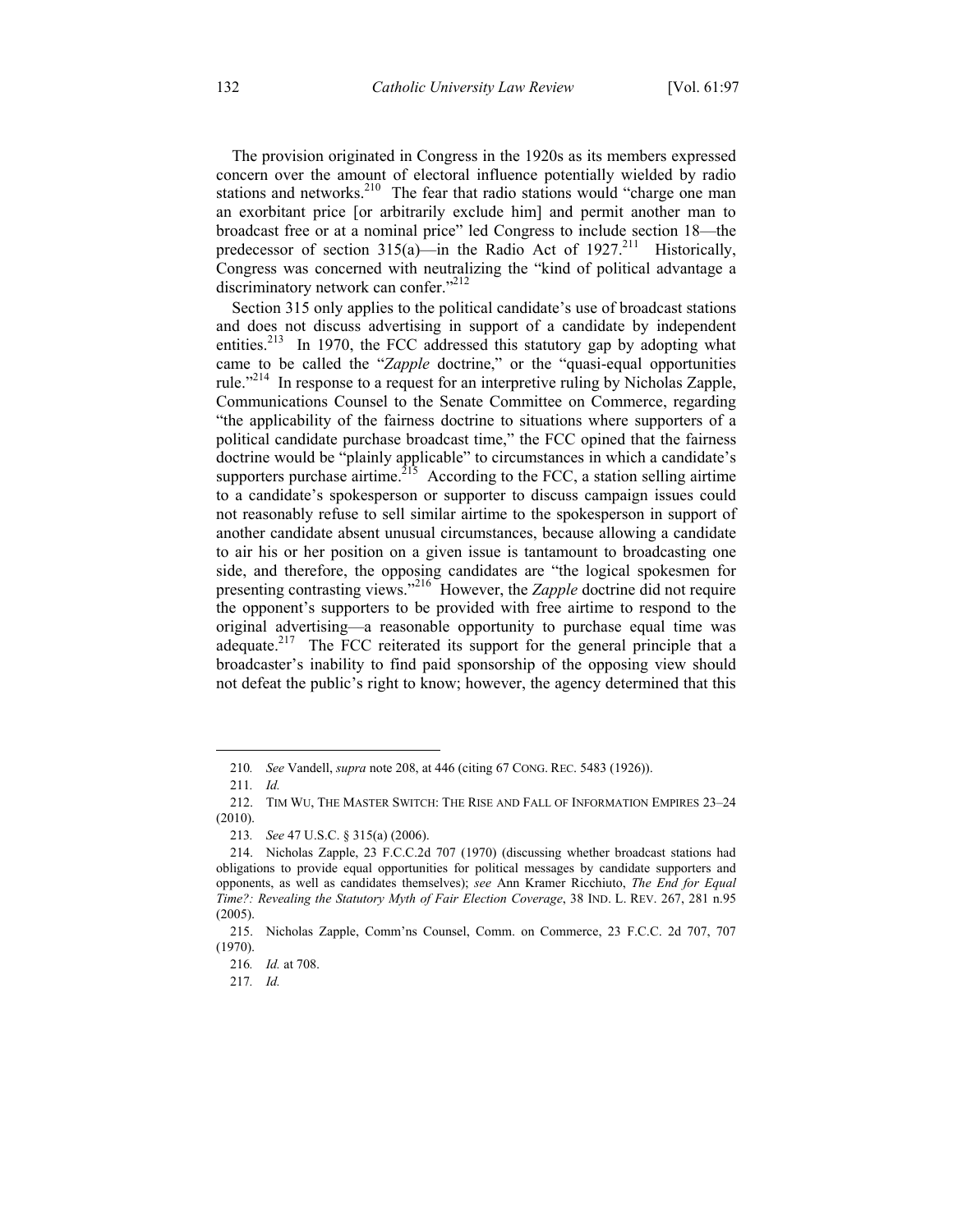<u>.</u>

general principle "should not have applicability in the direct political arena."<sup>218</sup> The FCC simply held that the station would be obligated to permit the purchase of equal opportunities.<sup>219</sup>

Section 315, as currently codified, has exceptions as well.<sup>220</sup> As a result of congressional amendment in 1959, § 315 states:

Appearances by a legally qualified candidate on any—(1) bona fide newscast, (2) bona fide news interview, (3) bona fide news documentary (if the appearance of the candidate is incidental to the presentation of the subject or subjects covered by the news documentary), or (4) on the spot coverage of bona fide news events (including but not limited to political conventions and activities incidental thereto), shall not be deemed to be use of a broadcasting station  $\ldots$ <sup>221</sup>

*Id.*; *see also* Cullman Broad. Co., 40 F.C.C. 576, 577 (1963).

<sup>218</sup>*. Id.* The agency reasoned that

<sup>[</sup>w]hen spokesmen or supporters of candidates A half purchased time, it is our view that it would be inappropriate to require licensees to in effect subsidize the campaign of an opposing candidate by providing candidate B's spokesmen or supporters with free time (e.g., the chairman of the national committee of a major party purchases time to urge the election of his candidate, and his counterpart then requests free time for program on behalf of his candidate). Any such requirement would be an unwarranted and inappropriate intrusion of the fairness doctrine into the area of political campaign financing. To implement this view, we would carve out the same area as in the case of our personal attack rules, i.e., there would be no obligation to provide free time to authorized spokesmen of or those associated with legally qualified candidate B in a situation such as your point where candidate A, his authorized spokesmen or those associated with him, have purchased time.

 <sup>219.</sup> Nicholas Zapple, 23 F.C.C. 2d at 707.

 <sup>220.</sup> Act of Sept. 14, 1959, Pub. L. No. 88-274, sec. 1, § 315(c), 73 Stat. 557, 557 (codified as amended at 47 U.S.C. § 315(a)(1)–(4) (2006)).

 <sup>221. 47</sup> U.S.C. § 315(a). Section 315(b), as currently codified, also constrains what charges broadcast stations can impose on political advertising. *Id.* § 315(b). During the forty-five days before a primary and sixty days before a general election, broadcast stations must offer political candidates airtime at the station's lowest unit rate. *Id.* The statute does not define "lowest unit rate." *See id.* § 315(c). Although the FCC's enforcement of § 315(b) has been sporadic, the agency has accused stations of manipulating ad-sale practices to avoid bona fide compliance with the lowest-unit-rate requirement. Seth Grossman, Note, *Creating Competitive and Informative Campaigns: A Comprehensive Approach to "Free Air Time" for Political Candidates*, 22 YALE L. & POL'Y REV. 351, 355–57, 377 (2004).

In addition to the equal opportunities rule, the Communications Act of 1934 gives candidates for federal office a limited right of access to the air. *See* 47 U.S.C. § 312(a)(7). Section 312(a)(7) authorizes the FCC to revoke the license of any broadcaster who willfully or repeatedly fails to offer a federal candidate the reasonable opportunity to purchase reasonable amounts of airtime for political advertising. *Id.* Section 312(a)(7) specifically states that the FCC may revoke any station license for "for willful or repeated failure to allow reasonable access to or to permit purchase of reasonable amounts of time for the use of a broadcasting station . . . by a legally qualified candidate for Federal elective office on behalf of his candidacy." *Id.* Although the FCC has declined to provide formal guidelines defining this provision, it is clear that broadcasters are required to engage in bona fide individualized negotiations with the candidates over airtime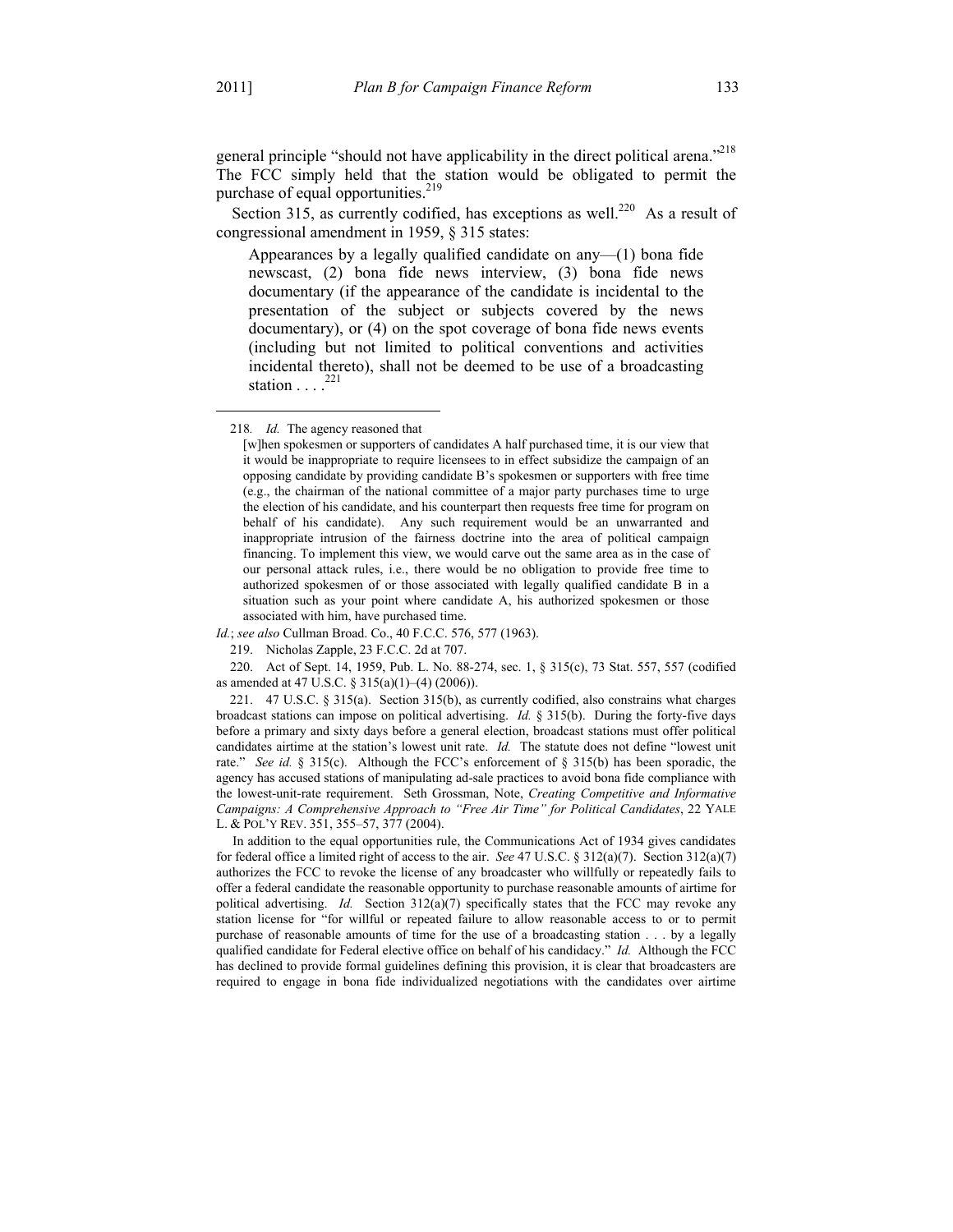Communications law does not explicitly address the question of whether the Communications Act provisions and FCC rules may serve to limit the threatening effects posed by independent-group political advertising permitted by the *Citizens United* series of decisions. This Article contends that: 1) the FCC has the authority to read § 317 as requiring disclosure of major funders of independent groups airing political advertising, and 2) the FCC should not hesitate to apply a quasi-equal opportunities rule akin to the *Zapple* doctrine. Although the issue is not free from doubt, there is no clear prohibition to the analysis suggested in this Article.

# *B. Disclosure Obligations Under § 317*

The potential for misleading voters is a major concern associated with post-*Citizens United* independent-group advertising.<sup>222</sup> For example, if voters believe that a neutral, expert group made statements in a given advertisement, they are likely to find that advertisement more credible than a message created by a clearly identified special-interest group. Because of this concern, observers have called for disclosure as an antidote to troublesome advocacy advertising by unaccountable speakers.<sup>223</sup> Without adequate disclosure, voters

222*. See, e.g.*, PUB. CITIZEN, *supra* note 3, at 10.

223*. See, e.g.*, Denniston, *supra* note 37 ("One approach would be to increase the transparency of 'special interest' spending by more rigorous disclosure legislation, in hopes of exposing more vividly who is in fact benefiting and, perhaps, by embarrassing the beneficiaries."). The Supreme Court in *Buckley v. Valeo* listed the three rationales for campaign disclosure requirements:

 First, disclosure provides the electorate with information as to where political campaign money comes from and how it is spent by the candidate in order to aid the voters in evaluating those who seek federal office . . . .

 Second, disclosure requirements deter actual corruption and avoid the appearance of corruption by exposing large contributions and expenditures to the light of publicity . . . .

 Third, and not least significant, recordkeeping, reporting, and disclosure requirements are an essential means of gathering the data necessary to detect violations of the contribution limitations described above.

 $\overline{a}$ 

requests. Stations cannot impose blanket prohibitions on selling time to federal candidates in any day-part, or category of programming, or for any length of time. Codification of Commission's Political Programming Policies, 7 FCC Rcd. 678, 681 (1991). The requirement to negotiate applies even with when federal candidates request to purchase airtime in lengths typically not sold by the station.

The Supreme Court upheld the constitutionality of the federal-candidate reasonable-access provision under the First Amendment in *CBS, Inc. v. FCC*. 453 U.S. 367 (1981) ("Section  $312(a)(7)$  represents an effort by Congress to assure that an important resource—the airwaves will be used in the public interest. We hold that the statutory right of access, as defined by the Commission and applied in these cases, properly balances the First Amendment rights of federal candidates, the public, and broadcasters."). Although the Court affirmed broadcaster editorial discretion in that case and accepted the possibility that a realistic prospect of program disruption could properly lead to rejection of a candidate's request, the actual practice affirmed by the Court on the facts suggests that federal-candidate requests for airtime should virtually always be accommodated under § 312(a)(7).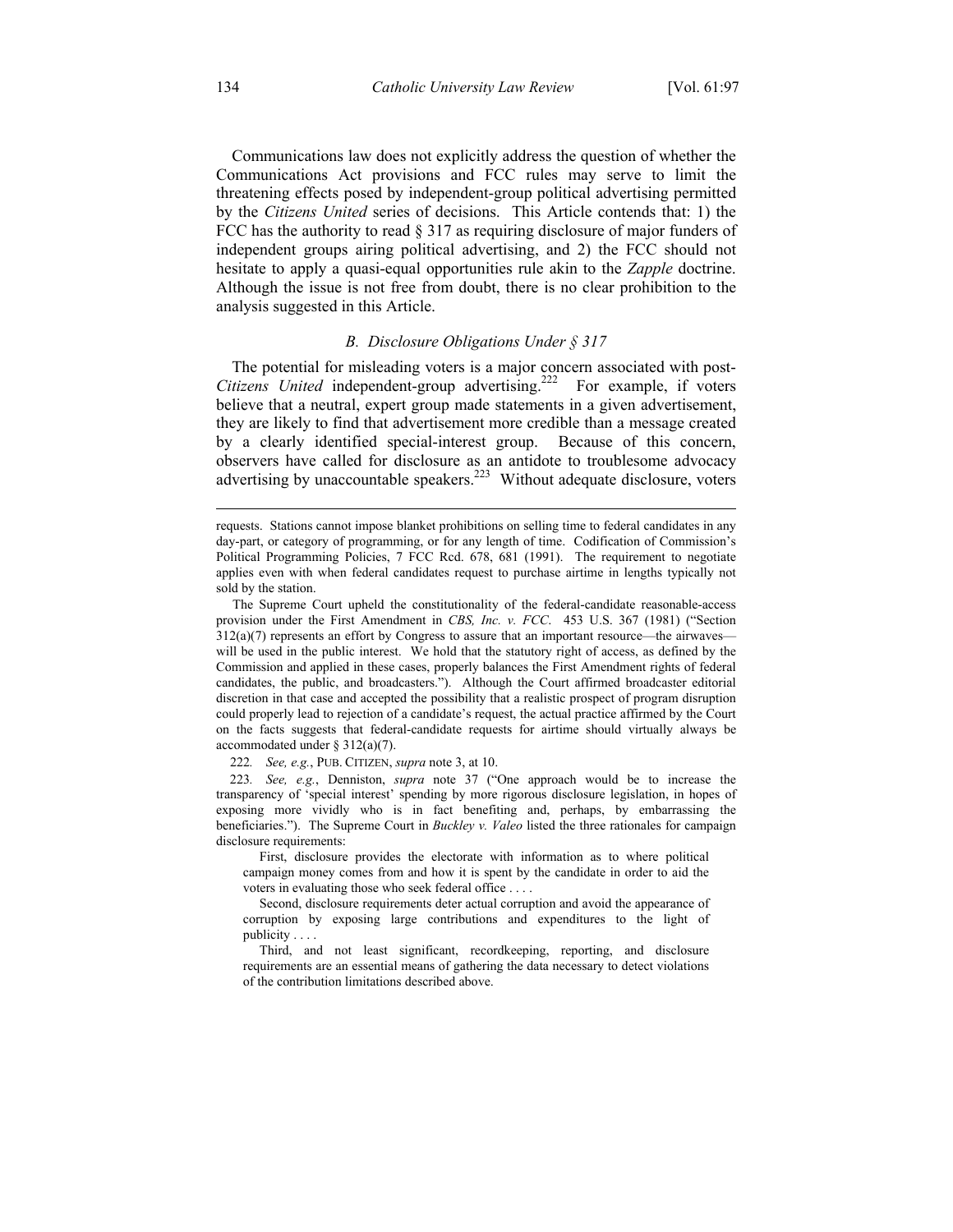are being "deprive[d] . . . of important cues they need to make informed decisions of how to vote."<sup>224</sup> Additionally, inadequate disclosure "also creates the conditions for actual corruption of elected officials."225 Given that *Citizens United* set the new baseline for corporate funding of election speech, disclosure becomes more important than ever.<sup>226</sup>

This analysis poses the question: could  $\S$  317's sponsorship-identification provisions reasonably be read to require major funders of groups airing political advocacy ads to be identified? MAP's petition, which was submitted to the FCC on March 22, 2011, asked the agency to revise its sponsorship rules to require such disclosure explicitly.<sup>227</sup> The group observed that a large increase in express and issue-advocacy spending followed *Citizens United* because "[e]xisting campaign-finance and IRS regulations allow organizations which are often hollow shells for one or a few organizations or individuals to purchase commercials without identifying the source of their funding."<sup>228</sup> According to the group, this practice is contrary to current FCC sponsorshipidentification rules interpreting § 317, which nominally require disclosure of the sponsor's "true identify."<sup>229</sup>

Therefore, the group argues that because "the statutory objective of informing the electorate about who is the "true" sponsor of political messages is not being met," the FCC should revise its political sponsorship-identification regulations. $230$ 

# *1. The History and Scope of § 317*

Postal regulations mark the genesis of broadcasting sponsorship disclosure rules. In 1912, Congress enacted the Newspaper Publicity Act, a law requiring newspaper and magazine publishers receiving second-class mail privileges to identify paid advertisements<sup>231</sup> and to publish the names of the publishers'

225*. Id.*

 $\overline{a}$ 

<sup>424</sup> U.S. 1, 66–68 (1976) (per curiam) (footnotes omitted) (internal quotation marks omitted); *see also* Recent Case, *Constitutional Law—First Amendment—Ninth Circuit Holds Montana Election Contribution Disclosure Requirements Unconstitutional as Applied to De Minimis Contributions—*Canyon Ferry Road Baptist Church of East Helena, Inc. v. Unsworth, *556 F.3d 1021 (9th Cir. 2009)*, 123 HARV. L. REV. 1043, 1046 (2010) (applying the three rationales in the ballot-related context).

 <sup>224.</sup> Hasen, *supra* note 14.

<sup>226</sup>*. See* Edward Wyatt, The Caucus, *A Plea for More Disclosure on Political Ads*, N.Y. TIMES, Mar. 22, 2011, http://thecaucus.blogs.nytimes.com/2011/03/22/a-plea-for-moredisclosure-on-political-ads/ (discussing disclosure advocates' pleas to the FCC for assistance in strengthening rules following *Citizens United*).

<sup>227</sup>*. See* MAP Petition, *supra* note 25, at 1.

<sup>228</sup>*. Id.* at 2.

<sup>229</sup>*. Id.*

<sup>230</sup>*. Id.*

 <sup>231.</sup> Goodman, *supra* note 200, at 98 (citing Act of Aug. 29, 1912, ch. 389, 37 Stat. 539, 554 (codified as amended at 18 U.S.C. § 1734 (2006))) (explaining that the legislation required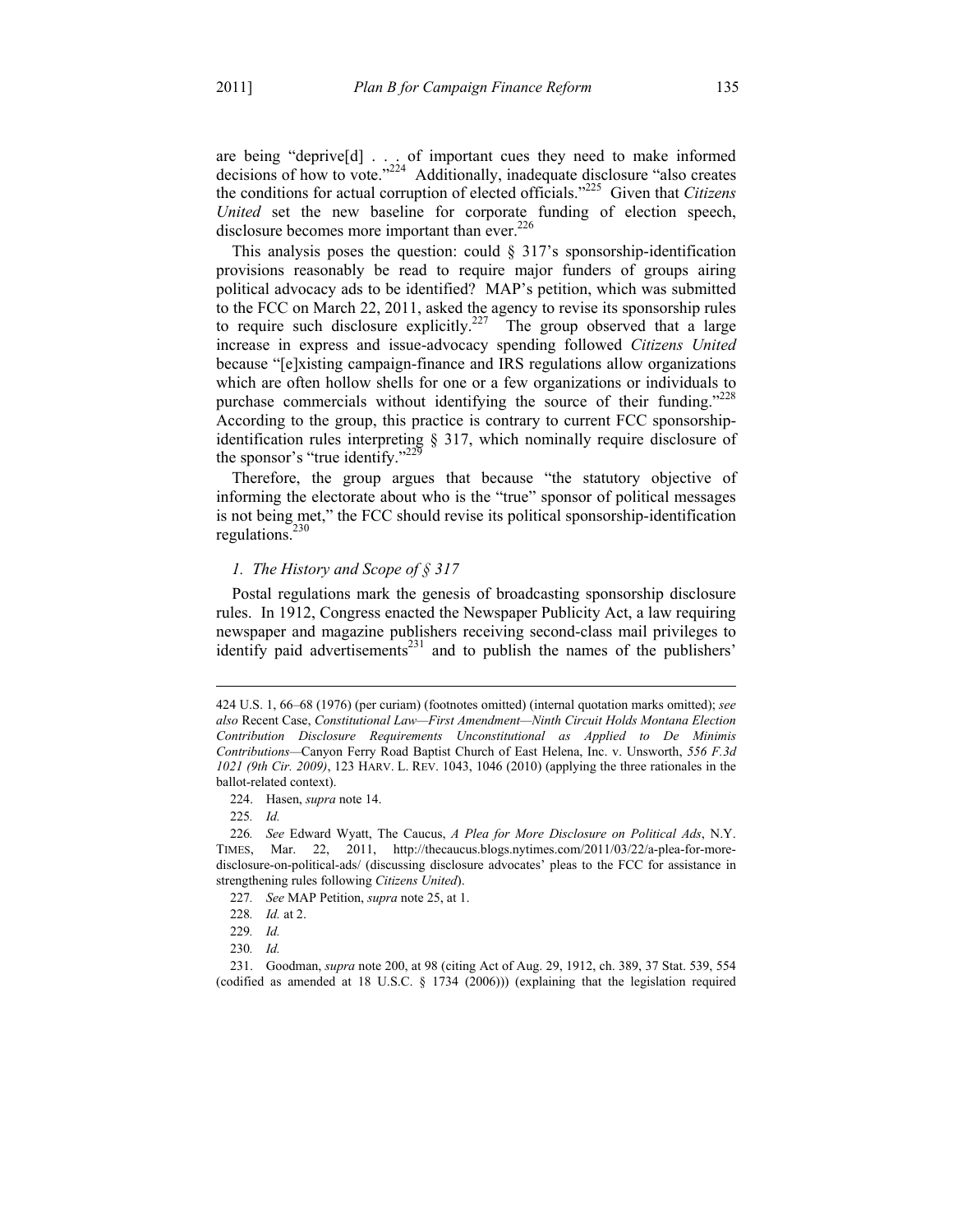owners and stockholders twice a year.<sup>232</sup> Congress apparently exported this requirement to broadcasting, including it in the Radio Act of 1927 and the Communications Act of  $1934.<sup>233</sup>$  Because commercial advertisers sponsored much of the early programming and clearly identified themselves, the sponsorship-identification rules garnered little attention at the dawn of radio regulation.<sup>234</sup> Over time, as spot-advertising began to overcome advertiser sponsorship of entire programs, the FCC became concerned that listeners "know when the program ends and the advertisement begins,"<sup>235</sup> and therefore issued rules implementing the sponsorship-identification provision of section  $317$  of the 1934 Act.<sup>236</sup> The quiz show and payola scandals of the 1950s caused Congress to amend section 317 to extend the sponsorship-disclosure requirement to station employees and criminalize non-disclosure.<sup>237</sup> In recent years, the FCC's discussion of sponsorship-identification rules has related principally to "sponsored news stories" and "video news releases."<sup>238</sup>

A dearth of legislative history complicates attempts to ascertain Congress's intent in adopting the sponsorship-identification provisions in the 1927 and 1934 Acts.239 Nevertheless, the history of the sponsorship-identification

 $\overline{a}$ 

236*. Id.* (citing Kielbowicz & Lawson, *supra* note 199, at 341–42).

237*. Id.* at 99.

 238. WALDMAN, *supra* note 80, at 279–80. A "sponsored news story" occurs when a broadcaster agrees with a sponsor to air a news piece promoting the sponsor, but fails to disclose to the public that the story resulted from such a sponsorship agreement. *Id.* A "video news release" is a piece created by a sponsor to resemble a news story and aired by the broadcaster without disclosure of how the piece was produced. *Id.* The FCC also calls for sponsorship identification in "embedded advertising" and "product placement" contexts. *Id.* at 280; *see also* Clay Calvert, *What Is News?: The FCC and the Battle Over the Regulation of Video News Releases,* 16 COMMLAW CONSPECTUS 361, 366–67 (2008) (criticizing the FCC's treatment of video news releases).

 239. As part of the congressional discussion before the passage of the Radio Act of 1927, Congressman Emanuel Celler inserted the following statement into the *Congressional Record*:

Many broadcasting stations have developed paid-for propaganda and advertising. This is being done in a most deceptive and disguised manner.

 It is illegal for newspapers or magazines to publish advertising without letting their readers know that the matter is paid for and is advertising. The reason for this was to avoid the foisting of disguised advertising matter "as reading notices" or news. The law was adopted to avoid this public imposition and deception.

publishers to provide "reading notices" identifying paid ads). *See generally* Richard B. Kielbowicz, *Postal Subsidies for the Press and the Business of Mass Culture, 1880-1920*, 64 BUS. HIST. REV. 64 (1990) (providing a historical summary of postal advertising). Congress enacted the Newspaper Publicity Act as a rider to the 1912 postal appropriations bill. *Id.* at 481.

 <sup>232.</sup> Kielbowicz, *supra* 231, at 482.

 <sup>233.</sup> Goodman, *supra* note 200, at 98.

<sup>234</sup>*. See id.*

<sup>235</sup>*. Id.* at 98–99 (quoting FED. COMMC'NS COMM'N, PUBLIC SERVICE RESPONSIBILITY OF BROADCAST LICENSEES 47 (Arno Press, Inc. reprt. ed. 1974) (1946)). This was consistent with the Hutchins Commission on the Freedom of the Press recommendation that "sales talk should be plainly labeled as such." *Id.* at 99 n.97 (quoting COMM'N ON FREEDOM OF THE PRESS, A FREE AND RESPONSIBLE PRESS 64 (1947)).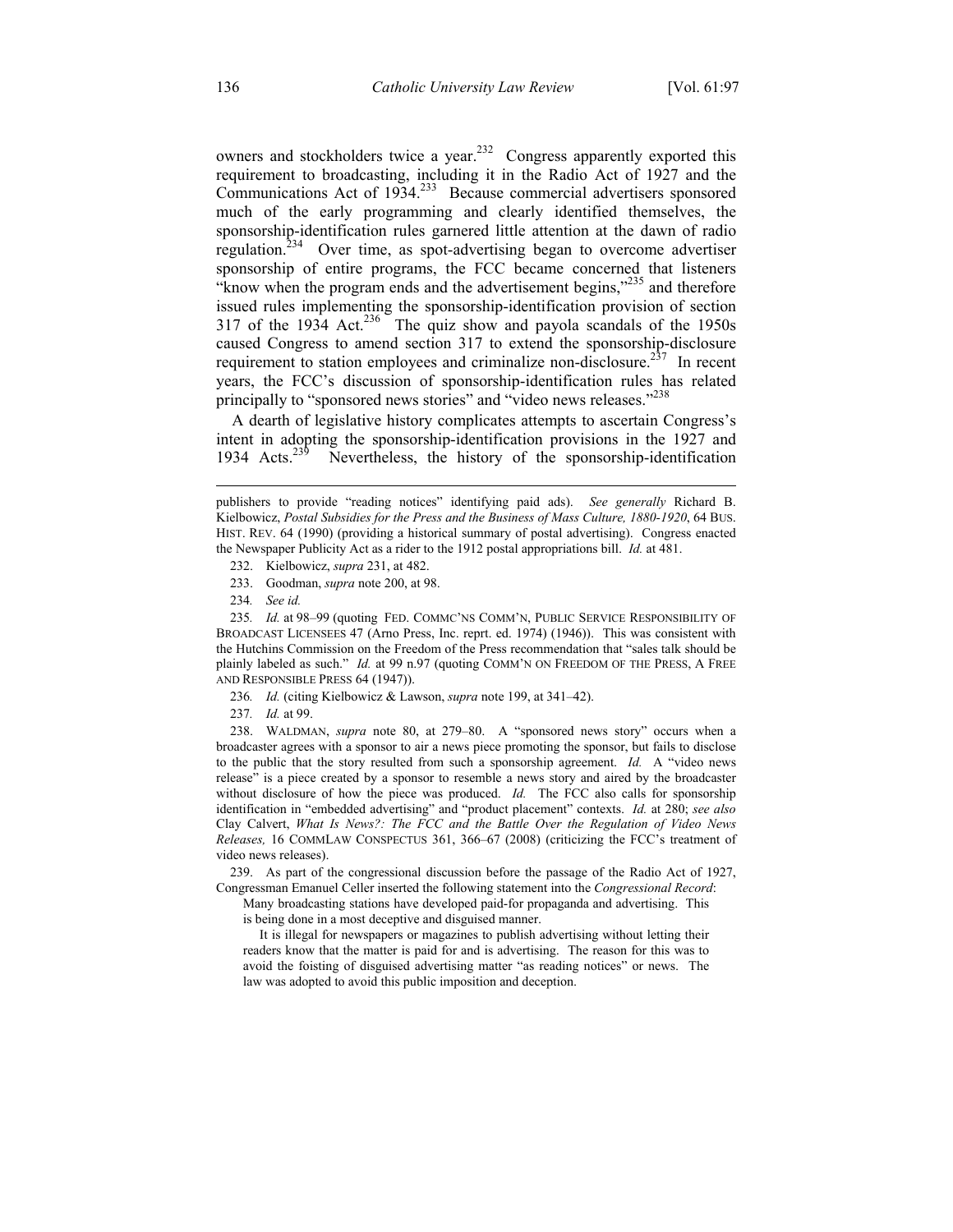requirements suggests a concern about deception.<sup>240</sup> Indeed, the principle that viewers not be deceived or mislead unites all the circumstances in which the FCC refers to sponsorship identification.

The FCC has repeatedly expressed the view that the public has a "right to know whether the broadcast material has been paid for and by whom." $241$  In the early days of radio, many expressed distrust of advertising.<sup>242</sup> Indeed, early on, many argued against radio becoming a commercial, advertising-based medium.<sup>243</sup> In addition to concerns with avoiding vulgar commercialism and promoting programming not limited to the requirements of the market, the opponents of advertising feared that it would deceive and mislead listeners.<sup>244</sup> According to the FCC, "[p]aramount to an informed opinion and wisdom of choice . . . is the public's need to know the identity of those persons or groups

 Professor Ellen Goodman identifies "three basic critiques [of undisclosed sponsorship]: that undisclosed sponsorship harms media competition, that it overcommercializes media content, and that it deceives audiences." Goodman, *supra* note 200, at 99–100. To this list, she adds the harm of stealth marketing to "the public sphere and the integrity of public discourse." *Id.* at 100. The last two factors seem most relevant to the context of non-disclosure in the political arena.

241*.* Goodman, *supra* note 200, at 110 & n.158 (quoting U.S. Postal Serv., 41 Rad. Reg. 2d (P&F) 877, 878 (1977)).

242*. See, e.g.*, PAUL STARR, THE CREATION OF THE MEDIA: POLITICAL ORIGINS OF MODERN COMMUNICATIONS 338 (2004) (quoting one contemporary publication as declaring that "'the family circle is not a public space and advertising has no business intruding there unless it is invited.'").

243*. See id.* ("Radio advertising, it was universally agreed, was highly undesirable."). Nevertheless, the ability to reach a large audience at home with a repetitive message overcame this initial reluctance. *Id.* at 354–55. Sponsors and stations, which, in the 1920s, had "delicately refrained from explicit commercials or sales talks and allowed only 'indirect' advertisements," had "given [themselves] wholly over to commercialism" and direct advertisements by the 1930s. *Id.*; *see also* ROBERT W. MCCHESNEY, TELECOMMUNICATIONS, MASS MEDIA, AND DEMOCRACY: THE BATTLE FOR THE CONTROL OF U.S. BROADCASTING, 1928–1935, at 5 (1993) (providing "a revisionist interpretation of American broadcasting history, one that regards the emerging status quo [of corporate, commercial, advertiser-supported radio] as the product of an intense and multifaceted political fight with obvious winners and losers, not as the 'natural' American system or as the product of consensus").

244*. See* Goodman, *supra* note 200, at 110 n.158 (citing Broadcast Material Sponsorship Identification, 25 Fed. Reg. 2406, 2406 (Mar. 16, 1960) (characterizing a station's failure to provide a notification that program material was aired in exchange for consideration as "deception")).

Broadcasting of paid-for or indirect advertising without a statement that the matter broadcast has been paid for is no less deceptive and an imposition.

<sup>67</sup> CONG. REC. 2309 (1926).

 <sup>240.</sup> The history of the Newspaper Publicity Act of 1912, from which the original sponsorship-identification requirement for radio was apparently derived, shows that periodicals had to identify their owners and stockholders to "address[] the concern that some publications were secretly controlled by interests who used their columns to influence public opinion." Kielbowicz, *supra* 231, at 482. The statute's "reader notice" requirement compelled periodicals to label paid-for material that could be mistaken for stories as "advertisements" in order to stymie "the widespread practice of disguising advertising as news stories or editorials." *Id.* Both of these provisions were clearly aimed to prevent readers from being misled.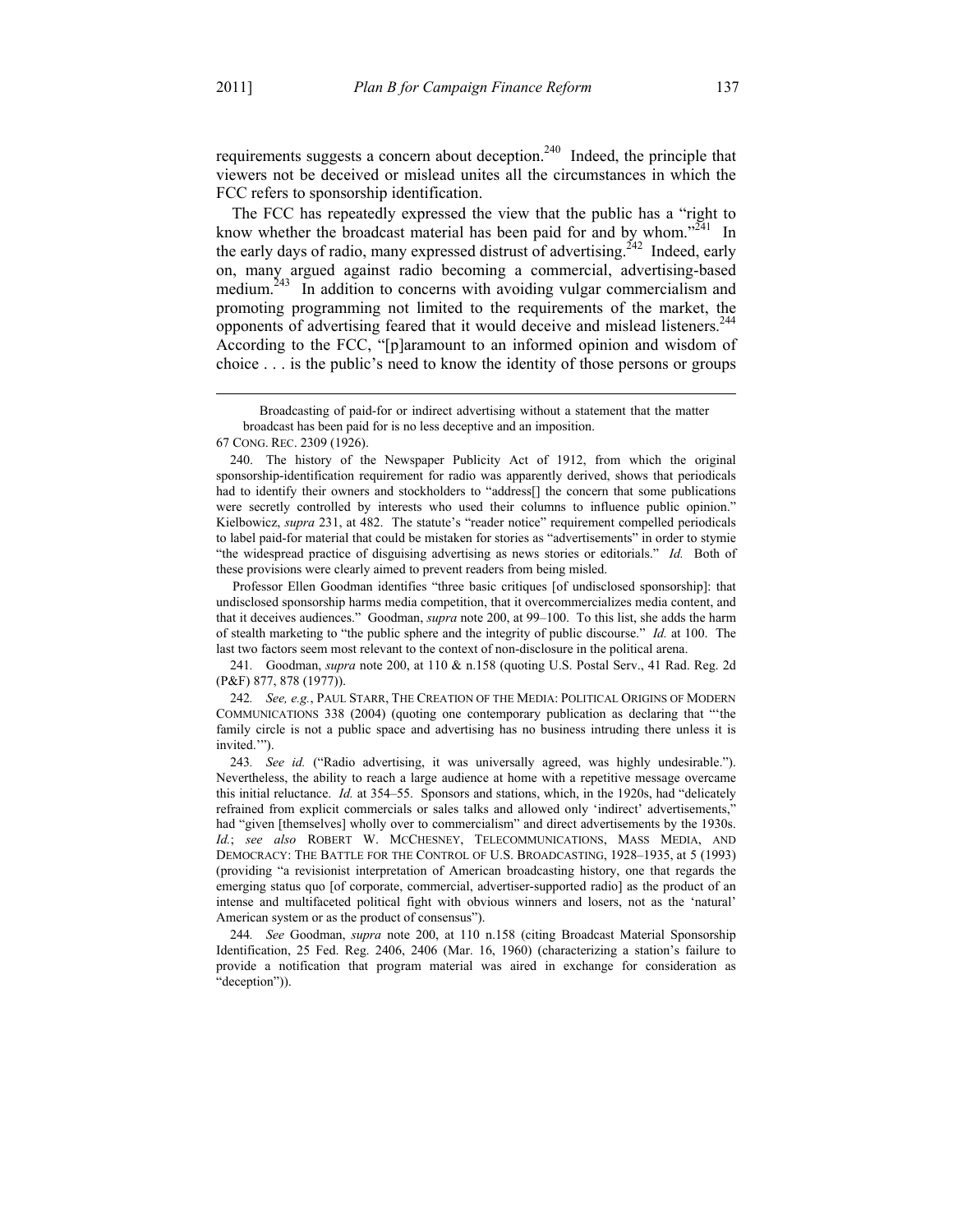who elicit the public's support."<sup>245</sup> The agency's recognition that audience members are "'entitled] to know by whom they are being persuaded $^{3246}$  is most persuasively explained as "directly related to a fear of deception."<sup>247</sup>

Although the statutory language of § 317 does not directly address *how much* sponsorship disclosure should be made in advertising, the goal of avoiding deception can serve as a useful guidepost for the FCC's standard.<sup>248</sup> In 2002, the agency explained that because the sponsorship-identification requirement is "based on the principle that the public has a right to know whether the broadcast material has been paid for and by whom," the provision "mandates that "the audience be clearly informed that it is hearing and viewing matter which has been paid for when such is the case, and that the person paying for the broadcast of the matter be clearly identified."<sup>249</sup>

Historically, the FCC has been particularly sensitive to the importance of sponsorship identification in the context of political advertising.<sup>250</sup> In 1991, the FCC characterized the additional public-file requirements for political assignments as "designed to make information about their sponsors more available to the public."<sup>251</sup> This illustrates the FCC's recognition that disclosure of political-sponsor information had increasingly become a necessity for the public. The Commission has insisted on "full and fair" disclosure of sponsors' identities since the  $1940s$ <sup>252</sup> According to a 1963 public notice from the FCC, a station disclaimer stating that an advertisement was a paid political announcement is per se insufficient to adhere to sponsorship-identification rules.<sup>253</sup> Instead, the rules require that the Instead, the rules require that the

<sup>245</sup>*. Id.* at 110 n.159 (quoting Sponsorship Identification Rules, 34 F.C.C. 829, 849 (1963)).

<sup>246</sup>*. Id.* (quoting Applicability of Sponsorship Identification Rules, 40 F.C.C. 141, 141 (1963), *modified*, 40 Fed. Reg. 41,936 (Sept. 9, 1975)).

<sup>247</sup>*. Id.* at 110. Professor Goodman situates this audience right "in the wreck of the payola and quiz show scandals." *Id.*

<sup>248</sup>*. See id.* (noting that the FCC's "fear of deception" dictates much of its language interpreting this law).

 <sup>249.</sup> Advertising Council Request for Declaratory Ruling or Waiver Concerning Sponsorship Identification Rules Advertising Council, 17 FCC Rcd. 22,616, 22,620–21 (2002) (order responding to request for declaratory ruling).

<sup>250</sup>*. See generally* Identification of Sponsors, 9 Fed. Reg. 12,817 (Oct. 25, 1944).

 <sup>251.</sup> Codification of the Commission's Political Programming Policies, 7 FCC Rcd. 678, 686 (1991) (responding to many complaints regarding the radio stations' failure to identify sponsors in compliance with § 317).

 <sup>252.</sup> During the 1944 campaign season, for example, the FCC noted the need for regulations implementing § 317 in response to "numerous complaints . . . concerning the failure of radio stations to identify the sponsors of political spot announcements." Identification of Sponsors, 9 Fed. Reg. at 12,817. The current rule is only slightly modified from the rule adopted in 1944. *See* BCRA, Pub. L. No. 107-155, 116 Stat. 81, 88–90 (2002) (codified as amended at 2 U.S.C. §§ 431–456 (2006)).

 <sup>253.</sup> Applicability of Sponsorship Identification Rules, 40 F.C.C. 141, 150 (1963), *modified*, 40 Fed. Reg. 41,936 (Sept. 9, 1975).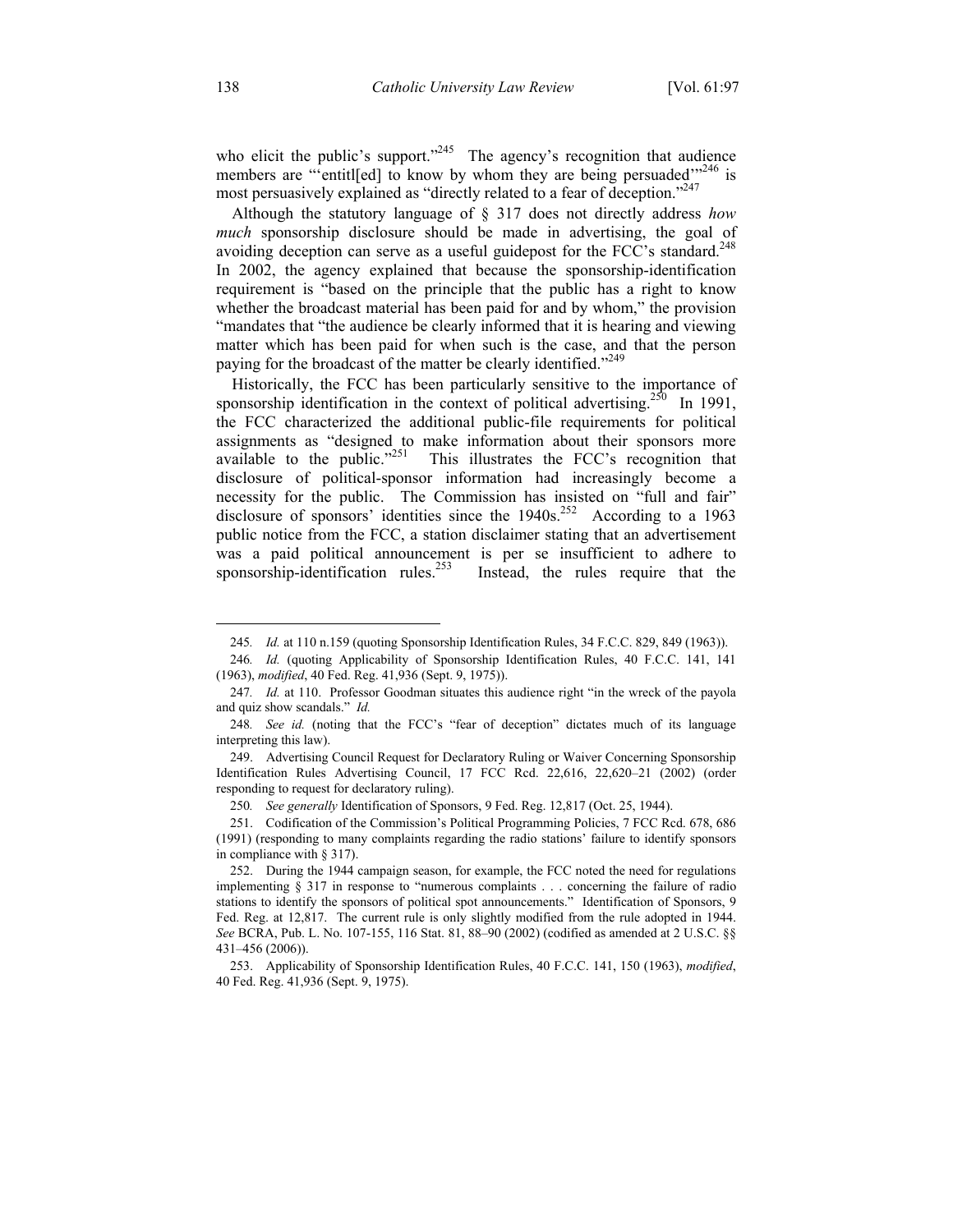identification "*fully and fairly* disclose the *true* identity of the person or persons by *whom or in whose behalf* payment was made.<sup>254</sup>

In its petition for rulemaking, MAP contended that the FCC has a "long history of directing stations to pierce the veil of the nominal sponsor."<sup>255</sup> For example, as far back as 1946, the FCC required broadcasters to "take all reasonable measures" to fully comply with identification rules, and explained that "[i]f a speaker desires to purchase time at a cost apparently disproportionate to his personal ability to pay, a licensee should make an investigation of the source of funds to be used for payment."<sup>256</sup> The FCC has long endorsed the principle that broadcasters have a duty to use "reasonable diligence" in discovering the funding behind sponsorship to make that information public.<sup>257</sup> In 1992, the agency provided even more detailed instructions for candidate commercials, and required that the sponsor "of televised political advertisements . . . be identified with letters sized to at least four percent of the vertical picture height and displayed for a minimum of a few seconds."<sup>258</sup> In addition to on-air sponsorship identification, the FCC has imposed an additional obligation upon stations since 1944 to include sponsor-identifying information in the station's public files with respect to political advertising.<sup>259</sup> In a 1963 public notice, the Commission explicitly stated:

If payment is made by an agent, and the station has knowledge thereof, the announcement shall identify the person in whose behalf such agent is acting. If the sponsor is a corporation, committee, association or other group, the required announcement shall contain the name of such group; moreover, the station broadcasting any matter on behalf of such group shall require that a list of the chief officers, members of the executive committee or members of the board of directors of the sponsoring organization be made available upon demand for public inspection at the studios or general offices of one of the stations in each community in which the program is broadcast. In the event of a network originated broadcast, the records required by the Commission's Rules shall be made available

<sup>254</sup>*. Id.* (emphasis added).

<sup>255</sup>*.* MAP Petition, *supra* note 25, at 5. Other examples include the FCC's reminder to stations in 1950 that they had to make "adequate announcements when political broadcasts are made." Identification on Broadcast Station, 40 F.C.C. 2, 3 (1950).

<sup>256</sup>*.* MAP Petition, *supra* note 25, at 1 (quoting Albuquerque Broadcasting Company, 40 F.C.C. 1 (1946)).

<sup>257</sup>*. See* WALDMAN, *supra* note 80, at 280.

 <sup>258.</sup> Codification of the Commission's Political Programming Policies, 7 FCC Rcd. 1616, 1616 (1992).

<sup>259</sup>*. Compare* Announcement of Sponsored Programs, 9 Fed. Reg. 14,734 (Dec. 12, 1944), *with* 47 C.F.R. § 73.1212 (2010).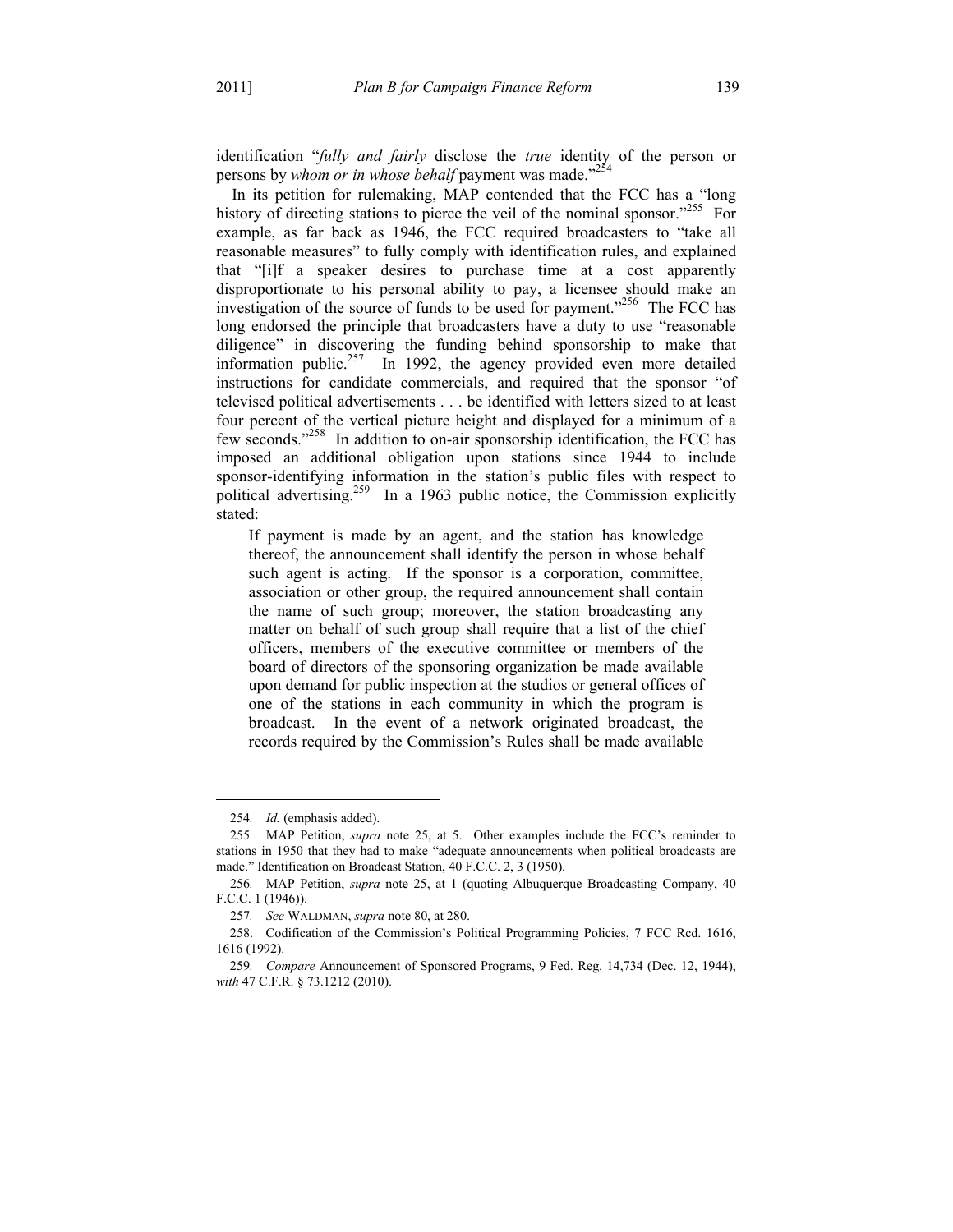upon demand for public inspection at the studios or general offices of the originating station."<sup>260</sup>

The extensive regulatory history during which the FCC expressed an unwavering commitment to a fully informed electorate suggests that the agency could justify implementing an enhanced sponsorship-identification requirement.<sup>261</sup> The argument for donor disclosure in political ads today is the same as the argument for commercial-advertising disclosure in the 1927 and

 In Loveday, the FCC considered whether broadcast stations should have identified the tobacco industry as sponsors of political advertisements attributed to "Californians Against Regulatory Excess" (CARE), which advertised against a state proposition to create smoking and non-smoking areas in indoor, public places. Paul Loveday, 87 F.C.C. 2d at 493. The FCC concluded that the stations did not violate the sponsorship provisions of the Communications Act or the rules and that they were not required to investigate more diligently Loveday's claims that the tobacco industry was the true sponsor. *Id.* at 497 ("To hold otherwise would require this agency to investigate the nature of political committees organized to support or oppose an election matter (e.g., whether or not corporate formalities were adhered to), to second-guess broadcast station licensees' judgments and to rule on the basis of hindsight, rather than reviewing licensees' decisions to determine if they acted reasonably and in good faith."). The D.C. Circuit, affirming the FCC's decision, concluded that "the licensees were not required to inquire further into the actual sponsorship of the political advertisements. Indeed, we have substantial doubt that the Commission could require licensees to do more." Loveday v. FCC, 707 F.2d 1443, 1445 (D.C. Cir. 1983).

 This focus solely on editorial control, however, is not a fully considered FCC interpretation; rather, it is a thinly supported staff reading that does not adequately reflect the statutory focus on the payer's identity. Neither the statute nor the agency's regulations identify the sponsor as the person or entity exercising editorial control over the advertisement. The statute targets identification of who paid for "all matter broadcast . . . for which any money . . . is directly or indirectly paid." 47 U.S.C. § 317(a)(1) (2006). Historically, the FCC's interpretation also focused on identification of the payer. In 1958, for example, in discussing a particular station's § 317 violation, the Commission characterized as "of particular significance . . . the requirement of accurate and complete identification of the person or group paying for or furnishing material in connection with a discussion of political matters." Violation of Section 317 of the Communications Act, KSTP, Inc., 40 F.C.C. 12, 14 (1958). Similarly, in a 1963 ruling, the commission described the sponsorship-identification provision as requiring that the broadcaster disclose "the true identity of the person or persons by whom or in whose behalf payment was made." Applicability of Sponsorship Identification Rules, 40 F.C.C. 141, 150 (1963), *modified*, 40 Fed. Reg. 41,936 (Sept. 9, 1975). In addition to lacking either a statutory referent or FCC regulatory precedent, the focus on editorial control is far less objectively verifiable than identifying who paid for the ad. There is no reason for the FCC to continue relying on this misguided and apparently idiosyncratic interpretation.

 <sup>260.</sup> Applicability of Sponsorship Identification Rules, 40 F.C.C. 141, 150 (1963), *modified*, 40 Fed. Reg. 41,936 (Sept. 9, 1975).

<sup>261</sup>*. See supra* notes 239–63. Although the evidence is sparse, the FCC may have shifted toward a narrower approach to § 317 in the 1970s. For example, *VOTER*, an unpublished opinion issued by the FCC's staff in 1979, stated that licensees could satisfy their obligations under the § 317 sponsorship-identification requirement so long as the sponsoring organization claimed that it had editorial control of the program, regardless of who paid for it. VOTER, 46 Rad. Reg. 2d (P & F) 350, 352 (1979); *see also* Paul Loveday, 87 F.C.C. 2d 492, 497 (1981) (reiterating *VOTER*'s focus on the identity of the person with editorial control).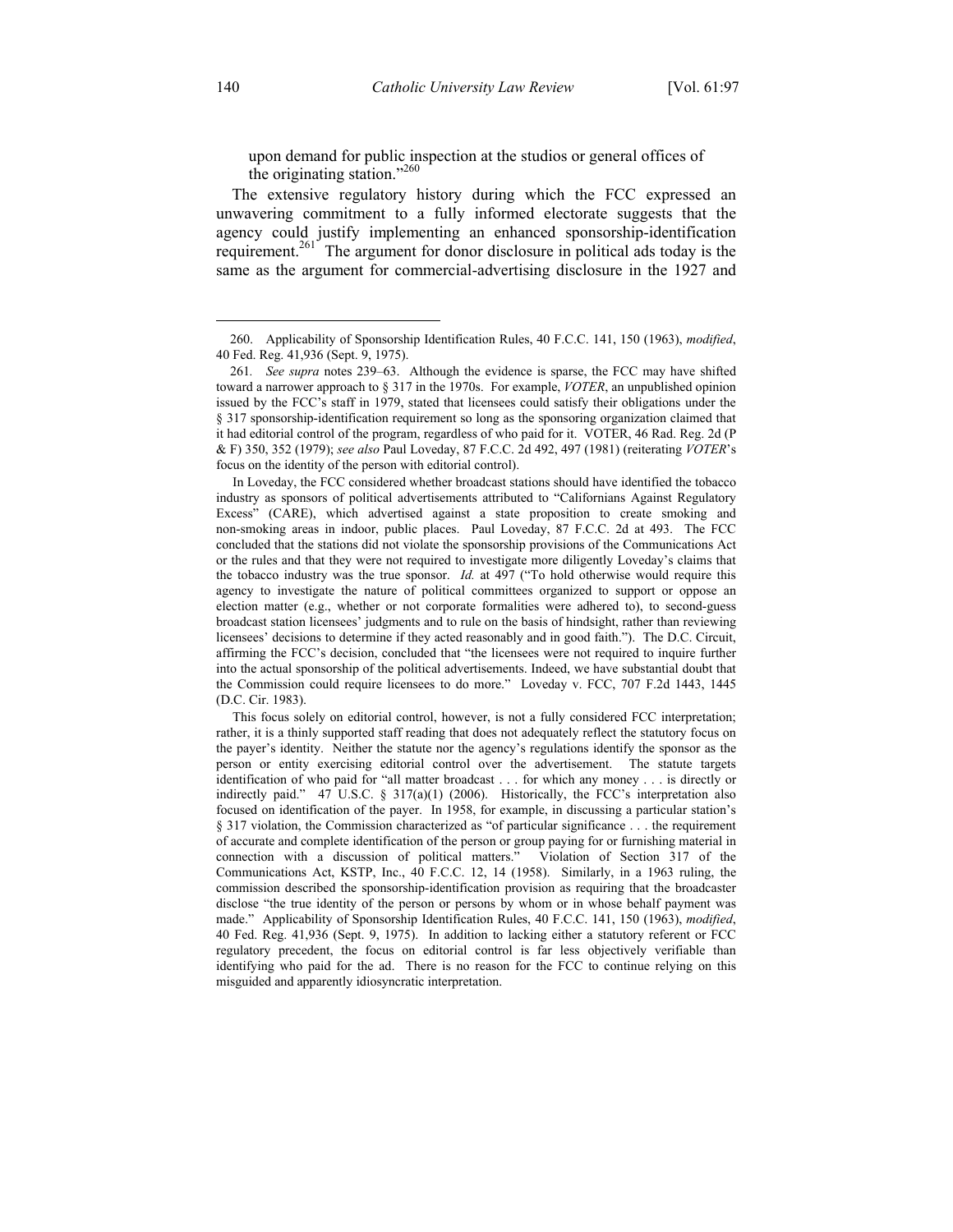1934 Acts—namely, a concern with deceiving the public.<sup>262</sup> Intentional concealment to achieve a particular result undermines the ideal of voting competence.<sup>263</sup> The argument for donor disclosure is not based on a vague and general preference for transparency in electoral structures; rather, it is based on the goal of empowering voters to understand what might otherwise be affirmatively misleading.<sup>264</sup>

Nevertheless, opponents to broader disclosure might argue that the requirement to identify who paid for political advertising does not necessarily entail full transparency of the identities of all, or even the major, donors to independent organizations airing advocacy advertising.<sup>265</sup> Such opponents of a broad interpretation of § 317 might claim that the only disclosure authorized by statute relates to the paying entity's name.<sup>266</sup> On this view, the statutory sponsorship-identification obligation would be satisfied so long as the public is advised of the formal identity of a political ad's sponsor.<sup>267</sup> If viewers seek to find out more about the sponsoring entity, they can do so directly.

However, this formal reading is unsatisfactory and not statutorily required. The statute does not define the word "paid."<sup>268</sup> To the extent that the FCC's implementing regulations since the 1940s have required broadcasters to "fully and fairly disclose the true identity" of the sponsor, the agency has implicitly supported the view that the public deserves to know the identity of the *true* movers behind front organizations.<sup>269</sup> One potential objection to this position is that disclosing the sponsor's true identity does not necessarily mean disclosing the identities of its financial funders and supporters.<sup>270</sup> Although the FCC's regulations require stations' public files to contain a list of the sponsoring entity's leadership, $271$  objectors might claim that the leadership group is not necessarily coextensive with the major funders of the nominal

 <sup>262.</sup> Goodman, *supra* note 200, at 108 (discussing the problem of stealth marketing in creating deception).

<sup>263</sup>*. See* Kang, *supra* note 132, at 1155.

 <sup>264.</sup> Goodman, *supra* note 200, at 111–12. In addition to averting deception, a mandatory requirement of donor disclosure under § 317 promotes the broader interest in public discourse. *Id.* at 112–30. Professor Goodman argues that the anti-deception interest has limits "in a media environment of pervasive skepticism" with "savvy" consumers whose skepticism limits their credulousness. *Id.* at 111–12.

<sup>265</sup>*. Cf.* MAP Petition, *supra* note 25, at 6 (discussing the argument that disclosure of the entity with editorial control over the ads is adequate).

<sup>266</sup>*. Id.* (emphasizing the statutory language requiring disclosure of the entity responsible for payment).

<sup>267</sup>*. Id.* at 7.

 <sup>268. 47</sup> U.S.C. § 317 (2006).

<sup>269</sup>*. See* 47 C.F.R. § 73.1212(e) (2010).

<sup>270</sup>*. See, e.g.*, Barker & Wang, *supra* note 11 (explaining that super PACs may get the majority of their funding from "affiliated nonprofits that are not required to reveal their donors").

 <sup>271. 47</sup> C.F.R. § 73.1212(e); Applicability of Sponsorship Identification Rules, 40 F.C.C. 141, 150 (1963), *modified*, 40 Fed. Reg. 41,936 (Sept. 9, 1975).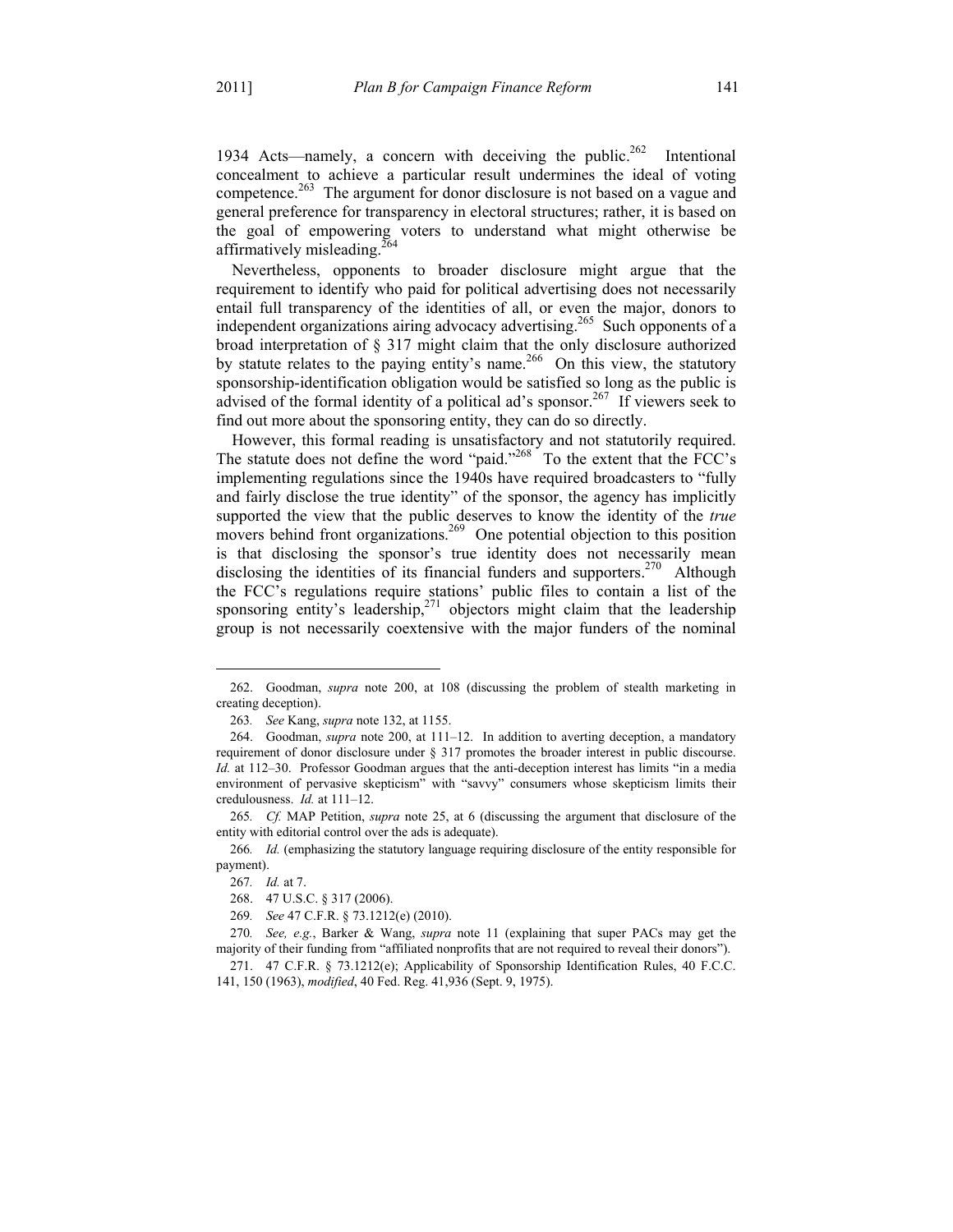sponsor.<sup>272</sup> On the other hand, it would be unreasonable to exclude major donors to third-party advocacy groups from being considered "true" sponsors.<sup>273</sup> Even if they are not the only "true" sponsors, the fact that the organizations would not be able to air the sponsored material without their funding, suggests they should be included in the category. Because a donor to an organization may not necessarily support every statement made by that organization, it might be argued that a closer link should be demonstrated between the donor and the advertisement itself in order to characterize the donor as a *true* sponsor. However, such a limitation would eliminate the important voting cue that the donor supports an organization that, in turn, is responsible for the election ads at issue.

The interpretation suggested here is not precluded by any statutory impediments. The FCC might be influenced to adopt such a reading by the strong public consensus in support of donor disclosure.<sup>274</sup> In any event, the availability of this option might influence the political atmosphere, regardless of what the FCC ultimately decides to do in response to MAP's petition for rulemaking.

## *2. Constitutionality and Desirability of Donor-Disclosure Requirements*

The desirability of recourse to FCC regulation should also be considered as a policy matter, and disclosure regimes like those advocated here should be evaluated to determine whether they are consistent with the First Amendment and likely to be workable and beneficial.

<sup>272</sup>*. Cf.* MAP Petition, *supra* note 25, at 7–8 (recommending enhanced disclosure rules requiring disclosure of major contributors in addition to sponsorship). MAP called on the FCC to revise its sponsorship-identification rules to require on-air disclosure of the "actual sponsor, i.e., the source of the funds for the commercials." *Id.* With respect to "front groups" and institutional sponsors funded by several sources, MAP called for on-air identification of any donor providing at least twenty-five percent of the funding for television commercials and one-third of the funding for radio ads. *Id.* at 7 & n.11. The petition also called on the FCC to amend its rules "to require that stations keep on file, along with a listing of the nominal sponsor of a political ad and its leadership, all who contribute 10% or more to the funding of the nominal sponsor." *Id.* at 8. The petition also requested the FCC to "strengthen section 73.1212(b)" because the current provision "lacks any tool to assess compliance with the duty." *Id.* Such strengthening would "require broadcasters to obtain sworn statements from political advertisers [as] to their largest sources of funding and place them . . . in the station's public file." *Id.* It is beyond the scope of this Article to comment on the specific numerical requirements suggested by MAP, although the twenty-fivepercent figure does not appear unreasonable. Certainly, if the FCC agrees to undertake this petition for rulemaking, many comments will be received with regard to the specific provisions.

<sup>273</sup>*. See* Barker & Wang, *supra* note 11.

 <sup>274.</sup> John Eggerton, *Survey Says: Put Contributors On Air*, BROADCASTING & CABLE (Sept. 16, 2010, 4:08 PM), http://www.broadcastingcable.com/article/457220-Survey\_Says\_ Put\_Contributors\_On\_Air.php (reporting that sixty-eight percent of respondents to a poll by the Center for Competitive Politics responded that "they favored making the heads and largest donors appear in campaign ads to take responsibility for them").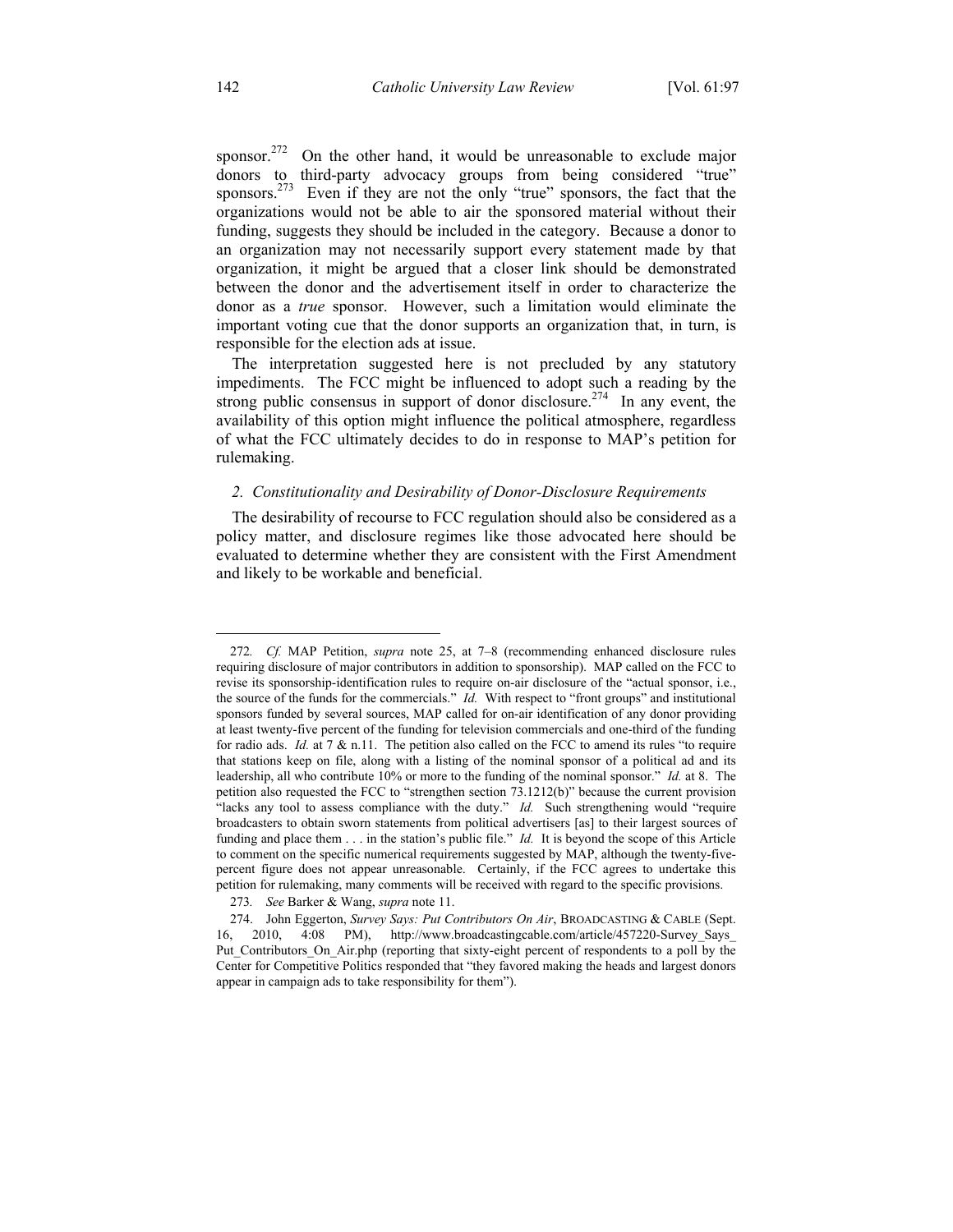#### *a. Constitutionality*

An FCC sponsorship-identification rule requiring entities sponsoring election-related advertising to disclose direct and indirect sponsors would likely pass constitutional muster. In the electoral context, the Supreme Court, has consistently recognized voter-informational and corruption-deterrence interests since the iconic *Buckley v. Valeo*. 275 Indeed, as previously noted, *Citizens United* itself strongly endorses disclosure as the flip side of unfettered corporate electoral speech.276 In *Citizens United*, eight members of the Court agreed that "disclosure permits citizens . . . to react to the speech of corporate entities in a proper way. This transparency enables the electorate to make informed decisions and give proper weight to different speakers and messages."<sup>277</sup> According to all but Justice Clarence Thomas, transparency concerning donors "help[s] citizens make informed choices in the political marketplace."<sup>278</sup> Revealing political affiliations also allows voters to Revealing political affiliations also allows voters to determine whether elected officials are "'in the pocket' of so-called moneyed interests."279

Election-law scholars as well have consistently argued in favor of expanded disclosure because publicity may reduce corruption and enhance accountability.280 Donor disclosure is also likely to help increase voter competence by serving as a useful cue to voters who would not otherwise conduct additional research before voting.<sup>281</sup> Disclosure can give voters useful

 <sup>275.</sup> Citizens United v. FEC, 130 S. Ct. 876, 909 (2010); Buckley v. Valeo, 424 U.S. 1, 26 (1976) (per curiam).

<sup>276</sup>*. See supra* Part I.A.

<sup>277</sup>*. Citizens United*, 130 S. Ct. at 916; *see supra* note 59 and accompanying text.

<sup>278</sup>*. Citizens United*, 130 S. Ct. at 914 (quoting McConnell v. FEC, 540 U.S. 93, 196 (2003), *overruled in part by Citizens United*, 130 S. Ct. at 913). In *McConnell*, the Court emphasized the informational value of source disclosure:

BCRA's disclosure provision requires . . . organizations to reveal their identities so that the public is able to identify the source of the funding behind broadcast advertisements influencing certain elections. . . . Curiously, Plaintiffs want to preserve the ability to run these advertisements while hiding behind dubious and misleading names like: "The Coalition-Americans Working for Real Change" (funded by business organizations opposed to organized labor), "Citizens for Better Medicare" (funded by the pharmaceutical industry), "Republicans for Clean Air" (funded by brothers Charles and Sam Wyly).

*McConnell*, 540 U.S. at 196–97.

<sup>279</sup>*. Citizens United*, 130 S. Ct. at 916 (quoting *McConnell*, 540 U.S. at 259 (Scalia, J., dissenting)).

<sup>280</sup>*. See* Johnson, Regan & Wayland, *supra* note 182, at 965–67.

<sup>281</sup>*. See* Garrett, *supra* note 173, at 1012–13 (arguing in favor of election-related disclosure requirements because they increase voter competence); *see also* Sheff, *supra* note 123, at 159 (discussing the incidence of low-information voters); *supra* notes 129–36.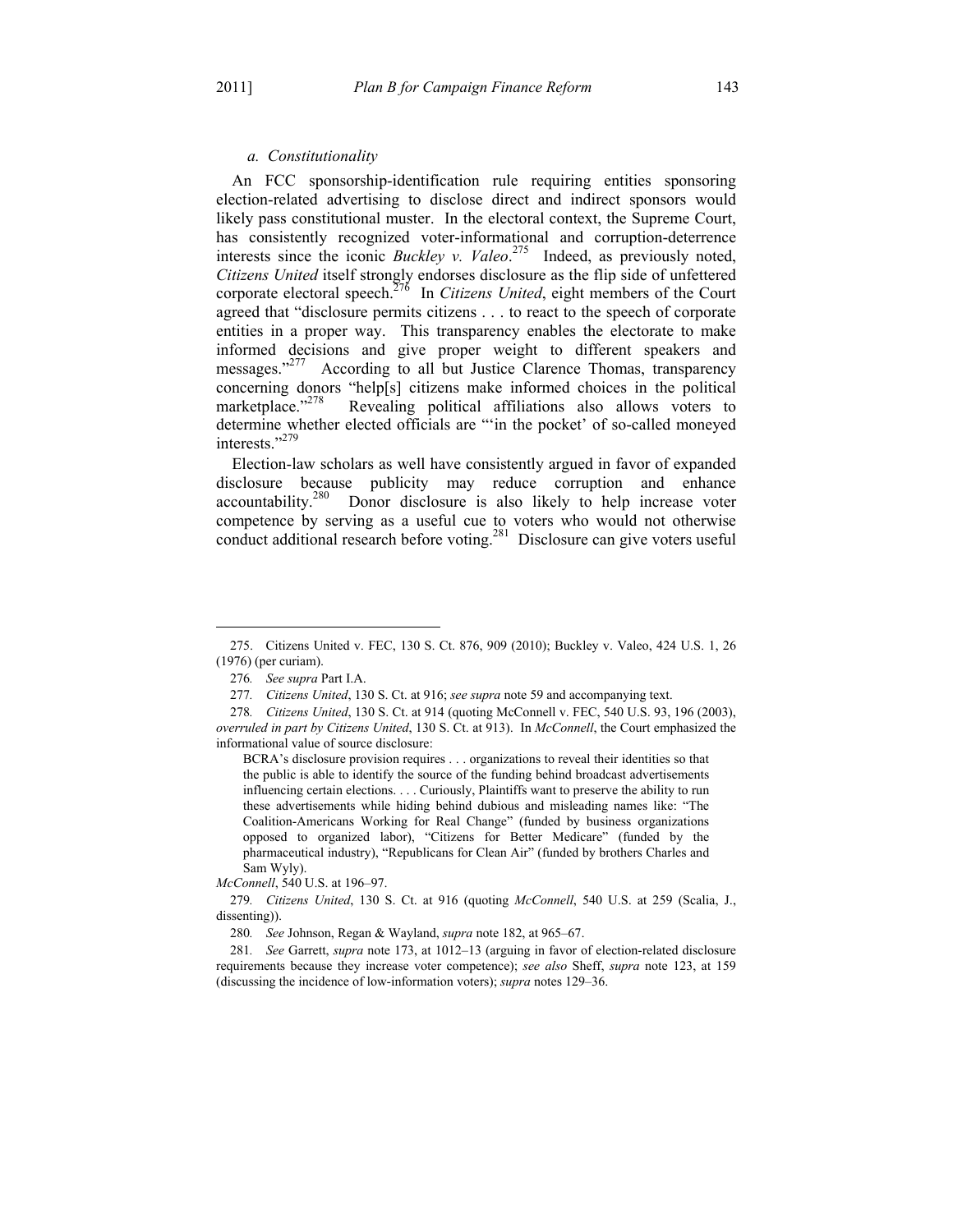shortcuts by allowing them to rely on information identifying candidate support groups and revealing the groups' intensity of support.<sup>282</sup>

Nevertheless, although *McConnell* upheld the BCRA's disclosure and disclaimer provisions,<sup>283</sup> the Court in *Citizens United* recognized that a group could bring as-applied challenges upon a showing of a "reasonable probability" that disclosure of its contributors' names would "subject them to threats, harassment, or reprisals from either Government officials or private parties."<sup>284</sup> Given that the Court did not find threats, harassment, or reprisal despite worrisome examples cited by amici in *Citizens United*, 285 the Court may require a high reasonable-probability threshold.<sup>286</sup> Nevertheless, this still leaves a viable avenue for litigation by groups resisting disclosure.

Additionally, because effective corporate disclosure rules are likely to entail "detailed requirements,"<sup>287</sup> they might clash with the Court's expressed constitutional concerns in *Citizens United* about the complexity of campaign-finance law.<sup>288</sup> Thus, despite the Court's affirmation of the value of disclosure, "*Citizens United* may make it possible for opponents of disclosure simply to rely on the administrative burden of keeping records, filing reports, and abiding by certain organizational requirements.<sup>7289</sup> To the extent that

<sup>282</sup>*. See* Garrett, *supra* note 173, at 1026–27. To be sure, compelled disclosure has been subject to heightened scrutiny, particularly in the context of political expression. In *McIntyre v. Ohio Elections Commission*, the Supreme Court, applying strict scrutiny, held that in the context of anonymous pamphleteering, the First Amendment protects anonymous speech. 514 U.S. 334, 357 (1995) (striking down a state statute prohibiting distribution of anonymous campaign literature on First Amendment grounds). Nevertheless, disclosure in the donor context has received less stringent constitutional scrutiny than disclosure of speaker identity in the pamphleteering context. *See* E. Rebecca Gantt, Note, *Toward Recognition of a Monetary Threshold in Campaign Finance Disclosure Law*, 97 VA. L. REV. 385, 399–400 (2011) (discussing levels of scrutiny and describing other scholars' attempts to distinguish *McIntyre* from disclosure cases). Notably, the Court in *McConnell* and *Citizens United* upheld BCRA disclosure requirements without reference to *McIntyre*. *See* William McGeveran, *Mrs. McIntyre's Persona: Bringing Privacy Theory to Election Law*, 19 WM. & MARY BILL RTS. J. 859, 861–62 (2011). In any event, the Court in *McIntyre* found important that a private individual, whose signature would not have added much information to the content of the communication, wrote the anonymous handbill at issue. *McIntyre*, 514 U.S. at 348–49. The Court also recognized that anonymity itself is an important cue, which can perhaps lead the recipient of an anonymous communications to be skeptical. *See id.* at 348 n.11. In the context of electioneering communications by benignly named interest groups, voters would not have the informational cue triggering skepticism that anonymity would itself provide.

<sup>283</sup>*. McConnell*, 540 U.S. at 196.

<sup>284</sup>*. Citizens United*, 130 S. Ct. at 914 (quoting *McConnell*, 540 U.S. at 198).

<sup>285</sup>*. Id.* at 916.

<sup>286</sup>*. See* Torres-Spelliscy, *supra* note 66, at 1099; *see also* Doe v. Reed, 130 S. Ct. 2811 *passim* (2010); Gantt, *supra* note 282, at 412–13 (explaining that the evidentiary standard for showing the prospect of reprisals "is so high that it essentially requires a showing of a pattern of retaliation and harassment that has already occurred").

 <sup>287.</sup> Briffault, *supra* note 5, at 669.

<sup>288</sup>*. Id.* at 663.

<sup>289</sup>*. Id.* at 669–70.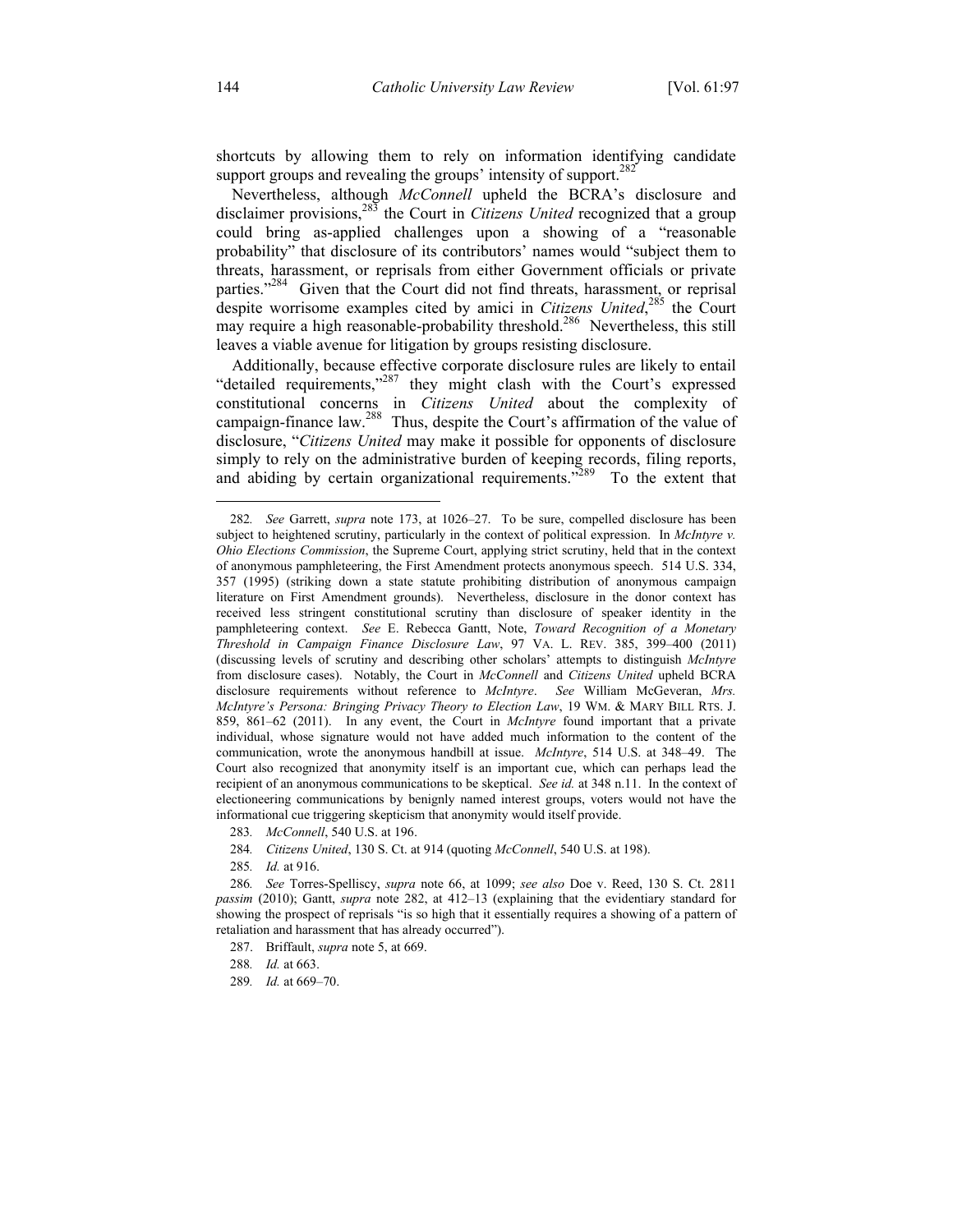1

disclosure regulations are burdensome and subject to court's searching scrutiny, *Citizens United* ironically could become the basis for "constitutional challenges to the administrative requirements entailed in disclosure.<sup> $290$ </sup>

### *b. Policy*

Doctrinal issues aside, fundamental policy questions arise regarding the application of § 317 and the *Zapple* doctrine to mitigate *Citizens United*. 291 The fundamental policy question addresses the underlying value of disclosure itself: is disclosure an effective mechanism? If not, additional disclosure requirements might be an undesirable compromise of significant First Amendment values in support of illusory regulatory goals.

As critics have reminded, disclosure is not an unmitigated good<sup>292</sup>—too much can overwhelm and distract the hearer.<sup>293</sup> According to skeptics, donor disclosure fails to improve voter competence in many contexts<sup>294</sup> and could cause cascades of undesirable information cascades.<sup>295</sup> Critics might question the bona fides of disclosure proponents and suggest that calls for mandatory

293*. See* Garrett, *supra* note 173, at 1025 ("Not only is it not the case, given voters' capabilities, that more information is always a good thing, but too much information can overwhelm the ability of average Americans to process and understand information and may result in their tuning out data that could provide helpful cues."); *see also* Ben-Shahar & Schneider, *supra* note 292, at 686–87 (discussing the "overload" effect of overly complex disclosures and the "accumulation" problem of too many disclosures); Richard Briffault, *Campaign Finance Disclosure 2.0*, 9 ELECTION L.J. 273, 299–301 (2010) ("[M]assive disclosure

. . . threatens to inundate us in a sea of useless data, while potentially distracting attention from the big donors whose funds play a more meaningful role in understanding a candidate . . . ."). *See generally* Lloyd Hitoshi Mayer, *Disclosures About Disclosure*, 44 IND. L. REV. 255 (2010) (reviewing some of the negative aspects of disclosure).

 294. Arguably, even if disclosure is focused more on providing heuristic shortcuts, rather than enabling voters to engage in well-researched analyses, there may be extensive variation in the effectiveness of the cues provided, as well as limits to the enhancement of low-information voters' political knowledge through heuristic cues. *See* Sheff, *supra* note 123, at 152 ("The growing consensus is that, although heuristic cues can assist low-information voters in bringing their political decisionmaking closer to that of fully informed voters, persistent deviations remain."). A critic of full disclosure might assert that we should only expect voters to receive effective cueing effects from donors with clearly branded messages and politically active celebrities, which allows voters to discover their association with a candidate or an issue. *See* David Lourie, Note, *Rethinking Donor Disclosure After the Proposition 8 Campaign*, 83 S. CAL. L. REV. 133, 155–56 (2009).

<sup>290</sup>*. Id.* at 670; *see also* Richard L. Hasen, *The Surprisingly Complex Case for Disclosure of Contributions and Expenditures Funding Sham Issue Advocacy*, 48 UCLA L. REV. 265, 268 (2000) ("Disclosure laws have the best chance of passing constitutional muster if they contain clear standards for disclosure that are not overly burdensome.").

 <sup>291.</sup> For a discussion of § 317 and the *Zapple* doctrine, see *supra* Part II.

<sup>292</sup>*. See* Omri Ben-Shahar & Carl E. Schneider, *The Failure of Mandated Disclosure*, 159 U. PA. L. REV. 647, 651 (2011) (critiquing mandated disclosure in the commercial context).

<sup>295</sup>*. See* Garrett, *supra* note 173, at 1046 (discussing this possibility but concluding that "disclosure of group support for candidates seems unlikely to significantly increase the number of undesirable cascades and may actually forestall some from occurring").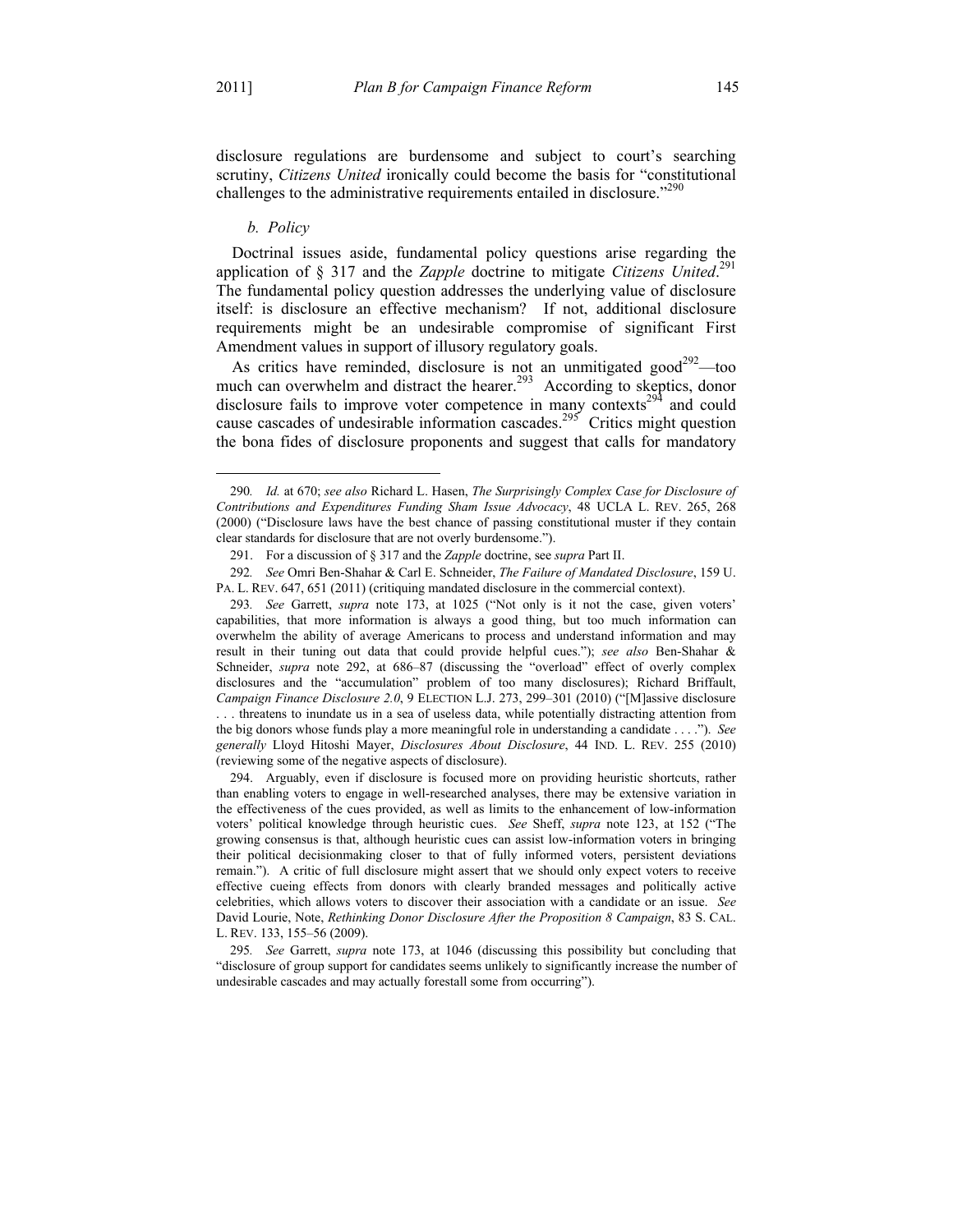donor disclosure are little but attempts to suppress political speech and association.<sup>296</sup> They might also posit that such disclosure would have the unintended consequence of corrupting candidates.<sup>297</sup> More broadly, it is unclear whether effective disclosure rules would suffice to resolve the much deeper problems associated with our excessively complex campaign-finance system.<sup>298</sup> Some could fear that even good donor-disclosure rules would merely provide an illusion of improvement while hiding increasing electoral inequality.<sup>299</sup>

Despite these questions, this Article concludes that, on balance, mandatory disclosure of donor information for political advertising through FCC rules is desirable. Despite the risk of too much information leading to voter disengagement, the news media, parties, and advocacy groups can serve as intermediaries to collect, cull, and explain information for voters.300 Certainly some information cascades can be avoided by the increased availability of further credible information.<sup>301</sup> In any event, donor-identification information is easily processed, especially if it associates the message with an identifiable political, ideological, or economic brand.<sup>302</sup> Although heuristic cues cannot

297*. See* Scott M. Noveck, *Campaign Finance Disclosure and the Legislative Process*, 47 HARV. J. ON LEGIS. 75, 75 (2010) (discussing the "unintended effect" of enabling political candidates to trace the origin of their financial support).

298*. See* Note, *Restoring Electoral Equilibrium in the Wake of Constitutionalized Campaign Finance*, 124 HARV. L. REV. 1528, 1128–31 (2011).

299*. See id.* at 1545–47.

300*. See* Garrett, *supra* note 173, at 1025–26 ("[I]nformation is usually filtered through intermediaries like the press before it reaches average citizens, so worries about overload can be overstated."); Briffault, *supra* note 293, at 299–300.

301*. See* Garrett, *supra* note 173, at 1026 (arguing that "targeting disclosure requirements to the information most likely to improve voter competence is sensible").

<sup>296</sup>*. See* Alexandre Couture Gagnon & Filip Palda, *The Price of Transparency: Do Campaign Finance Disclosure Laws Discourage Political Participation by Citizens' Groups?*, 146 PUB. CHOICE 353, 353–74 (2011). Critics might suspect that mandatory disclosure rules could lead to extensive silencing, even if they would not engender the degree of harassment that would trigger the standard articulated in *Citizens United*. Indeed, some critics have already characterized calls for enhanced donor disclosure as strategic Democratic attempts to deter conservative speech. *See, e.g.*, Yoo & Marston, *supra* note 25, at 5; *see also* James Bopp, Jr. & Jared Haynie, *Citizens Divided on* Citizens United*:Campaign Finance Reform and the First Amendment*: *The Tyranny of "Reform and Transparency": A Plea to the Supreme Court to Revisit and Overturn* Citizens United*'s "Disclaimer and Disclosure" Holding*, 16 NEXUS 3, 19 (2010) (making a parallel between disclosure requirements for election advertising and Nazi laws requiring Jews to wear identifying armbands).

<sup>302</sup>*. See id.* at 1026–27 ("For group support to serve as a heuristic, at least three conditions must be met. First, voters must correctly associate the group with a particular ideology or policy position that allows them to draw inferences about the candidate's ideology and likely behavior in office. Second, the information conveyed by the group's support must be credible. In other words, the voters must be able to trust that the group really does support the candidate and is not acting strategically to send a false signal. Third, voters must be able to learn of the group's support; it must be publicized, preferably at a time when it will affect voters' decisions.").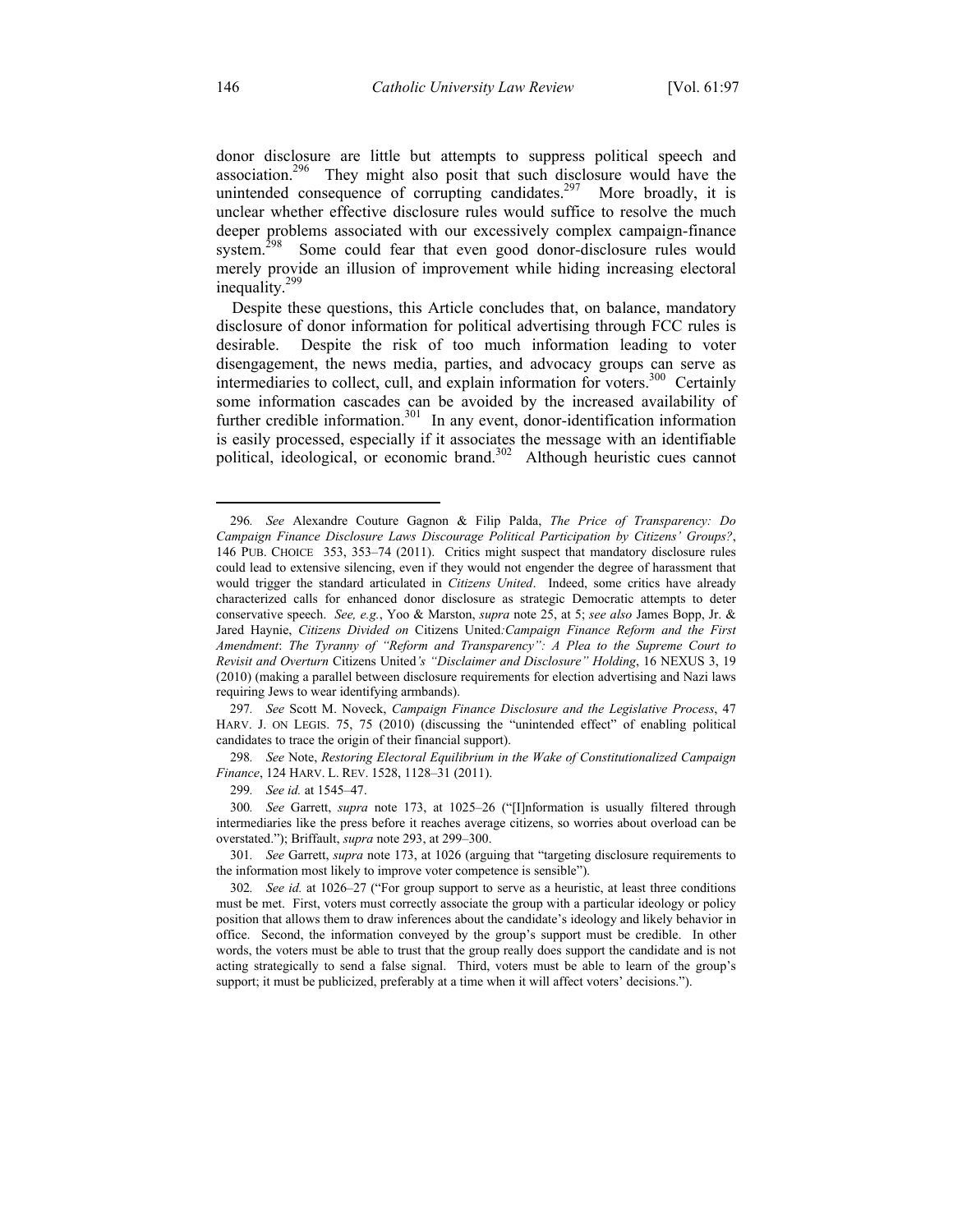completely substitute for extensive political knowledge and full information, they are "a pragmatic shortcut that both improves voter competence and preserves voters' evaluative autonomy."<sup>303</sup> Even if all donors do not necessarily support each of the organization's statements, disclosure of their support conveys information about both the donor's and the group's general ideological commitments;  $304$  this is particularly true when the donor provides significant financial support. The extent of giving can serve as a common-sense measure of the donor's commitment to the group.<sup>305</sup> Given that some donors will be identified through voluntary or media disclosure, mandatory disclosure requirements would even the playing field for voters so that the availability of relevant information would not depend "on the vagaries of political competition for disclosure."306 Despite some social scientists' suggestions that disclosure requirements inhibit groups' political involvement for fear of prosecution for alleged violations of reporting requirements,  $307$  the number of political groups seems to be increasing.<sup>308</sup>

Finally, disclosure, which contextualizes the heuristic cues that low-information voters may glean from political advertising, surely serves the goal of reducing the gaps between uninformed voters and fully informed voters.309 In today's political climate, donor-disclosure rules are defensive, rather than offensive, requirements aimed at preventing organizations that endorse or criticize candidates from hiding their ideological commitments in order to give a neutral or benign impression.<sup>310</sup> These "notorious" groups "strongly resist publicity . . . [and] work diligently to hide their campaign spending from disclosure."<sup>311</sup> Groups use "stealth PACs" and "veiled political actors" to evade FEC disclosure requirements.<sup>312</sup> Examples of attempts to send voter "mis-cues" abound in connection with both initiatives and candidate

 $\overline{a}$ 

310. Garrett, *supra* note 173, at 1033–35.

As for the claim that donor disclosure can reveal the identities of major donors to candidates and thereby increase the possibility of quid pro quo corruption, today's practices of partial disclosure are arguably more likely to lead to corruption than a general disclosure mandate.

 <sup>303.</sup> Kang, *supra* note 132, at 1160.

<sup>304</sup>*. See* Garrett, *supra* note 173, at 1026–29.

<sup>305</sup>*. Id.* at 1037; *see* Kang, *supra* note 132, at 1181.

 <sup>306.</sup> Garrett, *supra* note 173, at 1031–32.

<sup>307</sup>*. See, e.g.*, Gagnon & Palda, *supra* note 296, at 369, 373.

<sup>308</sup>*. See* Brookes, *supra* note 89 (discussing the increase in new entities and comparing the current trend to the midterm elections); *supra* note 85 and accompanying text.

<sup>309</sup>*. See* Kang, *supra* note 132, at 1164–65.

<sup>311</sup>*. Id.* at 1035; *cf.* Jonathan C. Zellner, Note, *Artificial Grassroots Advocacy and the Constitutionality of Legislative Identification and Control Measures*, 43 CONN. L. REV. 357, 361 (2010) (discussing "Astroturf" lobbying, which constitutes lobbying campaigns pretending to result from grass-roots activity despite actually being strategic enterprises sponsored by special-interest groups).

 <sup>312.</sup> Garrett, *supra* note 173, at 1035.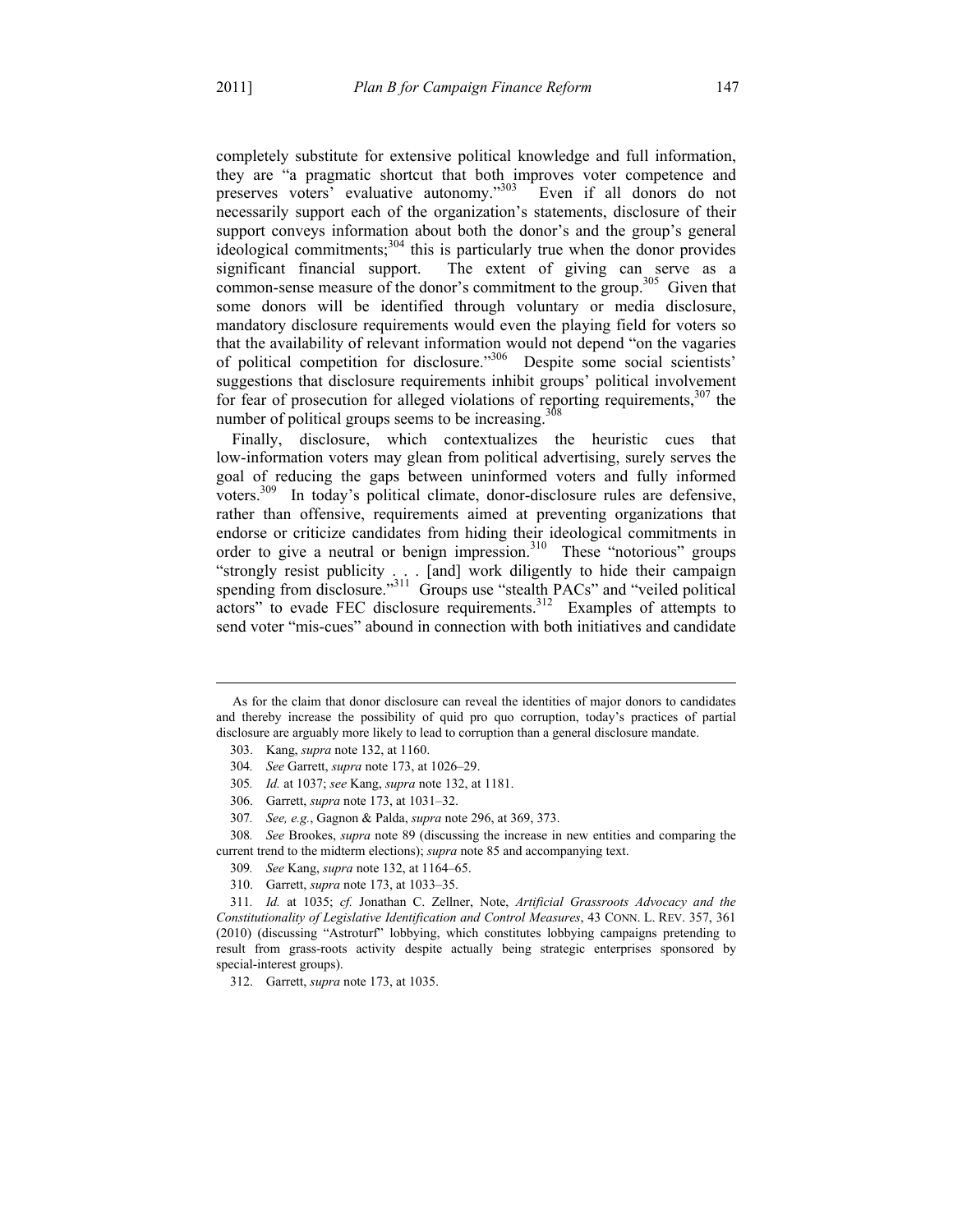elections.<sup>313</sup> A neutral or benign-sounding sponsor name lulls the voter into suspending her skepticism and believing the advertised claims.<sup>314</sup> In these circumstances, mandated donor disclosure does nothing more than set the record straight and provide an accurate way for voters to assess the credibility of what the aired advertisements tell them.<sup>315</sup> In effect, such requirements function to make voter cues as accurate and credible as possible.<sup>316</sup> Viewed in this light, an FCC requirement that political advertisers disclose their major sponsors is little more than a call to correct misleading cues in many election contests.<sup>317</sup>

## *3. What Should the FCC's Disclosure Regulations Look Like?*

As Professor Richard Briffault noted in the more general context of campaign-finance disclosure rules, "effective disclosure of corporate campaign spending is likely to require complex and detailed rules."<sup>318</sup> Yet, to avoid constitutional problems, the rules must be constructed in a manner that avoids vagueness and overbreadth.<sup>319</sup> This Article does not propose to draft such rules. Ideally, in doing so, the FCC should engage in a full-fledged rulemaking proceeding during which it would solicit the full range of opinions.<sup>320</sup> Yet, with the 2012 election looming, a more expedited process might be prudent.<sup>321</sup> In exercising its discretion, some guideposts are available to the FCC. The agency should keep in mind both what donor disclosure is designed to achieve, and the well-documented history of gaming and circumvention associated with existing campaign-finance disclosure requirements.<sup>322</sup>

<u>.</u>

 318. Briffault, *supra* note 5, at 645 ("With many business corporations likely to channel their funds through other organizations, disclosure will have to address not merely the spender of record, but the corporations and other donors contributing to those organizations."); *accord* Richard Briffault, *Two Challenges for Campaign Finance Disclosure After* Citizens United *and* Doe v. Reed, 19 WM. & MARY BILL RTS. J. 983, 987 (2011).

322*. See* Elizabeth Garrett, *The William J. Brennan Lecture in Constitutional Law: The Future of Campaign Finance Reform Laws in the Courts and Congress*, 27 OKLA. CITY U. L.

<sup>313</sup>*. Id.* at 1035–36 (providing the example of advertisements sponsored by the pharmaceutical industry under the guise of "a conduit organization with a name that sounded as though it was an organization of senior citizens").

<sup>314</sup>*. See id.* at 1053–37.

<sup>315</sup>*. See id.* at 1037 (discussing the important effects of mandatory disclosure).

<sup>316</sup>*. Id.*

<sup>317</sup>*. Cf.* Citizens United v. FEC, 130 S. Ct. 876, 916 (2010) ("The First Amendment protects political speech; and disclosure permits citizens and shareholders to react to speech of corporate entities in a proper way. This transparency enables the electorate to make informed decisions and give proper weight to different speakers and messages."); *see also* Garrett, *supra* note 173, at 1037 (explaining that mandatory disclosure provides a "vital voting cue").

<sup>319</sup>*. See* Hasen, *supra* note 290, at 268–69.

<sup>320</sup>*. See* PATRICIA MOLONEY FIGLIOLA, CONG. RESEARCH SERV., RL 32589, THE FEDERAL COMMUNICATIONS COMMISSION: CURRENT STRUCTURE AND ITS ROLE IN THE CHANGING TELECOMMUNICATIONS LANDSCAPE 3 n.4 (2011) (describing the FCC's rulemaking process).

<sup>321</sup>*. See id.* at 9 (recommending strict time limits on FCC processes, including rulemaking).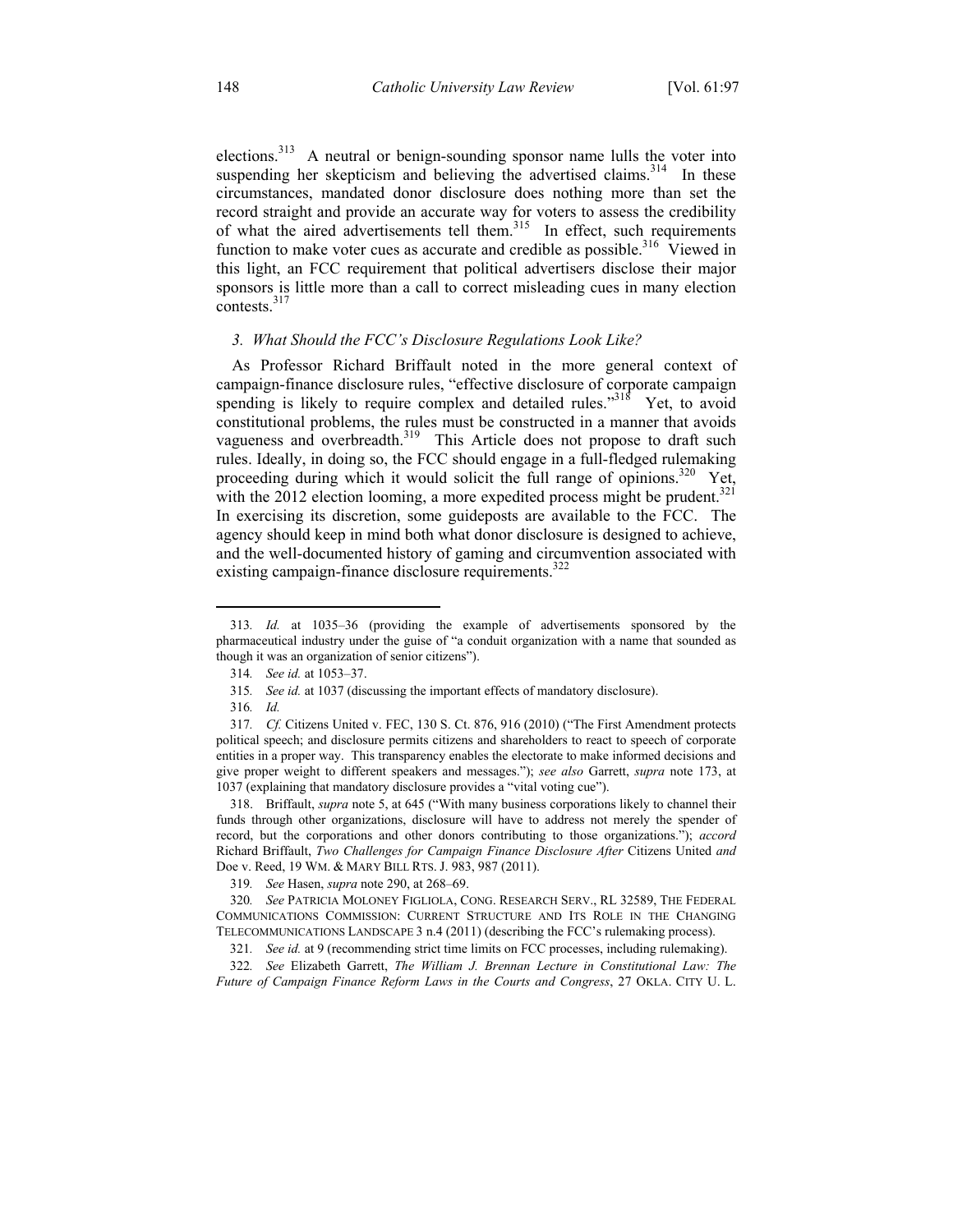$\overline{a}$ 

Professor Elizabeth Garrett suggests that mandatory disclosure rules should be designed to provide information "in a way that increases the chances that [voters] will encounter it during the course of their everyday activities . . . [and] should be tailored to provide only the information most necessary for voter competence."<sup>323</sup> Although voter access to such information is important, it is only one part of the equation. As a practical matter, it is equally, if not more, important to ensure the ready availability of information for politically interested expert groups and organizations, which may serve as informational intermediaries for the voting public.<sup>324</sup> For example, even if citizens do not have all of the detailed information about who is behind a group like Citizens United, making that information available to the media, non-partisan electionwatching entities and even political opponents in an easily usable form would help such groups further inform the public by revealing the political views behind the group's ads.<sup>325</sup> Thus, as the first imperative for a disclosure rule, the FCC should make the information available electronically.<sup>326</sup> Lengthy disclosures embedded in short radio and television spots can confuse prospective voters with too much indigestible information.<sup>327</sup> Instead, the FCC should consider references and links to outside websites during § 317 announcements.<sup>328</sup>

In addition, an FCC attempt to draft rules to achieve the *Citizen United* goal of an informed voting public must address at least three challenges.<sup>329</sup> First, critics could respond that even if the FCC adopted a rule requiring disclosure of donors to non-candidate organizations buying airtime, donors could easily seek to circumvent disclosure by incorporating and hiding behind the corporate shield.<sup>330</sup> If donors could simply circumvent the  $\S$  317 requirement by structuring the ad-purchasing groups and their donors as matryoshka

324*. See* Garrett & Smith, *supra* note 323, at 298.

325*. See id.* at 298–99 (discussing the effect intermediary groups could have if provided with donor disclosures).

326*. Cf.* Citizens United v. FEC, 130 S. Ct. 876, 916 (2010) (suggesting that the Internet will play an important role in providing prompt disclosure, which would be readily accessible for the public); Bingham, *supra* note 174, at 1061–62 (explaining a proposed FEC rule requiring the availability of funding information on online databases).

327*. See* Garrett, *supra* note 173, at 1065 (noting that too much information can inhibit a viewer's ability to comprehend the information).

- 328*. See* Bingham, *supra* note 174, at 1061–62.
- 329*. See Citizens United*, 130 S. Ct. at 916.
- 330*. See supra* note 70 and accompanying text.

REV. 665, 687–88 (2002) (describing ways organizations have circumvented various disclosure rules).

 <sup>323.</sup> Garrett, *supra* note 173, at 1042; *see also* Elizabeth Garrett & Daniel A. Smith, *Veiled Political Actors and Campaign Disclosure Laws in Direct Democracy*, 4 ELECTION L.J. 295, 295 (2005) ("Voters have limited time and attention, so they should be provided with information most crucial to improving their ability to vote consistently with their preferences."). *See generally* Noveck, *supra* note 297 (discussing the range of possible disclosure regimes focused on achieving anti-corruption effects).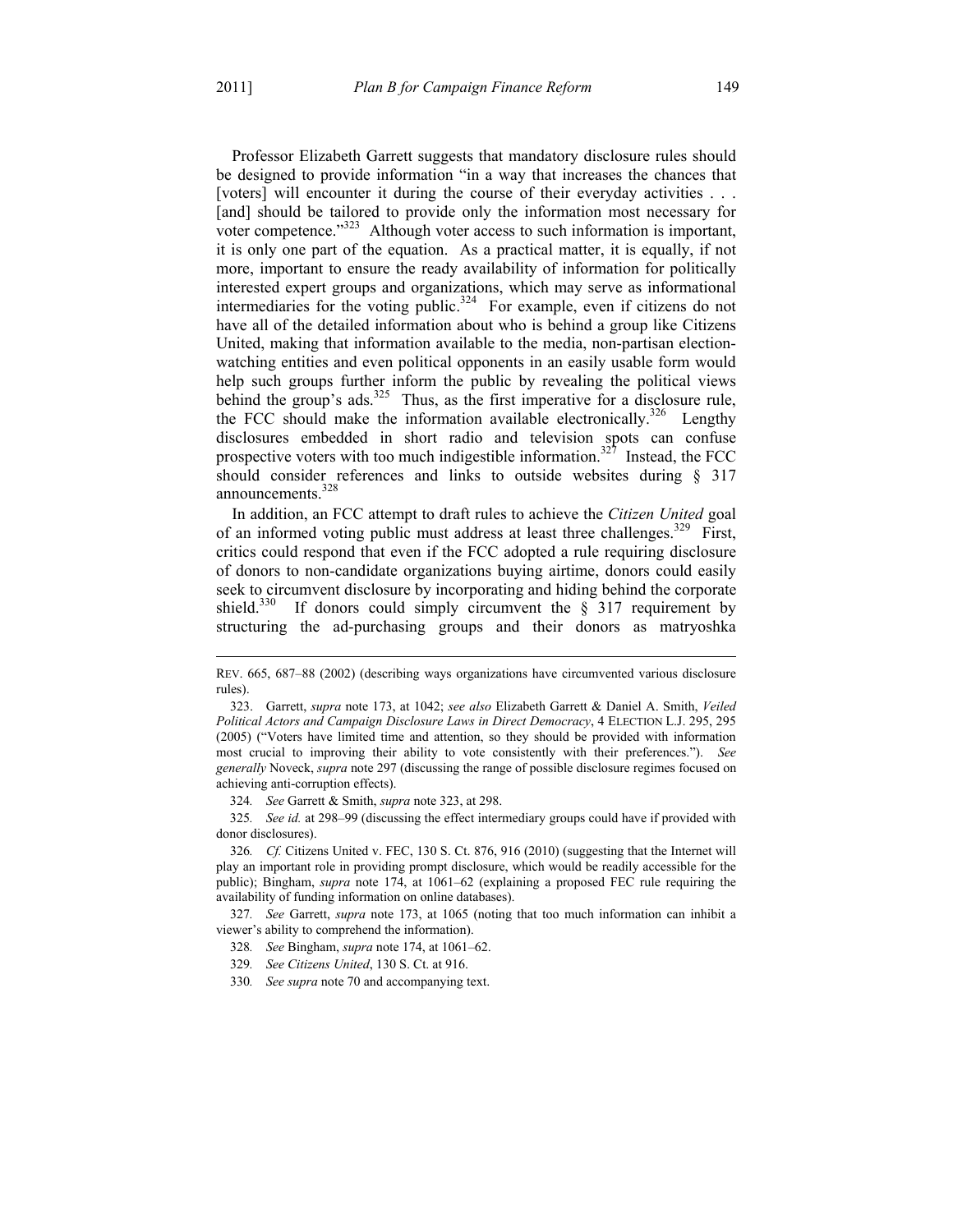corporations or dissolving them shortly after running  $ads$ ,  $331$  structural flexibility permitted under non-FCC law could arguably hamper, if not negate, any FCC disclosure regime.

Second, skeptics could argue that although a rule requiring disclosure of *all* donors would be unworkable and undesirable, a rule limiting disclosure to just *some* donors is necessarily arbitrary.<sup>332</sup> On what basis is the FCC to set the donor disclosure level? Identities of small donors are unlikely to function as relevant cues or increase voter competence because such insubstantial amounts are not generally informative, but excluding this category does not provide much of a limit.<sup>333</sup> MAP's rulemaking petition asks the FCC to amend its rules to require on-air disclosure in television ads of those donors giving twenty-five percent, for a maximum of four listed sponsors.<sup>334</sup> In addition, MAP also proposes that the FCC require stations to keep in their public files a list identifying contributors of ten percent or more to the ad's nominal sponsor.<sup>335</sup>

332*. See infra* notes 342–47 and accompanying text.

<sup>331</sup>*. See* Garrett & Smith, *supra* note 323, at 296; Torres-Spelliscy, *supra* note 138, at 87–89; *see also* Michael Isikoff, *Firm Gives \$ 1 Million to Pro-Romney group, Then Dissolves, Records Offer No Clues Who Was Behind Mystery Company that Donated to 'Super PAC'*, MSNBC.COM (Aug. 4, 2011, 6:01 AM), http://www.msnbc.msn.com/id/44011308/ns/politics-decision\_2012/t/ firm-gives-million-pro-romney-group-then-dissolves/#.Tj2YTGH5NrY (describing one firm, W Spann LLC, that disappeared shortly after contributing \$1 million to the Romney 2012 presidential campaign, which left little evidence of donor information). Subsequently, the donor behind the corporation's contribution, a former partner of Romney's in a private equity firm, came forward to identify himself. *See* Dan Eggen, *Mystery Pro-Romney Donor Revealed as Former Executive at Private Equity Firm*, WASH. POST, Aug. 6, 2011, at A2. The donor, Edward Conard, had been a former partner of Mitt Romney's in Bain Capital. *See* Brad Hooker, *Men Linked to Corporate Donations to Pro-Romney Super PAC Have Long History of Donating to Romney*, OPENSECRETS.ORG (Sept. 13, 2011, 4:50 PM), http://www.opensecrets.org/news/2011/0 9/money-men-pro-romney-super PAC.html; *see also* Ronald Campbell, *SuperPACs May Leave Official Campaigns in Dust*, OC REGISTER.COM (Sept. 19, 2011, 5:02 AM), http://articl es.ocregister.com/2011-09-19/news/30177265\_1\_romney-super-pac-priorities-usa-action-romney -campaign (discussing the affiliations of some super PACs with high-profile candidates).

<sup>333</sup>*. See* Garrett, *supra* note 173, at 1042 ("The source and amount of small contributions and expenditures are not generally informative to voters, so a disclosure statute should exempt individuals and groups that spend insubstantial amounts in this arena. This exception may be required for the law to pass certain constitutional tests, and it also enhances the effectiveness of the statute." (footnote omitted)); *see also* Briffault*, supra* note 318, at 1004 (noting that U.S. "disclosure thresholds are . . . low by world standards" and that "[r]aising the disclosure threshold would protect the privacy of the most vulnerable political actors—small donors—with little or no harm to the public education function of disclosure").

<sup>334</sup>*.* MAP Petition, supra note 25, at 7. The MAP petition suggested slightly different treatment of multiple sponsorships on radio broadcasts. *Id.* at 7 n.11 ("MAP proposes that [the Commission] limit on-air disclosure to persons or entities providing one-third or more of the funding of a commercial message. Where 10% or more of a commercial's funding comes from one source, radio political ads could include a mandatory statement during the ad that 'a list of sponsors is available in this station's public file.'").

<sup>335</sup>*. Id.* at 8. The current rules require stations to maintain a publically available file listing of "the chief executive officers or members of the executive committee or of the board of directors" of each entity paying for or furnishing political programming. 47 C.F.R. § 73.1212(e)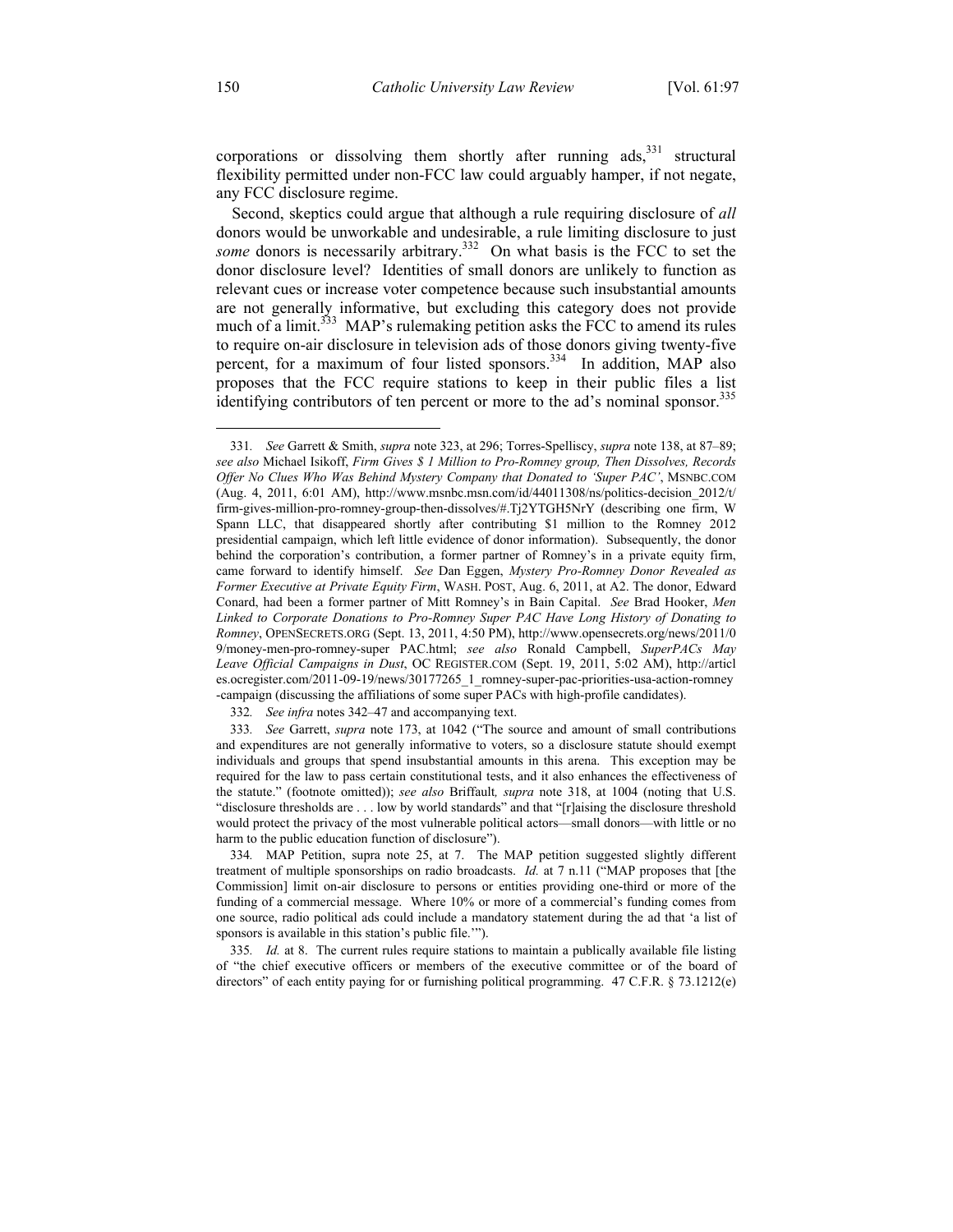$\overline{a}$ 

These proposals attempt to balance three types of interests: interests in privacy, practicability, and promotion of accurate voter cues.<sup>336</sup> Of course, although these proposals appear reasonable, they beg the question of why these particular limits, rather than other plausible options. Any FCC rule must directly address this point.

Third, donor disclosure might not exhaust the information necessary for voting in an informed manner. Although it is often useful to identify financial support, there are many circumstances in which voters would benefit more from knowing the masterminds who operate advocacy organizations than from knowing their financial backers alone. $337$  The two categories are neither necessarily distinct nor necessarily coextensive. For example, Republican strategist Karl Rove's direction of Crossroads GPS and American Crossroads may be as important a voting cue as the identity of the groups' major donors.<sup>338</sup>

Responding to these challenges in reverse order, this Article proposes first that the FCC adopt rules requiring the disclosure of both direct and indirect major funders, as well as directors and principal officers of the nominal sponsor purchasing the air time. This rule will enable voters to take appropriate cues from the source of funds as well as the advocacy group.<sup>339</sup> The FCC should require disclosure to prevent donors from hiding behind  $501(c)$  groups that do not have to disclose their donors.<sup>340</sup> Further, the identities of those directing the operations of the nominal sponsor should be disclosed because their background and political connection could influence a voter's interpretation of the  $ad^{341}$ . If the sponsor is not a corporation, then the agency should require disclosure of the principal decision-making individuals associated with the entity.<sup>342</sup>

Second, the percentage chosen in the MAP petition as a threshold for donor disclosure is no more arbitrary than any other percentage that would lead to a

 $(2010)$ ; *see also id.* § 73.3526(b)(2) (requiring stations that have a website to make their files available online).

<sup>336</sup>*. See* Press Release, Media Access Project, Media Access Project to FCC: Mandate Disclosure of Political Broadcast Sponsors (Mar. 22, 2011), *available at* http://www.media access.org/2011/03/media-access-project-to-fcc-mandate-disclosure-of-political-broadcastsponsors/.

<sup>337</sup>*. See, e.g.*, Kenneth P. Vogel, *Rove the Bogeyman Is Back*, POLITICO (Sept. 30, 2010, 4:32 AM), http://dyn.politico.com/members/forums/thread.cfm?catid=1&subcatid=2&threadid=4 572980&adv=1 (discussing the effect on the public and political opponents caused by identifying Karl Rove as the backer of independent groups supporting Republican candidates); *see also* Garrett, *supra* note 173, at 1043 ("In most cases . . . support by individuals is not an effective heuristic because most well-known people do not have clear reputations for policy positions.").

<sup>338</sup>*. See* Vogel, *supra* note 337.

<sup>339</sup>*. See supra* notes 336–38.

<sup>340</sup>*. See* Barker & Wang, *supra* note 11 (explaining how some groups currently can organize to prevent disclosure).

<sup>341</sup>*. See supra* notes 336–38.

<sup>342</sup>*. See supra* notes 336–38 and accompanying text.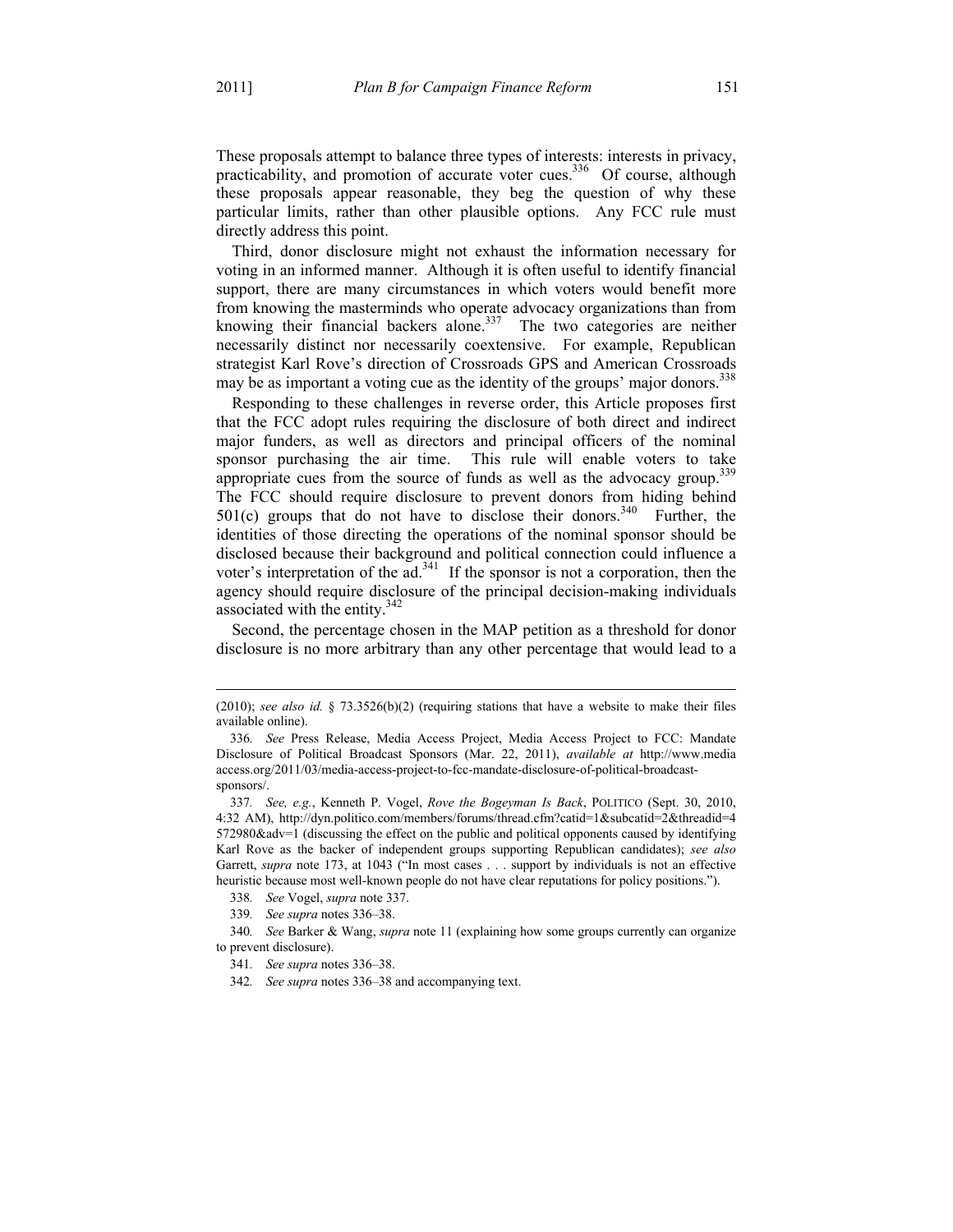consensus that such an amount is significant enough qualify a donor as a "major funder."<sup>343</sup> The FCC can make a reasonable choice of threshold percentage based on a balance of the relevant parties' interests.<sup>344</sup> The most pressing need for voters is effective disclosure, due to the constraints of limited time and attention.<sup>345</sup> Broadcasters' principal concerns are cost, ease of administration, and the desire to increase political advertising.<sup>346</sup> The interests of donors include privacy and the desire to avoid harassment.<sup>347</sup> Independent groups are likely concerned with maintaining their reputations so as to garner supporters and influence policymakers.<sup>348</sup>

Finally, the claim that the proposed disclosure rules invite circumvention is no stronger in the FCC context than in any other disclosure-based reform.<sup>349</sup> Although the opportunities for circumvention may exist, there are also costs associated with circumventing such rules and hiding information.<sup>350</sup> Failure to disclose may also raise credibility concerns because viewers will wonder what the group is hiding.<sup>351</sup> Additionally, ideological organizations and their Additionally, ideological organizations and their participants often face the conflicting desires of hiding their memberships from those who would disagree, while simultaneously publicizing their activities and donors to those in their ideological camp.<sup>352</sup> Satisfying both goals becomes increasingly difficult, as organizational structures tilt toward secrecy. At the same time, organizations trying to increase their political profiles might feel that more transparency could strengthen influence.<sup>353</sup> Furthermore,

<sup>343</sup>*. Cf.* Editorial, *The FCC Muzzle*, WALL ST. J., Mar. 31, 2011, at A16 ("The petition also seems to have pulled the 25% and 10% disclosure thresholds out of the air, because it makes no attempt to justify them.").

<sup>344</sup>*. See supra* note 336 and accompanying text.

<sup>345</sup>*. See* Garrett, *supra* note 173, at 1012–13 (discussing the importance of making information that is necessary for decision making easily available to voters who are too busy to spend extended time learning about candidates).

<sup>346</sup>*. See, e.g.*, Michael Corcoran & Stephen Maher, *Media Don't Bite the Ruling that Feeds Them*, FAIR (Jan. 2011), http://www.fair.org/index.php?page=4223.

<sup>347</sup>*. See* Garrett, *supra* note 173, at 1043.

<sup>348</sup>*. See id.* at 1027–28 (discussing the desire of independent groups to have the public know who they support in order to encourage public supporters to become "due-paying members" and to use their reputations to influence policymakers).

<sup>349</sup>*. See* Garrett, *supra* note 322, at 686–88 (describing ways in which organizations circumvent various FCC and BCRA disclosure rules).

<sup>350</sup>*. See, e.g.*, *id.* at 690 ("A candidate who discloses nothing does send an interesting signal about her credibility."); Garrett, *supra* note 173, at 1027 (explaining advocacy groups' incentive to publicize their views to attract supporters).

<sup>351</sup>*. See* Garrett, *supra* note 322, at 690.

<sup>352</sup>*. See* Garrett & Smith, *supra* note 323, at 297–99 (describing which organizations want to publish their membership and when they might work to hide their membership); *see also* Garrett, *supra* note 173, at 1027.

 <sup>353.</sup> Admittedly, donors could choose to tell a partisan leadership group of their involvement while still remaining undisclosed to the public. *See, e.g.*, Barker & Wang, *supra* note 11 ("'Say I gave a million dollars to Crossroads GPS,' said [Professor] Rick Hasen . . . 'You can tell the whole Republican leadership that. ProPublica can't find it, but the people you are trying to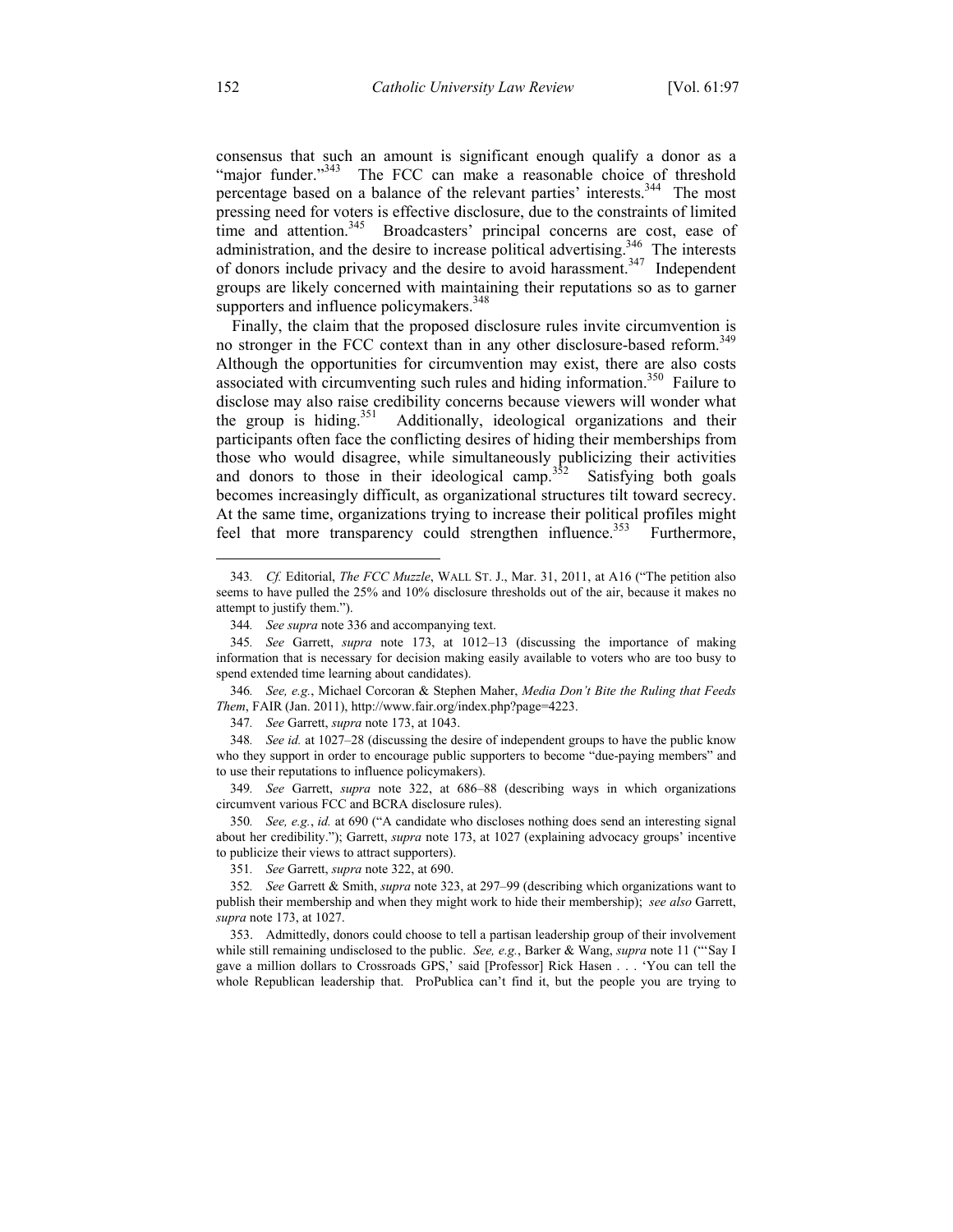$\overline{a}$ 

independent ideological groups that seek to engage in political advertising vary in their available resources and capacities.<sup>354</sup> Strategies to evade disclosure that might be financially and otherwise viable for large, sophisticated groups might not be equally available to more modest organizations.<sup>355</sup> Moreover, FCC sponsorship-identification rules configured to require corporate donors to reveal their directors, principal officers, and perhaps even major shareholders would likely reveal the organization's principal movers.<sup>356</sup>

## *4. Voluntarily Adopted Disclosure Guidelines*

Nothing in the Communications Act or the FCC's rules prohibits broadcast stations and cable operators themselves from implementing their own private rules requiring more explicit disclosure about the people and entities funding and operating independent, third-party organizations.<sup>35</sup>

The main obstacle to stations voluntarily implementing their own disclosure rules is the concern that independent political-support groups might shun those stations requiring disclosure in favor of their less punctilious competitors. Fear of competitive disadvantage and the loss of political-advertising revenue might cause stations to be less willing to adopt contractual requirements voluntarily.<sup>358</sup> If, however, loss of competitive advantage is the only obstacle impeding voluntary disclosure rules, corporations might be induced to adopt them in exchange for rewards or benefits. For example, the FCC and other organizations could give stations that have adopted voluntary disclosure rules an approval rating similar to a Good Housekeeping seal of approval, which could have positive reputational and economic value to the station and enhance the station's or network's brand.<sup>359</sup> In light of the public's expressed distaste

influence can find it.'"). Nevertheless, people know that as soon as information is revealed to one party, it will quickly spread to others.

<sup>354</sup>*. See, e.g.*, Luo & Palmer, *supra* note 101 (describing considerable differences in spending among various independent groups).

<sup>355</sup>*. See* Barker & Wang, *supra* note 11 (describing the levels of organization necessary to evade disclosure); *see also* Garrett & Smith, *supra* note 323, at 296 (describing the complexity required to obscure the other source of funding).

 <sup>356.</sup> Sponsorship-identification rules grant broad authority to the FCC. *See* Sponsorship Identification Rules, 34 F.C.C. 829, 849 (1963); Applicability of Sponsorship Identification Rules, 40 F.C.C. 141, 141 (1963), *modified*, 40 Fed. Reg. 41,936 (Sept. 9, 1975). As a practical matter, and to the extent that control follows investment, identification of the major actors in the corporation would probably reveal important donors even if shareholder disclosure was not directly required. Often, there will be an overlap between the directors and principal officers and the shareholders of these companies.

<sup>357</sup>*. See* 47 U.S.C. § 317 (2006); *see also supra* Part II.A.1.

 <sup>358.</sup> In fact, stations heavily rely on political advertisements for their revenue. *See, e.g.*, Corcoran & Maher, *supra* note 346 ("Political ads are expected to account for 11 percent of the total revenue for local broadcasters this year . . . ."); Malone, *supra* note 82.

<sup>359</sup>*. See The History of the Good Housekeeping Seal*, GOODHOUSEKEEPER, http://www.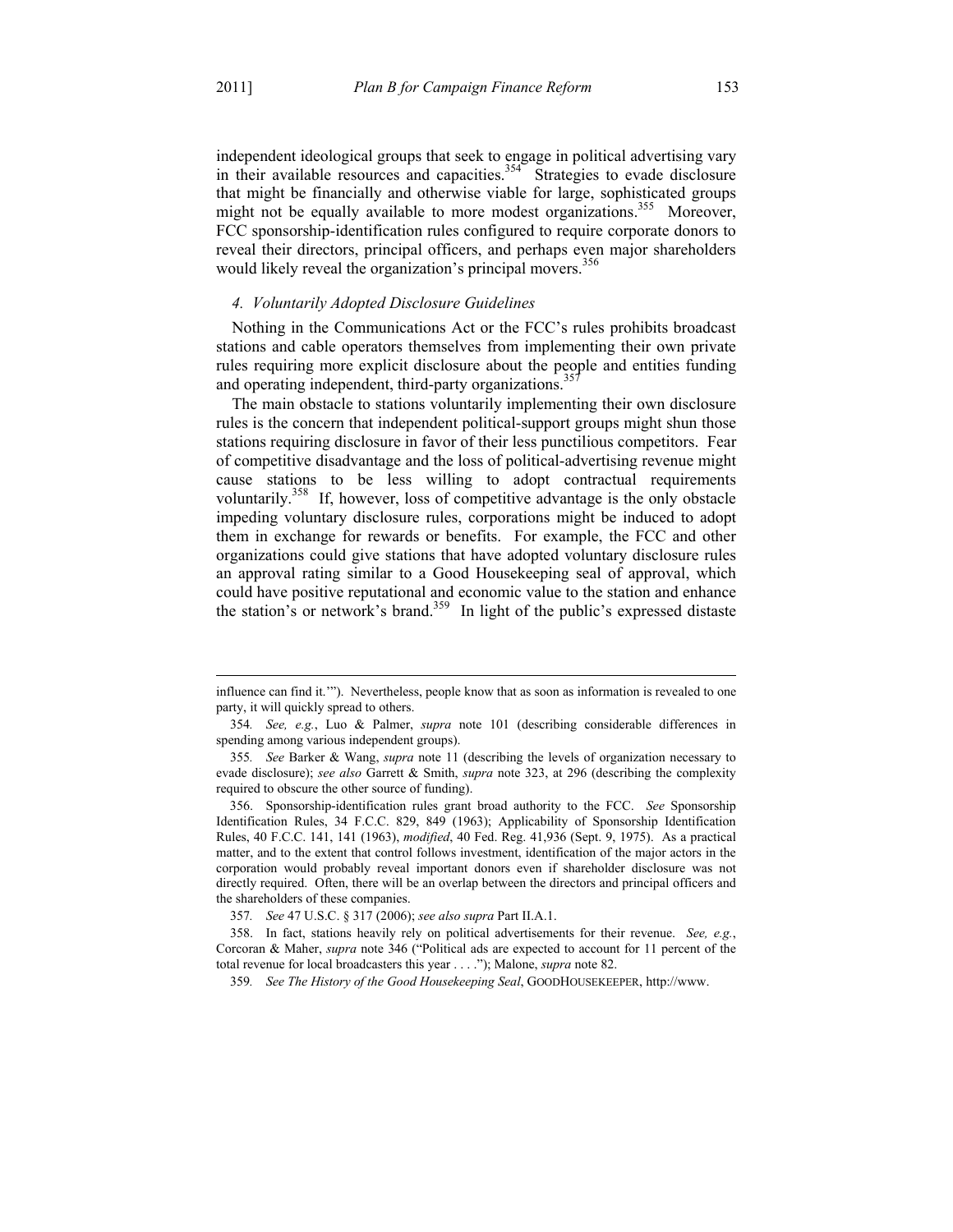for negative advertising, $360$  some stations might opt for voluntary disclosure policies particularly if they were not alone in doing so.

### *C. Revival of a* Zapple*-Type Antidiscrimination Doctrine for Independent Ads*

In addition to forcing third-party disclosures, the FCC could apply a rule based on its dormant *Zapple* doctrine to post-*Citizens United* advertising The FCC has the authority to adopt this quasi-equal opportunities rule, which could have a beneficial impact on disclosure, at least on the margins. $362$ 

Because the FCC never repudiated the *Zapple* doctrine, it still exists unofficially, although it has rarely been asserted with success.<sup>363</sup> Critics would argue that the possibility of an equal opportunities requirement for independent-group ads is doomed because the *Zapple* doctrine has its roots in the now-abandoned fairness doctrine.<sup>364</sup> However, a revival of the fairness

361*. See supra* Part II.A.2 (discussing the *Zapple* doctrine).

362*. See* 47 U.S.C. § 315(a) (2006) (granting the FCC the authority to require broadcasters to provide equal opportunity to opposing candidates).

363*. See* Vandell, *supra* note 208, at 455–56 ("The *Zapple* doctrine has survived, though successful complainants are rarely brought against networks for following it.").

364*. See id.* at 456 ("Congress has never codified the *Zapple* rule, and so its future is in a much more precarious position after the fairness doctrine's repeal . . . ."). After much critique, the FCC abandoned the fairness doctrine in 1987. Syracuse Peace Council, 2 FCC Rcd. 5043, 5057 (1987) (memorandum opinion and order), *aff'd sub nom.* Syracuse Peace Council v. FCC, 867 F.2d 654 (D.C. Cir. 1989). In August 2011, the FCC officially removed the fairness doctrine from its books. John Eggerton, *FCC Strikes Fairness Doctrine from Fed Rulebook*, BROADCASTING & CABLE (Aug. 22, 2011, 2:00 PM), http://www.broadcastingcable.com/article /472722-FCC\_Strikes\_Fairness\_Doctrine\_From\_Fed\_Rulebook.php.

 Many years after the FCC abandoned the general fairness doctrine, the U.S. Court of Appeals for the D.C. Circuit ordered the FCC to repeal the personal-attack and political-editorializing rules, which were particular applications of the fairness doctrine. *See* Radio-Television News Dirs. Ass'n v. FCC, 229 F.3d 269, 272 (D.C. Cir. 2000); Repeal or Modification of the Personal Attack and Political Editorial Rules, 65 Fed. Reg. 66,643, 66,644 (Nov. 7, 2000) (revising sections 73 and 76 of Title 47 of the *Code of Federal Regulations*).

 Calling for the revival of a regulatory doctrine associated with the fairness doctrine may be particularly dangerous as a political matter. Perhaps because of the view that right-wing talk radio was able to develop only because of the demise of the fairness doctrine, conservatives are strongly opposed to a return of the doctrine. *See* Stephen Clark, *FCC Agrees to Take 'Fairness* 

 $\overline{a}$ 

goodhousekeeping.com/product-reviews/history/ (last visited Oct. 24, 2011). The possibility that advertisers could move their business to other types of media does not necessarily mean that this kind of voluntary, industry-based "branding" approach would fail.

<sup>360</sup>*. See* Tom Denari, *Why Attack Ads and Disney Movies Are So Darned Effective*, ADAGE (Oct. 19, 2010), http://adage.com/article/small-agency-diary/attack-ads-disney-movies-darnedeffective/146579/; *Do Negative Campaign Ads Work?*, THISNATION.COM (Oct. 25, 2011), http://thisnation.com/question/031.html ("[V]oters overwhelmingly dislike negative advertising and are troubled by its widespread use."); Jeffrey M. Jones, *Americans Skeptical About What They See in Political Ads*, GALLUP (Oct. 20, 2006), http://www.gallup.com/poll/25093/americans -skeptical-about-what-they-see-political-ads.aspx (discussing the public's distaste for negative advertising in political campaigns).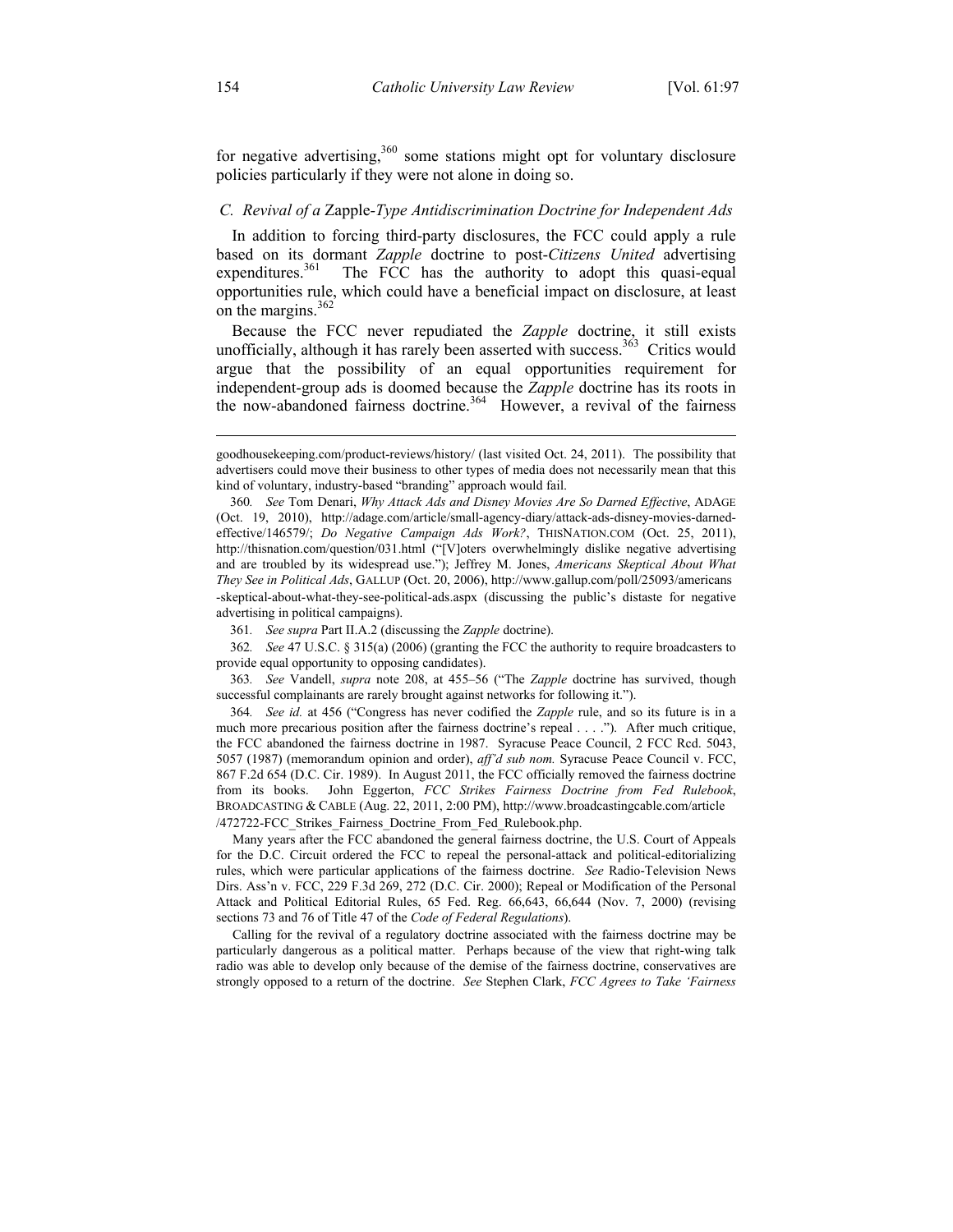$\overline{a}$ 

doctrine is not a necessary prerequisite for the application of the *Zapple*-type antidiscrimination doctrine to independent expenditures.<sup>365</sup> Commissioner Nicholas Johnson, in his concurring opinion in *Zapple*, chided the FCC's decision as effectively "bring[ing] in 'supporters' of or 'spokesmen' for candidates through the back door of the fairness doctrine."<sup>366</sup> He saw "no legal reason why the Commission could not rule that sec. 315 (a) encompasses spokesmen for or supporters of political candidates as a logical extension of congressional intent.<sup> $367$ </sup> This Article does not contend that § 315, in an expanded reading, should cover airtime purchases by independent groups; rather, it proposes that the FCC can and should apply antidiscrimination principles to airtime sales for non-candidate electoral speech under the ancillary authority granted to the FCC to effectuate the goals of § 315.

 This is not inconsistent with the FCC's recent rejection, under judicial duress, of its personal-attack and political-editorializing rules. *See Radio-Television News Dirs. Ass'n*, 229 F.3d at 272; Repeal or Modification of the Personal Attack and Political Editorial Rules, 65 Fed. Reg. at 643. The FCC's now-eliminated political-editorializing rule had required broadcasters endorsing a candidate to notify the candidate's opponents and offer them equal opportunities to respond to the endorsement. 47 C.F.R. § 73.1930 (1998). The personal-attack rule required broadcasters to notify the victim of an on-air attack on her character or integrity and offer equal opportunities to the subject of the attack to respond. 47 C.F.R. § 73.1920. Broadcasters challenged the personal-attack and political-editorializing rules after the fairness doctrine was struck down, but the challenges were stalled on the FCC docket for years prior to the Court of Appeals's intervention. *See Radio-Television News Dirs. Ass'n*, 184 F.2d at 877–78 (recanting the history of challenges to the personal-attack and political-editorializing rules).

 Repeal of the political-editorializing and personal-attack rules should not necessarily imply the same outcome for the *Zapple* doctrine. These rules were far more intrusive on editorial discretion than the quasi-equal opportunities doctrine. The political-editorializing rule directly penalized broadcasters' decisions to make political endorsements, and doubtless had a chilling effect on direct political speech by the broadcast licensee itself. Similarly, the personal-attack rule imposed a potentially onerous and vague obligation to identify attacks and provide free response time. In addition to these distinctions, it should be noted that the personal-attack and political-editorializing rules arose not out of § 315, but directly out of the fairness doctrine from the outset. In fact, the famous case in which the Supreme Court rejected a First Amendment challenge to the fairness doctrine—*Red Lion Broadcasting Co. v. FCC*—dealt with those rules rather than the general fairness-doctrine obligation. *See generally* 395 U.S. 367 (1960).

366*.* Zapple, 23 F.C.C. 2d at 710 n.4.

367*. Id.* (charging that the majority failed to explain why "the Commission is apparently unwilling to enlarge sec.315(a), but willing to narrow the *Cullman* interpretation of the fairness doctrine. There may well be policy reasons for this approach; if so, I would have preferred that they appear in the majority's letter").

*Doctrine' Off the Books*, FOXNEWS.COM (June 8, 2011), http://www.foxnews.com/politics/2011/ 06/08/fcc-agrees-to-take-fairness-doctrine-off-books/.

 <sup>365.</sup> The *Zapple* doctrine was associated with the now-defunct fairness doctrine only because the request for an interpretive ruling from which the *Zapple* doctrine was derived was specifically couched in terms of the fairness doctrine. *See* Nicholas Zapple, 23 F.C.C. 2d 707, 707 (1970). Rather than an application of the fairness doctrine, the *Zapple* doctrine is, in fact, much closer to a determination of the outer parameters of the equal opportunities principle under the FCC's ancillary jurisdiction. *See infra* notes 373–80.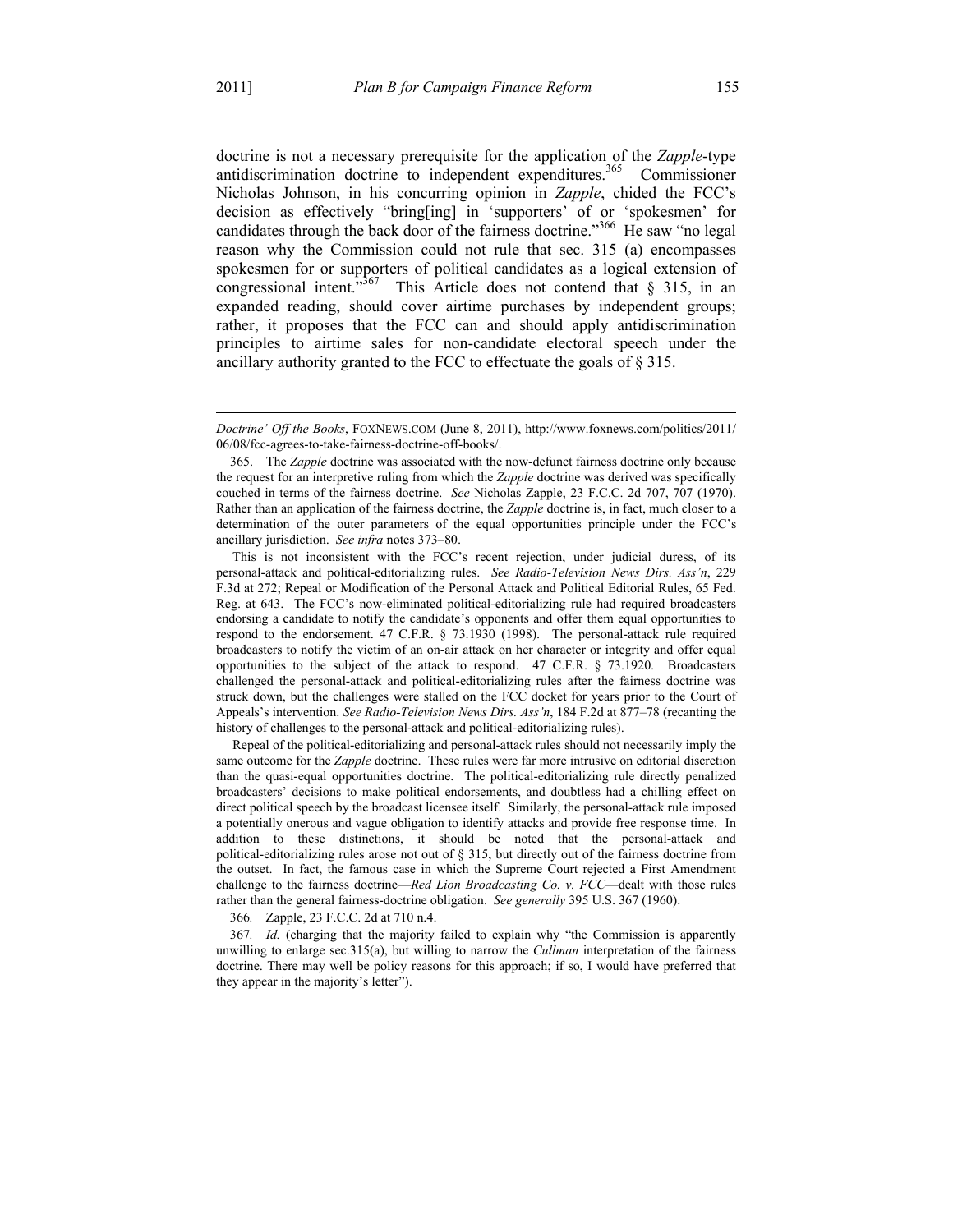The doctrine of ancillary jurisdiction, recognized by the Supreme Court in *United States v*. *Southwestern Cable Co.*, provided that the FCC should have the authority to regulate in a manner "reasonably ancillary to the effective performance of [its] various responsibilities for the regulation of television broadcasting."<sup>368</sup> Given the FCC's express statutory authority to regulate political advertisements under § 315, the FCC can reasonably read the ancillary-jurisdiction doctrine to permit the adoption of regulations that adapt the statutory antidiscrimination regime to the realities of modern political advertising.<sup>369</sup> Although the dangers of an expansive ancillary jurisdiction doctrine are evident, adoption of an antidiscrimination rule akin to *Zapple*'s

 <sup>368.</sup> United States v. Sw. Cable Co., 392 U.S. 157, 178 (1968) (interpreting the 1968 incarnation of 47 U.S.C.  $\S$  152(a)). Under this grant of authority, the FCC commenced its regulation of cable television two decades before Congress enacted the Cable Communications Act of 1984. Thomas G. Krattenmaker & A. Richard Metzger, Jr., *FCC Regulatory Authority over Commercial Television Networks: The Role of Ancillary Jurisdiction*, 77 NW. U. L. REV. 403, 436–39 (1982); *see also* Cable Communications Act of 1984, Pub. L. 98–549, 98 Stat. 2779. Title I of the Act also gives the FCC authority to "perform any and all acts, make such rules and regulations, and issue such orders, not inconsistent with this chapter, as may be necessary in the execution of its functions." 47 U.S.C. § 154(i) (2006). This provision is often referred to as the "necessary and proper" clause of the Act. John Blevins, *Jurisdiction as Competition Promotion: A Unified Theory of the FCC's Ancillary Jurisdiction*, 36 FLA. ST. U. L. REV. 585, 596 & n.53 (2009). The extent of the agency's ancillary authority is also part of the current discussion on FCC's authority to regulate the Internet. *See, e.g.*, *id.* at 587; James B. Speta, *The Shaky Foundations of the Regulated Internet*, 8 J. TELECOMM. & HIGH TECH. L. 101, 107 (2010) [hereinafter Speta, *Shaky Foundations*]. More specifically, with regard to radio and television, the preamble to section 303 of the Communications Act of 1934 provides that the standard for FCC action is "public convenience, interest, or necessity." Communications Act of 1934, §303, 47 U.S.C. § 303 (2006). Section 303(r) of the current statute authorizes the FCC to "[m]ake such rules and regulations and prescribe such restrictions and conditions, not inconsistent with law, as may be necessary." *Id.* § 303(r). Section 315(d) provides that "[t]he Commission shall prescribe appropriate rules and regulations to carry out" its statutory authority. *Id.* § 315(d).

For further discussions of the Commission's ancillary authority, see Susan P. Crawford, *The Ambulance, the Squad Car, & the Internet*, 21 BERKELEY TECH. L.J. 873, 925–31 (2006); Joseph R. Fogarty & Marcia Spielholz, *FCC Cable Jurisdiction: From Zero to Plenary in Twenty-Five Years*, 37 FED. COMM. L.J. 113 *passim* (1985); Mark D. Hoffer, *The Power of the FCC to Regulate Cable Pay-TV: Jurisdictional and Constitutional Limitations*, 53 DENV. U. L. REV. 477 *passim* (1976); Krattenmaker & Metzger, *supra*, *passim*; James B. Speta, *FCC Authority to Regulate the Internet: Creating It and Limiting It*, 35 LOY. U. CHI. L.J. 15, 22–30 (2003) [hereinafter Speta, *FCC Authority*]; Speta, *Shaky Foundations*, *supra*, at 107; Philip J. Weiser, *Toward a Next Generation Regulatory Strategy*, 35 LOY. U. CHI. L.J. 41, 50–51 (2003).

 <sup>369. 47</sup> U.S.C. § 315(d). Perhaps the ancillary jurisdiction doctrine was not mentioned in *Zapple* because its recognition by the Supreme Court in the 1968 *Southwestern Cable* decision was so recent at that time. *See supra* note 368 and accompanying text. In addition, the *Zapple* ruling was issued in response to a request specifically phrased in fairness-doctrine terms. *See*  Zapple, 23 F.C.C.2d at 707. Because the fairness doctrine was still in force and could easily resolve the questions posed, and because (as pointed out by Commissioner Nicholas Johnson in his concurrence) the FCC had previously taken the position that  $\S 315(a)$  did not apply to airtime purchases by candidate supporters, the FCC may not have thought it necessary to revisit § 315(a) or invoke the new doctrine of ancillary authority. *See supra* notes 363, 366–67 and accompanying text.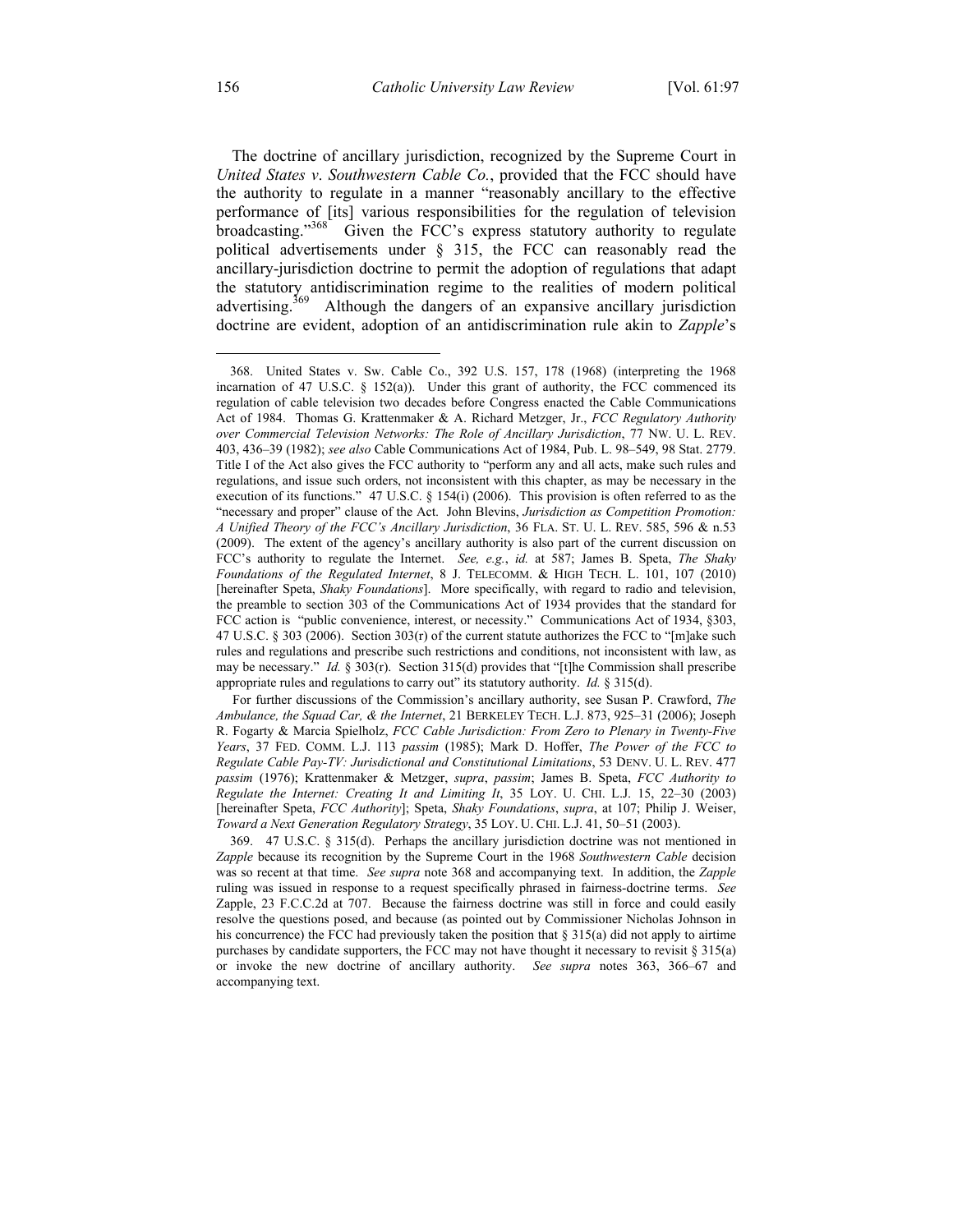1

quasi-equal opportunities is a far less aggressive exercise of regulatory power than others the FCC has previously justified under the mantle of ancillary authority.370

 Of course, reasonable minds could disagree as to the closeness of the relationship between direct statutory authority and any given exercise of FCC ancillary authority. *See* Blevins, *supra* note 368, at 607–08 ("What exactly makes a given regulatory scheme 'close' to the underlying statutory authority? Are there any objectively verifiable ways to assess it?"). Critics of the approach suggested here could also claim that the FCC should not be able to adopt regulations under its ancillary authority that could be said to undermine the legislative intent behind the direct statutory hook. In addition, those who seek to limit the exercise of ancillary authority to situations in which regulation will promote market competition might be concerned that a *Zapple*type rule would extend ancillary jurisdiction improperly to promote controversial non-economic goals. *Id.* at 617–18, 627–28.

 These objections should not, however, preclude a quasi-equal opportunities rule grounded on ancillary jurisdiction. Political broadcasting is one area in which there should be little disagreement that the goals of the explicit statutory provisions would be closely promoted by a well-crafted and reasonable *Zapple*-type rule. Congress saw "radio's potential importance as a medium of communication of political ideas [and] . . . sought to foster its broadest possible utilization." Farmers Educ. & Coop. Union v. WDAY, Inc., 360 U.S. 525, 529 (1959). Moreover, if independent third-party ads are likely to flood radio and television during elections, the FCC needs the power to prevent partisan distortions in such ads so that they do not undermine the goals of § 315. If cable regulation was properly justified under the FCC's ancillary jurisdiction because of cable's impact on broadcasting, then surely the FCC should have the authority to regulate non-candidate ads possibly affecting the role of candidate equal opportunities in the electoral scheme. *See infra* note 385 (noting that neither the legislative history nor the text of § 315 establish whether a *Zapple* rule would be inconsistent with § 315). Courts have affirmed exercises of FCC ancillary authority in circumstances of clearer tension.

 <sup>370.</sup> To be sure, the ancillary-jurisdiction doctrine is controversial and its boundaries unclear. *See, e.g.*, Blevins, *supra* note 368, at 587 ("Analyzing the FCC's ancillary jurisdiction has been an exercise in confusion."). Some have criticized the doctrine as "vague and incoherent," whereas others have warned of its "virtually limitless" scope. *Id.* Professor (and former FCC Commissioner) Glen Robinson views the FCC's use of the doctrine to regulate cable as a seminal example of the agency "creat[ing] its mandate out of thin air." Glen O. Robinson, *Regulating Communications: Stories from the First Hundred Years*, 13 GREEN BAG 2D 303, 308–09 (2010).

Regardless of one's view of the extent of the FCC's residual authority to regulate technologies not clearly subject to the Act in the absence of explicit statutory jurisdiction, application of ancillary authority to the narrow context of political ads should be far less troublesome. In the context of political advertising, the FCC would be regulating areas in which it has much more express statutory authority, and with regard to technologies, it is expressly authorized to regulate in the public interest, convenience, and necessity. *See* Krattenmaker & Metzger, *supra* note 368, at 454–55 (proposing that "the Commission's jurisdiction extends to entities that (1) own, operate, or use interstate wire or radio communications facilities; and (2) thereby engage in activities that have a substantial impact on the Commission's ability to carry out its statutory obligations"). In other words, a *Zapple*-like equal opportunities regime for third-party political advertising is arguably "sufficiently close to the underlying jurisdictional hook" to fit a traditional account of when courts uphold FCC exercises of ancillary jurisdiction. *See* Blevins, *supra* note 368, at 607 (describing and criticizing the traditional account). For an early judicial recognition of the FCC's "expansive powers" to regulate under the Communications Act of 1934, see Nat'l Broad. Co. v. United States, 319 U.S. 190, 219 (1943) (approving the FCC's broad "chain broadcasting" rules, which were designed to curb monopolistic network power, even though the agency did not have direct statutory authority over broadcast networks).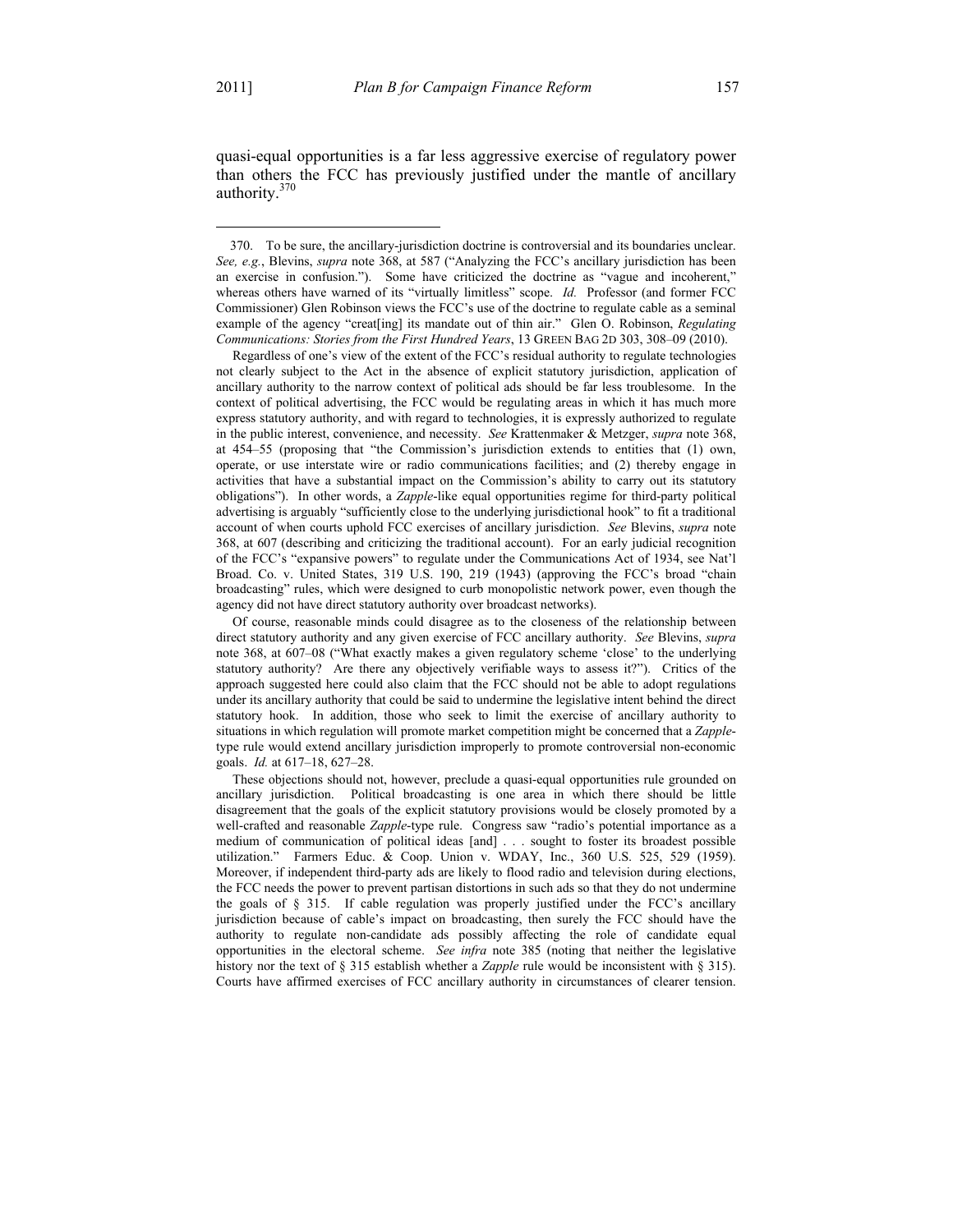Indeed, there is a direct relationship between ensuring rough equivalence in independent political ads and effectuating the congressional intent behind § 315(a), which provides political opponents with equal opportunities to address the voters.<sup>371</sup> Without a similar antidiscrimination principle applied to independent-group advertising, opposing independent advocates could well drown out the candidates whose speech is protected under  $\S 315(a)^{372}$  The FCC surely has the authority to ensure that  $\S$  315(a) does not become an insignificant and irrelevant element in a political discourse.

The Radio Act of 1927 and the Communications Act of 1934 envisioned a politics in which broadcasters would not stack the deck against candidates' opportunities to speak to the voters.<sup>373</sup> Today's political reality—in contrast to that of 1927 and 1934—is that much election advertising is controlled not by parties or candidates, but by third-party, independent groups.<sup>374</sup> The  $\S$  315 antidiscrimination principle originated from legislators' concerns about discriminatory sales of political-advertising time.<sup>375</sup> Today, when independent advertising expenditures may well exceed candidate- and party-funded ads, it would be prudent to ensure that broadcast licensees do not unduly favor a particular side and thereby effectively eviscerate  $\S 315(a)$ <sup>376</sup>

- 371. 47 U.S.C. § 315(a).
- 372*. See supra* Part II.A.2.
- 373*. See* Vandell, *supra* note 208, at 446 (discussing the history of § 315(c)).

 $\overline{a}$ 

*See* Blevins, *supra* note 368, at 595–600. Perhaps that is because too limiting a reading of the direct statutory authority would effectively eliminate ancillary authority. Finally, whatever the merits in general of distinguishing between economic and noneconomic regulatory goals to justify the exercise of ancillary jurisdiction, a reasonable attempt to prevent strategic political partisanship in the transmission of independent political ads would not likely be a controversial goal as such. Disagreement would likely be limited to the particulars of the rules as adopted.

<sup>374</sup>*. See* Barker & Wang, *supra* note 11 (discussing the rapidly increasing rule of independent groups in recent years); *see also* Gold & Mason, *supra* note 20 (discussing the relationship between candidates and independent support groups). On the other hand, it is true that such independent groups can informally coordinate with parties and candidates. *See* Barker & Wang, *supra* note 11 (discussing the interplay between independent groups and parties and candidates); Hooker, *supra* note 331.

 <sup>375.</sup> Herbert Hoover, then-Secretary of Commerce, testified before Congress in the 1920s that "[w]e can not allow any single person or group to place themselves in position where they can censor the material which shall be broadcasted to the public, nor do I believe that the Government should ever be placed in the position of censoring this material." *To Regulate Radio Communication: Hearing on H.R. 7357 Before H. Comm. on the Merchant Marine & Fisheries*, 68th Cong. 8 (1924) (statement of Herbert Hoover, Secretary of Commerce). Many congressmen sought common-carrier status for broadcasters with respect to use of stations for political candidates and "discussion of any question affecting the public." Columbia Broad. Sys. Inc. v. Democratic Nat'l Comm., 412 U.S. 94, 104 (1973) (quoting 67 CONG. REC. 12,503 (1928)). Ultimately, the 1927 Act did not include common-carrier language, but it did include an amended equal opportunities provision, which has since been enacted in § 315. *Id.*

<sup>376</sup>*. Cf.* Reed-Huff, *supra* note 31, at 204 (discussing increasing levels of independent advertising expenditures).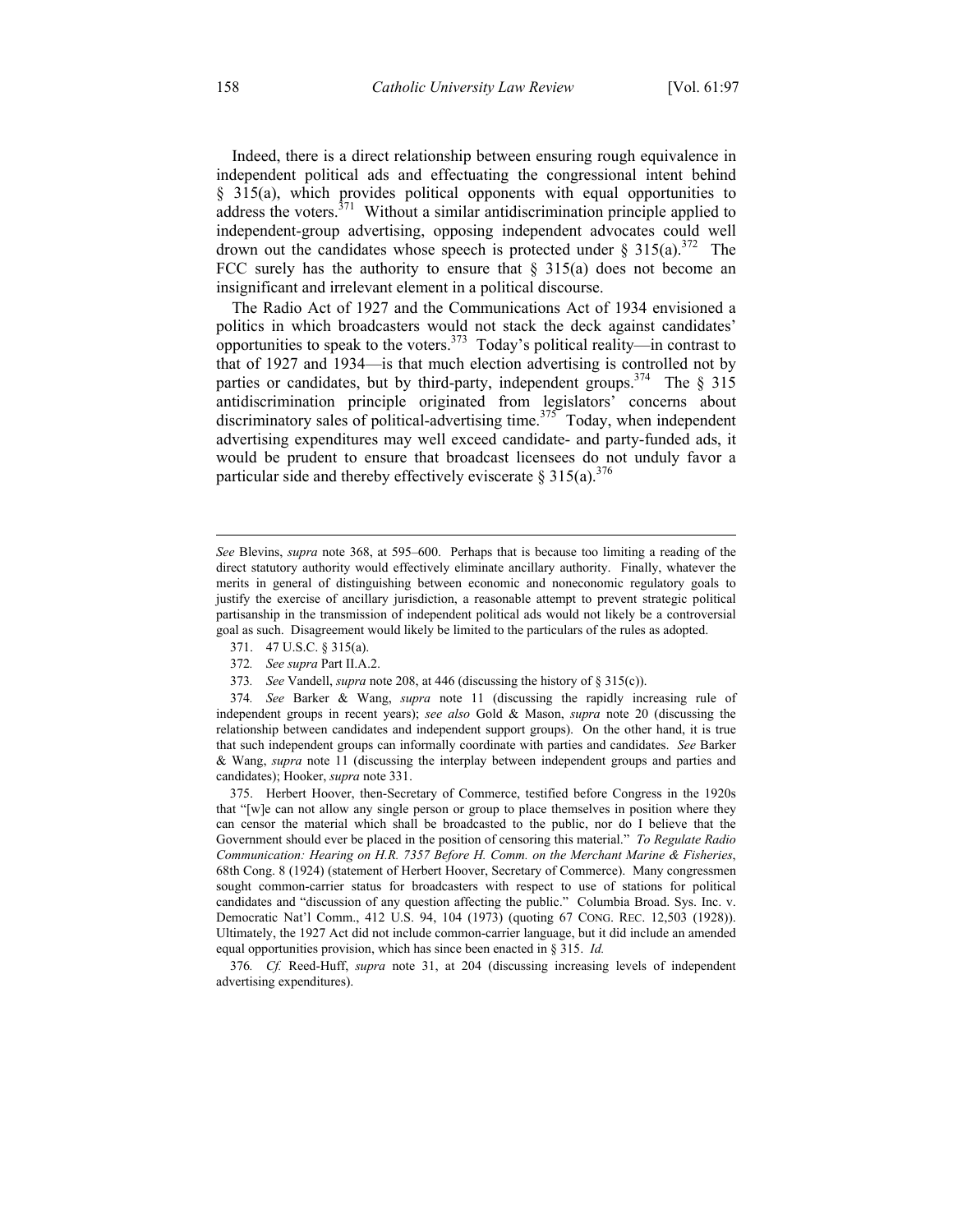1

It is important for the FCC to provide a bulwark against partisan decisions by broadcasters with respect to advocacy ads. Some critics of this assertion might argue that this kind of antidiscrimination rule is unnecessary, because private, profit-maximizing broadcast licensees, which are increasingly reliant on political advertising for their bottom lines, will not sacrifice profit at the altar of ideology. $377$  However, this is not entirely reassuring, as the history of broadcasting contains examples of political favoritism.<sup>378</sup> Today, as well, entities like Fox Broadcasting give reason to fear electoral partisanship by at least some broadcasters.<sup>379</sup> Moreover, industry accounts suggest that groups spurred by *Citizens United* may inundate broadcasters with requests for third-party political ads.<sup>380</sup> If stations are faced with a scarcity of airtime available for political advertising during peak electoral periods, they will have to select from a number of competing advertisements and advertisers. This might lead to at least some partisan effects, even if political partisanship is not the official policy of the station.<sup>381</sup> If that is so, then a quasi-equal opportunities rule could help level the playing field among non-candidate electoral advertisers.<sup>382</sup>

381*. Cf.* Jeremy P. Jacobs, *Media Buying After* Citizens United, CAMPAIGNS & ELECTIONS, June 2010, at 10 (discussing the increased competition among advertisers after *Citizens United*).

<sup>377</sup>*. See supra* note 358 (noting stations' heavy reliance on political-advertising revenue).

<sup>378</sup>*. See* Vandell, *supra* note 208, at 44 (highlighting that concern over "politically interested media owners" and paternalistic concern for the public were factors that led to the adoption of  $§ 315(a)$ ).

<sup>379</sup>*. See, e.g.*, Stephen Clark, *FCC Agrees to Take 'Fairness Doctrine' Off the Books*, FOXNEWS.COM (June 8, 2011), http://www.foxnews.com/politics/2011/06/08/fcc-agrees-to-takefairness-doctrine-off-books/.

 <sup>380.</sup> Reed-Huff, *supra* note 31, at 204 (citing Downey, *supra* note 195).

<sup>382</sup>*. See supra* notes 216–17 and accompanying text. Alternatively, the application of the Zapple doctrine arguably could have the negative effect of "tak[ing] [further] inventory away from the candidates." *Cf.* Jacobs, *supra* note 381, at 10 (arguing that because third-party groups are not guaranteed the stations' lowest unit rates applicable to candidate advertising, broadcasters might prefer to sell airtime to them, thereby putting candidates "at a disadvantage because wealthy third party groups could lock in their ad buys early, before a candidate has raised the money to cover his or her media plan"). On this view, imposing *Zapple* obligations on third-party advertising might create a scarcity of broadcast ad time for candidates, who might shift to nonbroadcast advertising venues, leaving broadcast television as the noisy battleground of third-party groups. However, this is not likely to happen very soon. First, broadcasters have statutory obligations to offer equal opportunities when § 315 applies and to provide reasonable access to federal candidates under § 312(a)(7). *See* 47 U.S.C. §§ 312(a)(7), 315 (2006). They logically must be conservative in their third-party airtime sales to make sure that they can meet candidate airtime requests. Second, broadcast television and cable are still the most significant advertising venues. Katharine Q. Seelye, *About \$2.6 Billion Spent on Political Ads in 2008*, N.Y. TIMES (Dec. 2, 2008, 4:15 PM), http://thecaucus.blogs.nytimes.com/2008/12/02/about-26-billion-spenton-political-ads-in-2008/. The Internet, although increasingly important, cannot yet compete with the traditional electronic media, so it is unrealistic to expect massive candidate flight from television.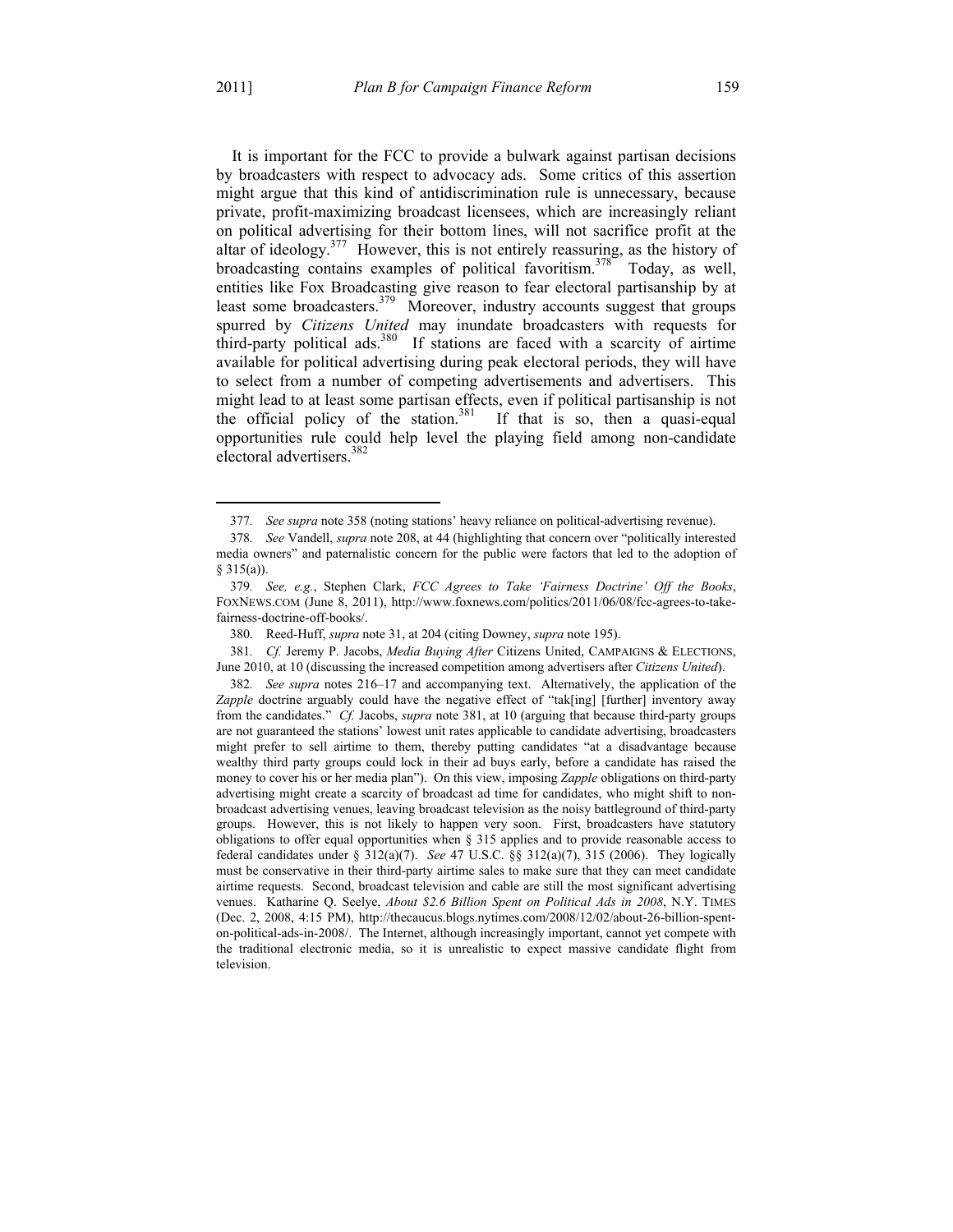This Article does not follow Commissioner Johnson's lead in *Zapple*383 by arguing that requiring equal opportunities for a candidate's supporters and opponents is a logical interpretation of  $\S$  315(a). One simple reason is that reading independent third-party political advertising into § 315(a) would stretch the statutory language<sup>384</sup> and legislative history.<sup>385</sup> Another is that strict

 385. One argument for why the FCC should not seek to situate a *Zapple*-type doctrine in the equal opportunities provision itself is that in 1927 and 1934 Congress chose not to enact proposed bills that would have extended equal opportunities to candidate supporters and parties. Although the legislative history provides no clear explanation of why Congress so limited equal opportunities, it could be argued that Congress, by its actions, effectively rejected *Zapple*-like protections. *See* Felix v. Westinghouse Radio Stations, Inc., 186 F.2d 1, 3 (3d Cir. 1950) ("[T]here are strong reasons for advocating . . . a broad construction [of § 315 to include broadcasts by candidate supporters]. When we turn to the legislative history of Section 315, however, we find this very question of including supporters of candidates within the purview of that section has been specifically considered and rejected by the Congress, which has made it perfectly clear that the section is intended to apply only to the personal use of broadcasting facilities by the candidates themselves.").

 Before the passage of the Radio Act of 1927, a significant number of congressmen objected to what they called private censorship by broadcasters and called for licensees to be regulated as common carriers, required to provide "equal service and equal treatment to all." Columbia Broad. Sys., Inc. v. Democratic Nat'l Comm., 412 U.S. 94, 105 (1972) (quoting 67 CONG. REC. 5482 (1926) (statement of Rep. Edwin Davis)). A bill reported to the Senate by the Committee on Interstate Commerce specified that broadcasters could "make no discrimination as to the use of such broadcasting station" if they permitted their stations to be used "for the discussion of any question affecting the public." *Id.* (citing H.R. REP. NO. 69-404, at 18 (1926)). However, many others objected to broadcasters becoming common carriers "compelled to accept anything and everything that was offered." *Id.* (quoting 67 CONG. REC. 12,502 (statement of Sen. Clarence Dill)). Senator Clarence Dill, explaining the need for an amendment to the proposed legislation, stated the view that "[w]hen we recall that broadcasting today is purely voluntary, and the listener-in pays nothing for it, that the broadcaster gives it for the purpose of building up his reputation, it seemed unwise to put the broadcaster under the hampering control of being a common carrier." *Id.* Ultimately as passed, section 18 provided that:

If any licensee shall permit any person who is a legally qualified candidate for any public office to use a broadcasting station, he shall afford equal opportunities to all other such candidates for that office in the use of such broadcasting station, and the licensing authority shall make rules and regulations to carry this provision into effect: Provided, That such licensee shall have no power of censorship over the material broadcast under the provisions of this paragraph. No obligation is hereby imposed upon any licensee to allow the use of its station by any such candidate.

 <sup>383.</sup> Nicholas Zapple, 23 F.C.C.2d 707, 709–11 (1970) (Johnson, Comm'r, concurring).

<sup>384</sup>*. See* 47 U.S.C. § 315. The statutory language limiting its application to "legally qualified candidates" constrains how expansively § 315(a) can reasonably be interpreted. *See id.* It would not unduly stretch the statute to conclude that equal opportunities should apply not only to candidates, but also to the candidate's authorized speakers. In such circumstances, the authorized speaker would effectively be acting as a proxy for the candidate, and the statutory language could reasonably be considered to cover such speakers. As for unauthorized supporters, the statute could be interpreted to include such independent speakers if the statutory terms "legally qualified candidates" could be read to refer not to candidates, but to candidacies. Such a reading, however, conflicts with the § 315 language securing equal opportunities to "*any person who is a legally qualified candidate* for any public office *to use* a broadcasting station." *Id.* (emphasis added).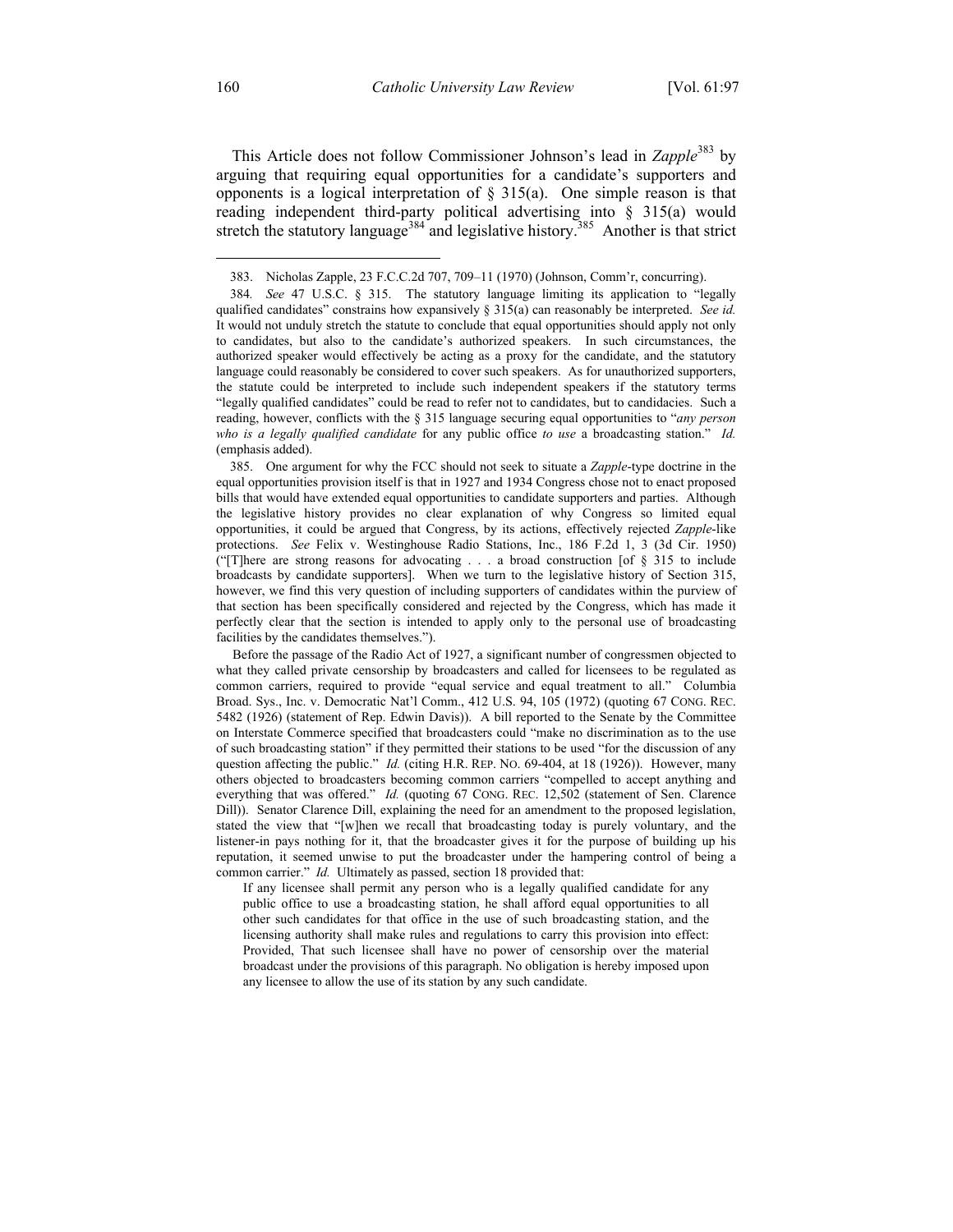$\overline{a}$ 

Radio Act of 1927, Pub. L. No. 69-632, §18, 44 Stat. 1162, 1170; *see also* 5 AMERICAN LANDMARK LEGISLATION: PRIMARY MATERIALS 419–52 (Irving J. Sloan, ed. 1977) (discussing the legislative history of the Radio Act of 1927 and the Communications Act of 1934).

 Before the passage of the 1934 Act as well, Congress sought to require licensees to give equal opportunities to candidate supporters and opponents "'to permit equal opportunity for the presentation of both sides of public questions.'" Mark R. Arbuckle, *The Evolving "Communications Marketplace": Rethinking Broadcast Fairness Two Decades After Syracuse Peace Council*, 18 MEDIA L. & POL'Y 69, 72 (2008) (quoting H.R. REP. NO. 72-2106, at 4 (1933)). In the 72nd Congress, the House and Senate both passed H.R. 7716, a bill to amend the Radio Act of 1927, which contained an amendment broadening section 18, "generally referred to as the 'political section[,]' [which was] designed to insure equality of treatment to candidates for public office, those speaking in support of or in opposition to any candidate for public office, or in the presentation of views on public questions." 76 CONG. REC. 5038 (1933); *see* 5 AMERICAN LANDMARK LEGISLATION, *supra*, at 448. Without explanation, President Herbert Hoover pocketvetoed this amendment in addition to numerous other pieces of legislation in 1933. Arbuckle, *supra*, at 72; *see also* Turner Catledge, *Congress Ends in Solemn Dignity*, N.Y. TIMES, Mar. 5, 1933, at D5. In the next Congress, a bill including a proposed § 315 modeled on the expanded section 18 that had been pocket vetoed was again introduced in the Senate. S. 3285, 73rd Cong. (1934). Although the Senate passed the bill "extend[ing] the requirement of equality of treatment of political candidates to supporters and opponents of candidates, and public questions before the people for a vote," differences between the Senate and House bills led to the appointment of a conference committee, whose report struck out this expanded equal opportunities provision. Felix v. Westinghouse Radio Stations, Inc., 186 F.2d 3, 5 (1950); 5 AMERICAN LANDMARK LEGISLATION, *supra*, at 450–52. Instead, it was decided that the new § 315 should mirror section 18 of the Radio Act of 1927. *See* 78 CONG. REC. 10,988 (1934) (reflecting the conferees' report, without explanation, that "[t]he Senate provisions, which would have modified and extended the present law, is not included in the substitute"). Ultimately, Congress passed § 315 of the Communications Act of 1934 without any reference to uses of broadcast stations by noncandidates. The Third Circuit read this legislative history as "clearly disclos[ing] the intention of the Congress with respect to a provision which otherwise might be regarded as ambiguous." *Felix*, 186 F.2d at 5.

 Nevertheless, an argument can be made that a *Zapple*-like quasi-equal opportunities FCC regulation would not, in fact, be inconsistent with congressional intent if we focus on the entire period at the dawn of radio regulation and the overall legislative debates. First, there was strong legislative sentiment throughout the period for an expansion of the non-discrimination provision beyond candidates. *See* Arbuckle, *supra*, at 72. But for the President's unexplained pocket veto of H.R. 7716 in 1933, an equal opportunities requirement extending to supporters and opponents of candidates would have amended section 18 of the Radio Act and become law. *Id.* Although President Hoover did not explain the veto, it is unlikely to have resulted from the equal opportunities provision. *See id.* Thereafter, S. 3285, which passed in the Senate, expanded § 315 by "extend[ing] the requirement of equality of treatment of political candidates to supporters and opponents of candidates, and public questions before the people for a vote." S. REP. NO. 72-564, at 10 (1932). Available records do not explain the trimming of the provision by the conference committee, which resulted in the limited version appearing in the Communications Act of 1934. At worst, then, the legislative history shows a controversial provision that missed becoming law by a hair's breadth.

 Second, congressional discussion throughout this period also demonstrates a concern that legislating equal opportunities for the discussion of public issues would lead broadcasters to avoid airing discussions of public issues. 67 CONG. REC. 12,504 (1926). In a statement delivered during a Senate hearing on S. 2910 in 1934, an officer of the National Association of Broadcasters characterized "the inevitable effect" of the proposed § 315 as "tak[ing] away the usefulness of radio by driving political discussions off the air." *A Bill to Provide for the*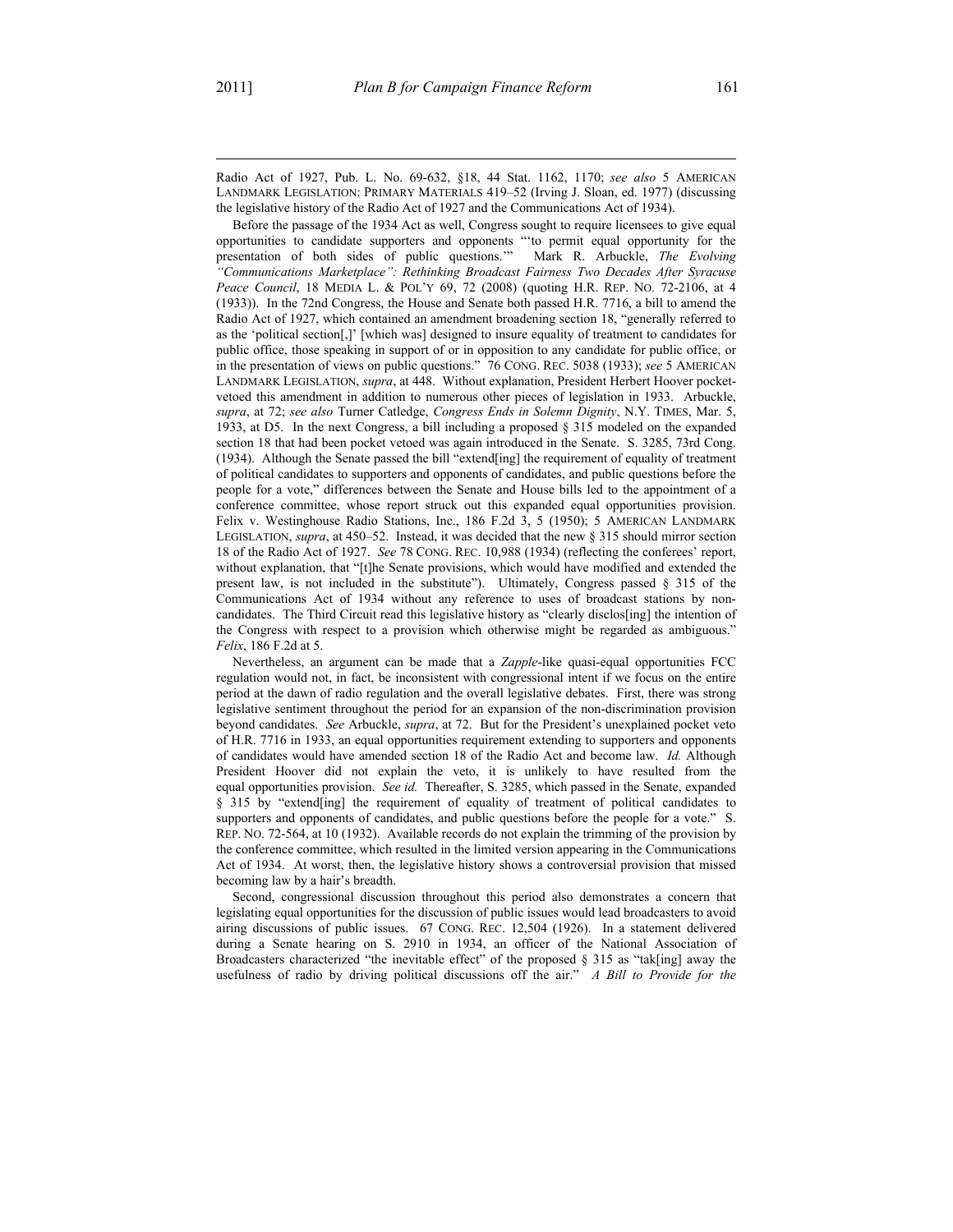*Regulation of Interstate and Foreign Communications by Wire or Radio, and for Other Purposes: Hearing on S. 2910 Before the S. Comm. on Interstate Commerce*, 73rd Cong. 67 (1934) (statement of Henry Bellows, Officer of the Nat'l Ass'n of Broadcasters) [hereinafter *Hearing on S. 2910*]. This may have been, in part, because of concerns about imposing expanded defamation liability on broadcasters. Under one of the proposed bills, for example, broadcasters would not have any power of censorship over the political speech they aired, but they would not be granted the immunity against defamation liability later recognized in *WDAY*. *See* 68 CONG. REC. 4152 (1926) (statement of Sen. Robert Howell). The larger the number of people who would have to be granted equal opportunities, the larger the threat of defamation liability for the stations. It is because of this that the National Assocation of Broadcasters representative argued against S. 2190: "It says, in effect, that since the present situation [liability without the right to censor under section 18 of the Radio Act of 1927] is intolerable, this bill [will] make it very much worse." *Hearing on S. 2910*, *supra*, at 67; *see also* 68 CONG. REC. 4152 (1926) (Statement of Sen. Robert Howell). If this is so, then the objecting congressmen were worried not about equal opportunities for political speech by candidate supporters as such, but by the expanded defamation liability such speakers would pose under a regime in which no immunity was statutorily provided. *Hearing on S. 2910*, *supra*, at 67; 68 CONG. REC. 4152 (1926) (statement of Sen. Robert Howell). In addition to concerns about defamation liability, broadcasters also expressed concern about the potentially expansive obligations to provide equal opportunities: "If I permit 1 person to speak over a station for 15 minutes in behalf of a candidate, then I must permit 50 other people to have the same amount of time each. That is what you say but I take it that is not what you meant." *To Amend the Radio Act of 1927: Hearing on H.R. 7716 Before the S. Comm. on the Interstate Commerce*, 72nd Cong. 11 (1932) (statement of Henry Bellows, Officer of the Nat'l Ass'n of Broadcasters).

 Third, none of the unsuccessful bills limited the expansion of equal opportunities just to supporters and opponents of candidates. In rejecting those provisions, Congress was thus rejecting much more expansive regulation than simply broadcasts by candidate supporters or opponents. The proposed bills effectively turned broadcasters into common carriers in the area of speech on matters of public concern. *See* 67 CONG. REC. 12,502 (1926) (Statement of Sen. Clarence Dill). Many legislators, including Senator Dill, objected to the transformation of radio stations into common carriers. *Id.* Thus, it is not clear whether the application of equal opportunities only to supporters and opponents of candidates would necessarily have been seen as posing as great a threat.

 Fourth, one commentator claims that "key legislators believed the 1927 Radio Act already required stations to provide fair access to non-candidates. In their view, it was not necessary to add a fairness amendment since the Radio Act was left intact when it was transplanted into the 1934 Act." Arbuckle, *supra*, at 73. As documented in the legislative history, some commented that discrimination in political advertising had not been a significant problem prior to 1927, indicating a desire to limit the relevance of the issue. *See* 68 CONG. REC. 3032, 3258 (1927) (statement of Sen. Clarence Dill). There is also evidence that "many licensees have operated on the assumption that supporters are also included. They have made equal time available to opposing supporters, parties and candidates." Jack H. Friedenthal & Richard J. Medalie, *The Impact of Federal Regulation on Political Broadcasting: Section 315 of the Communications Act*, 72 HARV. L. REV. 445, 484–65 (1959); Note, *Campaign Speeches on Radio and TV: Impartiality Via the Communications Act*, 61 YALE L.J. 87, 89 (1952) (footnote omitted). They may have done so on the assumption that their public interest obligations and the FCC's fairness doctrine required it. Now that the fairness doctrine is no longer part of the FCC's regulatory arsenal, it could be argued that it is necessary to assimilate speech by candidates' supporters and opponents back into § 315.

 Finally, the original drafters of radio law were open to statutory revision in light of experience. Given the "new and undeveloped" character of the radio industry, Senator Dill argued in 1926 that Congress should not "put too many legislative shackles around the industry at this stage of its

 $\overline{a}$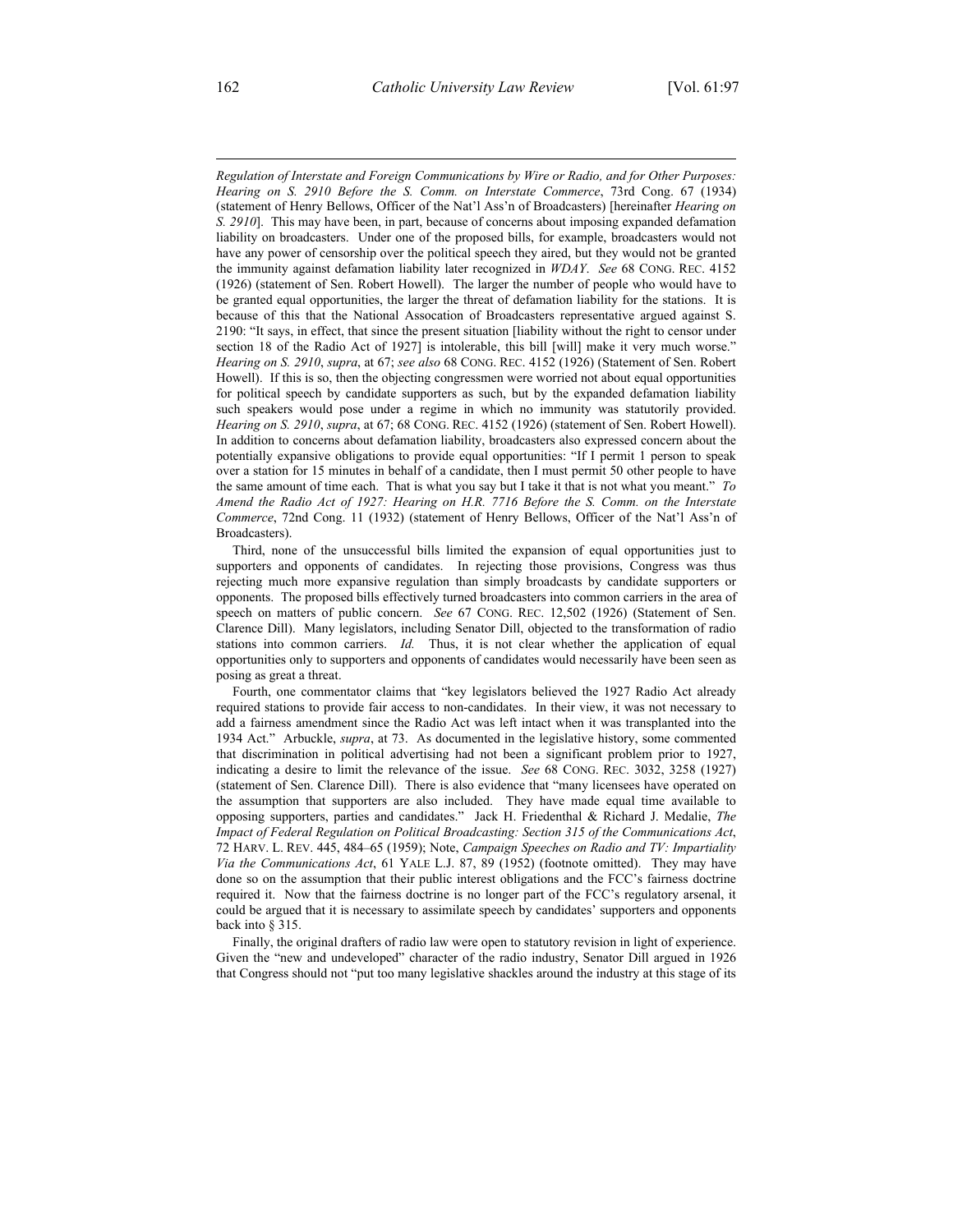$\overline{a}$ 

application of the § 315 regime would be unworkable. Even though broadcasters have been known to complain about "equal time" burdens in crowded electoral fields, it is easy enough to determine who should be considered a "legally qualified candidate" under  $\S$  315.<sup>386</sup> However, the universe of groups and individuals potentially entitled to equal opportunities under an expanded definition of  $\S$  315(a) is both far greater and more uncertain. Given the potentially innumerable equal opportunity requests that could be received in response to a single ad supporting or opposing a candidate, a broadened application of the equal opportunities provision could paralyze broadcasters and cable operators. Indeed, in an election with many candidates and support groups, imagining circumstances in which a station would *not* be vulnerable to a claim that it had not provided strictly equal opportunities to all views would be very difficult. Further, the legislative histories of the Communications Act and the Radio Act demonstrate a concern that requiring equal opportunities for the discussion of public issues would overburden broadcasters with demands for equal airtime because "public issue" can be interpreted very broadly.<sup>38</sup>

Of course, neither the Communications Act nor the FCC's rules prohibit broadcast licensees from either rejecting non-candidate political advertising or negotiating its revision.388 In *Columbia Broadcasting Systems v. Democratic National Committee*, the Supreme Court explicitly upheld broadcaster discretion to reject advocacy advertising.<sup>389</sup> Thus, broadcasters could choose to reject an offensive or misleading political advertisement.<sup>390</sup> Indeed, the

development." 68 CONG. REC. 3028 (1927). As broadcast interference called for legislation, but the two Houses could not agree, Senator Dill argued for passage of a compromise statute open to future revision. *Id.* In sum, Congress's passage of equal opportunities provisions limited to candidates in 1927 and 1934 need not be read as an explicit rejection of a general antidiscrimination principle with regard to political advertising by candidates' supporters and opponents.

Despite these arguments about the legislative history of the early radio statutes, this Article takes the position that there are policy advantages to grounding a *Zapple*-like doctrine on the FCC's ancillary jurisdiction rather than in the logic of § 315, regardless of Commissioner Johnson's position in *Zapple*.

 <sup>386. 47</sup> C.F.R. § 73.1940 (a)(1) (2010). The regulation includes additional requirements for legal qualification as well. *Id.* § 73.1940.

 <sup>387.</sup> Columbia Broad. Sys., Inc. v. Democratic Nat'l Comm., 412 U.S. 99, 106–07 (1973) (quoting 67 CONG. REC. 12,509 (1926)). Congress wanted to avoid setting up broadcasters as common carriers required to air everything that came their way "so long as the price was paid." *Id.* at 106 (quoting 67 CONG. REC. 12,502 (1926)).

<sup>388</sup>*. See id.* at 122–23 (finding that the Act does not prohibit the FCC from allowing broadcasters to refuse to sell ad space to groups that desire to spend on an issue).

<sup>389</sup>*. Id.* at 94, 97, 132.

 <sup>390.</sup> LaVonda N. Reed-Huff, *Offensive Political Speech from the 1970s to 2008: A Broadcaster's Moral Choice*, 8 U. MD. L.J. RACE, RELIGION, GENDER & CLASS 241, 282–83 (2008).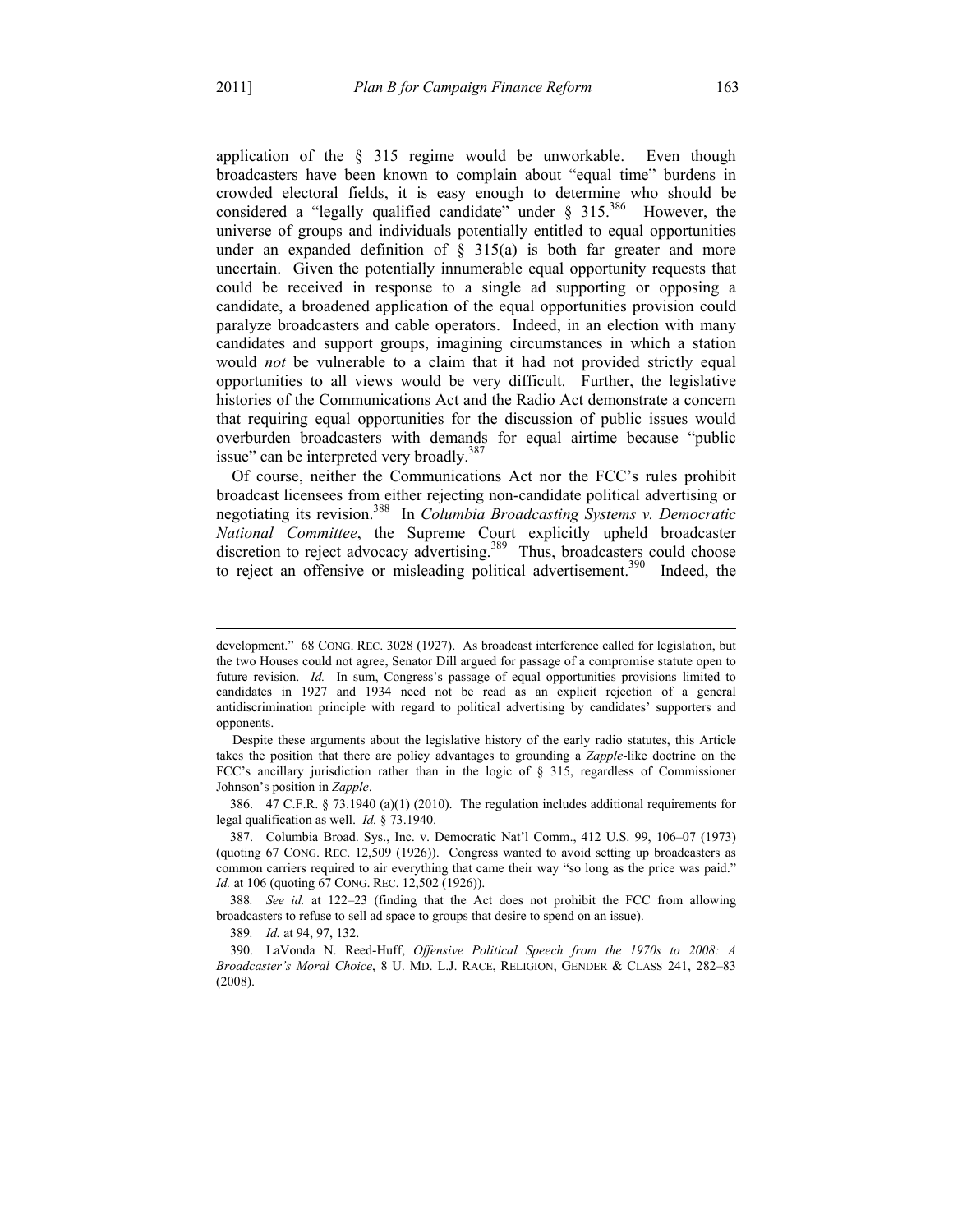broadcast industry had a long history—particularly at the networks—of rejecting all advocacy advertising prior to the  $1980s$ .<sup>391</sup>

Television and radio have shifted radically. Too much money is at stake in political advertising for stations to even consider rejecting many outside-group political ads.392 Economically beleaguered stations and networks are no longer squeamish about avoiding advocacy advertising.<sup>393</sup> Although stations might still reject some kinds of political advertising as a moral matter,  $394$  the large majority of commercial broadcasters and cable companies are likely to resist foregoing significant financial benefits in response to arguably moral objections. As commercial enterprises with profit-maximizing officers and fiduciary duties to their shareholders, these entities will face commercial imperative weighing heavily against moral scruples over $395$  harsh and arguably misleading political-advocacy advertising.<sup>396</sup>

Short of a blanket rejection of all ads that might trigger expanded § 315 obligations, how could a broadcaster avoid rejecting some ads to which equal opportunities obligations would attach in principle? As a practical matter, a workable antidiscrimination rule in the context of non-candidate political advertising must give stations significant discretion to achieve a rough balance serving the public interest, rather than formal equality.<sup>397</sup> A formal incorporation of outside ads into § 315 would not permit the exercise of broadcaster discretion once the station chose to air a third-party ad supporting or opposing a candidate and thereby automatically triggered the statutory equal opportunities requirement.<sup>398</sup>

397*. Cf.* Reed-Huff, *supra* note 390, at 282–83 (describing how broadcasters are "fiduciaries of the public trust" that make decisions on advertising to serve the public interest).

 398. This is, of course, assuming that opponents of a candidate or the candidate's support group or supporters of another candidate would seek equal opportunities for their messages.

<sup>391</sup>*. See, e.g.*, *Columbia Broad. Sys.*, 412 U.S. at 98–99 (describing CBS's policy against accepting controversial advocacy advertising).

<sup>392</sup>*. See supra* notes 162–64 and accompanying text (describing the recent increase in independent groups' political-ad spending levels).

<sup>393</sup>*. See supra* notes 162–64 and accompanying text.

 <sup>394.</sup> Reed-Huff, *supra* note 390, at 282–83.

 <sup>395.</sup> S*ee supra* note 377 and accompanying text.

 <sup>396.</sup> S*ee supra* notes 79–82 and accompanying text. Admittedly, a *Zapple*-like antidiscrimination rule could lead stations to avoid highly partisan ads by outside groups, and thereby lead to an arguably unconstitutional chilling effect under the First Amendment. Indeed, it might lead to a constitutional challenge to  $\S 315$  itself. Although Supreme Court cases such as *Red Lion Broadcasting Co. v. FCC*, 395 U.S. 367 (1960), implicitly confirm the constitutionality of the current version of § 315, query whether an interpretation that includes a quasi-equal opportunities component might not increase the burden on stations with limited airtime and lead to an overly conservative approach to the sale of airtime to outside groups. The limited right of access under  $\S 312(a)(7)$  could not offset such a chilling effect because of its limitation to federal candidates. *See supra* note 221. In addition, if the lowest-unit-rate provisions of § 315(b) were deemed applicable to the revived *Zapple*, then stations would doubtless complain about the financial burdens imposed by an expanded equal-time rule. *See supra* note 221. This is another reason not to call for formal incorporation.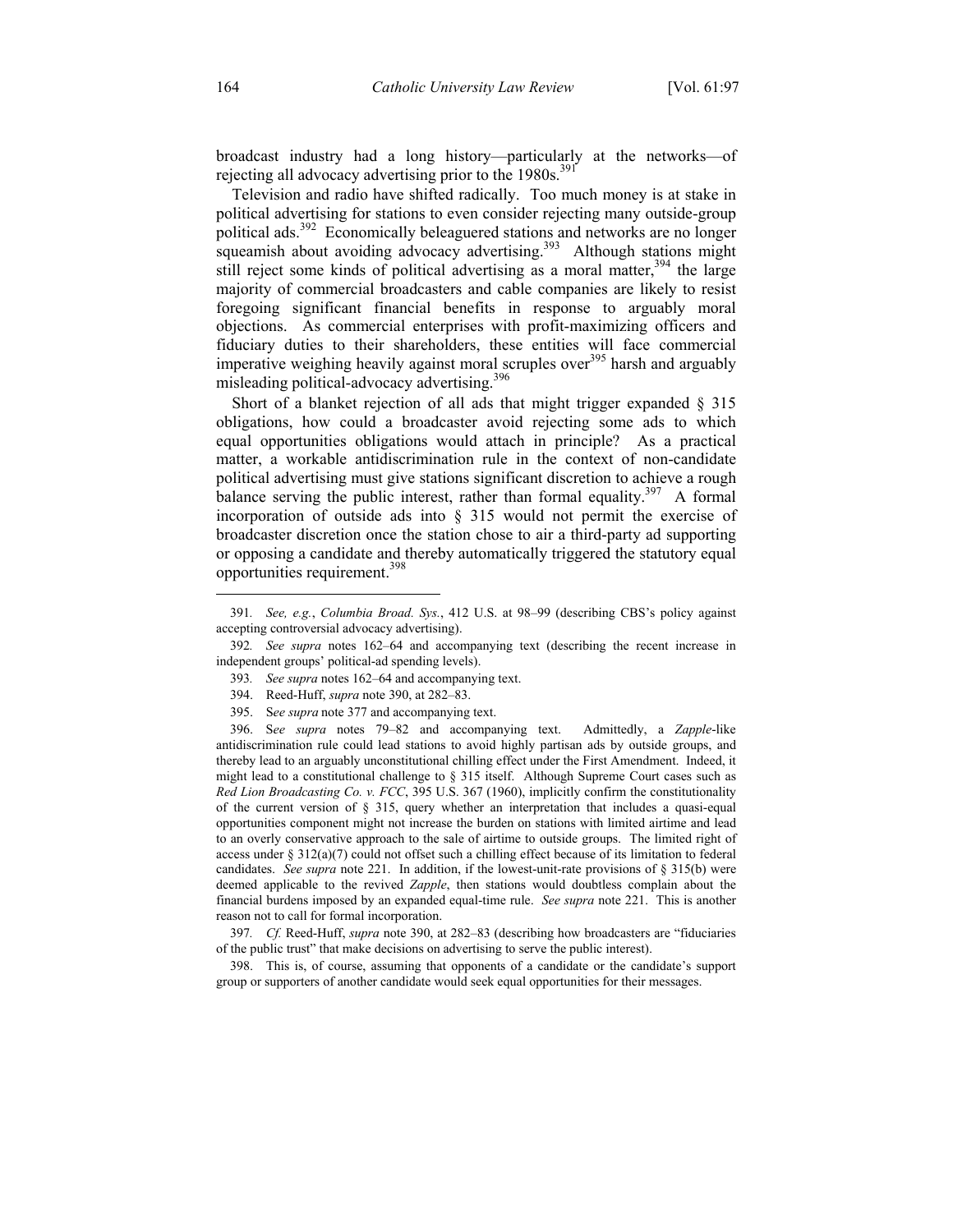1

Reading *Zapple* as incorporated formally through § 315 would also likely hamstring the FCC in any attempt to promote voluntary implementation of private, self-regulatory measures to control offensive and misleading political ads.<sup>399</sup> Self-regulatory measures could include rejecting such ads, requiring additional documentation of truth regarding claims made, or negotiating changes in the ads.<sup>400</sup> Stations may have some economic incentives to exercise editorial control over outside-group ads or reject the most inaccurate and misleading. They may have concerns about reputational harm from association with excessively negative and false advertising, as commercial broadcasters develop business reputations that could be tarnished by excessive association with such fare.<sup>401</sup> Although the principal object of voter discontent with offensive and false attack ads is likely to be the speaker, it stands to reason that station association with this kind of advertising would diminish the station's credibility as well. This is particularly true if the group responsible for the attack ad does not itself have a clearly established reputation. In such circumstances, viewers might be more likely to question the station's decision to air the ad rather than simply reacting to the speaker alone. Stations may also have incentives to reduce potential litigation risk. In the past, the FCC has taken the position that political advertising by supporters or opponents of candidates does not receive the immunity from defamation claims that is granted to candidates under § 315.<sup>402</sup> If that is the rule, rational broadcasters

 <sup>399.</sup> There is also an argument that assimilation of the *Zapple* rule into § 315 might entail the application of the lowest-unit-rate discounted-time provision under § 315(b) where relevant. *See supra* note 221 (discussing the lowest-unit-rate discount). However, the *Zapple* doctrine does not require an extension of the lowest-unit-rate obligation. There are good reasons for requiring airtime discounts for candidates themselves, so that they have the opportunity to address the voting public directly. This rationale does not logically apply in the same way to outside groups supporting or opposing the candidate. In any event, given the complexities in the way that stations sell airtime and the extent to which they profit from political advertising, even the extension of the lowest-unit-rate requirement to independent ads would not likely be deemed a significant burden by broadcasters.

<sup>400</sup>*. Cf.* Reed-Huff, *supra* note 390, at 283–85 (discussing the roles and responsibilities of broadcasters and the necessity of allowing broadcasters to blame the pros and cons of airing an ad).

<sup>401</sup>*. See* Christina H. Burrow, Thomas M. Clyde & Michael D. Rothberg, *Negative Issue Advertisements: A Practical Matter*, COMM. LAWYER, Summer 2004, at 7. Although the speaker is likely to be the principal object of voter discontent with offensive, false attack ads, it is reasonable to expect that association with such advertising would diminish the station's credibility, particularly if the group airing the ad does not have a clearly established reputation.

<sup>402</sup>*. See, e.g.*, FCC Political Primer, 100 F.C.C.2d 1476, 1513 (1984) (citing Farmers Educ. & Coop. Union of Am. v. WDAY, Inc., 360 U.S. 525 (1959); Felix v. Westinghouse Radio Station, 186 F.2d 1 (1950)); Use of Broadcast Facilities by Candidates for Public Office, 24 F.C.C.2d 832, 874 (1970) ("Section 315 . . . is not a defense to an action for libel or slander arising out of broadcasts by non-candidates speaking in behalf of another's candidacy. Since section 315 does not prohibit the licensee from censoring such a broadcast, the licensee is not entitled to the protection of section 315." (citing George F. Mahoney, 40 F.C.C. 336 (1962)));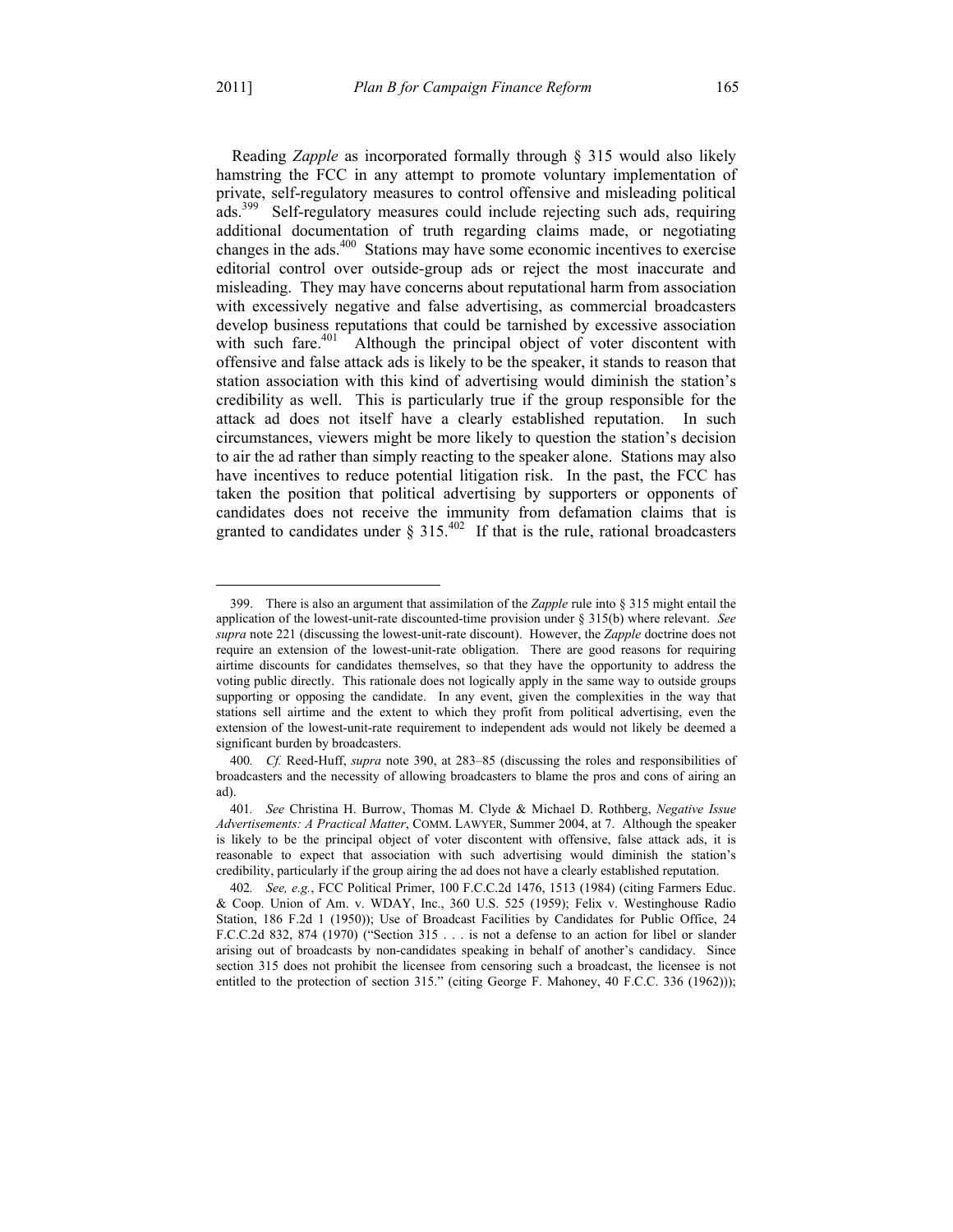concerned about litigation risk would have clear incentives to involve their legal departments in advertising review, to request more documentation of the truth of claims made, and to negotiate revisions toning down falsehoods in third-party advocacy ads. A strict application of equal opportunities under § 315 to such ads would significantly limit broadcaster choice and editorial control.<sup>403</sup>

Even if the FCC can revive a *Zapple*-like non-discrimination obligation under its ancillary authority, does *Zapple* provide enough insulation from the potentially distorting effects of *Citizens United*? If one of the most worrisome aspects of the decision is that it opened "the floodgates"<sup>404</sup> to disproportionate amounts of corporate money overwhelming the political process, then it is unclear whether application of the quasi-equal opportunities doctrine could realistically reduce the threat of the spectacular expense of political campaigns.405 Because *Zapple* does not require broadcasters to subsidize the speech of less well-funded supporters to help equalize the messages heard by the audience, the practical effect of the doctrine in today's environment of dominating independent-ad coffers is uncertain.<sup>406</sup>

404*. See* Reed-Huff, *supra* note 390, at 214 (citing Citizens United v. FEC, 130 S. Ct. 876, 968 (2010) (Stevens, J., dissenting)); *see also* John Eggerton, *Obama Takes on Campaign-Ad Ruling in State of the Union*, BROADCASTING & CABLE (Jan. 27, 2010, 10:32 PM), http://www.broadcastingcable.com/article/446345-Obama\_Takes\_on\_Campaign\_Ad\_Ruling\_in State of the Union.php (quoting President Obama's statement that "[l]ast week, the Supreme Court reversed a century of law that I believe will open the floodgates for special interests—including foreign companies—to spend without limit in our elections" (internal quotation marks omitted)); Guthrie, *supra* note 137 (quoting Representative Chris Van Hollen, stating that the decision "will open the floodgate, if left unchecked and unchallenged, to more and more special interest money" (internal quotation marks omitted)).

405*. See* Jacobs, *supra* note 381, at 10 (quoting the comment that if there is high demand for third-party ads, "it can be pretty expensive for independent expenditures and issue advocacy to go in and do television advertising" (internal quotation marks omitted)).

406*. Cf.* Nicholas Zapple, 23 F.C.C. 707, 708 (1970) (declining to require free rebuttal time).

 $\overline{a}$ 

FCC, Use of Broadcast Facilities by Candidates for Public Office, 31 Fed. Reg. 6660, 6671 (Fed. Commc'ns Comm'n Apr. 27, 1966).

<sup>403</sup>*.* To be sure, § 315 contains a prohibition on censoring candidate messages, and the Supreme Court affirmed broadcasters' immunity against defamation actions concerning those messages. *WDAY*, 360 U.S. at 529 (affirming broadcasters' immunity against defamation actions when they broadcast ads by candidates without censoring candidates' messages). It is not self-evident that the immunity against defamation is inapplicable in *Zapple* cases. Despite the FCC's previously stated view, the Supreme Court's argument in *Farmers Education & Cooperative Union of American v. WDAY, Inc.* could be read to apply to ads by supporters as well as candidates. *See id.* at 529–30. If the FCC were to adopt an antidiscrimination provision directly under the authority of § 315, courts might interpret the *WDAY* immunity as applicable regardless of prior FCC precedent. Stations would be less concerned with defamation claims against them for airing libelous independent political ads. Even so, of course, rational broadcasters should be concerned about reputational harm. In any event, the Court's articulated concerns about the chilling effect of broadcaster censorship of candidate speech in *WDAY* are not necessarily relevant to non-candidates' speech, so courts considering the issue would not necessarily adopt this expansive reading of *WDAY*.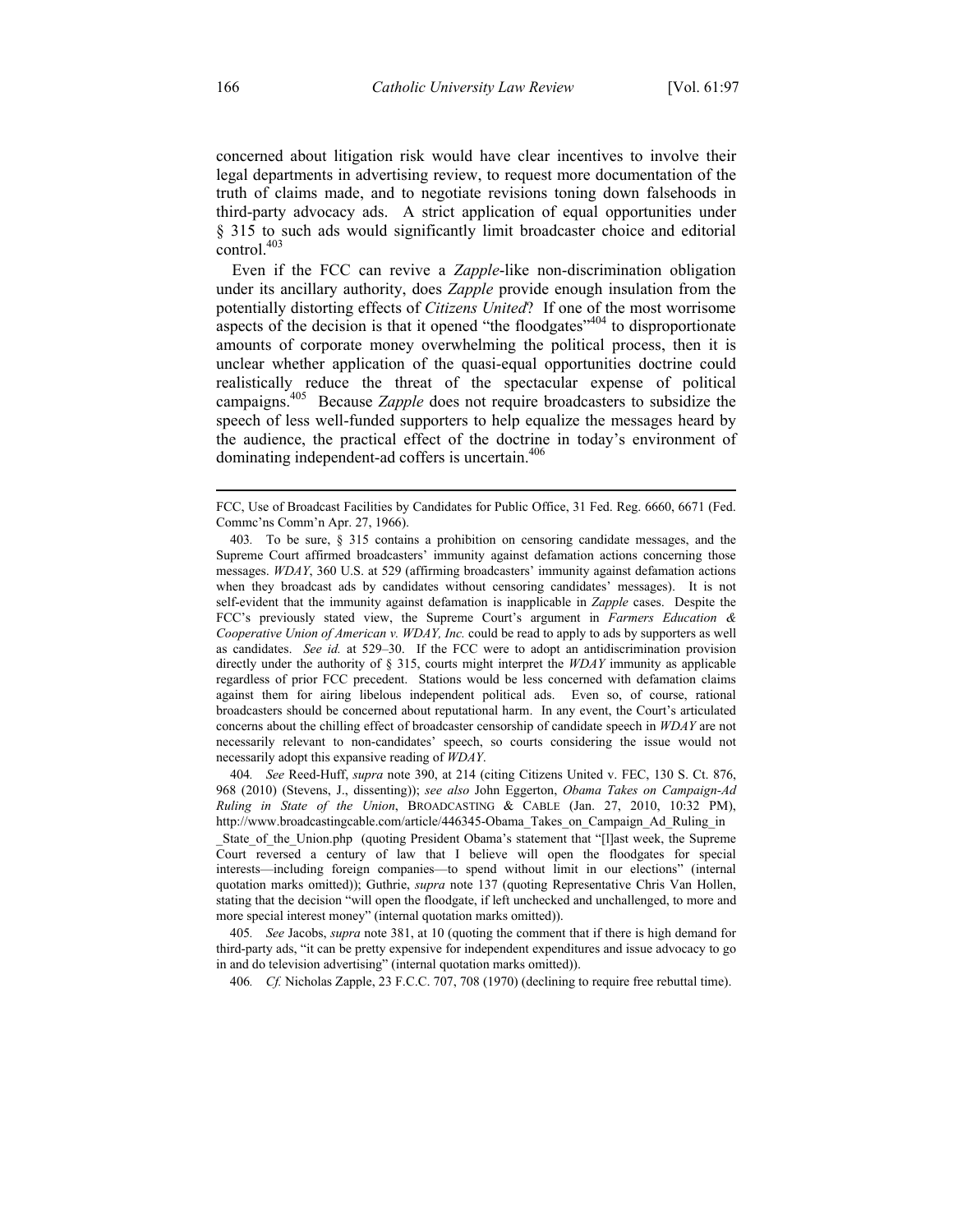Regardless of the merits of proposals designed to reduce the effect of wealth disparities in elections, currently no political will exists to require broadcasters to subsidize ads by less well-funded groups.<sup>407</sup> Moreover, evidence from the 2010 midterm election suggests that although an astronomical amount of money was spent on television advertising in support of the candidates, supporters of candidates from both parties were well funded.<sup>408</sup> Additionally, corporations are not alone in contributing to political advertising, with labor unions taking an increased role.<sup>409</sup> It is true, of course, that even if money might not have been a significantly differentiating factor between the titanic major players, minor party candidates and their supporters can be significantly hobbled by having less of it.<sup>410</sup> Applying the *Zapple* doctrine admittedly does not address that problem.<sup>411</sup> Nevertheless, there is sufficient benefit to deterring partisanship to justify reviving the doctrine, even if some real, unresolved problems remain in the political system. $412$ 

## III. INSTITUTIONAL CHOICE AND INSTITUTIONAL LIMITS

## *A. Why the FCC?*

A focus on the FCC as a means to regulate campaign finance naturally raises questions of institutional choice. Television, as the premier venue for political advertising, is central to American political discourse,<sup>413</sup> and the FCC is in a

1

410*. Cf.* Jacobs, *supra* note 381, at 10 (discussing the increased cost of political-advertising airspace after *Citizens United* and its effect on the ability of less well-funded actors to buy spots).

411*. See id.* (reporting on the predicted spike in television ad costs due to third-party involvements and how expensive ad space could harm candidates).

412*. See supra* Part II.C.

political ads recently. *See* WALDMAN, *supra* note 80, at 108–09.

<sup>407</sup>*. Cf. id.*

<sup>408</sup>*. See The Money Behind Elections*, OPENSECRETS.ORG, http://www.opensecrets.org/big picture/ (last visited Oct. 28, 2011).

 <sup>409.</sup> Suzy Khimm, *The* Citizens United *Effect*, MOTHER JONES (June 7, 2010, 3:00 AM PDT), http://motherjones.com/politics/2010/06/citizens-united-effect ("Just as predicted, campaign ads that would previously have been illegal are now airing in key midterm election races. But the players funding those ads aren't the ones you might expect. It turns out that some of the first groups to exploit *Citizens United* aren't corporations, but labor unions."). *But see* Corcoran & Maher, *supra* note 346 (taking exception with "the implication that labor unions benefited as much from the Citizens decision as corporations").

 <sup>413.</sup> By television, I mean to refer to both broadcast and cable television. Broadcast television is still the primary venue for political advertising. *See* Andrea Morabito, *The Cable Show 2011: Local TV Still 'Nuclear Weapon' of Election Ads*, BROADCASTING & CABLE (June 15, 2011, 12:59 PM), http://www.broadcastingcable.com/article/469757-The\_Cable\_Show\_2011 Local TV Still Nuclear Weapon of Election Ads.php (observing the dominance of broadcast television in election ad spending); *see also* Fowler & Ridout, *supra* note 78, at 2 ("[T]he best evidence suggests that local cable does not represent a large population of the ads aired during congressional campaigns."). However, local cable has become more significant as a venue for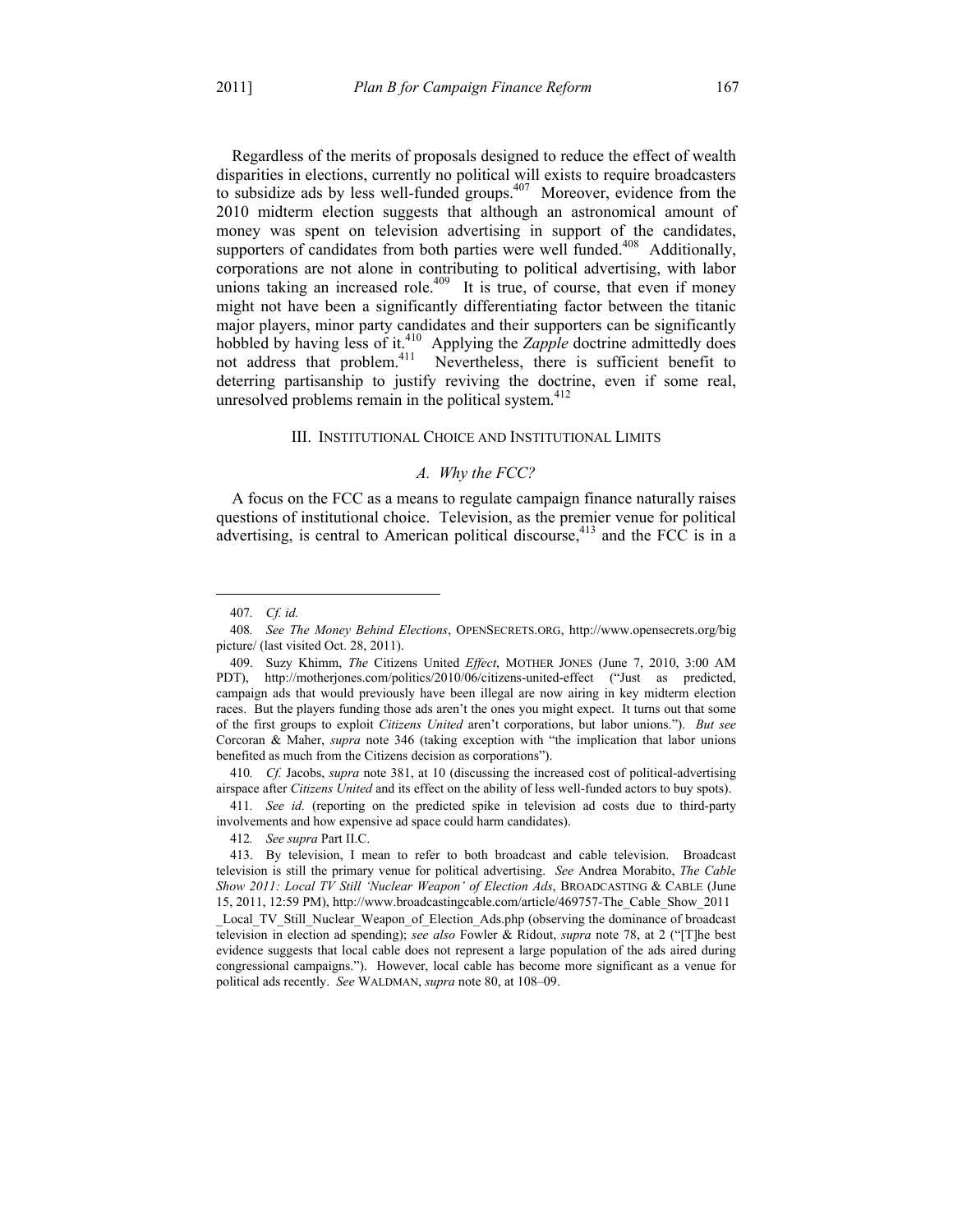natural position to consider how to regulate television.<sup>414</sup> Although online political advertising has become an important element in the campaign landscape,<sup>415</sup> it is overshadowed by broadcast and cable television, which are far more central to political advertising as a whole. $416$ 

The obvious benefit of calling for an FCC-based administrative solution is that it does not require congressional approval. Congress has already given the FCC a broad mandate for executing and enforcing electronic-media regulation.417 The statutory and regulatory tools for FCC intervention in this

<u>.</u>

<sup>414</sup>*. See supra* Part II.A. *But see* Yoo & Marston, *supra* note 25, at 4 (criticizing the political expansion of FCC jurisdiction into regulation of political speech through MAP's rulemaking petition).

<sup>415</sup>*. See* Travis N. Ridout, Erika Franklin Fowler & John Branstetter, Political Advertising in the 21st Century: The Rise of the YouTube Ad 13–17 (Aug. 23, 2010) (unpublished manuscript), *available at* http://papers.ssrn.com/sol3/papers.cfm?abstract\_id=1642853; Kate Kaye, *The State of Online Political Advertising*, YALE L. SCH., http://www.law.yale.edu/documents/pdf/ISP/Kate \_Kaye.pdf (last visited Dec. 16, 2011).

<sup>416</sup>*. See* Ridout, Fowler & Branstetter, *supra* note 415, at 14. Critics of FCC involvement have also called the possibility of agency action a "grab for new jurisdiction [by] tired old New Deal agency . . . approaching its eightieth birthday and . . . seeking new regulatory turf." Yoo  $\&$ Marston, *supra* note 25, at 4. To the extent that comments like this are attempts to paint the FCC as a self-interested regulatory agency arbitrarily involving itself into a debate to which it is irrelevant, they forget the FCC's role in regulating the medium that is still most central to political advertising in the modern campaign. *See supra* Part II.A.

<sup>417</sup>*. See* 47 U.S.C. § 154 (2006). Of course, adding another administrative entity into the mix may lead to institutional conflict, complexity, and confusion. The 1974 amendments to FECA created the FEC and tasked it with overseeing the conduct of election campaigns and the voting system. *See* Federal Election Campaign Act Amendments of 1974, Pub. L. No. 93-443, §201(a), 88 Stat. 1263, 1272 (codified as amended at 2 U.S.C. § 431 (2006)). The FCC currently cooperates with the FEC. *E.g.*, *Political Programming*, FED. COMM. COMMISSION, http://transition.fcc.gov/mb/policy/political/ (last visited Oct. 30, 2011) (noting the FCC compliance with "the requirement that the FCC compile, maintain, and provide to the public on its website any information the Federal Election Commission may require to carry out Section 304(f) of the Federal Election Campaign Act of 1971, as amended"); *see also Compliance with Laws Outside the FEC's Jurisdiction*, FED. ELECTION COMMISSION, http://www.fec.gov/pages/brochures/compliance\_nonfec.shtml#communications (last updated 2008) (providing direction to FCC and FTC regulations that cover certain political broadcast ads and telephone communications). Will involvement of the FCC inappropriately undermine this structure? With inconsistent approaches to funding disclosure, will the two agencies further contribute to campaign-finance complexity and incoherence? The fact that different administrative agencies with different enabling statutes may simultaneously exercise jurisdiction over the same phenomena does not necessarily require one to concede to the other. To the extent that involvement of the FCC fills in limitations and gaps in the FEC's rules—and to the degree that FCC action can get around FEC dysfunction—the campaign system is likely to benefit. Overlapping administrative regulation is fairly common. *Compare* 15 U.S.C. § 57a (2006) (granting the FCC rulemaking authority to combat deceptive practices in communication), *with* 15 U.S.C. § 54 (authorizing the FTC to prevent deceptive practices that affect commerce). The FCC and the FTC have overlapping jurisdiction in the area of deceptive practices and that overlap does not appear to have resulted in significant policy incoherence. *Id.* There is no reason to believe the situation would be different with the FEC.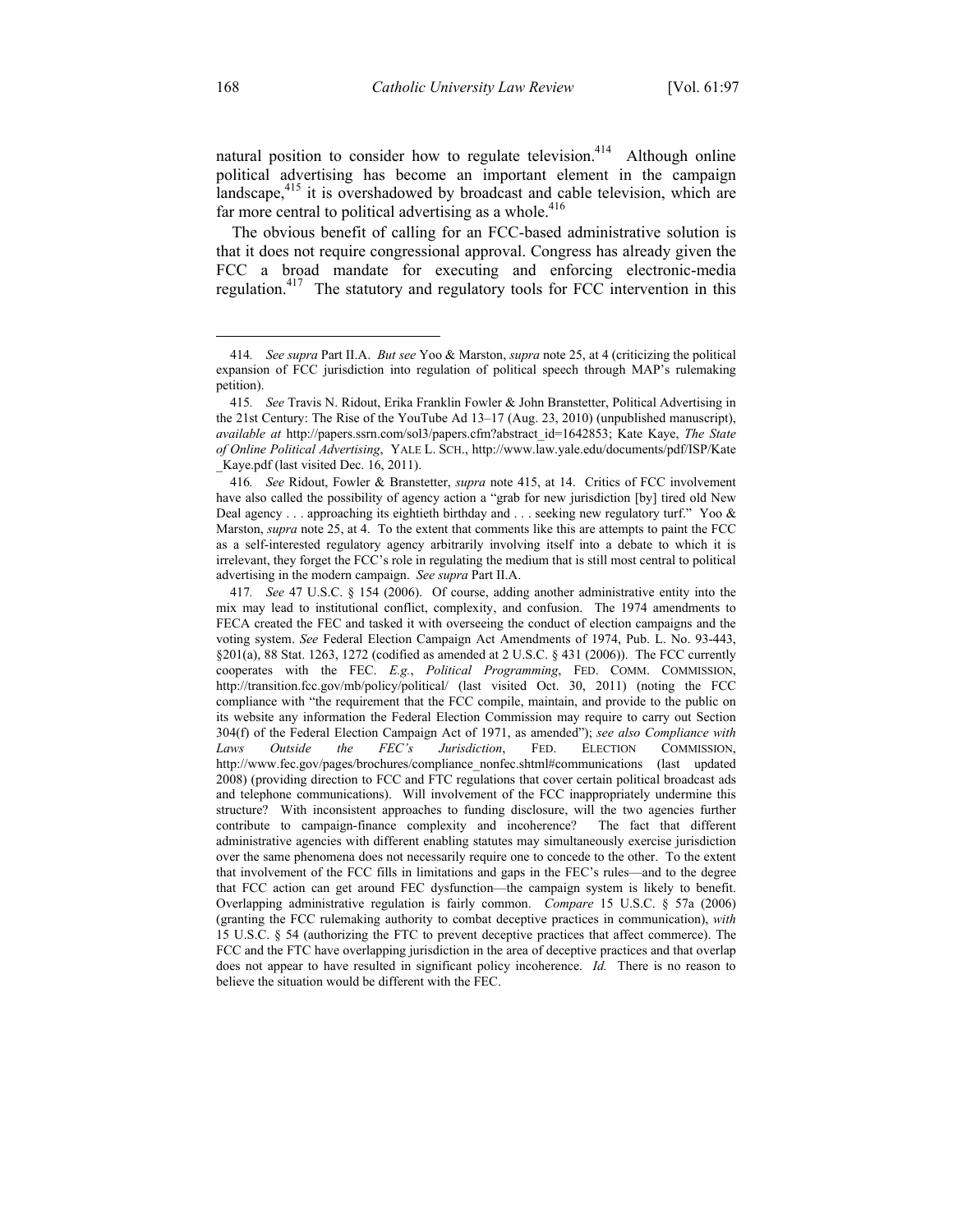area are already in place.<sup>418</sup> However, some critics challenge the legitimacy of FCC action by arguing that it is improper for the agency to read its existing precedents in a manner contrary to Congress's rejection of the DISCLOSE Act.<sup>419</sup> This argument is not persuasive because the DISCLOSE Act included provisions for more controversial campaign-disclosure reform.<sup>420</sup> provisions for more controversial campaign-disclosure Furthermore, both Republicans and Democrats have traditionally agreed on the desirability of disclosure in the election context.<sup>421</sup> Moreover, interested parties can participate in an FCC proceeding and voice their views, which would generate much clearer signals to the FCC regarding desirable regulations than can be gained from a complex congressional failure to act.<sup>422</sup>

Other opponents criticize possible FCC action as a Democratic tactic designed to suppress effective Republican advertising.<sup>423</sup> Indeed, Professors John Yoo and David W. Marston describe all the disclosure-seeking responses to *Citizens United* as having "a single goal: to stifle the First Amendment speech rights of political opponents.<sup> $3424$ </sup> The fundamental problem with this characterization is that the proposed disclosure rules would apply equally to all political advertisers regardless of political-party affiliation.<sup>425</sup>

Of course, an expansive reading of § 317 and a revival of the *Zapple* doctrine may not be consistent with the FCC's current regulatory priorities. The agency may choose not to wade into the post-*Citizens United* political advertising controversy. Even advocates of disclosure within the FCC might hesitate to act without *some* congressional support for fear of congressional

<u>.</u>

420*. See supra* note 183. The bill went much further than merely adding a donor-disclosure provision and was controversial for reasons far beyond donor disclosure. GARRETT, WHITAKER & LUNDER, *supra* note 181, at 6–8. That the bill did not reach consideration in the Senate says little both about overall congressional will regarding donor disclosure and about how the FCC should interpret its own policies adopted under different statutory schemes.

 421. Noveck, *supra* note 297, at 75, 96 ("[I]ncreased reporting and disclosure of political contributions has seen widespread support from across the political spectrum.").

<sup>418</sup>*. See* 47 U.S.C. § 151 (2006).

<sup>419</sup>*. See* John Eggerton, *Rep. Walden Will Go 'Nuclear' If FCC Adopts MAP Petition*, BROADCASTING & CABLE (Apr. 1, 2011, 6:24 PM), http://www.broadcasting cable.com/article/466160-Rep\_Walden\_Will\_Go\_Nuclear\_If\_FCC\_Adopts\_MAP\_Petition.php (noting that House Communications Subcommittee Chair Greg Walden saw the MAP petition "as an end-around after Congress did not pass tougher on-air disclosure laws backed primarily by Democrats"); *see supra* Part II.A (discussing the relevant regulatory provisions of the Communications Act of 1934).

 <sup>422.</sup> Cary Coglianese, Heather Kilmartin & Evan Mendelson, *Transparency and Public Participation in the Federal Rulemaking Process: Recommendations for the New Administration*, 77 GEO. WASH. L. REV. 9224, 926–27 (2009); *see also* Roger C. Cramton, *The Why, Where and How of Broadened Public Participation in the Administrative Process*, 60 GEO. L.J. 525, 525 (1982) (discussing public participation leading to better development of policy).

<sup>423</sup>*. See* Yoo & Marston, *supra* note 25, at 2, 4 ("The FCC, of course, is an independent regulatory agency, but Genachowski bundled more than \$500,000 for Obama's 2008 presidential campaign and has visited the White House more than 80 times.").

<sup>424</sup>*. Id.* at 2.

<sup>425</sup>*. See id.* at 4.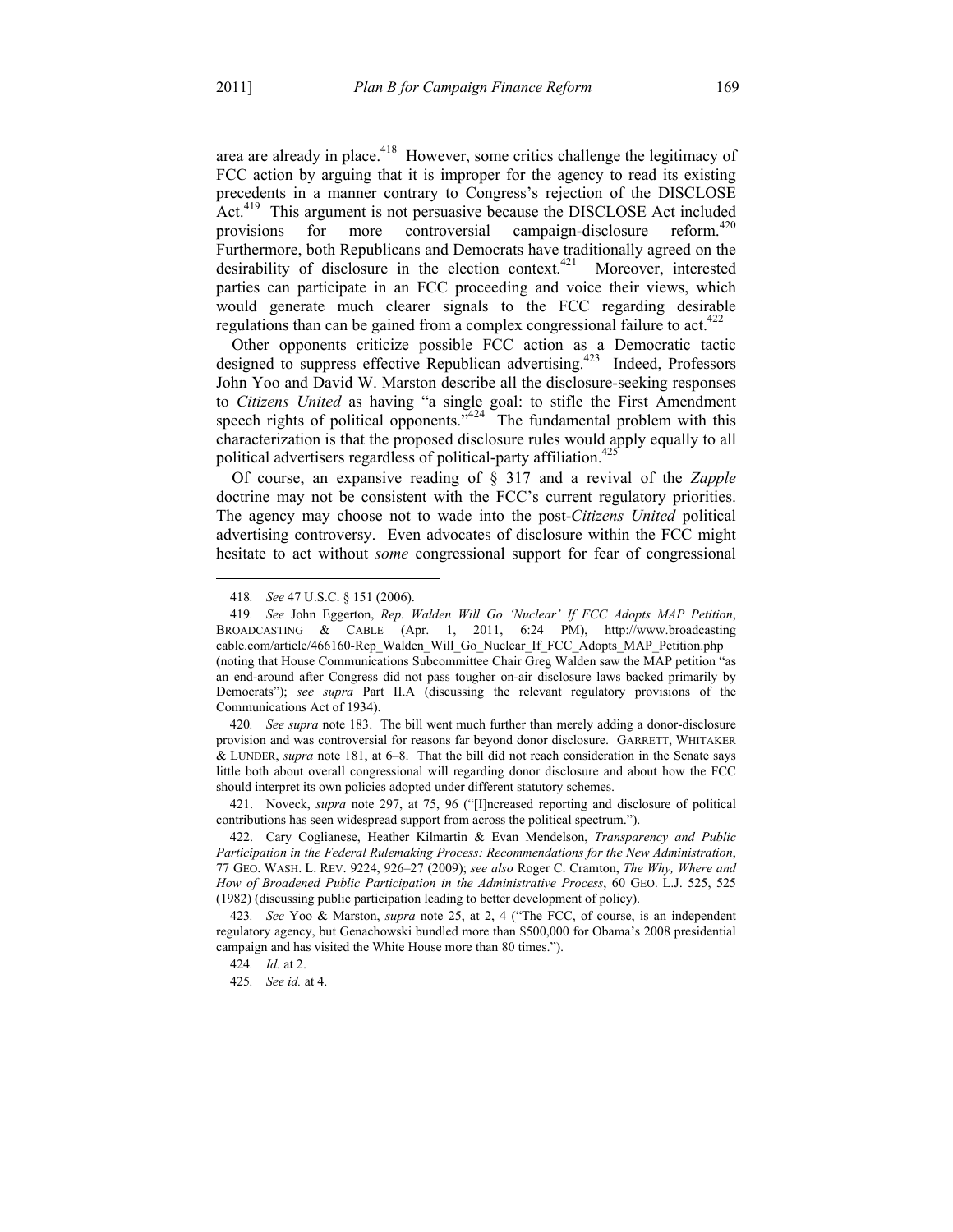retaliation.<sup>426</sup> There is a clear risk that the agency may paralyze the MAP initiative through inattention and delay.<sup>427</sup> Forging ahead with such a controversial change could certainly cost the FCC political capital, and there is already pressure on the agency to stay out of the highly controversial area of campaign finance.<sup>428</sup> Representative Greg Walden, chairman of the House Communications Subcommittee, explicitly warned the FCC that he would "go 'nuclear'" if the FCC used its sponsorship-identification rules to require disclosure of political-message sponsors in response to the MAP petition.<sup>42</sup>

Nonetheless, there is support at the FCC for requiring increased disclosure. Commissioner Michael Copps has already publicly expressed his support, stating that "[i]f some group called 'Citizens for Spacious Skies and Amber Waves of Grain' is actually under-written by a chemical company that doesn't want to clean up a toxic dump, viewers, listeners and voters should know this."<sup>430</sup> Commissioner Mignon Clyburn also expressed her support for this."<sup>430</sup> Commissioner Mignon Clyburn also expressed her support for increases in political-ad disclosure requirements.<sup>431</sup> Additionally, a recent FCC staff report advocated a shift in the agency toward greater disclosure.<sup>432</sup> Continuing attention to the issue might prompt new actors to support FCC regulations increasing disclosure requirements. Regardless of the ultimate outcome, it is clear that the FCC is an appropriate conduit for the realization of Justice Kennedy's vision of an effective marketplace of political information in *Citizens United*. 433

## *B. Beyond Disclosure: Whether the FCC Should Adopt Affirmative Political-Programming Requirements*

Critics of *Citizens United* who worry that wealthy advertisers will evade disclosure, dominate political discourse, and skew electoral results are unlikely to be satisfied with the procedural proposals thus far; however, they might look to the FCC for more affirmative solutions. For example, Commissioner Copps has called on the agency to adopt a public-value test, including "meaningful

<u>.</u>

<sup>426</sup>*. See* Barry R. Weingast, *Regulation, Reregulation and Reregulation: The Political Foundations of Agency Clientele Relationships*, 44 L. & CONTEMP. PROBS. 147, 152 (1981).

<sup>427</sup>*. See* Wyatt, *supra* note 226.

<sup>428</sup>*. See, e.g.*, Yoo & Marston, *supra* note 25, at 4; Eggerton, *supra* note 419.

 <sup>429.</sup> Eggerton, *supra* note 419.

 <sup>430.</sup> Press Release, Fed. Commc'ns Comm'n, Statement of Commissioner Michael J. Copps on the Importance of Disclosure for Political Advertisements (Mar. 22, 2011), *available at* http://www.fcc.gov

<sup>/</sup>document/copps-importance-disclosure-political-ads.

 <sup>431.</sup> Wyatt, *supra* note 226.

 <sup>432.</sup> WALDMAN, *supra* note 80, at 347–48. The Third Circuit's recent rejection of a prior FCC attempt to deregulate some of its ownership rules may also reduce administrative timidity. Bill Carter, *Court Overturns FCC Cross-Ownership Rule*, N.Y. TIMES, July 7, 2011, at B4. Admittedly, the Third Circuit's opinion rests on narrow grounds.

<sup>433</sup>*. See* Citizens United v. FEC, 130 S. Ct. 876, 916 (2010).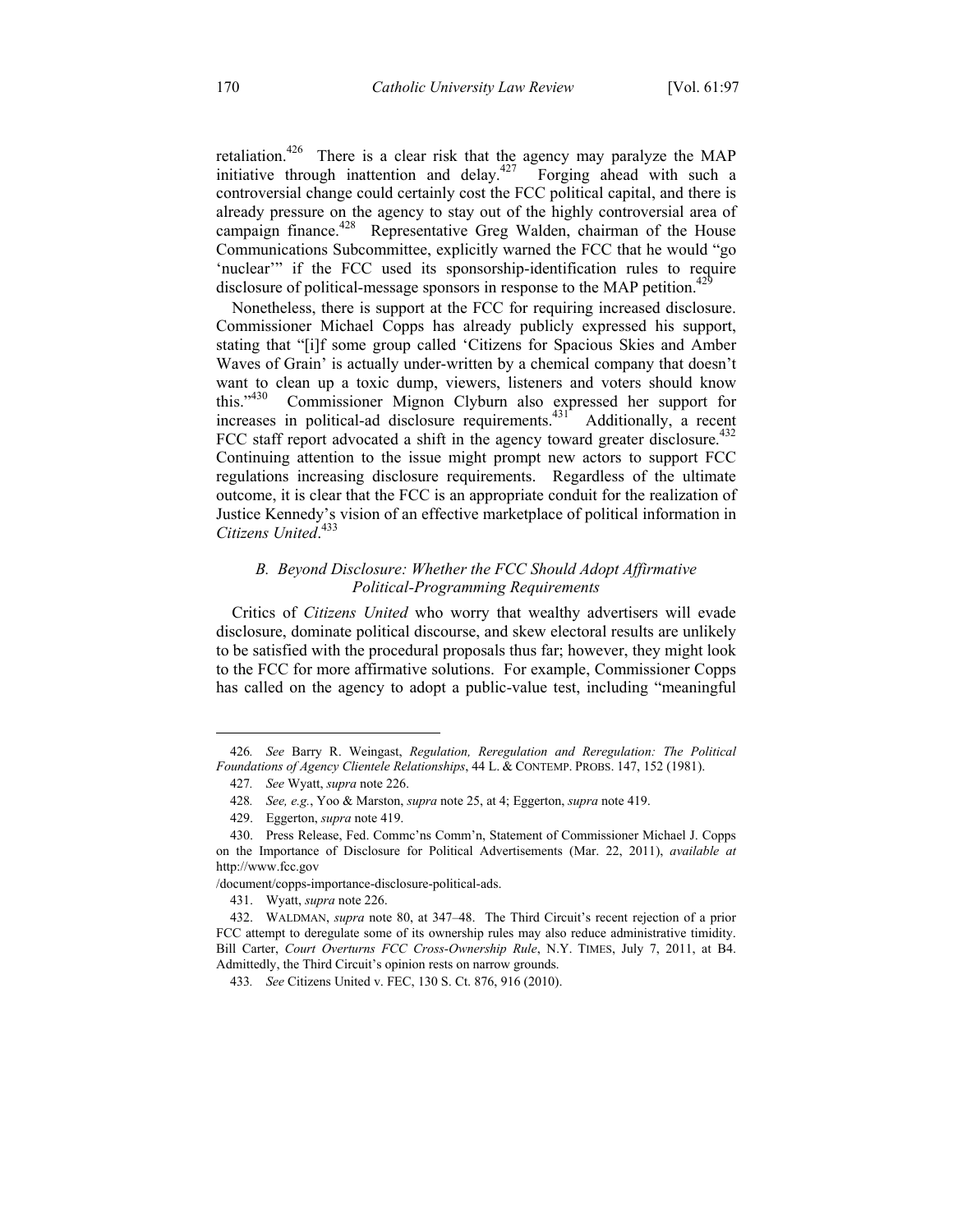1

commitments to news and public affairs programming," to update the licensing-renewal system for radio and television licensees.<sup>434</sup>

In keeping with that approach, the FCC might be tempted to adopt an affirmative requirement for political programming on broadcast television akin to the FCC's current children's educational television rules.<sup>435</sup> If voters are "civic slackers" who could benefit from additional political education, $436$  and if the political education they are likely to receive from partisan, negative, and veiled ads is likely to skew the voting system, $437$  then broadcasters arguably should tap the extensive educational potential of the medium to improve political discourse. Assuming that a flood of conflicting independent ads unduly confounds the public, does—or can—station-sponsored political programming enhance voters' political information and serve as a contextualizing counterweight to partisan advertising? Can the FCC intervene, within the bounds of the First Amendment? Even if it is authorized to do so, should it?

Many complain about the current picture of political programming on television. They point to a marked decline in political programming on the  $b$ roadcast airwaves $438$  and disparage cable political programming as polarizing

437*. See supra* Part I.B.

 <sup>434.</sup> Michael J. Copps, Comm'r, Fed. Commc'ns Comm'n, Remarks at the Columbia University School of Journalism: Getting Media Right: A Call to Action 4 (Dec. 2, 2010), *available at* http://www.fcc.gov/document/getting-media-right-call-action-fcc-commissionermichael-j-copps-columbia-university-school; *see also* WALDMAN, *supra* note 80, at 292–93 (explaining Commissioner Copps's proposal); Brian Stelter, *A New Test Is Proposed in Licensing Radio Ad TV*, N.Y. TIMES, Dec. 3, 2010, at B31.

<sup>435</sup>*. See* Copps, *supra* note 434, at 4. *See generally* Lili Levi, *A "Pay or Play" Experiment to Improve Children's Educational Television*, 62 FED. COM. L.J. 275 (2010) (discussing the FCC's children's E/I (educational/informational) programming requirements).

<sup>436</sup>*. See* Sheff, *supra* note 123, at 150–51 ("One robust and persistent finding validates the 'civic slacker' view of the electorate. It is generally recognized in social science circles that American voters tend not to be especially well informed . . . ."). *But cf.* James A. Gardner, *Anti-regulatory Absolutism in the Campaign Arena:* Citizens United *and the Implied Slippery Slope*, 20 CORNELL J.L. & PUB. POL'Y 673, 702–04 (2011) (discussing how voters develop coping strategies to address "overabundance" of information, including selectively ignoring available information).

<sup>438</sup>*. See, e.g.*, Broadcast Localism, 23 FCC Rcd. 1324, 1348–49 (2008). In its inquiry into broadcast localism, the FCC reported that there was variation in the amount of political programming aired on broadcast stations and "sharp disagreement among commentators as to the broadcasters' record in airing programming addressing political issues and the commission's legal authority in the area." *Id.* at 1349. Recounting its previous observations that although "some broadcasters have aired many hours of political programming and . . . several television networks have provided free airtime to candidates for president in recent elections," the FCC Localism inquiry also referred to research indicating a decline in political programming. *Id.* at 1348. Indeed, the FCC noted congressional testimony to the effect that "larger station group owners air less local campaign news than smaller and midsized station group owners." *Id.*; *see also* Seth Grossman, Note, *Creating Competitive and Informative Campaigns: A Comprehensive Approach to "Free Air Time" for Political Candidates*, 22 YALE L. & POL'Y REV. 351, 358 (2004) (asserting both reduction in and limited, "horse-race" focus of television campaign coverage).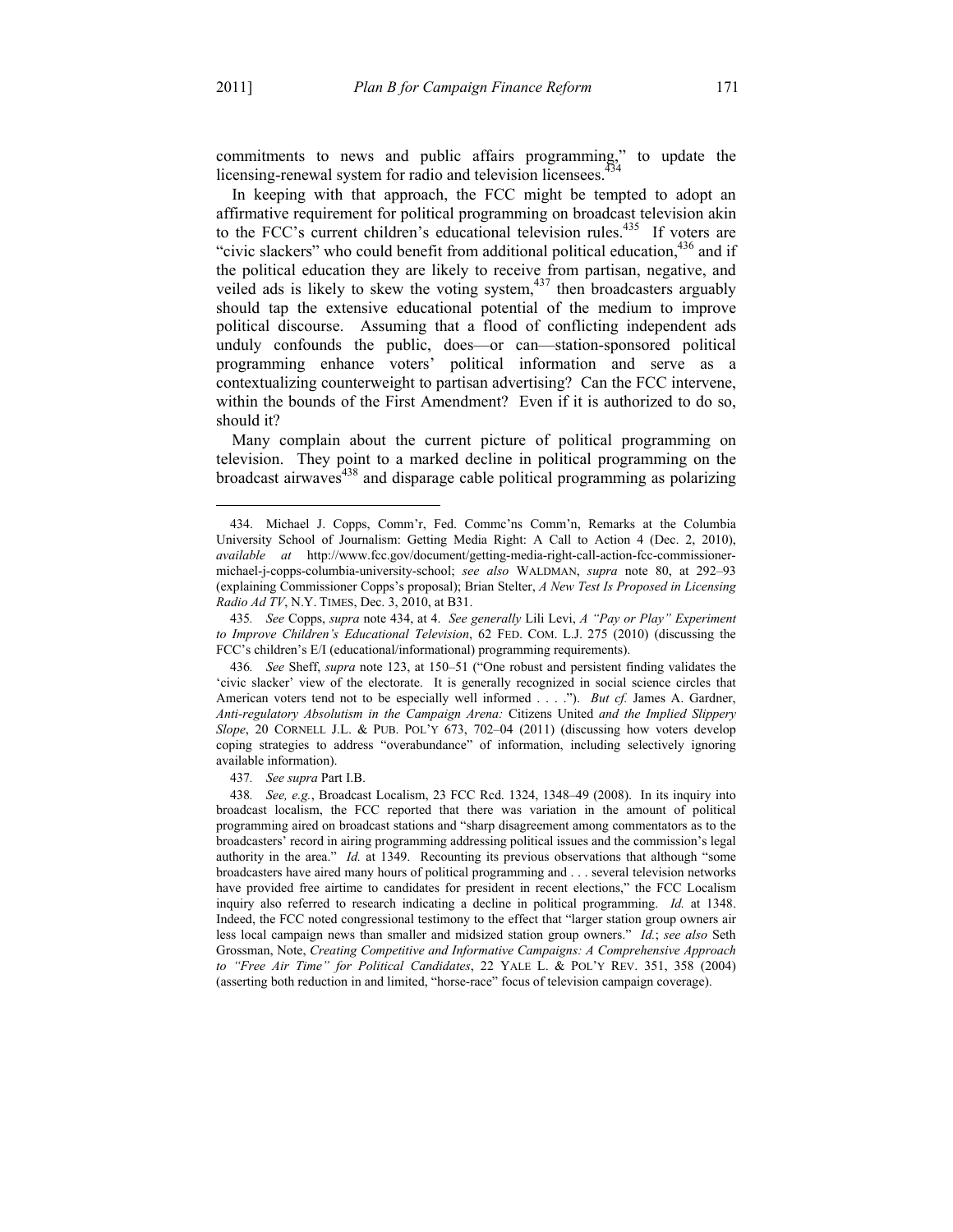infotainment.<sup>439</sup> They argue that commercial broadcasters have not "cover[ed] the political news to the fullest degree" as intended when Congress adopted exemptions to the equal opportunities requirements of  $\S$  315 fifty years ago.<sup>440</sup> Despite these limitations, as well as critics' commendable concerns about voter ignorance and disaffection, FCC adoption of "meaningful"<sup>441</sup> programming requirements for political coverage would be troubling and unwise.

An FCC-implemented affirmative political-programming requirement risks government intervention into broadcaster speech without any clear evidence of likely need or likely success. $442$  The rich media environment available today, including the web and social media, provides voters with the degree of political information they desire, in whatever customized form they choose.<sup>443</sup> It is far

441*. See* Copps, *supra* note 434, at 4.

442*. See* Gardner, *supra* note 436, at 705–04; Daniel R. Ortiz, *The Engaged and the Inert: Theorizing Political Personality Under the First Amendment*, 81 VA. L. REV. 1, 27–29 (1995) (coining the term "civic slob").

 443. Daniel R. Ortiz, *The Democratic Paradox of Campaign Finance Reform*, 50 STAN. L. REV. 893, 905 (1998); *see also* Gardner, *supra* note 436, at 702–09.

 As for political junkies, arguably better and more immediately accessible information may be available to them elsewhere—in newspapers, magazines, web sites, and social media on the Internet. *See* WALDMAN, *supra* note 80, at 226. Although Americans are consuming more media and have not abandoned traditional media, studies show fluctuation in the consumption of news.

1

<sup>439</sup>*. See, e.g.*, Kevin Koe et al., *Hostile News: Partisan Use and Perceptions of Cable News Programming*, 58 J. COMM. 201–19 (2008); Lili Levi, *A New Model for Media Criticism: Lessons from the Schiavo Coverage*, 61 U. MIAMI L. REV. 665, 686–96 (2007) and sources cited therein; Ricchiuto, *supra* note 214, at 268; *cf.* Lauren Guggenheim, Nojin Kwak & Scott W. Campbell, *Nontraditional News Negativity: The Relationship of Entertaining Political News Use to Political Cynicism and Mistrust*, 23 INT'L J. PUB. OPINION RES. 287 (2011).

<sup>440</sup>*. See* Ricchiuto, *supra* note 214, at 268 (quoting 105 CONG. REC. 14,451 (1959) (statement of Sen. Spessard Holland)). The decline in broadcast political programming has occurred despite the FCC's very liberal interpretations of the four exceptions to  $\S 315$  since the 1980s. Vandell, *supra* note 208, at 458–62. Starting with the FCC's decision to classify the *Phil Donohue* program as an exempt offering under § 315(a), the FCC has consistently expanded the range of programming exempt from equal opportunities obligations. *Id.* at 459–62 & n.96; *accord* Michael Damien Holcomb, *Congressional Intent Rebuffed: The Federal Communications Commission's New Perspective on 47 U.S.C. § 315(A)(2),* 34 SW. U. L. REV. 87, 88–89 (2004); *see also* Telepictures Prod., Inc., 23 FCC Rcd. 7168, 7169 (2008) (declaring more recently that the television program entitled *TMZ*, consisting of "entertainment news events," should be considered an exempt bona fide newscast); Angelides for Governor Campaign, 21 FCC Rcd. 11,919, 11,923 (2006) (finding the "news interview" segment of the *Tonight Show with Jay Leno* to qualify as an exempt bona fide news interview). As the FCC explained, the news-interview segments of the *Tonight Show with Jay Leno*, *Oprah*, *Howard Stern*, the *Sally Jessy Raphael Show*, *Jerry Springer*, *Politically Incorrect*, and the *700 Club* are now all considered exempt programs. *See id.* at 19,922–27; Clay Calvert, *What Is News?: The FCC and the New Battle Over the Regulation of Video News Releases*, 16 COMMLAW CONSPECTUS 361, 362 (2008). Some have argued that this has opened the door to partisan licensee programming decisions with no FCC oversight and has particularly hurt minority or unsuccessful candidates. *See* Akilah N. Folami, *Freeing the Press From Editorial Discretion and Hegemony in Bona Fide News: Why the Revolution Must Be Televised*, 34 COLUM. J.L. & ARTS 367, 368 (2011) (arguing that early interpretations of § 315 exemptions led to narrow political discourse).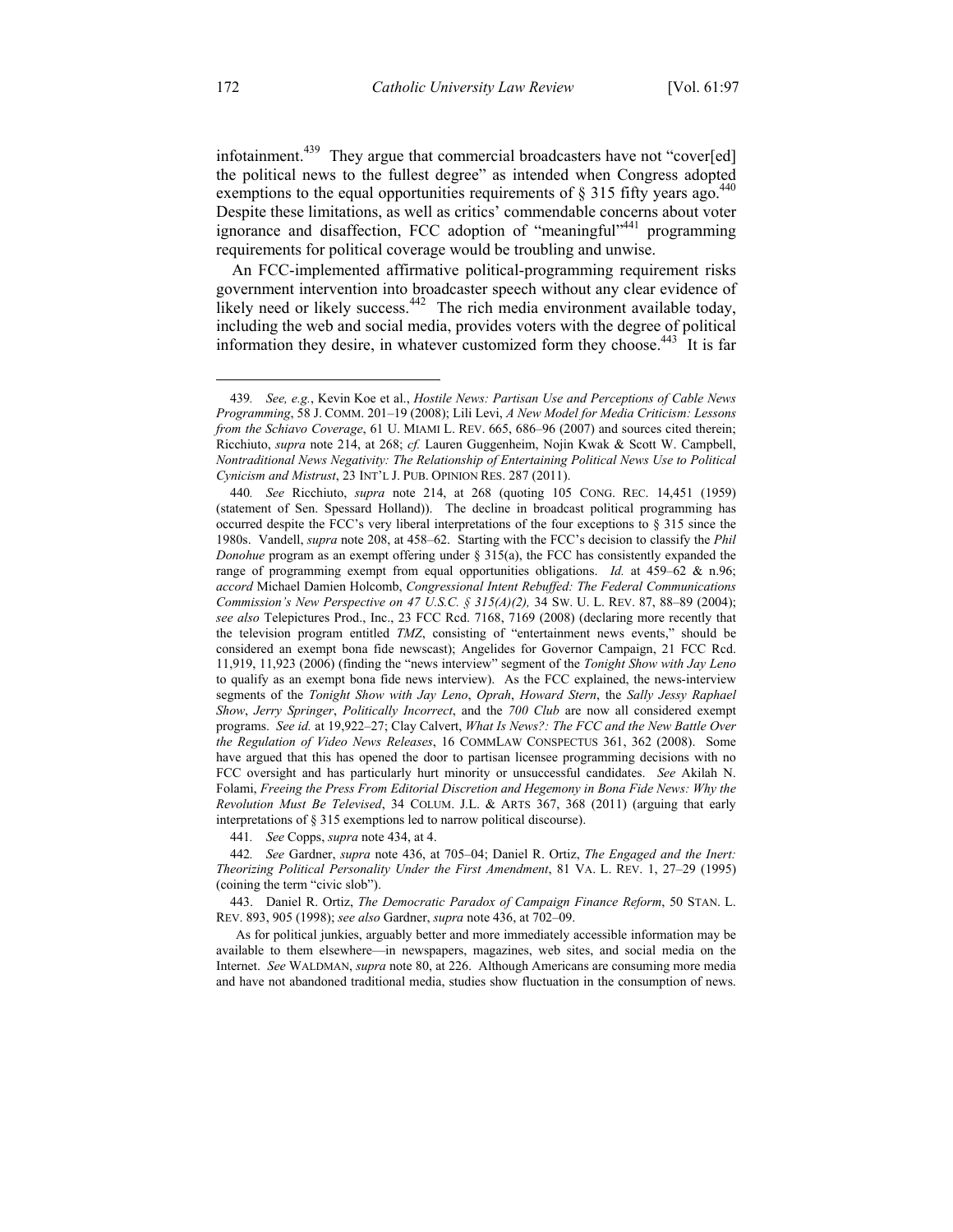$\overline{a}$ 

from clear that broadcast programming aired to satisfy FCC requirements would provide any significant "value added" to what is already available in the overall media marketplace, at least without an unacceptable degree of quality oversight by the FCC. Whatever the constitutionality, practicability, and wisdom of more indirect, incentive-oriented regulations designed to promote more and better political programming on television, a traditional, mandated programming requirement is a very bad idea.

## IV. CONCLUSION

Campaign-finance-reform advocates decry the Roberts Court's use of the First Amendment to undercut attempts to level the electoral playing field. Although the possibility of involving the FCC in a response to these developments has received little notice, there is reason to believe that this alternative may generate a moderate and realistic approach to mitigating some of the troubling effects of the Court's deregulatory campaign spending jurisprudence. Reaching out to the FCC is neither illegitimate nor institutionally problematic.

The FCC should: 1) interpret the sponsorship-identification provision of the Communications Act of 1934 to require disclosure of direct and indirect donors to, and directors and principal officers of, groups purchasing political airtime; and 2) adapt its moribund quasi-equal opportunities doctrine under *Zapple* to the current political-advertising landscape in order to prohibit broadcaster discrimination and partisanship in the sale of airtime to supporters of political candidates. The FCC has the authority for both regulatory initiatives: disclosure under its sponsorship-identification authority and an anti-partisanship rule under its ancillary authority. Additionally, broadcasters and cable systems could be induced to adopt ameliorative policies voluntarily. Brand-enhancing rewards systems could be used to influence the private adoption of enhanced disclosure rules. Similarly, if the FCC reaffirms its prior view that the statutory immunity against defamation suits for candidate speech does not apply to ads by supporters or opponents of candidates, then television stations will have potentially significant economic incentives to reject or negotiate edits in at least the most obviously false and misleading third-party ads. There is nothing to prevent the FCC from reading its enabling statute and precedents consistently with these proposals, and such a reading would likely be deemed constitutional under the Roberts Court's First Amendment jurisprudence.

Naturally, skeptics who fear § 317's vulnerability to gaming and evasion, who question the need for (and usefulness of) the *Zapple* doctrine, and who doubt the ability of voluntary responses to curb the *Citizens United* effect, and who despair of the television coverage of electoral politics today, might

Id. However, "news junkies have more ways of finding news . . . [,] everyone else has more ways of avoiding it." *Id.* at 227.